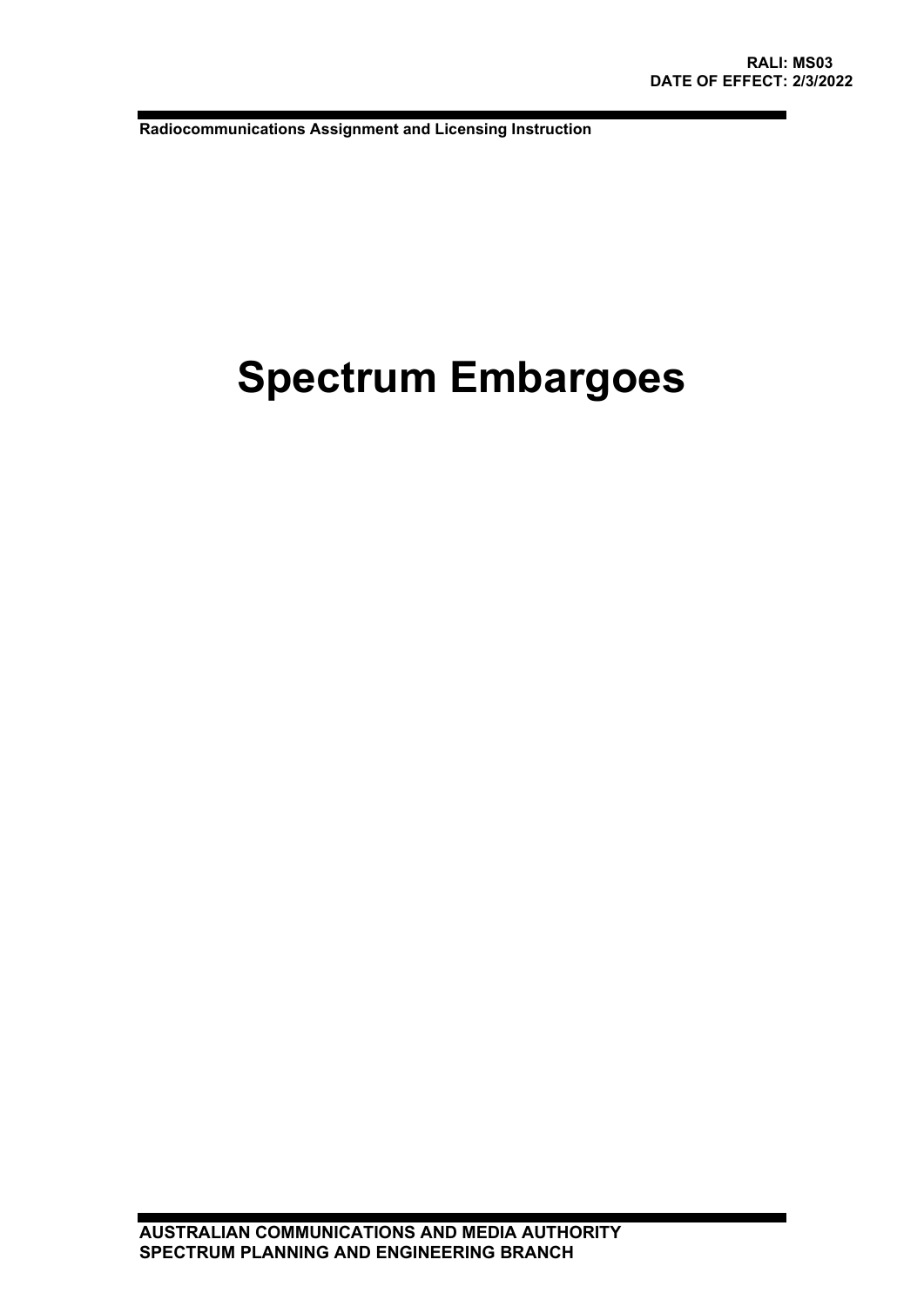# **Contents**

| <b>Background</b>                   |    |
|-------------------------------------|----|
| <b>Embargoes</b>                    | 5  |
| <b>Annex A: Amendment history</b>   | 73 |
| Annex B: Index of bands             | 77 |
| <b>Annex C: Withdrawn embargoes</b> | 80 |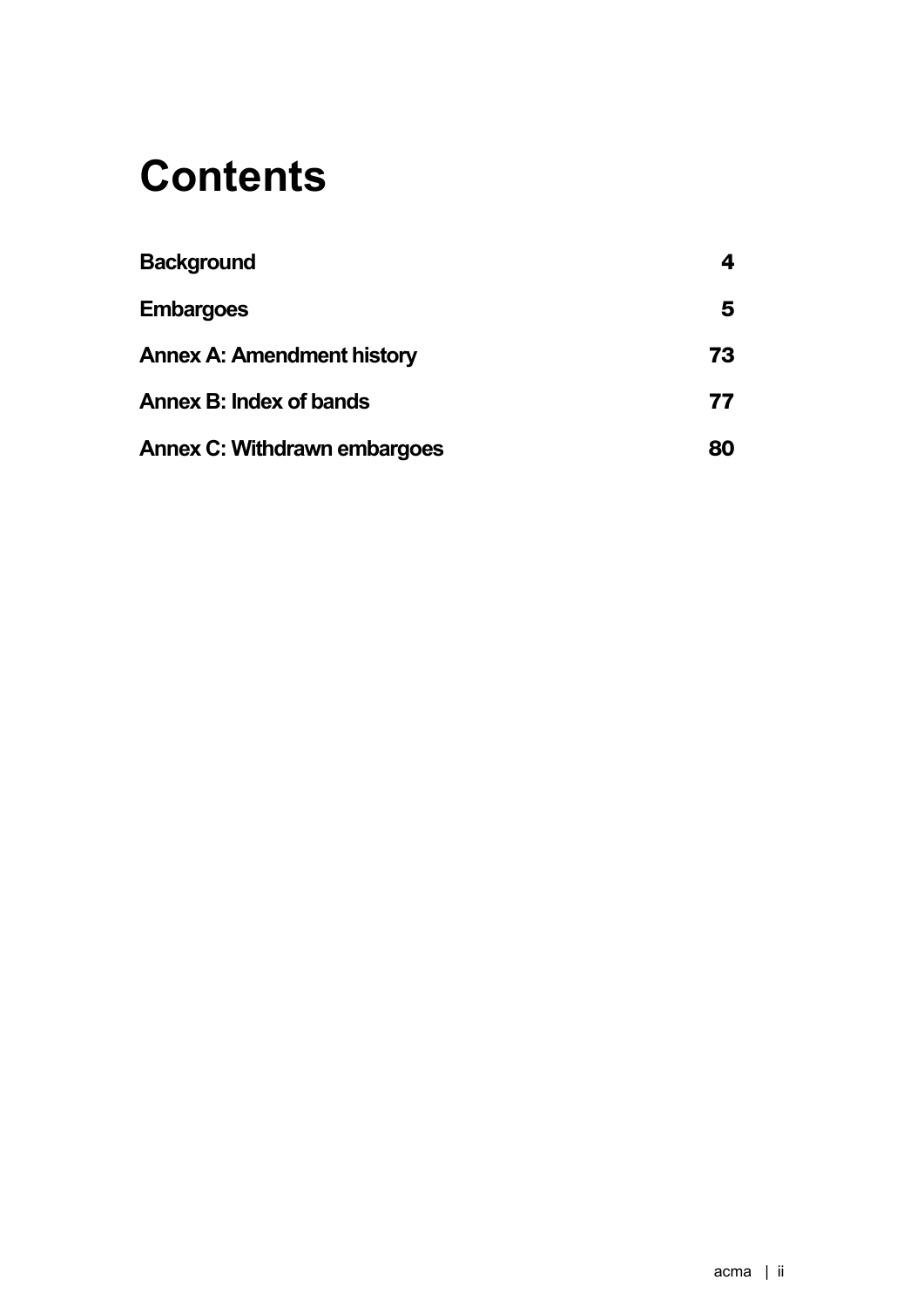# **Disclaimer**

The Australian Communications and Media Authority (ACMA) advise that these instructions reflect the current policies of the ACMA.

Prospective applicants for licences should take all necessary steps to ensure that they have access to appropriate technical or other specialist advice independently of the ACMA concerning their applications, the operation of radiocommunications equipment and services, and any other matters relevant to the operation of transmitters and services under the licences in question.

The policies of the ACMA, and the laws of the Commonwealth may change from time to time, and prospective licensees should ensure that they have informed themselves of the current policies of the ACMA and of any relevant legislation (including subordinate instruments). Prospective applicants for licences should not rely on statements made in these instructions about the policies that may be followed by other government authorities or entities, nor about the effect of legislation. These instructions are not a substitute for independent advice (legal or otherwise) tailored to the circumstances of individual applicants.

Radiocommunications Assignment and Licensing Instructions are subject to periodic review and are amended as the ACMA considers necessary. To keep abreast of developments, it is important that users ensure that they are in possession of the latest edition.

No liability is or will be accepted by the Minister or Department of Infrastructure, Transport, Regional Development and Communications, the ACMA, the Commonwealth of Australia, or its officers, servants or agents for any loss suffered, whether arising directly or indirectly, due to reliance on the accuracy or contents of these instructions.

Suggestions for improvements to Radiocommunications Assignment and Licensing Instructions may be addressed to The Manager, Spectrum Planning Section, ACMA at PO Box 78, Belconnen, ACT, 2616, or by e-mail to [freqplan@acma.gov.au.](mailto:freqplan@acma.gov.au) It would be appreciated if notification to ACMA of any inaccuracy or ambiguity found be made without delay in order that the matter may be investigated and appropriate action taken.

## **RALI AUTHORISATION**

Approved 2 March 2022

Chris Worley

Manager Spectrum Planning Section Australian Communications and Media Authority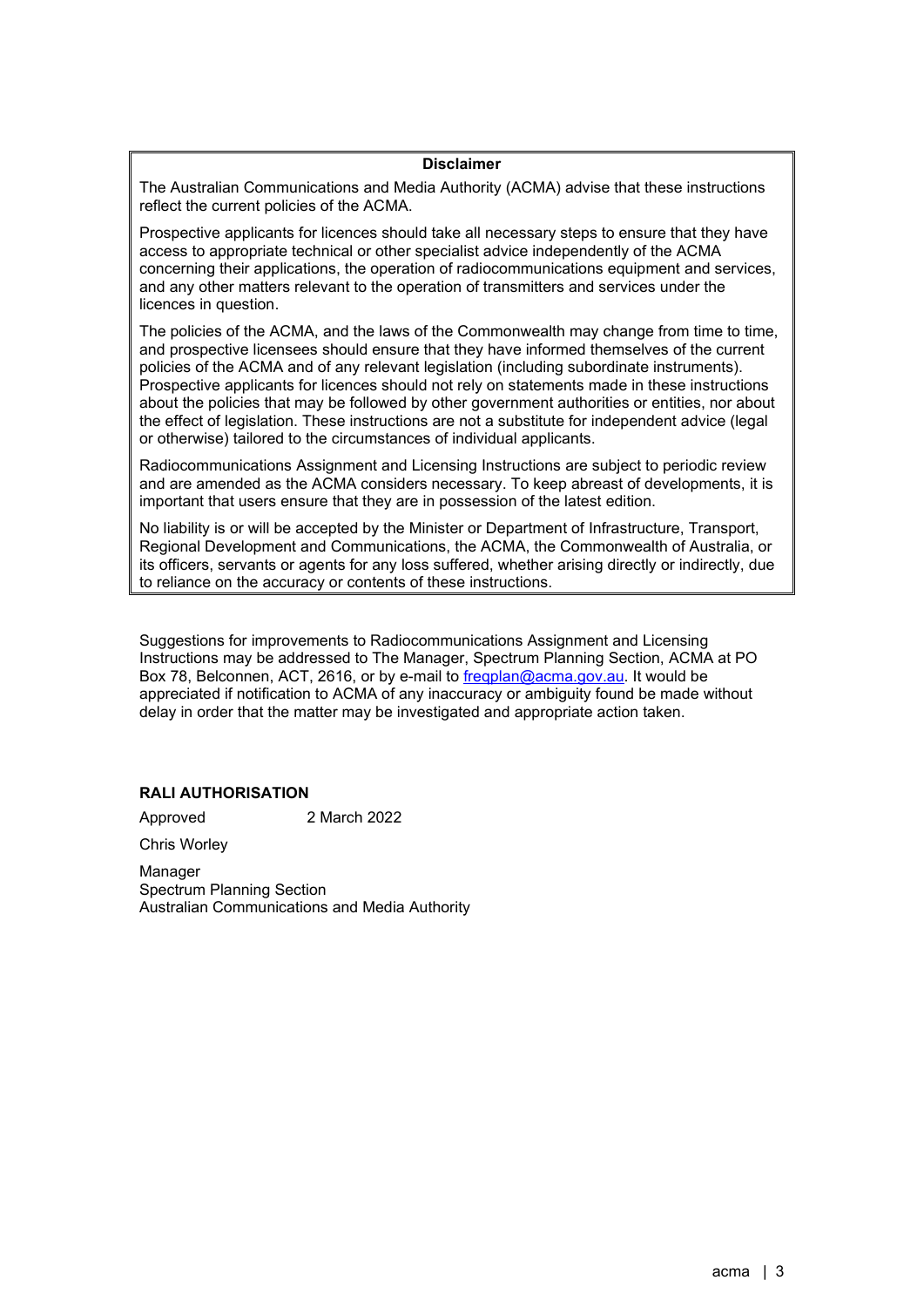# <span id="page-3-0"></span>**Background**

The object of the [Radiocommunications Act](https://www.legislation.gov.au/Details/C2021C00277) 1992 is to promote the long-term public interest derived from the use of the spectrum by providing for the management of the spectrum in a manner that:

- (a) facilitates the efficient planning, allocation and use of the spectrum; and
- (b) facilitates the use of the spectrum for:
	- (i) commercial purposes; and

(ii) defence purposes, national security purposes and other non-commercial purposes (including public safety and community purposes); and

(c) supports the communications policy objectives of the Commonwealth Government.

In managing the spectrum, the ACMA uses a number of tools including the placement of embargoes on parts of the spectrum to support planning and other purposes. Embargoes place restrictions on frequency assignments for apparatus-licensed services in certain bands an in certain geographical areas. Embargoes, together with planning, are intended to ensure that the status of the band remains stable for the durations of the planning process. The overall public benefit from spectrum use can be maximised where such planning is not constrained by the introduction of unplanned services or by their premature introduction.

Embargoes are an effective and efficient administrative tool used in conjunction with other planning tools. Their application is part of a transparent decision-making process, and the application of an embargo is reviewable.

Information about the principles that the ACMA uses when making administrative decisions can be found on the [How we plan and manage spectrum](https://www.acma.gov.au/how-we-plan-and-manage-spectrum) page of the ACMA website.

# **EXEMPTIONS**

Exemptions may be given to an embargo where there is sufficient justification. All applications for frequency assignments in embargoed bands should be forwarded to the:

The Manager Spectrum Planning Section, ACMA PO Box 78, Belconnen, ACT, 2616

or by e-mail to fregplan@acma.gov.au

for consideration on a case-by-case basis.

# **REMARKS**

This RALI replaces MS03 dated 10 Feburary 2021. Embargo numbers are not re-used to maintain historical reference. Each new embargo is authorised by the RALI Authorisation of the delegated officer. The authorisation is updated when the embargo is amended.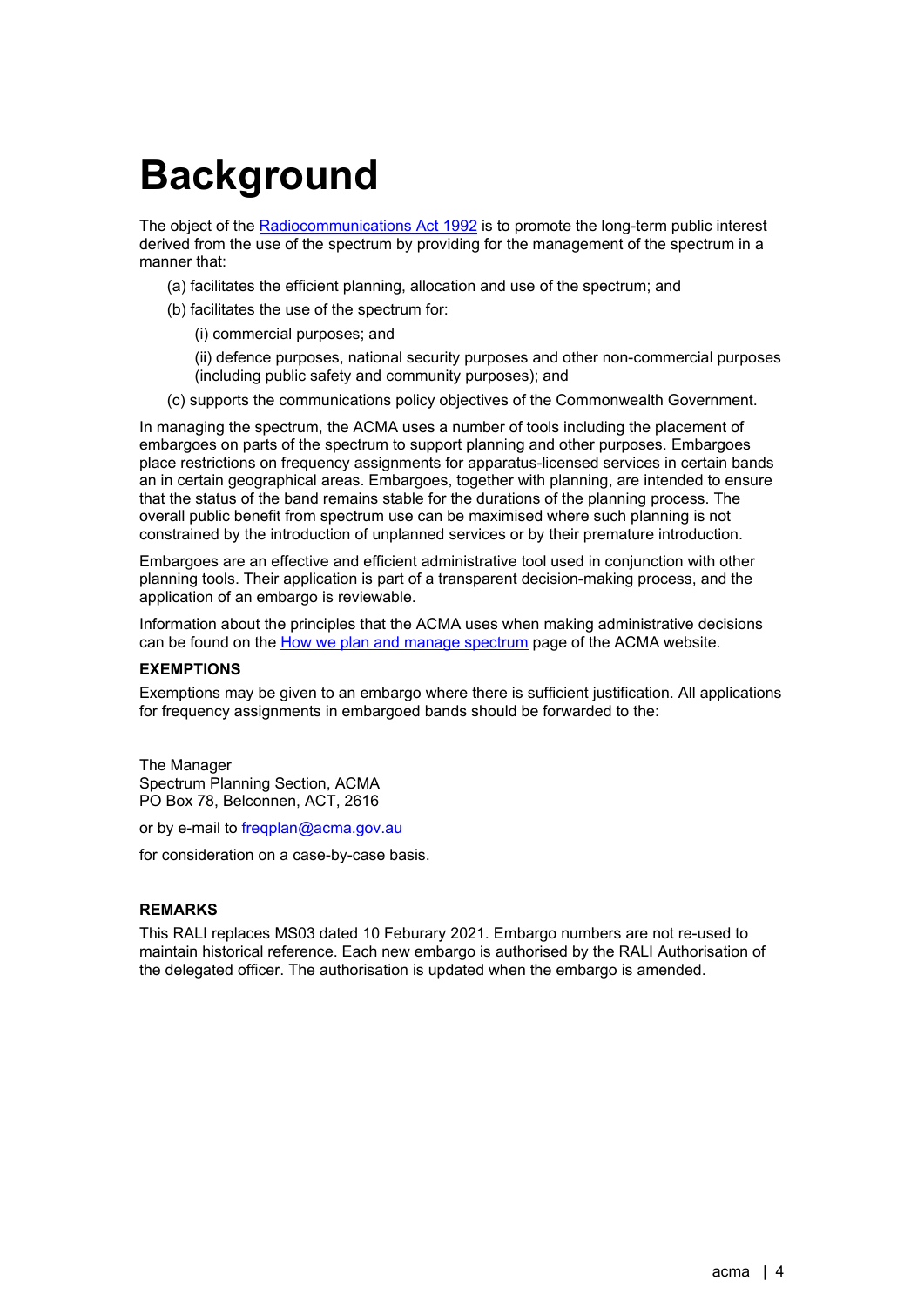# <span id="page-4-0"></span>**Embargoes**

**EMBARGO 1**

**Status:** Lifted

**EMBARGO 2**

**Status:** Lifted

**EMBARGO 3**

**Status:** Lifted

**EMBARGO 4**

**Status:** Lifted

**EMBARGO 5**

**Status:** Lifted

**EMBARGO 6**

**Status:** Lifted

**EMBARGO 7**

**Status:** Lifted

**EMBARGO 8**

**Status:** Lifted

**EMBARGO 9**

**Status:** Lifted

**EMBARGO 10**

**Status:** Lifted

**EMBARGO 11**

**Status:** Lifted

**EMBARGO 12**

**Status:** Replaced by Embargo 15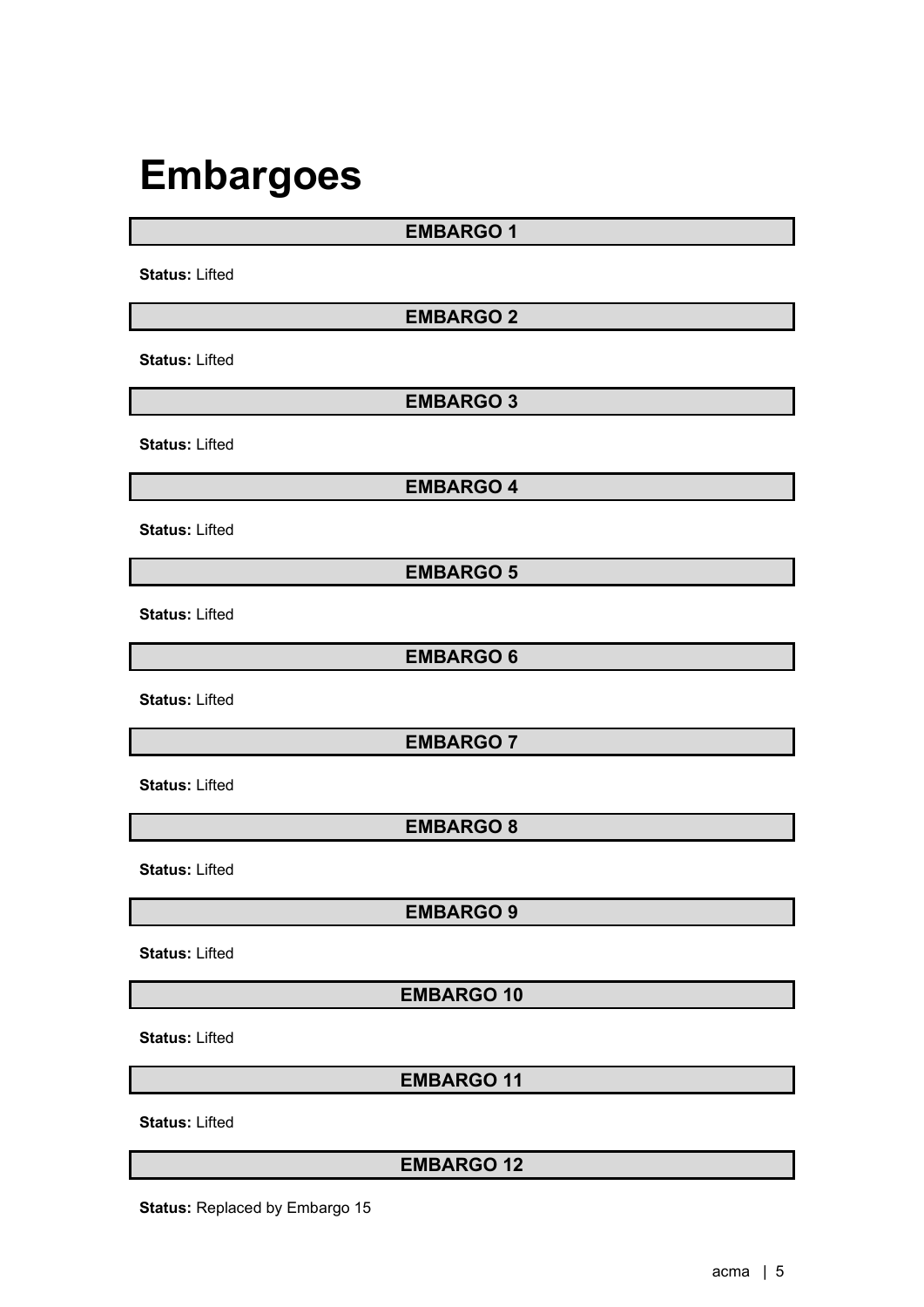**Status:** Lifted

# **EMBARGO 14**

**Status:** Lifted

**EMBARGO 15**

**Status:** Lifted

**EMBARGO 16**

**Status:** Lifted

**EMBARGO 17**

**Status:** Lifted

**EMBARGO 18**

**Status:** Replaced by Embargo 26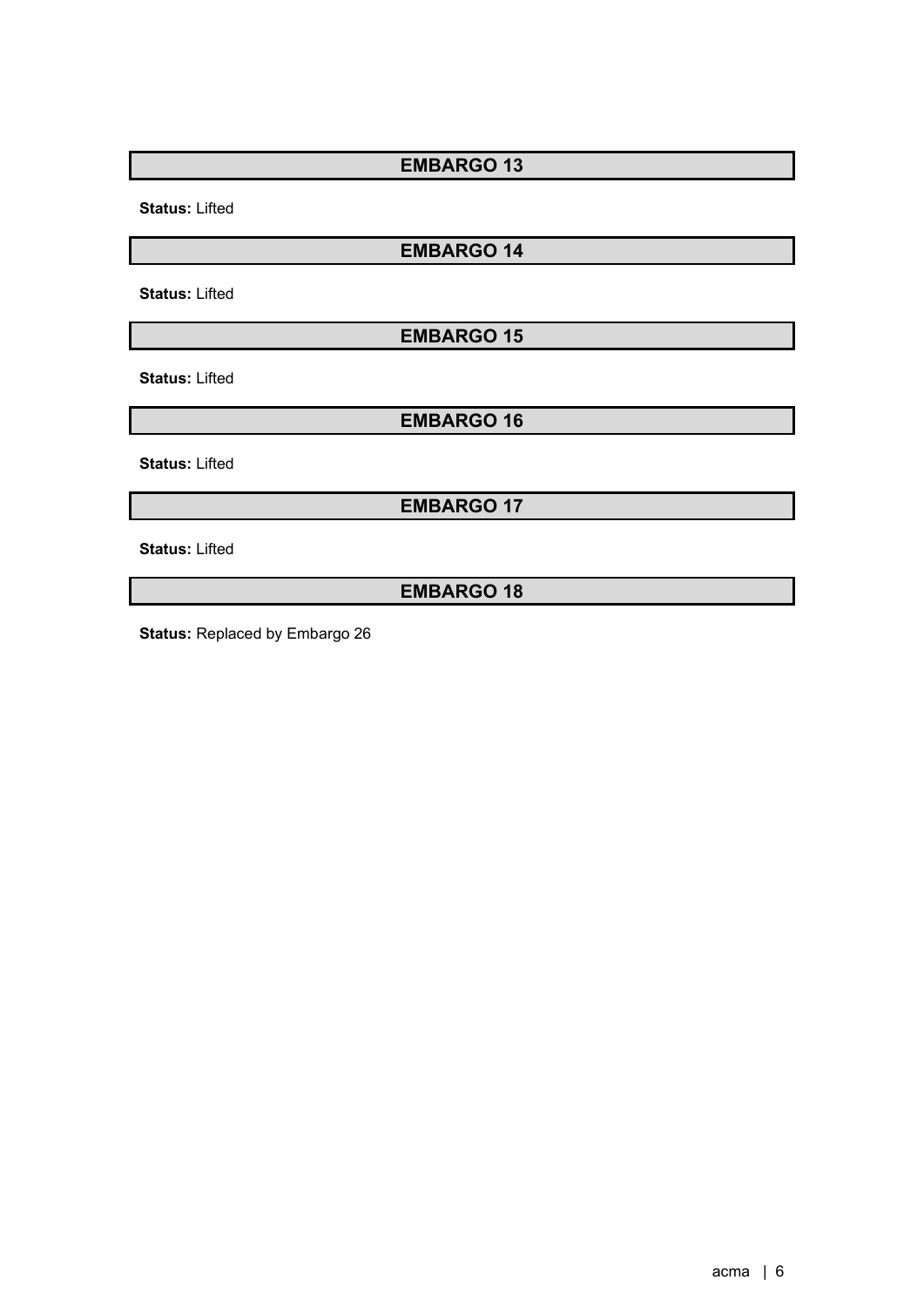| <b>EMBARGO 19</b>          |                                                                                                                      |  |
|----------------------------|----------------------------------------------------------------------------------------------------------------------|--|
| <b>FREQUENCY RANGE(S):</b> | 406.11875-406.61875 MHz<br>408.11875-408.61875 MHz<br>415.56875-416.06875 MHz<br>417.56875-418.06875 MHz             |  |
| <b>SUBJECT:</b>            | Trunked land mobile radio service (TLMRS)-<br>restriction on the assignment of certain channels in<br>specific areas |  |
| DATE OF EFFECT:            | September 1990 (last revised September 2007)                                                                         |  |
| <b>COVERAGE:</b>           | Any area outside a 100 km radius of Sydney,<br>Melbourne, Brisbane, Adelaide, Perth and Canberra.                    |  |
| TIME FRAME:                | Ongoing                                                                                                              |  |

No assignments are to be made to the TLMRS on the following channels except with the approval of the Manager, Spectrum Engineering Section: channels 1–40 and 161–200 for Sydney, Melbourne, Brisbane, Adelaide, Perth, and channels 1–15 for Canberra (406.11875– 406.30625 MHz and 415.56875–415.75625 MHz). Refer to RALI MS22 and RALI LM8 Annex B for more detail.

## **REASONS**

Restrictions on the use of these channels will provide protection to 400 MHz wideband fixed service channels 2–2' and 3–3' (as detailed in RALI MS22), which overlap the TLMRS bands. As these wideband links are permitted only in areas beyond a 200 km radius of capital cities, there is effectively a 100 km "buffer zone" existing between the two areas.

This zone should ensure that mobile transmitters do not interfere with wideband links. It also allows for reasonable discretion to be used in considering cases where a proposed base station may be beyond the 100 km limit.

## **HISTORY**

In September 2007 the embargo was revised to include Canberra in the list of excluded areas, in recognition of an increase in the use of the TLMRS and no growth in the use of wideband links in this area over the last several years. Provision for the protection of existing links remains. The frequency range previously covered by this embargo (403–420 MHz) was refined to be more specific. Some editorial and formatting changes were also made.

## **EMBARGO AUTHORISATION:**

[signed] 27/09/07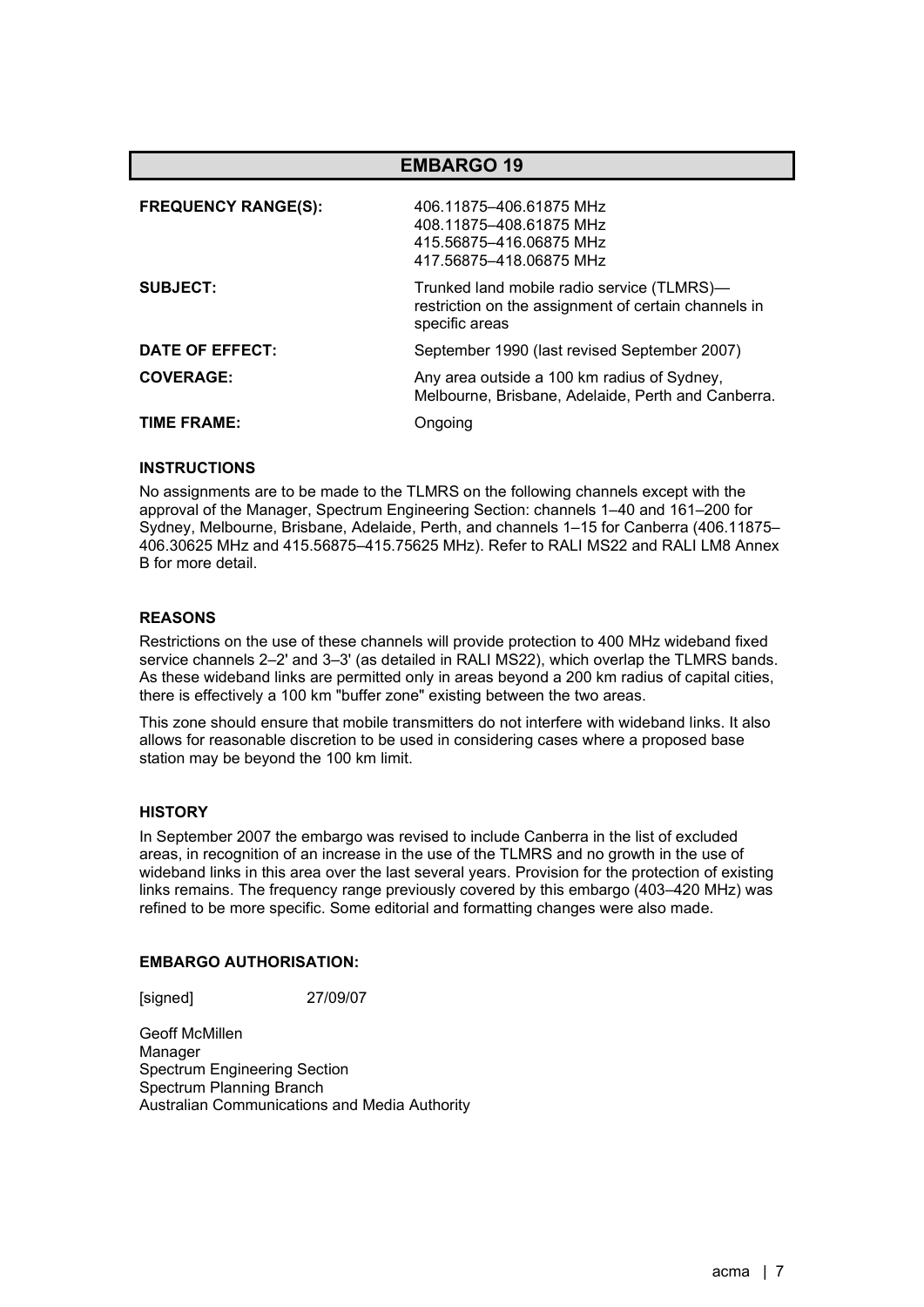**Status:** Replaced by Embargo 23

# **EMBARGO 21**

**Status:** Replaced by restrictions imposed by the 1.5 GHz Band Plan

# **EMBARGO 22**

**Status:** Lifted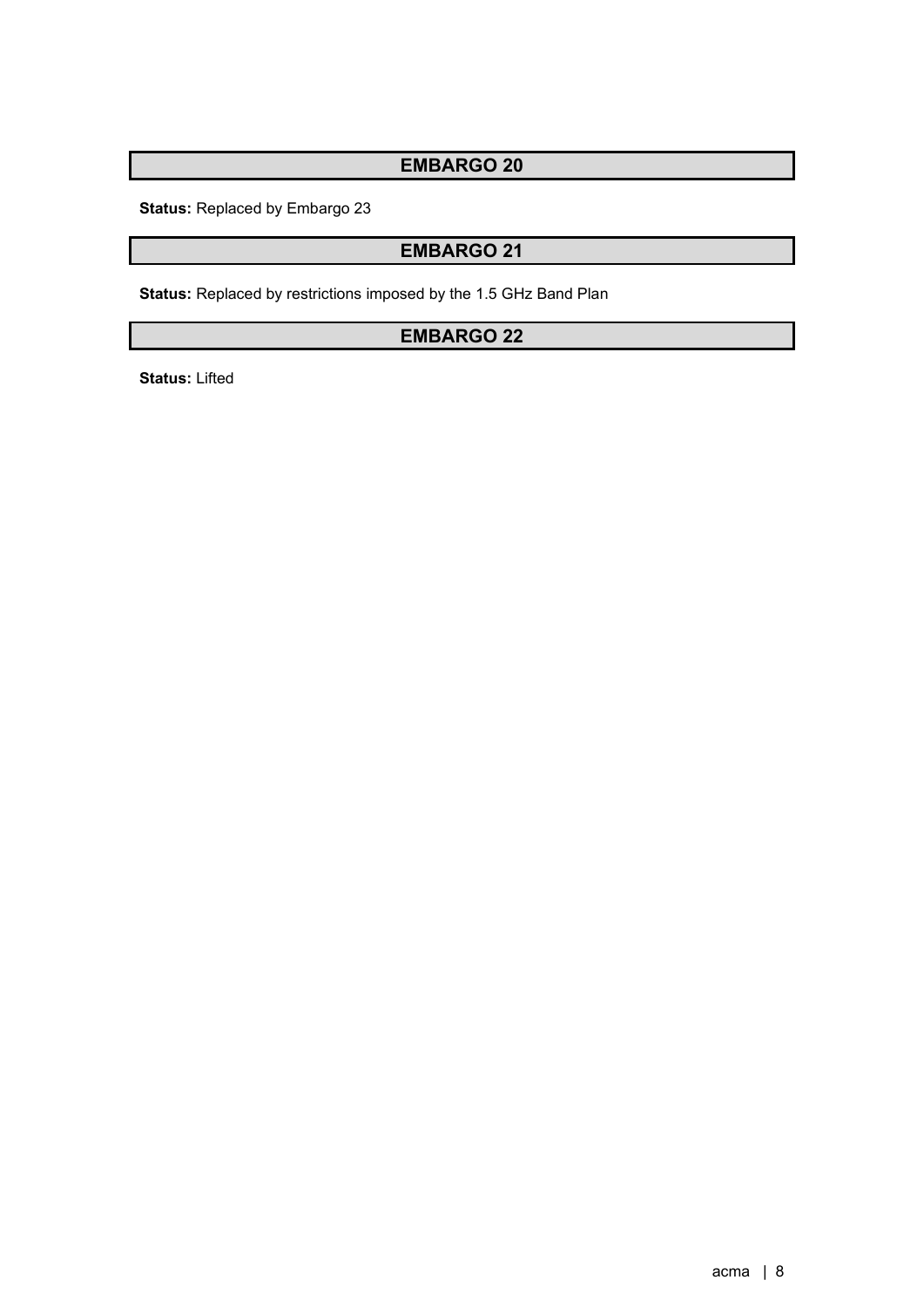|                            | <b>EMBARGO 23</b>                                                                                      |
|----------------------------|--------------------------------------------------------------------------------------------------------|
| <b>FREQUENCY RANGE(S):</b> | 1980–2010 MHz<br>2010-2110 MHz<br>2170-2200 MHz<br>2200-2300 MHz                                       |
| <b>SUBJECT:</b>            | Embargo on new assignments to support television<br>outside broadcast and future replanning activities |
| DATE OF EFFECT:            | April 1996 (last revised February 2021)                                                                |
| <b>COVERAGE:</b>           | See instructions below                                                                                 |
| TIME FRAME:                | Ongoing                                                                                                |

- 1. No new assignments are to be made Australia-wide in the 1980–2010 MHz and 2170– 2200 MHz frequency bands, except those for television outside broadcasting services. Licence period of any new TOB licence in this band is not to be longer than 1 year. All new licences are to include advisory note "BL: Frequency band under review — This frequency band is currently under review to accommodate changes in technology. This review may lead to a requirement to change frequency or to cease transmission".
- 2. No assignments of fixed or mobile services are to be made in the 2010–2110 MHz and 2200–2300 MHz frequency bands inside the areas detailed in Attachment 1. Application for television outside broadcast services will be considered on a case-by-case basis by the Manager Spectrum Engineering Section.
- 3. Assignments for earth stations (earth receive and fixed earth licence options) in the frequency range 2025–2110 MHz and 2200–2300 MHz, outside the Mingenew Earth Station Protection Zone (Attachment 2), will be considered on a case-by-case basis by the Manager Spectrum Planning Section. The restrictions of Embargo 23 do not apply to new or existing earth stations located in the Mingenew Earth Station Protection Zone (Attachment 2).

## **REASONS**

**Instruction 1 & 2:** This serves to facilitate the introduction of television outside broadcast services in accordance with the *Television Outside Broadcast Services (1980–2110 MHz and 2170–2300 MHz) Frequency Band Plan 2012*. It also serves to preserve planning options for 1980–2010 MHz and 2170–2200 MHz while the ACMA implements outcomes of the 2 [GHz](https://www.acma.gov.au/consultations/2020-07/replanning-options-2-ghz-band-consultation-232020)  [replanning process.](https://www.acma.gov.au/consultations/2020-07/replanning-options-2-ghz-band-consultation-232020)

**Instruction 3:** This provision supports potential planning activity associated with current public consultation on the siting of earth stations particularly in relation to those within propagation distance of areas of high density radiocommunication.

## **HISTORY**

Embargo 23 was originally issued in January 1993. The embargo has been revised several times between April 1994 and June 2002 and has changed significantly from its original form. More recent changes of relevance include the following:

In August 2005 the embargo was extended to include fixed and mobile assignments in the 2025–2110 and 2200–2300 MHz bands.

In October 2005 the embargo was removed from remote density areas in the 2025–2110 and 2200–2300 MHz bands.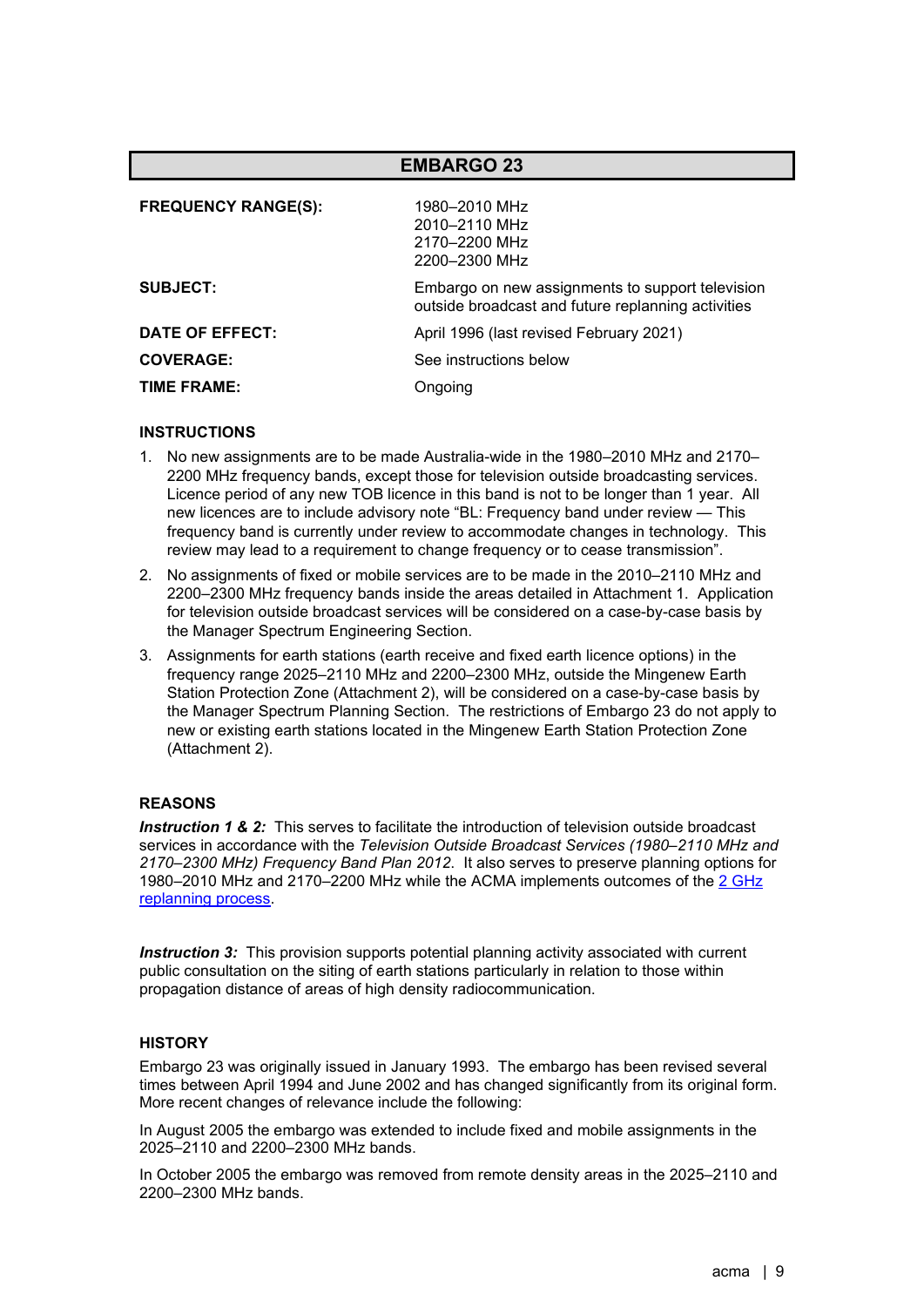In September 2007 the embargo was revised to remove the reference to exemptions for the Melbourne 2006 Commonwealth Games, and to include some editorial and formatting changes.

In November 2010, the embargo was extended to include Ancillary Terrestrial Component (ATC) and Complementary Ground Component (CGC) services in the 1980–2010 and 2170– 2200 MHz ranges. These services provide terrestrially based supplementation of services provided by stations in the mobile-satellite service. While there was international consideration of the approval for these services, this embargo provided the ACMA the ability to consider its position.

In April 2012, the embargo was revised in included the 2010–2025 MHz frequency band. That band was previously included in Embargo 38 which has now been revoked. The embargo was also extended to facilitate the introduction of television outside broadcast services in the 1980–2110 MHz and 2170–2300 MHz frequency bands.

In May 2012, the embargo was revised to remove the area around Darwin for the 2200– 2300 MHz frequency band that had been included by error.

In September 2013, instruction 1 of the embargo was revised to remove the restriction on television outside broadcast services in the bands 1980–2010 MHz and 2170–2200 MHz. The embargo on all other services is to preserve planning options while the future use of the band is under review as part of considerations future spectrum requirements for [mobile](https://www.acma.gov.au/mobile-broadband-strategy)  [broadband.](https://www.acma.gov.au/mobile-broadband-strategy)

In September 2013, instruction 2 was revised to allow application for television outside broadcast services to be considered on case-by-case basis by the Manager Spectrum Engineering Section pending finalisation of coordination arrangements for television outside broadcast services in the bands 2010–2110 MHz and 2200–2300 MHz.

In January 2021, instruction 1 was revised following the ACMA's announcement of outcomes from the 2 [GHz replanning process.](https://www.acma.gov.au/consultations/2020-07/replanning-options-2-ghz-band-consultation-232020) TOB services are permitted to continue to operate in this band during the transition period but any new or reissued licences are limited to a period of no longer than 1 year. As recorded in the [Outcomes paper,](https://www.acma.gov.au/sites/default/files/2021-01/Replanning%20the%202%20GHz%20band_Outcomes%20paper_0.docx) the ACMA's preliminary view is that a timeframe of 5 years is appropriate in capital cities and a shorter period of 3 years is feasible in regional areas where TOB usage is minimal.

In January 2021, instruction 3 was revised so this embargo no longer applies to earth stations in the Mingenew Earth Station Protection Zone (Attachment 2). Also, the lower limit of the band for this instruction was revised from 2010 MHz to 2025 MHz to reflect current planning arrangements.

In January 2021, instruction 4 was removed as the restrictions outlined in Instruction 1 are considered sufficient.

## **EMBARGO AUTHORISATION:**

[signed] 10/2/2021

Chris Worley Manager Spectrum Planning Section Spectrum Planning and Engineering Branch Australian Communications and Media Authority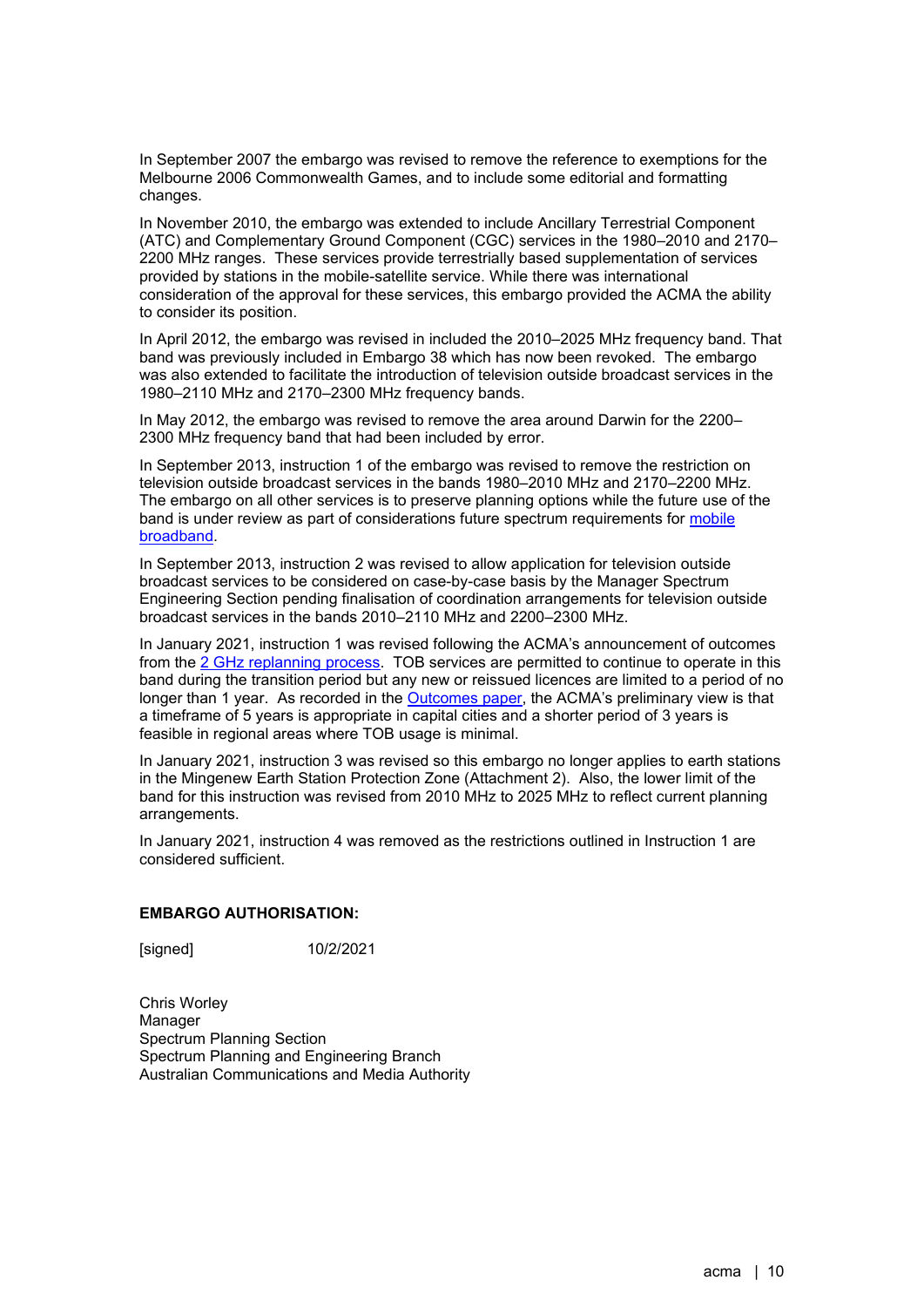# **ATTACHEMENT 1:**

- 1. No assignments are to be made for fixed or mobile services in the 2010–2110 MHz frequency band in the geographic area described by a circle with a radius of 210 kilometres whose centre is located at a point specified in Table 1.
- 2. No assignments are to be made for fixed or mobile services in the 2200–2300 MHz frequency band in the geographic area described by a circle with a radius of 210 kilometres whose centre is located at a point specified in Table 2.
- 3. No assignments are to be made for fixed or mobile services in the 2010–2110 MHz and 2200–2300 MHz frequency bands inside or within 60 kilometres of the geographic area whose boundary is described by the coordinates specified in Table 3.

The datum used for all geographic coordinates in this attachment is the *Geocentric Datum of Australia 1994*.

| <b>Point</b>   | Latitude   | Longitude  |
|----------------|------------|------------|
|                | -31.950750 | 115.872040 |
| $\overline{2}$ | -31.953254 | 115.855373 |
| 3              | -32.012419 | 116.061762 |
| 4              | -32.008252 | 116.083985 |
| 5              | -31.878253 | 115.859817 |
| 6              | -32.057978 | 115.751210 |
| 7              | -12.463580 | 130.835066 |
| 8              | -12.464135 | 130.844233 |
| 9              | -12.448302 | 130.836455 |

**Table 1**

## **Table 2**

| Point | Latitude     | Longitude  |
|-------|--------------|------------|
|       | -31.950750   | 115.872040 |
| 2     | -31.953254   | 115.855373 |
| 3     | $-32.012419$ | 116.061762 |
| 4     | -32.008252   | 116.083985 |
| 5     | -31.878253   | 115.859817 |
| 6     | -32.057978   | 115.751210 |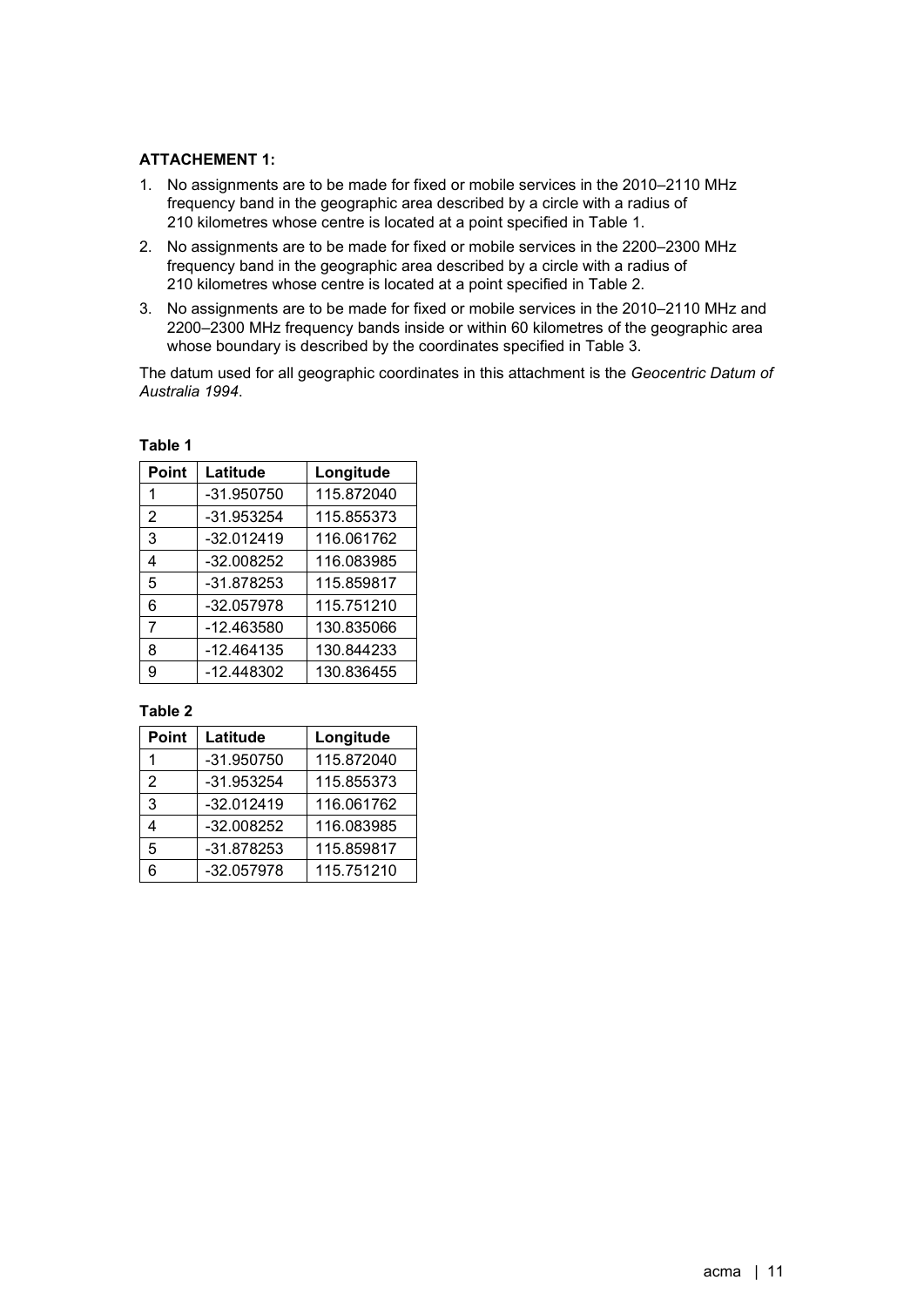# **Table 3**

| <b>Point</b> | Latitude   | Longitude  | <b>Point</b> | Latitude   | Longitud   |
|--------------|------------|------------|--------------|------------|------------|
| 1            | -31.998556 | 136.001359 | 55           | -23.998428 | 152.001046 |
| 2            | -31.998546 | 137.001345 | 56           | -23.998411 | 153.001033 |
| 3            | -31.998537 | 138.001335 | 57           | -23.998405 | 154.001018 |
| 4            | -31.998521 | 139.001320 | 58           | -24.998402 | 154.001025 |
| 5            | -31.998513 | 140.001305 | 59           | -25.998401 | 154.001033 |
| 6            | -31.998499 | 141.001291 | 60           | -26.998397 | 154.001041 |
| 7            | -32.998503 | 141.001301 | 61           | -27.998398 | 154.001049 |
| 8            | -32.998492 | 142.001289 | 62           | -28.998397 | 154.001059 |
| 9            | -32.998484 | 143.001274 | 63           | -29.998395 | 154.001068 |
| 10           | -33.998489 | 143.001286 | 64           | -30.998395 | 154.001078 |
| 11           | -33.998479 | 144.001273 | 65           | -31.998395 | 154.001088 |
| 12           | -33.998470 | 145.001258 | 66           | -31.998405 | 153.001103 |
| 13           | -33.998459 | 146.001242 | 67           | -32.998404 | 153.001116 |
| 14           | -33.998450 | 147.001227 | 68           | -32.998415 | 152.001132 |
| 15           | -32.998449 | 147.001211 | 69           | -33.998414 | 152.001145 |
| 16           | -32.998441 | 148.001196 | 70           | -34.998416 | 152.001158 |
| 17           | -31.998441 | 148.001188 | 71           | -34.998426 | 151.001172 |
| 18           | -30.998441 | 148.001176 | 72           | -35.998427 | 151.001188 |
| 19           | -30.998435 | 149.001159 | 73           | -36.998431 | 151.001203 |
| 20           | -29.998435 | 149.001149 | 74           | -37.998434 | 151.001218 |
| 21           | -28.998437 | 149.001143 | 75           | -37.998444 | 150.001236 |
| 22           | -28.998431 | 150.001125 | 76           | -37.998457 | 149.001255 |
| 23           | -27.998425 | 150.001112 | 77           | -38.998459 | 149.001268 |
| 24           | -26.998429 | 150.001100 | 78           | -39.998464 | 149.001286 |
| 25           | -25.998434 | 150.001089 | 79           | -40.998469 | 149.001304 |
| 26           | -24.998427 | 150.001086 | 80           | -41.998475 | 149.001323 |
| 27           | -24.998434 | 149.001105 | 81           | -42.998481 | 149.001343 |
| 28           | -23.998440 | 149.001093 | 82           | -43.998488 | 149.001364 |
| 29           | -23.998448 | 148.001103 | 83           | -43.998499 | 148.001382 |
| 30           | -22.998453 | 148.001095 | 84           | -43.998511 | 147.001401 |
| 31           | -21.998461 | 148.001086 | 85           | -43.998522 | 146.001418 |
| 32           | -20.998461 | 148.001080 | 86           | -43.998534 | 145.001436 |
| 33           | -20.998461 | 147.001099 | 87           | -42.998527 | 145.001413 |
| 34           | -20.998467 | 146.001113 | 88           | -41.998522 | 145.001384 |
| 35           | -19.998468 | 146.001105 | 89           | -41.998531 | 144.001408 |
| 36           | -18.998468 | 146.001098 | 90           | -40.998524 | 144.001387 |
| 37           | -18.998472 | 145.001108 | 91           | -40.998536 | 143.001403 |
| 38           | -17.998480 | 145.001094 | 92           | -39.998529 | 143.001383 |
| 39           | -16.998479 | 145.001085 | 93           | -38.998522 | 143.001358 |
| 40           | -15.998479 | 145.001090 | 94           | -38.998534 | 142.001379 |
| 41           | -15.998478 | 146.001078 | 95           | -38.998546 | 141.001393 |
| 42           | -15.998474 | 147.001067 | 96           | -38.998557 | 140.001407 |
| 43           | -16.998469 | 147.001072 | 97           | -37.998545 | 140.001384 |
| 44           | -17.998465 | 147.001078 | 98           | -37.998562 | 139.001401 |
| 45           | -18.998465 | 147.001089 | 99           | -36.998554 | 139.001381 |
| 46           | -18.998456 | 148.001071 | 100          | -36.998567 | 138.001396 |
| 47           | -18.998451 | 149.001058 | 101          | -36.998578 | 137.001408 |
| 48           | -19.998451 | 149.001064 | 102          | -36.998590 | 136.001420 |
| 49           | -19.998441 | 150.001050 | 103          | -35.998576 | 136.001402 |
| 50           | -20.998438 | 150.001056 | 104          | -34.998562 | 136.001392 |
| 51           | -20.998432 | 151.001042 | 105          | -33.998560 | 136.001384 |
| 52           | -21.998429 | 151.001049 | 106          | -32.998557 | 136.001369 |
| 53           | -22.998434 | 151.001058 | 107          | -31.998556 | 136.001359 |
| 54           | -22.998420 | 152.001041 |              |            |            |

| Point | Latitude   | Longitude  | <b>Point</b> | Latitude   | Longitude  |
|-------|------------|------------|--------------|------------|------------|
| 1     | -31.998556 | 136.001359 | 55           | -23.998428 | 152.001046 |
| 2     | -31.998546 | 137.001345 | 56           | -23.998411 | 153.001033 |
| 3     | -31.998537 | 138.001335 | 57           | -23.998405 | 154.001018 |
| 4     | -31.998521 | 139.001320 | 58           | -24.998402 | 154.001025 |
| 5     | -31.998513 | 140.001305 | 59           | -25.998401 | 154.001033 |
| 6     | -31.998499 | 141.001291 | 60           | -26.998397 | 154.001041 |
| 7     | -32.998503 | 141.001301 | 61           | -27.998398 | 154.001049 |
| 8     | -32.998492 | 142.001289 | 62           | -28.998397 | 154.001059 |
| 9     | -32.998484 | 143.001274 | 63           | -29.998395 | 154.001068 |
| 10    | -33.998489 | 143.001286 | 64           | -30.998395 | 154.001078 |
| 11    | -33.998479 | 144.001273 | 65           | -31.998395 | 154.001088 |
| 12    | -33.998470 | 145.001258 | 66           | -31.998405 | 153.001103 |
| 13    | -33.998459 | 146.001242 | 67           | -32.998404 | 153.001116 |
| 14    | -33.998450 | 147.001227 | 68           | -32.998415 | 152.001132 |
| 15    | -32.998449 | 147.001211 | 69           | -33.998414 | 152.001145 |
| 16    | -32.998441 | 148.001196 | 70           | -34.998416 | 152.001158 |
| 17    | -31.998441 | 148.001188 | 71           | -34.998426 | 151.001172 |
| 18    | -30.998441 | 148.001176 | 72           | -35.998427 | 151.001188 |
| 19    | -30.998435 | 149.001159 | 73           | -36.998431 | 151.001203 |
| 20    | -29.998435 | 149.001149 | 74           | -37.998434 | 151.001218 |
| 21    | -28.998437 | 149.001143 | 75           | -37.998444 | 150.001236 |
| 22    | -28.998431 | 150.001125 | 76           | -37.998457 | 149.001255 |
| 23    | -27.998425 | 150.001112 | 77           | -38.998459 | 149.001268 |
| 24    | -26.998429 | 150.001100 | 78           | -39.998464 | 149.001286 |
| 25    | -25.998434 | 150.001089 | 79           | -40.998469 | 149.001304 |
| 26    | -24.998427 | 150.001086 | 80           | -41.998475 | 149.001323 |
| 27    | -24.998434 | 149.001105 | 81           | -42.998481 | 149.001343 |
| 28    | -23.998440 | 149.001093 | 82           | -43.998488 | 149.001364 |
| 29    | -23.998448 | 148.001103 | 83           | -43.998499 | 148.001382 |
| 30    | -22.998453 | 148.001095 | 84           | -43.998511 | 147.001401 |
| 31    | -21.998461 | 148.001086 | 85           | -43.998522 | 146.001418 |
| 32    | -20.998461 | 148.001080 | 86           | -43.998534 | 145.001436 |
| 33    | -20.998461 | 147.001099 | 87           | -42.998527 | 145.001413 |
| 34    | -20.998467 | 146.001113 | 88           | -41.998522 | 145.001384 |
| 35    | -19.998468 | 146.001105 | 89           | -41.998531 | 144.001408 |
| 36    | -18.998468 | 146.001098 | 90           | -40.998524 | 144.001387 |
| 37    | -18.998472 | 145.001108 | 91           | -40.998536 | 143.001403 |
| 38    | -17.998480 | 145.001094 | 92           | -39.998529 | 143.001383 |
| 39    | -16.998479 | 145.001085 | 93           | -38.998522 | 143.001358 |
| 40    | -15.998479 | 145.001090 | 94           | -38.998534 | 142.001379 |
| 41    | -15.998478 | 146.001078 | 95           | -38.998546 | 141.001393 |
| 42    | -15.998474 | 147.001067 | 96           | -38.998557 | 140.001407 |
| 43    | -16.998469 | 147.001072 | 97           | -37.998545 | 140.001384 |
| 44    | -17.998465 | 147.001078 | 98           | -37.998562 | 139.001401 |
| 45    | -18.998465 | 147.001089 | 99           | -36.998554 | 139.001381 |
| 46    | -18.998456 | 148.001071 | 100          | -36.998567 | 138.001396 |
| 47    | -18.998451 | 149.001058 | 101          | -36.998578 | 137.001408 |
| 48    | -19.998451 | 149.001064 | 102          | -36.998590 | 136.001420 |
| 49    | -19.998441 | 150.001050 | 103          | -35.998576 | 136.001402 |
| 50    | -20.998438 | 150.001056 | 104          | -34.998562 | 136.001392 |
| 51    | -20.998432 | 151.001042 | 105          | -33.998560 | 136.001384 |
| 52    | -21.998429 | 151.001049 | 106          | -32.998557 | 136.001369 |
| 53    | -22.998434 | 151.001058 | 107          | -31.998556 | 136.001359 |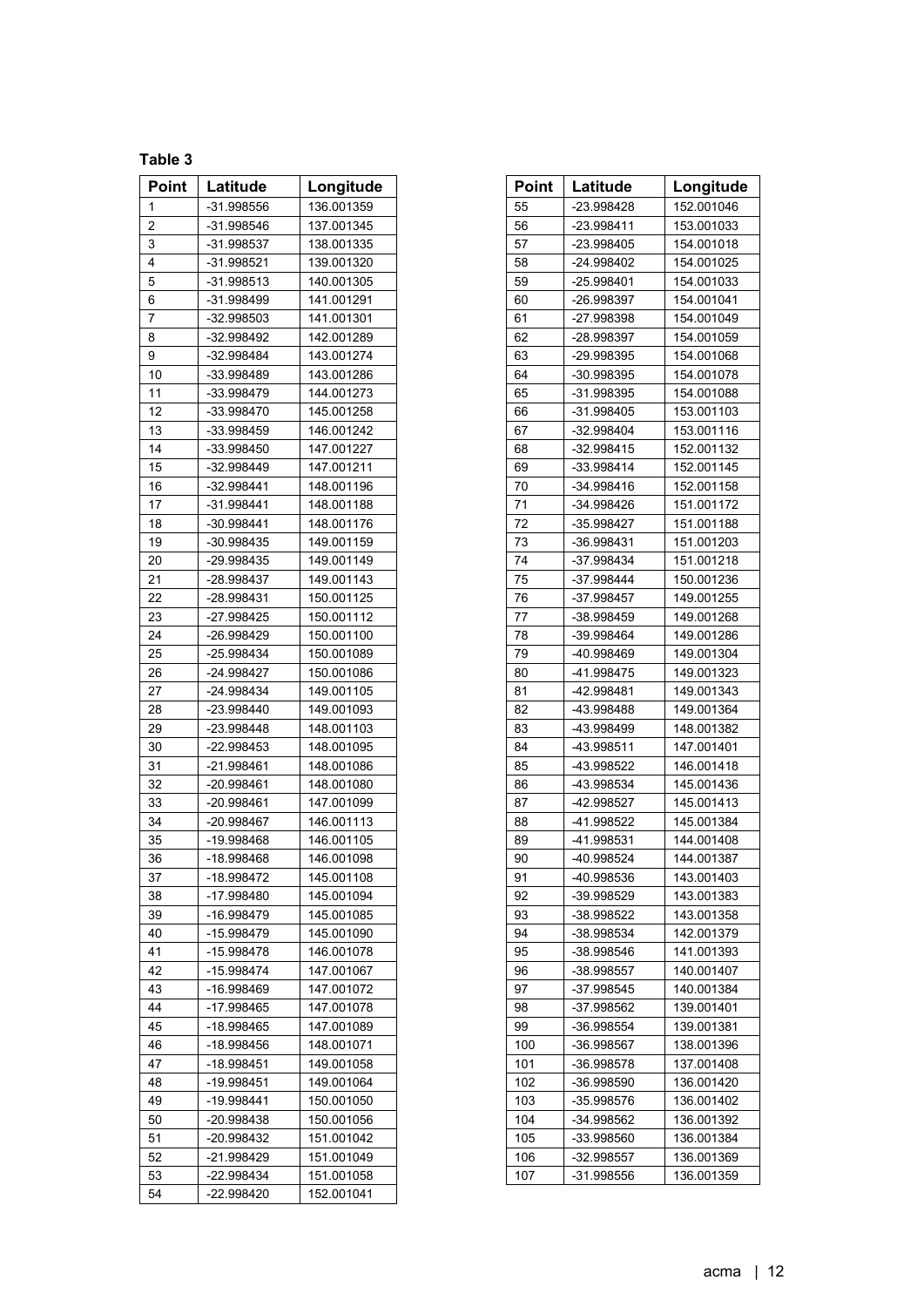# **ATTACHEMENT 2:**

The Mingenew Earth Station Protection Zone is define by the following HCIS area description.

BU4B, BU1N, BU1M6, BU1M8, BU1M9, BU1O4, BU1O7, BU1O8, BU4A2, BU4A3, BU4A6, BU4C1, BU4C2, BU4C4

This area has been taken from [RALI MS44 \(Frequency coordination procedures for the earth](https://www.acma.gov.au/ralis-frequency-coordination)  [station protection zones\).](https://www.acma.gov.au/ralis-frequency-coordination)

HCIS area descriptions can be converted into a Placemark file (viewable in Google Earth) through the *[Convert HCIS area description to Placemark](https://www.acma.gov.au/convert-hcis-area-description-placemark-0)* facility on the ACMA website.

The HCIS is described in the *[Australian Spectrum Map Grid 2012](https://www.acma.gov.au/sites/default/files/2019-10/The%20Australian%20spectrum%20map%20grid%202012.PDF)*.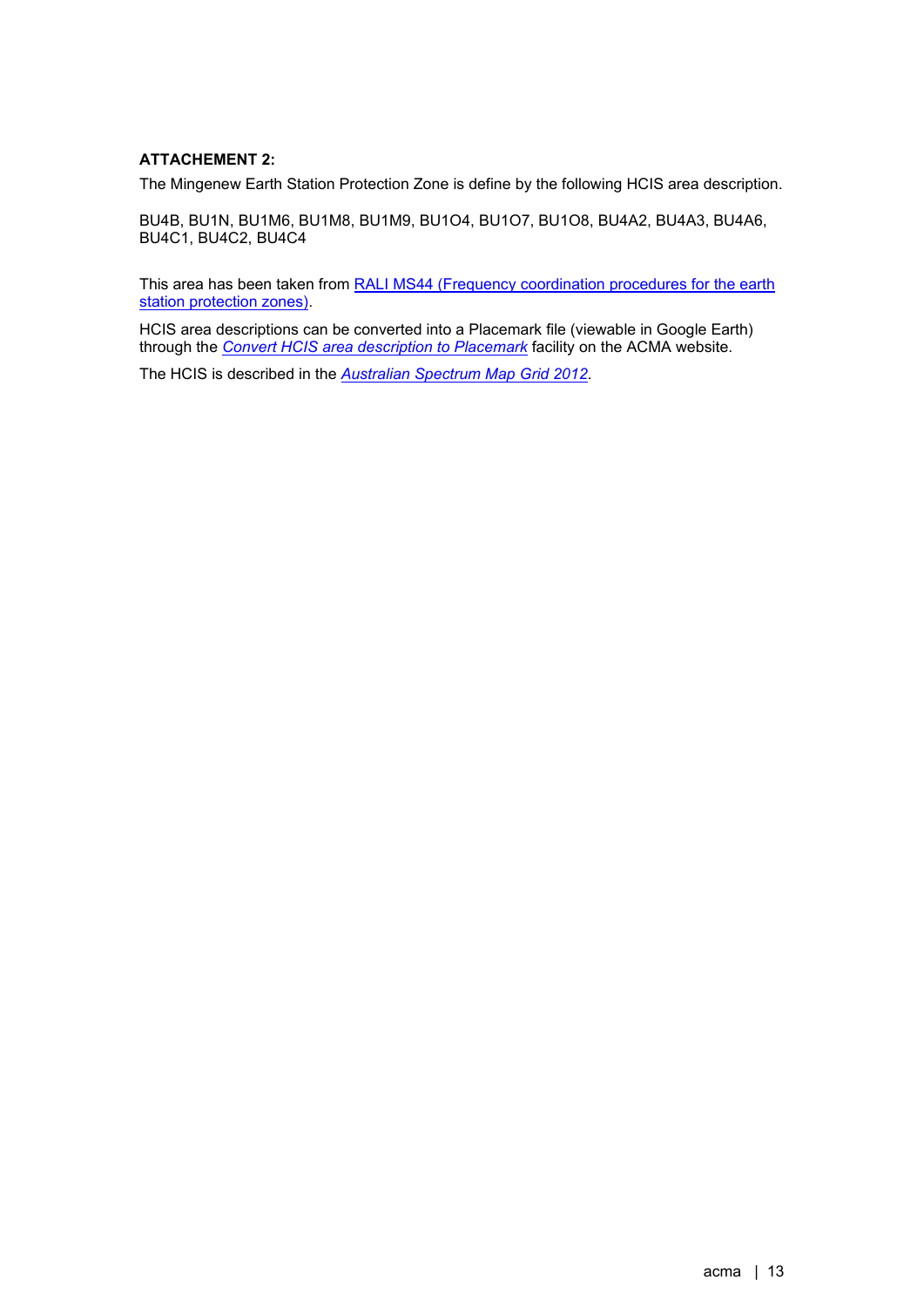**Status:** Lifted

# **EMBARGO 25**

**Status:** Lifted

# **EMBARGO 26**

**Status:** Replaced by RALI SM26.

**EMBARGO 27**

**Status:** Replaced by Embargo 26

# **EMBARGO 28**

**Status:** Lifted

**EMBARGO 29**

**Status:** Lifted

**EMBARGO 30**

**Status:** Lifted

**EMBARGO 31**

**Status:** Replaced by provisions in the Australian Radiofrequency Spectrum Plan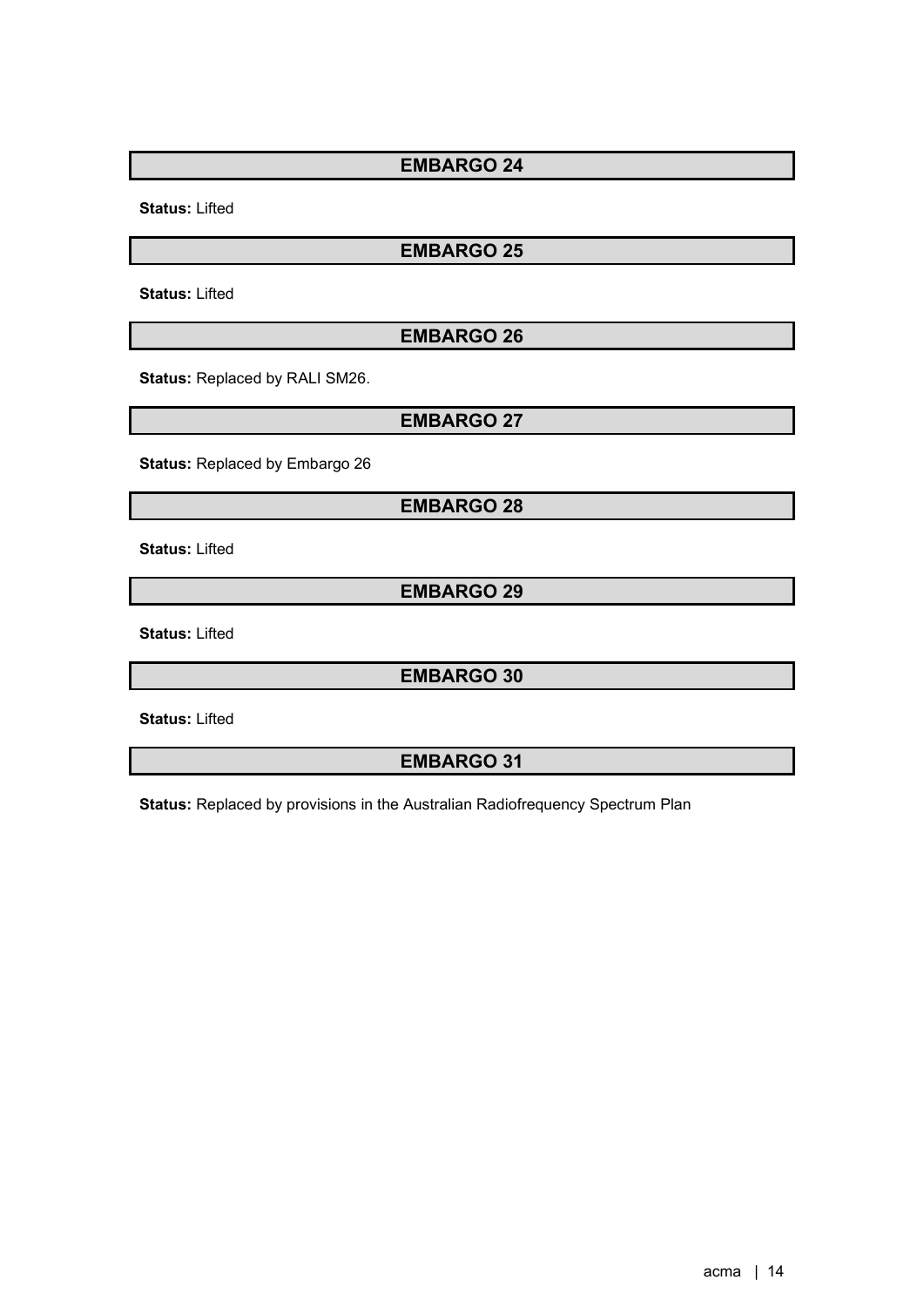| <b>EMBARGO 32</b>          |                                                                                                             |  |
|----------------------------|-------------------------------------------------------------------------------------------------------------|--|
| <b>FREQUENCY RANGE(S):</b> | 168–174 MH <sub>7</sub>                                                                                     |  |
| <b>SUBJECT:</b>            | Embargo on new assignments to support the<br>introduction of digital terrestrial television<br>broadcasting |  |
| DATE OF EFFECT:            | September 2000 (last revised September 2007)                                                                |  |
| <b>COVERAGE:</b>           | Around the geographic locations specified in<br>Attachment A                                                |  |
| TIME FRAME:                | Until further notice                                                                                        |  |

No assignments for new fixed or mobile services are to be made in the frequency band 168– 174 MHz within the limits specified in Table A around the sites listed in Table B of Attachment A.

# **REASONS**

Operation of fixed or mobile services in this band in the vicinity of the television broadcasting sites listed in Table B of Attachment A may be affected by the introduction of digital terrestrial television broadcasting (DTTB).

# **COMMENTS**

The VHF land mobile spectrum adjacent to TV channel 6 may be affected by out-of-band emissions from DTTB services on TV channel 6. As planning of DTTB services Australia-wide is not complete, the list of sites has been compiled from completed digital channel plans and a list of existing analog TV channel 7 sites which could potentially have channel 6 DTTB services associated with them.

Table B will be revised as DTTB planning progresses.

## **HISTORY**

In December 2001 the embargo was revised to include an update of the frequency bands and exclusion distances in Table A based on new information on combiner filtering of the DTTB transmitter out-of-band emissions. The list of sites in Table B was also updated to include information available in digital channel plans completed since the initial release of this embargo.

The March 2002, July 2002, May 2003 and August 2003 revisions also included updates to Table B based on digital channel plans completed since the previous update of this embargo.

In September 2007 the embargo was revised to update Table B based on information available in digital channel plans completed since the previous release of this embargo, and has limited the inclusion of sites to those where channel 7 analog television services currently operate with ERPs of 500 W or more. Some editorial and formatting changes were also made.

# **EMBARGO AUTHORISATION:**

[signed] 27/09/2012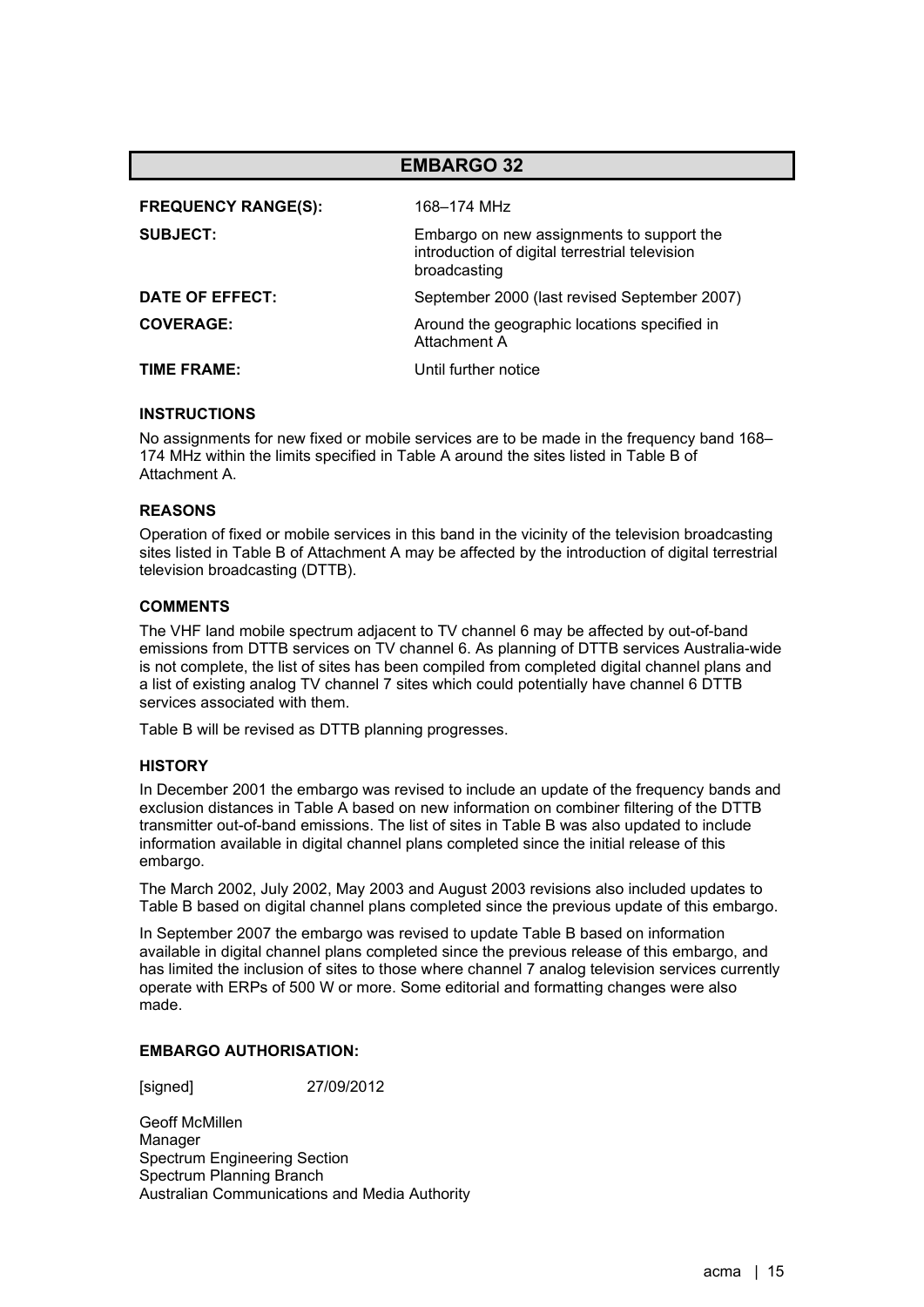# **Attachment A:**

No assignments for new fixed or mobile services should be made in the frequency band 168– 174 MHz within the frequency/distance limits specified in Table A of the sites listed in Table B.

# **Table A**

| <b>Frequency band</b> | <b>Exclusion distance from site in Table B</b> |
|-----------------------|------------------------------------------------|
| 168.0–172.8 MHz       | 3 km                                           |
| 172.8–173.3 MHz       | 10 km                                          |
| 173.3-174.0 MHz       | 60 km                                          |

# **Table B**

| Site name                                                                                                                                                             | Latitude (DMS)                                                                         | Longitude (DMS)                                                            |
|-----------------------------------------------------------------------------------------------------------------------------------------------------------------------|----------------------------------------------------------------------------------------|----------------------------------------------------------------------------|
| <b>ACT</b><br>Canberra - Black Mountain                                                                                                                               | $-35$ 16 38                                                                            | 149 05 48                                                                  |
| <b>NSW</b><br>Sydney - Artarmon<br>Sydney - Willoughby<br>Murrumbidgee Irrigation Area - Mt Bingar<br>Bourke - Mt Oxley                                               | $-33$ 48 25<br>$-33$ 48 48<br>-34 07 23<br>$-30$ 12 03                                 | 151 10 49<br>151 11 41<br>146 14 02<br>146 14 22                           |
| <b>VIC</b><br>Melbourne - Mt Dandenong - HSV7 site<br>Melbourne - Mt Dandenong - ATV10 site<br>Western Victoria - Mt Dundas                                           | $-37$ 50 13<br>$-37$ 50 20<br>$-37$ 27 37                                              | 145 20 47<br>145 20 43<br>141 54 53                                        |
| <b>QLD</b><br>Brisbane - Mt Cootha - BTQ7 site<br>Brisbane - Mt Cootha - Q10 site<br>Cairns - Mt Bellenden Ker<br>Roma - Timbury Hills<br>Jericho - Colorado<br>Weipa | $-27$ 28 05<br>$-27$ 27 53<br>$-17$ 15 57<br>$-26$ 34 27<br>$-23$ 37 35<br>$-12$ 37 30 | 152 56 32<br>152 56 49<br>145 51 09<br>148 50 56<br>146 15 18<br>141 53 00 |
| <b>SA</b><br>Adelaide - Mt Lofty - 7 / 10 site<br>Adelaide - Mt Lofty - 9 site<br>Ceduna                                                                              | $-34$ 58 57<br>$-34$ 59 02<br>$-32$ 09 14                                              | 138 42 24<br>138 42 25<br>133 45 14                                        |
| <b>WA</b><br>Perth - Bickley<br>Perth - Carmel<br>Port Hedland<br>Katanning - Fairfield<br>Carnarvon                                                                  | $-32$ 00 34<br>$-32$ 00 50<br>$-20$ 22 15<br>$-33$ 47 34<br>$-24$ 54 25                | 116 04 58<br>116 03 37<br>118 33 42<br>117 30 58<br>113 43 07              |
| <b>NT</b><br>Katherine<br>Alice Springs - West Gap<br><b>Tennant Creek</b>                                                                                            | $-14$ 28 25<br>$-23$ 43 26<br>$-19$ 38 13                                              | 132 16 40<br>133 51 19<br>134 13 48                                        |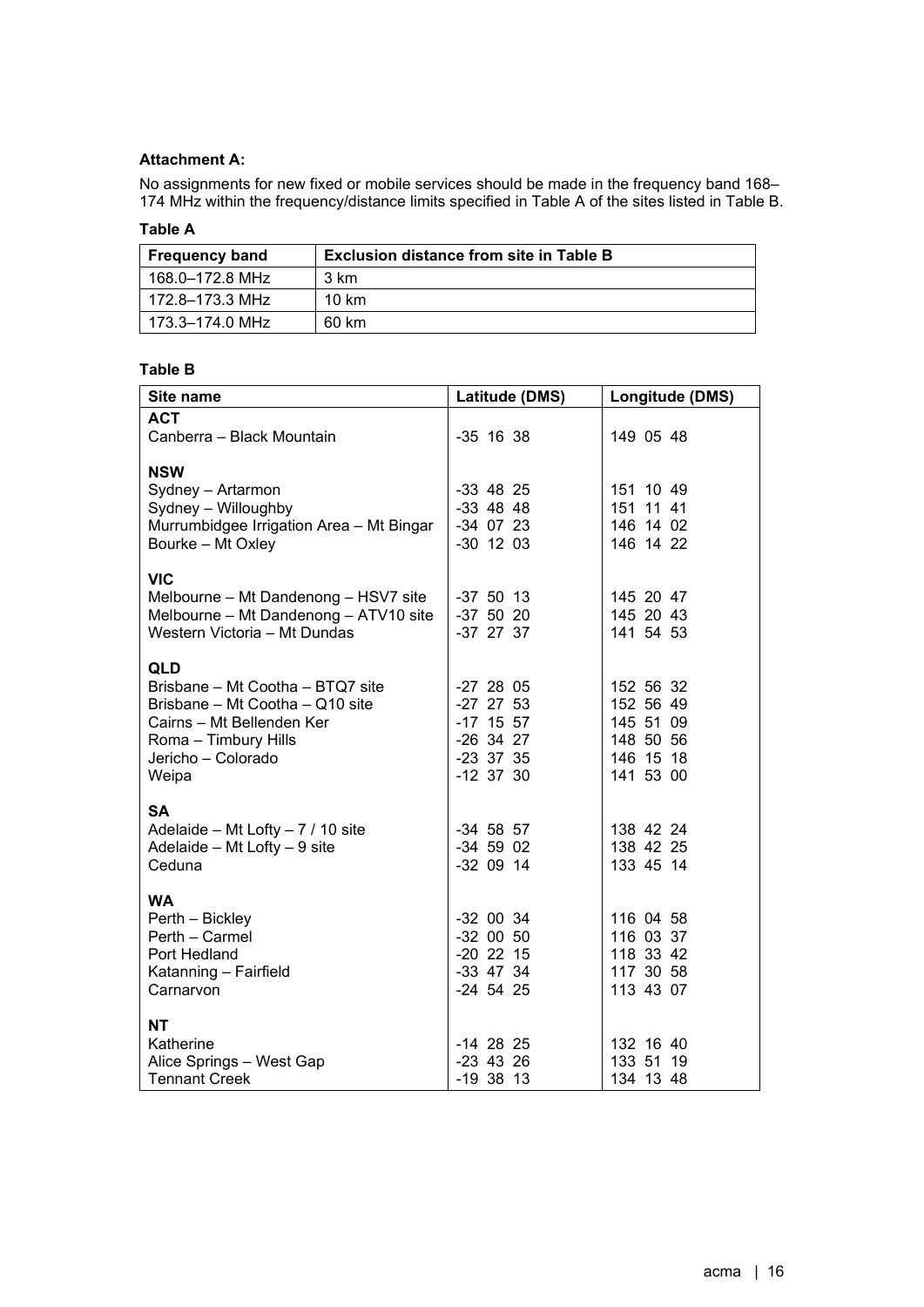**Status:** Replaced by provisions in the Australian Radiofrequency Spectrum Plan

# **EMBARGO 34**

**Status:** Superseded by Embargo 64

# **EMBARGO 35**

**Status:** Superseded by Embargo 50

# **EMBARGO 36**

**Status:** Superseded by Embargo 50

# **EMBARGO 37**

**Status:** Replaced by Embargo 23

# **EMBARGO 38**

**Status:** Lifted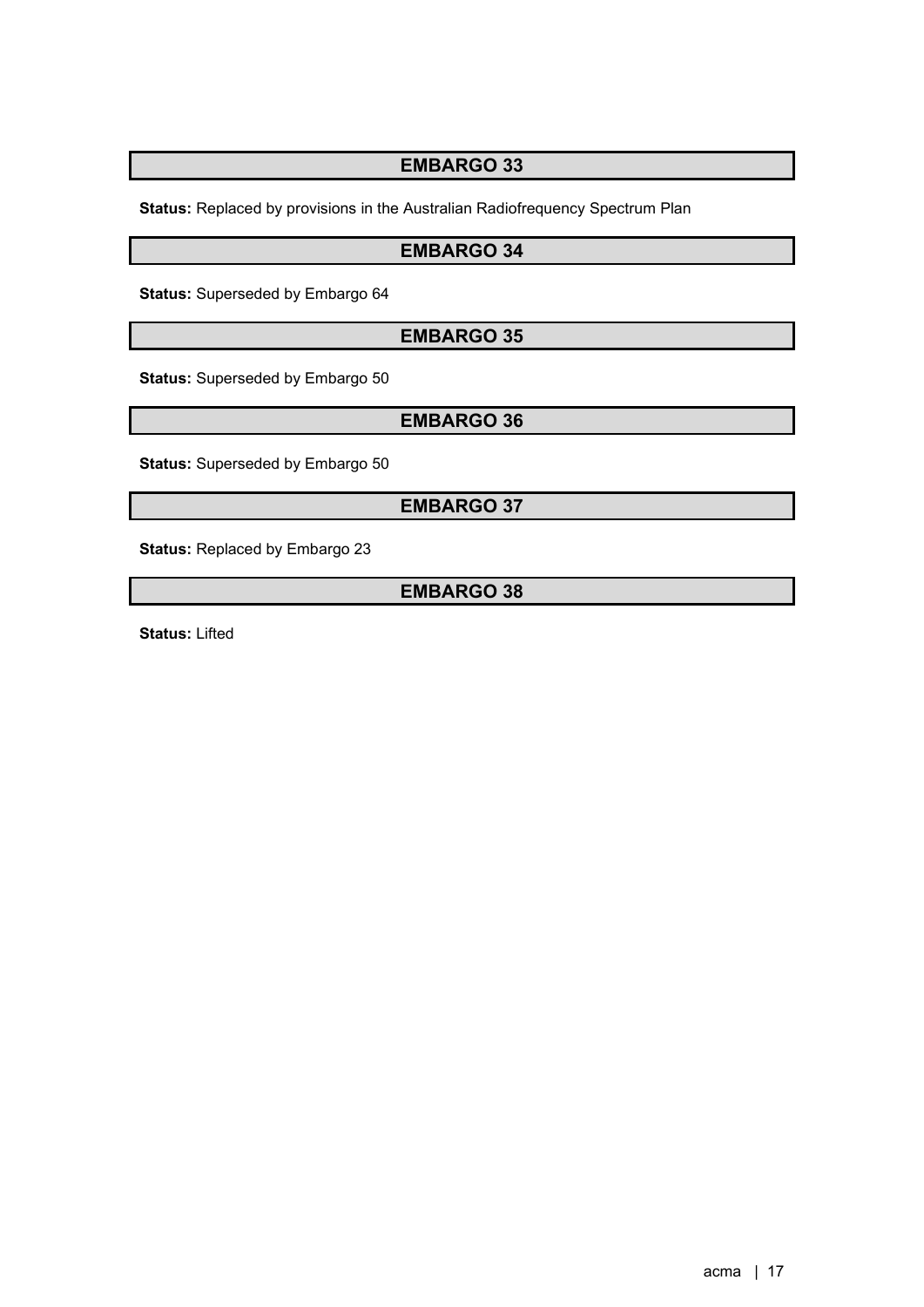| <b>FREQUENCY RANGE(S):</b> | 5725-5850 MHz                                                                                                                       |
|----------------------------|-------------------------------------------------------------------------------------------------------------------------------------|
| <b>SUBJECT:</b>            | Embargo on fixed service assignments to provide<br>limited support to 5.8 GHz fixed links and to protect<br>radiolocation receivers |
| DATE OF EFFECT:            | 25 November 2004 (last revised September 2007)                                                                                      |
| <b>COVERAGE:</b>           | As specified in Tables A and B of Attachment 1                                                                                      |
| <b>TIME FRAME:</b>         | Ongoing                                                                                                                             |

## **INSTRUCTIONS**

No fixed service assignments are to be made in the frequency ranges/geographic areas specified in Table A and Table B of Attachment 1.

# **REASONS**

This embargo has been introduced to:

- 1. preserve opportunities for devices authorised under class licensing arrangements in the subject band (in particular in larger population areas defined in Table B1 of Attachment 1); and
- 2. provide protection for radiolocation receivers used for defence purposes within areas defined in Table B2 of Attachment 1.

## **COMMENTS**

The 5725–5850 MHz band is used, or is available for use, by:

- the radiolocation service (under a primary allocation that provides that the use is principally for the purposes of defence);
- the amateur and amateur-satellite (space-to-Earth) services (under secondary allocations);
- a wide variety of short range devices under class licensing arrangements; and
- industrial, scientific and medical (ISM) applications which use radiofrequency energy locally for non-radiocommunication purposes.

## **HISTORY**

In September 2007 the embargo was revised to include editorial and formatting changes.

# **EMBARGO AUTHORISATION:**

[signed] 27/09/2007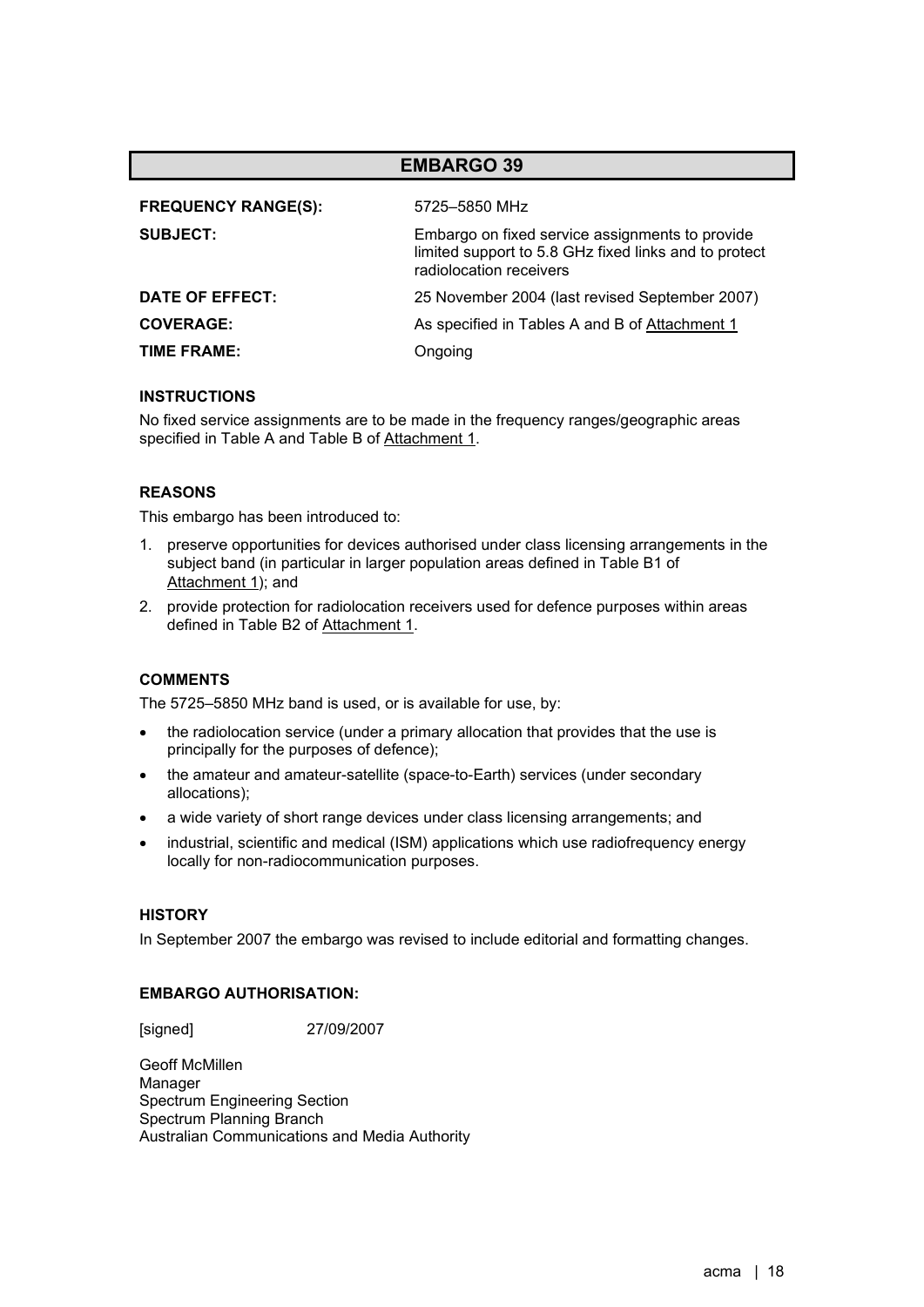# **Attachment 1**

**1.** No fixed service assignments should be made in the frequency ranges specified in Table A.

# **Table A**

| <b>Frequency range</b> | <b>Exclusion area</b> |
|------------------------|-----------------------|
| 5725-5735 MHz          | Australia-wide        |
| 5755-5775 MHz          | Australia-wide        |
| 5795-5850 MHz          | Australia-wide        |

**2.** In the frequency ranges specified in Table B, no fixed service assignments should be made in the geographic areas specified in Table B.

# **Table B**

| <b>Frequency range</b>         | Exclusion zones (to be applied simultaneously)                                                                                                              |
|--------------------------------|-------------------------------------------------------------------------------------------------------------------------------------------------------------|
| 5735-5755 MHz<br>5775-5795 MHz | High density areas and medium density areas as defined in<br>Schedule 1 of the Radiocommunications (Transmitter<br><b>Licence Tax) Determination 20151.</b> |
|                                | Within the circles defined by the centroid coordinates and<br>radii listed in Table B1.                                                                     |
|                                | Within the areas enclosed by polygons defined by<br>coordinates listed in Table B2.                                                                         |

<span id="page-18-0"></span><sup>&</sup>lt;sup>1</sup> Diagrams illustrating these areas can be found in Appendix F of the [Apparatus Licence Fee Schedule.](https://www.acma.gov.au/fees-apparatus-licences)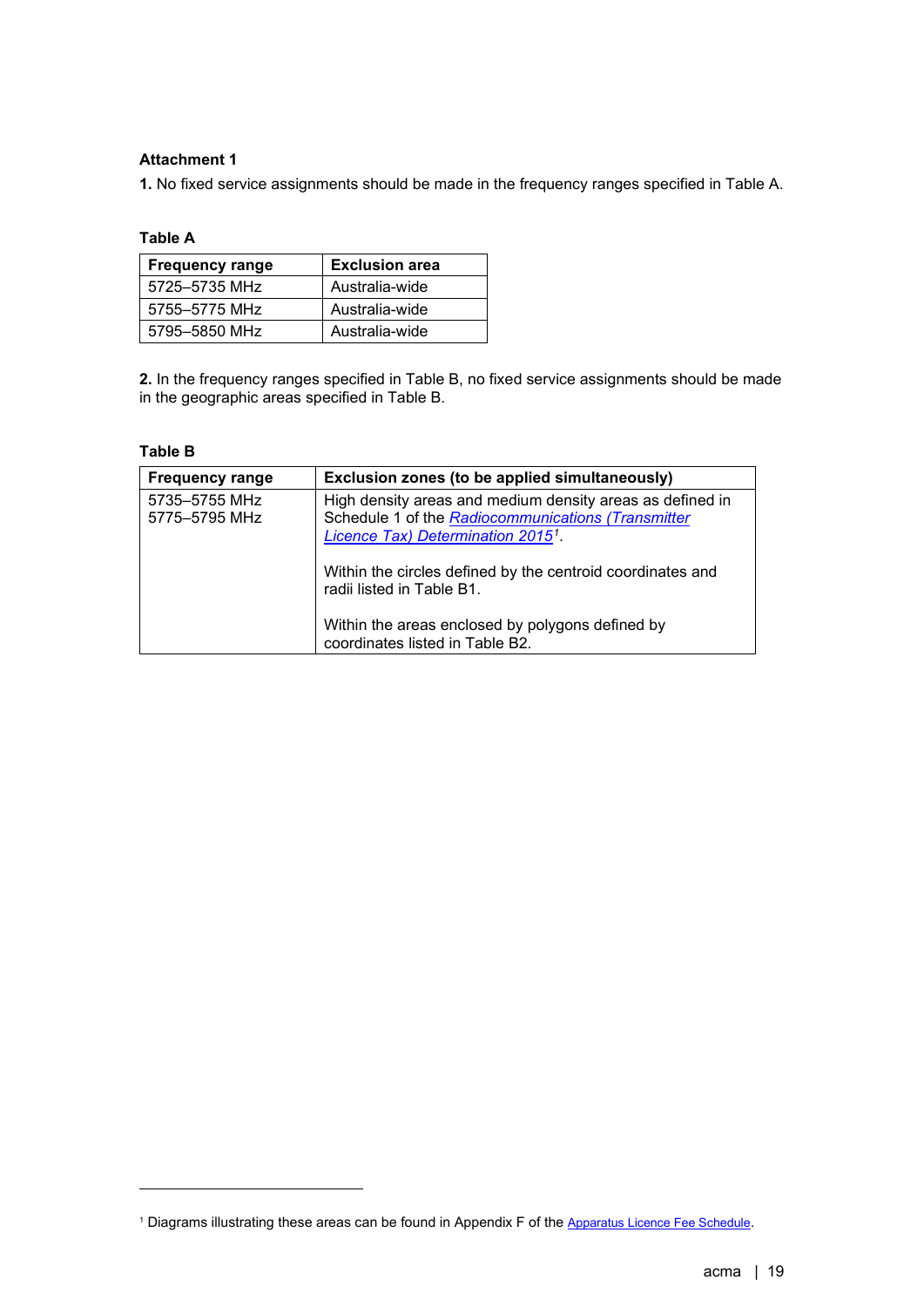# **Table B1**

| State/         | Site name                                                  | <b>Centroid coordinates</b> |                          | <b>Radius</b> |
|----------------|------------------------------------------------------------|-----------------------------|--------------------------|---------------|
| territory      |                                                            | Latitude                    | Longitude                | (km)          |
| <b>ACT/NSW</b> | Canberra/Queanbeyan (Capital Hill)                         | -35.310000                  | 149.120000               | 25            |
| <b>NSW</b>     | Armidale                                                   | -30.516667                  | 151.666667               | 20            |
| <b>NSW</b>     | <b>Bathurst</b>                                            | -33.416667                  | 149.583333               | 20            |
| <b>NSW</b>     | <b>Coffs Harbour</b>                                       | -30.300000                  | 153.133333               | 20            |
| <b>NSW</b>     | Dubbo                                                      | -32.250000                  | 148.616667               | 20            |
| <b>NSW</b>     | Goulburn                                                   | -34.750000                  | 149.716667               | 20            |
| <b>NSW</b>     | Lismore                                                    | -28.816667                  | 153.266667               | 20            |
| <b>NSW</b>     | Nowra                                                      | -34.883333                  | 150.600000               | 20            |
| <b>NSW</b>     | Orange                                                     | -33.283333                  | 149.100000               | 20            |
| <b>NSW</b>     | Port Macquarie                                             | -31.450000                  | 152.916667               | 20            |
| <b>NSW</b>     | Tamworth                                                   | -31.083333                  | 150.933333               | 20            |
| <b>NSW</b>     | Wagga Wagga                                                | -35.116667                  | 147.366667               | 20            |
| NSW/VIC        | Albury/Wodonga                                             | -36.116667                  | 146.883333               | 20            |
|                | (Wodonga town centre)                                      |                             |                          |               |
| <b>VIC</b>     | <b>Ballarat</b>                                            | -37.566667                  | 143.850000               | 20            |
| <b>VIC</b>     | Bendigo                                                    | -36.766667                  | 144.283333               | 20            |
| <b>VIC</b>     | Mildura                                                    | -34.183333                  | 142.166667               | 20            |
| <b>VIC</b>     | Shepparton/Mooroopna                                       | -36.383333                  | 145.400000               | 20            |
| <b>VIC</b>     | Warrnambool                                                | -38.383333                  | 142.483333               | 20            |
| QLD            | Bundaberg                                                  | -24.866667                  | 152.350000               | 20            |
| QLD            | Cairns                                                     | -16.916667                  | 145.766667               | 20            |
| QLD            | Caloundra/Kawana Waters                                    | $-26.800000$                | 153.133333               | 20            |
| QLD            | Gladstone                                                  | -23.850000                  | 151.266667               | 20            |
| QLD            | Hervey Bay                                                 | -25.290000                  | 152.850000               | 20            |
| QLD            | Mackay                                                     | $-21.150000$                | 149.183333               | 20            |
| QLD<br>QLD     | Maroochydore/Mooloolaba/Buderim<br>Maryborough             | -26.650000<br>-25.533333    | 153.100000               | 20<br>20      |
| QLD            | Mt Isa                                                     |                             | 152.700000               | 20            |
| QLD            | Rockhampton                                                | -20.733333<br>-23.366667    | 139.483333<br>150.533333 | 20            |
| QLD            | Tewantin-Noosa                                             | $-26.400000$                | 153.066667               | 20            |
| QLD            | Toowoomba                                                  | -27.566667                  | 151.950000               | 20            |
| QLD            | Townsville/Thuringowa<br>(centre of Townsville urban area) | -19.260000                  | 146.810000               | 20            |
| <b>SA</b>      | Mt Gambier                                                 | -37.833333                  | 140.783333               | 20            |
| SA             | Whyalla                                                    | -33.033333                  | 137.600000               | 20            |
| WA             | Albany                                                     | -35.000000                  | 117.866667               | 20            |
| WA             | <b>Bunbury</b>                                             | -33.333333                  | 115.633333               | 20            |
| WA             | Geraldton                                                  | -28.766667                  | 114.616667               | 20            |
| WA             | Mandurah                                                   | -32.533333                  | 115.716667               | 20            |
| <b>WA</b>      | Kalgoorlie/Boulder                                         | -30.750000                  | 121.466667               | 20            |
| <b>TAS</b>     | Devonport                                                  | -41.183333                  | 146.350000               | 20            |
| <b>TAS</b>     | Hobart-New Town                                            | -42.860000                  | 147.300000               | 25            |
| TAS            | Launceston                                                 | -41.450000                  | 147.166667               | 20            |
| NT             | Alice Springs                                              | -23.700000                  | 133.866667               | 20            |
| <b>NT</b>      | Darwin-Palmerston<br>(Palmerston town centre)              | $-12.482222$                | 130.982778               | 25            |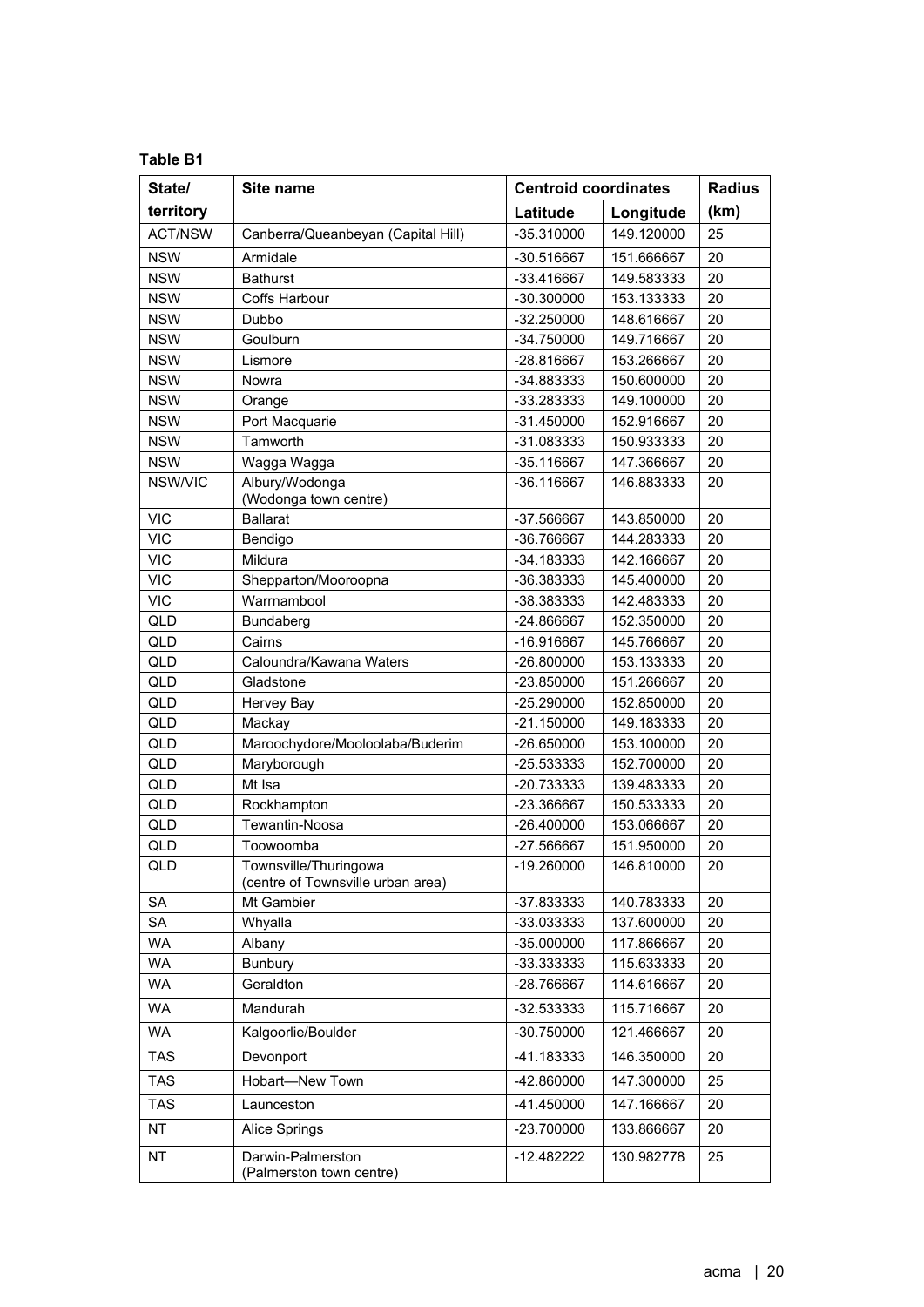**Table B2 (in five parts)**

|                         | <b>Shoalwater Bay-QLD</b> |            |                | Woomera-SA   |            |
|-------------------------|---------------------------|------------|----------------|--------------|------------|
| Point                   | Latitude                  | Longitude  | Point          | Latitude     | Longitude  |
| $\mathbf{1}$            | $-22.767211$              | 150.765770 | $\mathbf{1}$   | -27.833333   | 133.833333 |
| $\overline{c}$          | -22.758374                | 150.767852 | $\overline{c}$ | -28.566667   | 133.833333 |
| 3                       | $-22.744160$              | 150.720385 | 3              | -29.116667   | 134.366667 |
| $\overline{\mathbf{4}}$ | -22.757631                | 150.715294 | 4              | -29.116667   | 134.950000 |
| 5                       | -22.743752                | 150.641557 | 5              | -28.716667   | 135.166667 |
| 6                       | -22.750821                | 150.620010 | 6              | -28.716667   | 135.750000 |
| $\overline{7}$          | $-22.759017$              | 150.624735 | $\overline{7}$ | -29.300000   | 136.600000 |
| 8                       | -22.850781                | 150.613412 | 8              | -30.325556   | 136.983056 |
| 9                       | -22.850338                | 150.584197 | 9              | -30.533333   | 137.283333 |
| 10                      | $-22.897435$              | 150.594082 | 10             | -30.678333   | 137.333889 |
| 11                      | -22.884900                | 150.474451 | 11             | -30.866667   | 137.400000 |
| 12                      | -22.844289                | 150.475202 | 12             | $-31.197222$ | 137.357222 |
| 13                      | -22.818367                | 150.334494 | 13             | -31.581389   | 137.009722 |
| 14                      | -22.832383                | 150.309875 | 14             | -31.387778   | 136.352222 |
| 15                      | $-22.849077$              | 150.220907 | 15             | $-31.111667$ | 136.214167 |
| 16                      | -22.807859                | 150.195470 | 16             | -30.561667   | 133.921944 |
| 17                      | -22.765399                | 150.236231 | 17             | -30.430278   | 132.260000 |
| 18                      | -22.754388                | 150.234519 | 18             | -30.083333   | 132.000000 |
| 19                      | -22.752759                | 150.143073 | 19             | -29.900000   | 131.500000 |
| 20                      | -22.730292                | 150.147919 | 20             | -28.133333   | 131.500000 |
| 21                      | -22.709445                | 150.143000 | 21             | -28.133333   | 132.000000 |
| 22                      | $-22.634488$              | 150.090591 | 22             | -27.833333   | 132.000000 |
| 23                      | -22.457819                | 150.094766 |                |              |            |
| 24                      | $-22.252500$              | 150.011111 |                |              |            |
| 25                      | $-22.100000$              | 150.500000 |                |              |            |
| 26                      | $-22.100000$              | 150.750000 |                |              |            |
| 27                      | -22.801876                | 150.983349 |                |              |            |

|                | Woomera-SA   |            |  |
|----------------|--------------|------------|--|
| Point          | Latitude     | Longitude  |  |
| 1              | -27.833333   | 133.833333 |  |
| $\overline{c}$ | -28.566667   | 133.833333 |  |
| 3              | -29.116667   | 134.366667 |  |
| 4              | -29.116667   | 134.950000 |  |
| 5              | -28.716667   | 135.166667 |  |
| 6              | -28.716667   | 135.750000 |  |
| 7              | -29.300000   | 136.600000 |  |
| 8              | -30.325556   | 136.983056 |  |
| 9              | -30.533333   | 137.283333 |  |
| 10             | -30.678333   | 137.333889 |  |
| 11             | -30.866667   | 137.400000 |  |
| 12             | -31.197222   | 137.357222 |  |
| 13             | -31.581389   | 137.009722 |  |
| 14             | -31.387778   | 136.352222 |  |
| 15             | $-31.111667$ | 136.214167 |  |
| 16             | -30.561667   | 133.921944 |  |
| 17             | -30.430278   | 132.260000 |  |
| 18             | -30.083333   | 132.000000 |  |
| 19             | -29.900000   | 131.500000 |  |
| 20             | -28.133333   | 131.500000 |  |
| 21             | -28.133333   | 132.000000 |  |
| 22             | -27.833333   | 132.000000 |  |

| Zone 1-NT      |              |            | Mt Bundy-NT    |              |            |
|----------------|--------------|------------|----------------|--------------|------------|
| <b>Point</b>   | Latitude     | Longitude  | <b>Point</b>   | Latitude     | Longitude  |
|                | $-12.004700$ | 130.914700 |                | $-12.823300$ | 131.968800 |
| $\overline{2}$ | $-9.912200$  | 130.868600 | $\overline{2}$ | $-12.920200$ | 131.968800 |
| -3             | $-10.403800$ | 132.419700 | 3              | $-12.920200$ | 132.070000 |
| $\overline{4}$ | $-11.683600$ | 133.344400 | 4              | $-13.173000$ | 132.072200 |
| 5              | $-12.314700$ | 131.317500 | 5              | $-13.173000$ | 131.875000 |
| 6              | $-12.086900$ | 131.159700 | 6              | $-12.918600$ | 131.685000 |

| Mt Bundy-NT    |              |            |  |
|----------------|--------------|------------|--|
| Point          | Latitude     | Longitude  |  |
|                | -12.823300   | 131.968800 |  |
| $\overline{2}$ | $-12.920200$ | 131.968800 |  |
| 3              | $-12.920200$ | 132.070000 |  |
| 4              | -13.173000   | 132.072200 |  |
| 5              | -13.173000   | 131.875000 |  |
| 6              | -12.918600   | 131.685000 |  |
| 7              | -12.918000   | 131.783600 |  |
| 8              | -12.857700   | 131.783600 |  |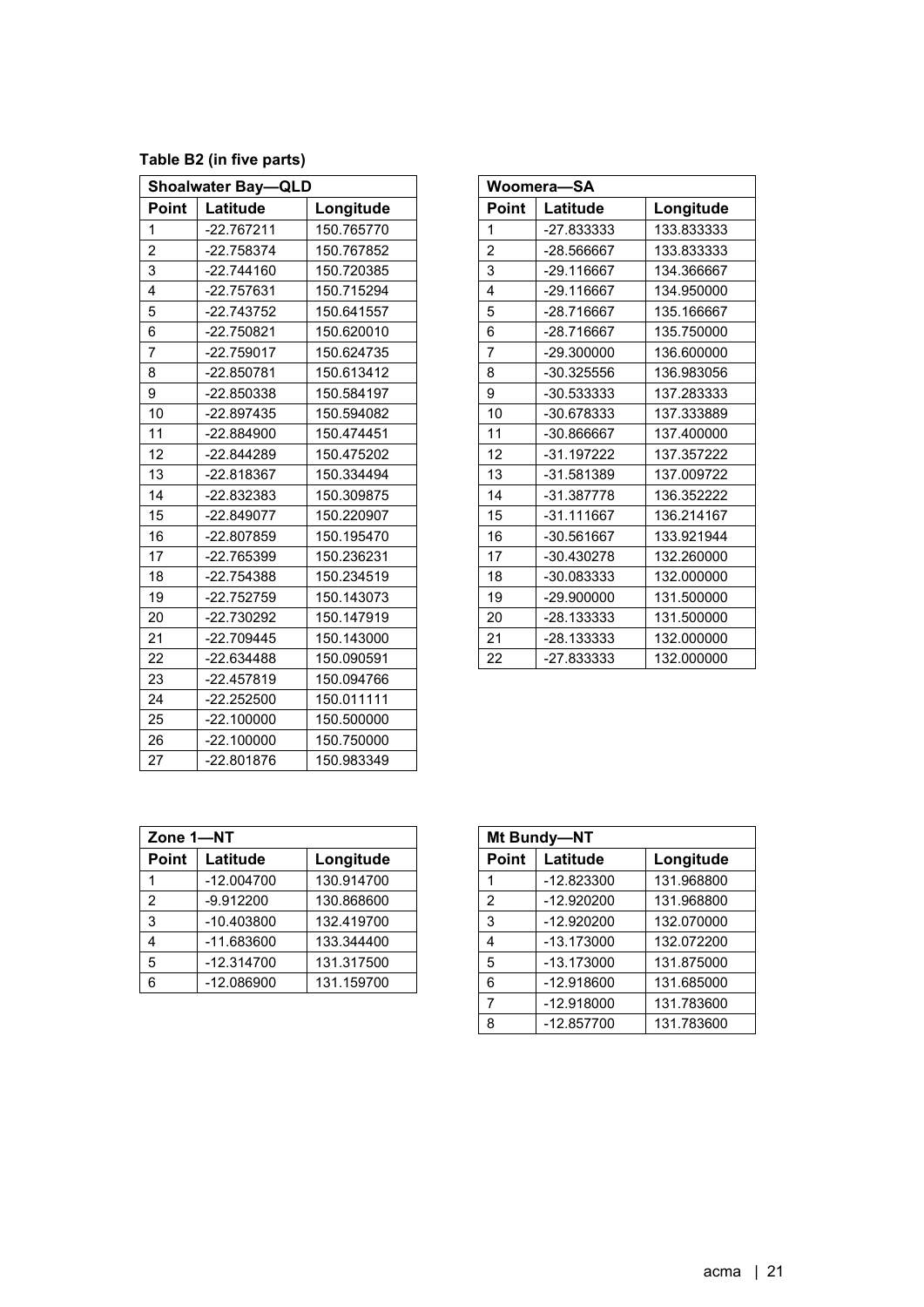| Zone 2-NT      |              |            |
|----------------|--------------|------------|
| Point          | Latitude     | Longitude  |
| 1              | $-14.000000$ | 131.000000 |
| $\overline{2}$ | $-14.000000$ | 131.923000 |
| 3              | $-14.171900$ | 132.007500 |
| 4              | -14.780800   | 131.936400 |
| 5              | -15.023000   | 132.376600 |
| 6              | -16.194700   | 132.376600 |
| 7              | -16.230962   | 132.212901 |
| 8              | -16.245936   | 131.810228 |
| 9              | -16.046290   | 131.235872 |
| 10             | -15.350000   | 131.000000 |
| 11             | -15.350000   | 130.801410 |
| 12             | -15.537610   | 130.801410 |
| 13             | -15.556580   | 130.746620 |
| 14             | $-15.625150$ | 130.685830 |
| 15             | $-15.591170$ | 130.497560 |
| 16             | -15.629770   | 130.428150 |
| 17             | -15.559850   | 130.363980 |
| 18             | -15.472980   | 130.365055 |
| 19             | -15.418750   | 130.003790 |
| 20             | $-15.457090$ | 129.943370 |
| 21             | $-15.431370$ | 129.848300 |
| 22             | -15.177530   | 129.768400 |
| 23             | $-14.830000$ | 129.461600 |
| 24             | $-11.500500$ | 128.171600 |
| 25             | -12.289100   | 130.503000 |
| 26             | $-12.822222$ | 130.777500 |
| 27             | -14.784428   | 130.027045 |
| 28             | -14.789580   | 130.175340 |
| 29             | -14.893410   | 130.266630 |
| 30             | $-14.825000$ | 130.633300 |
| 31             | $-14.929100$ | 130.741600 |
| 32             | $-14.929100$ | 131.000000 |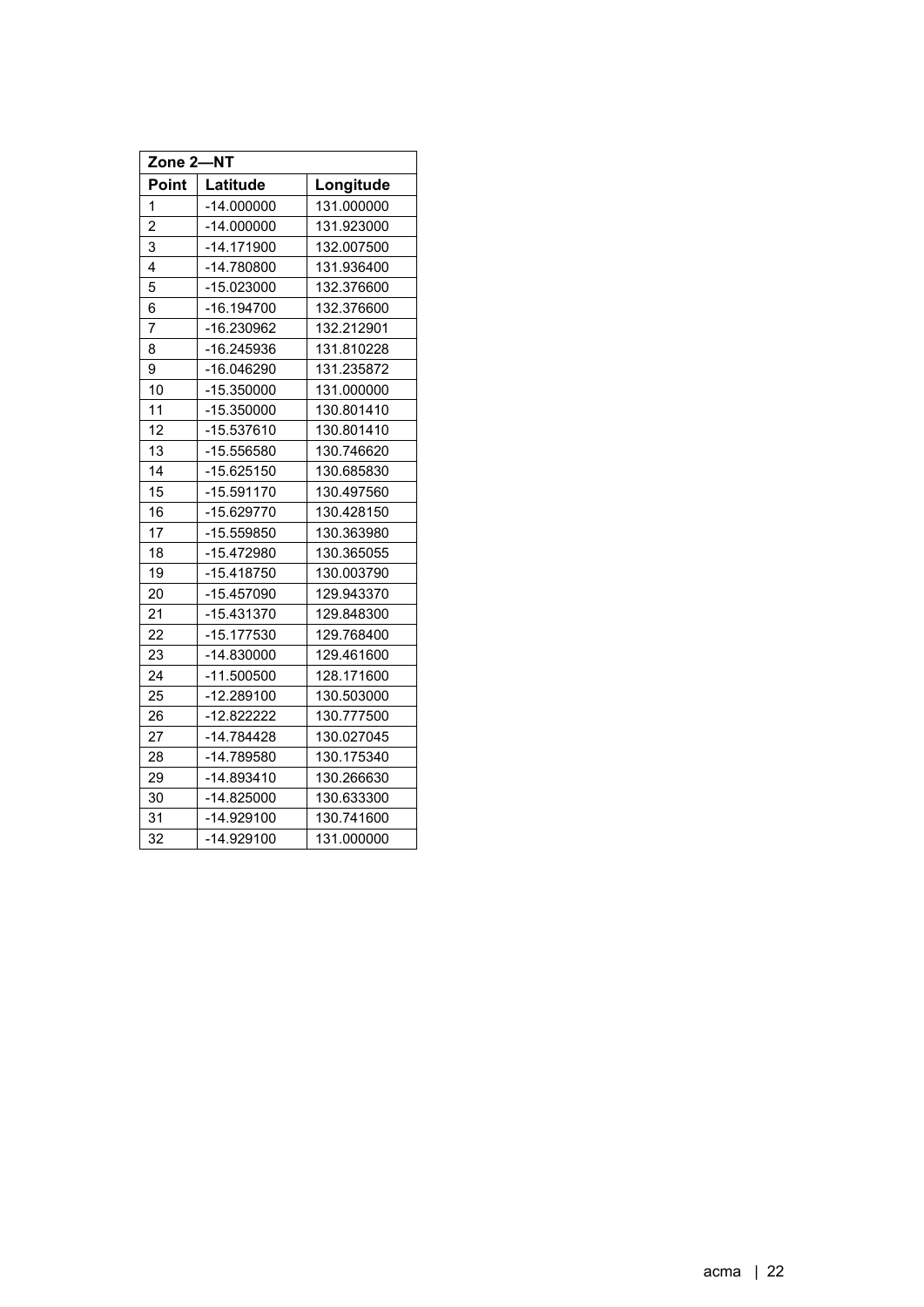**Status:** Lifted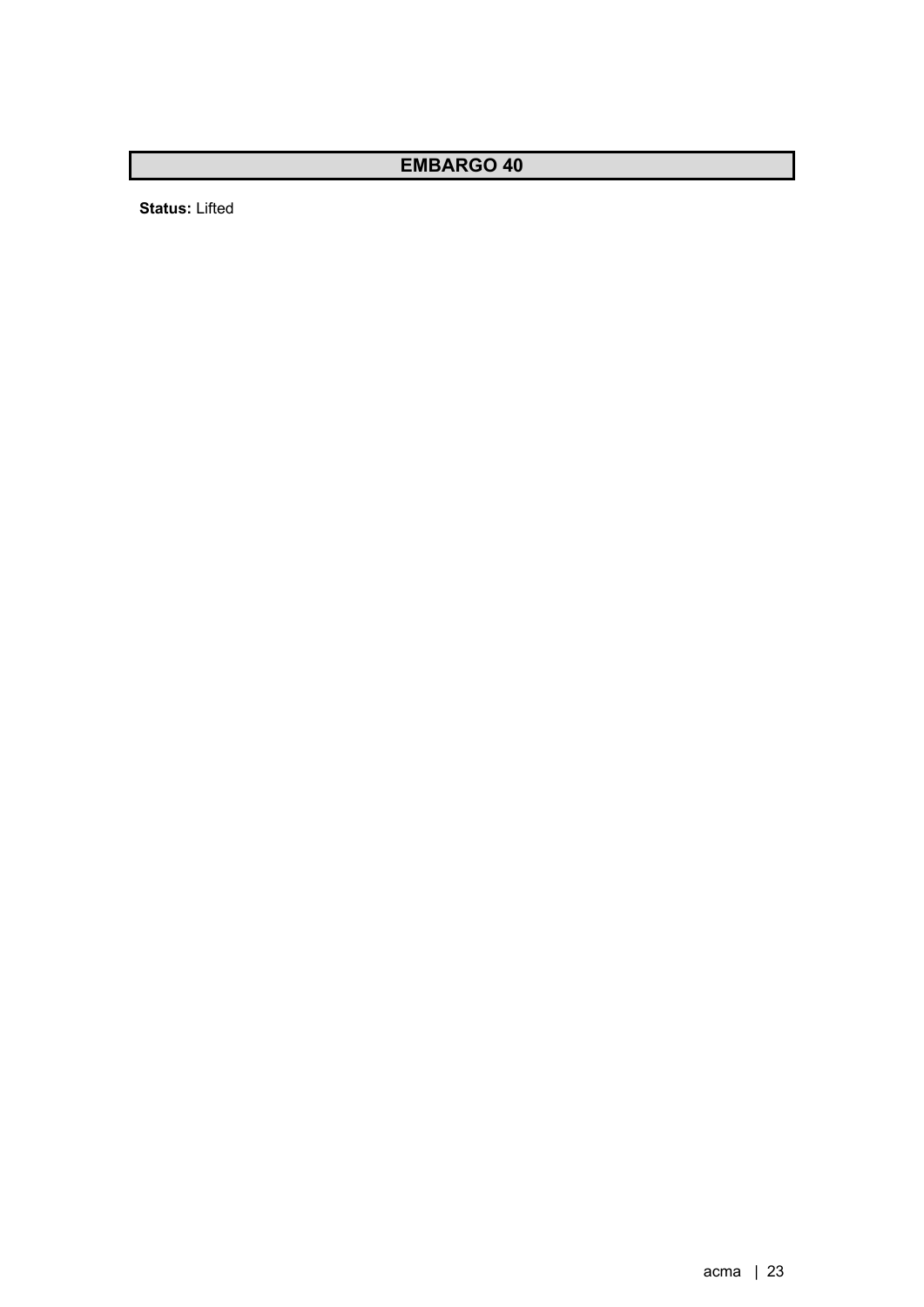| <b>EMBARGO 41</b>                                                |                                                                                                                                                                                             |  |
|------------------------------------------------------------------|---------------------------------------------------------------------------------------------------------------------------------------------------------------------------------------------|--|
| <b>FREQUENCY RANGE(S):</b><br><b>SUBJECT:</b><br>DATE OF EFFECT: | 70 MHz-25.25 GHz<br>Embargo for a Radio Quiet Zone<br>11 April 2005 (last revised and 19 December 2014)                                                                                     |  |
| <b>COVERAGE:</b>                                                 | For the frequency range 70 MHz-25.25 GHz, within<br>70 km radius, of Latitude 26° 42' 15" South, longitude<br>116° 39' 32" East <sup>2</sup> (Near Boolardy Station, Western<br>Australia). |  |
| TIME FRAME:                                                      | Ongoing                                                                                                                                                                                     |  |

<span id="page-23-0"></span>No new assignments are to be made within the frequency range 70 MHz–25.25 GHz, within 70 km radius, of Latitude 26° 42' 15" South, longitude 116° 39' 32" Eas[t2.](#page-23-0) The embargo applies to all apparatus licensed, coordinated terrestrial stations and earth stations that are located within the specified zone<sup>3</sup>. Existing licensed services may continue to operate. However, assignment proposals that seek to expand or modify existing apparatus licensed services are subject to the embargo.

Exceptions to this embargo require case-by-case consideration and the approval of the Manager, Spectrum Planning and Engineering Section. For cases involving the bands managed under the *Broadcasting Services Act 1992*, approval must be obtained from the Manager, Broadcast Engineering Section. Sections 100B, 102 and 102A of the *Radiocommunications Act 1992* continue to apply.

## **REASONS**

This embargo establishes a Radio Quiet Zone (RQZ) within the areas described above, facilitating the development and use of new radio astronomy technologies. Subject to planning processes this embargo may be replaced by more detailed policy documents.

On 30 November 2005, subject to sections 100B, 102 and 102A of the *Radiocommunications Act 1992*, the scope of the embargo was extended to include the bands managed under the *Broadcasting Services Act 1992*, and the centre coordinates of the embargoed areas was adjusted to more accurately define the RQZ area.

On 30 April 2007 the central coordinates of the embargoed areas were changed to accommodate potential interference issues with new mining operations near the original site.

## **EMBARGO AUTHORISATION:**

[signed] 19/12/2014

Mark Arkell Manager Spectrum Engineering Section Spectrum Planning and Engineering Branch Australian Communications and Media Authority

<span id="page-23-1"></span><sup>2</sup> GDA94 datum

<span id="page-23-2"></span><sup>3</sup> Stations as defined in Article 1, ITU Radio Regulations (2004).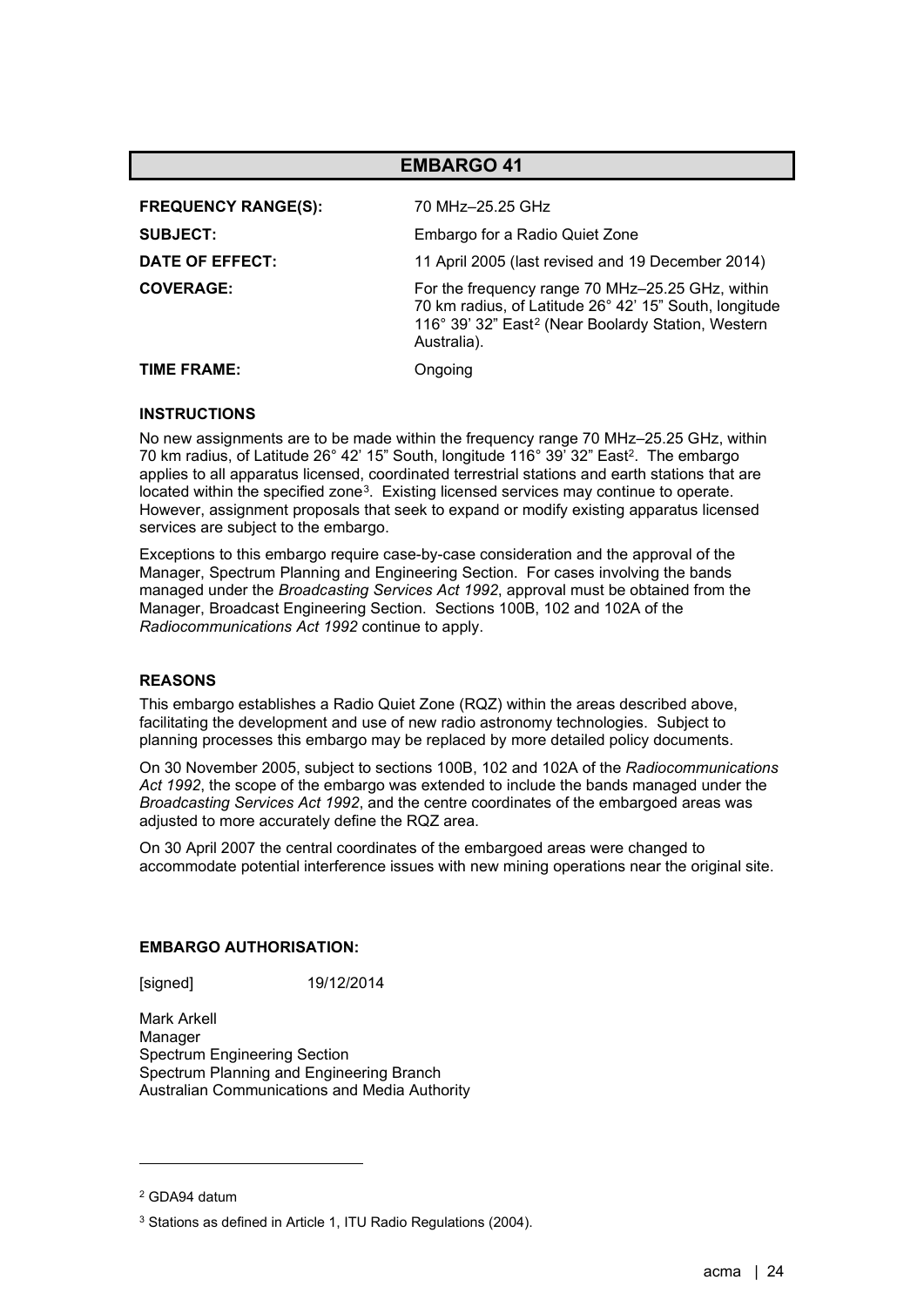| <b>EMBARGO 42</b>          |                                                                                                |  |
|----------------------------|------------------------------------------------------------------------------------------------|--|
| <b>FREQUENCY RANGE(S):</b> | 3575-3710 MHz                                                                                  |  |
| <b>SUBJECT:</b>            | Embargo on all new frequency assignments to<br>support future re-planning options.             |  |
| DATE OF EFFECT:            | 26 May 2005 (last revised 15 November 2019)                                                    |  |
| <b>COVERAGE:</b>           | Metropolitan and regional areas specified in<br>Attachment 1 for point-to-multipoint licences. |  |
|                            | Australia-wide for all other services.                                                         |  |
| TIME FRAME:                | Until further notice.                                                                          |  |

No assignments are to be made for point-to-multipoint licences in the frequency range 3575– 3710 MHz inside the metropolitan and regional areas detailed in Attachment 1.

For all other services, no assignments are to be made Australia-wide in the frequency range 3575–3710 MHz. This includes assignments for existing licensees seeking to expand or modify their radiocommunications systems in this range.

Licences may only be issued or re-issued in the frequency range 3575–3710 MHz (Australiawide) for a maximum one-year period at a time until further notice. This includes point-tomultipoint licences issued and re-issued in remote areas.

The restrictions of Embargo 42 do not apply to new or existing satellite earth stations located inside the Earth Station Protection Zones defined in Appendix C of RALI MS44.

Any applications for case-by-case exemptions are to be referred to the Manager, Spectrum Engineering Section for consideration.

## **REASONS**

The ACMA is currently reviewing arrangements in the 3575–3700 MHz band. The purpose of the embargo is to preserve future planning options and minimise the impact that any future possible change in use might cause. The current restriction will be reconsidered once the outcomes of the 3575–3700 MHz band review are known.

## **COMMENTS**

Interest in the 3.6 GHz band for fixed/mobile broadband has progressed due to spectrum harmonisation developments in the International Telecommunication Union– Radiocommunication Sector (ITU-R) and Asia–Pacific Telecommunity (APT), technology standardisation progress in industry bodies such as 3GPP and considerations within individual countries leading to potential economies of scale. The progress of this consideration means it is timely to consider the potential re-planning of this band in Australia.

# **HISTORY**

In September 2007 the embargo was revised to include minor editorial changes.

In September 2009 the embargo was revised to allow wireless access services (point-tomultipoint services) to be licensed in regional and remote areas of Australia.

In November 2016 the embargo was revised to restrict access to the 3575–3710 MHz frequency for point to multipoint services in metropolitan and regional areas.

In September 2019 Embargo 42 was revised to allow satellite earth stations to be licenced inside the Earth Station Protection Zones defined in RALI MS44.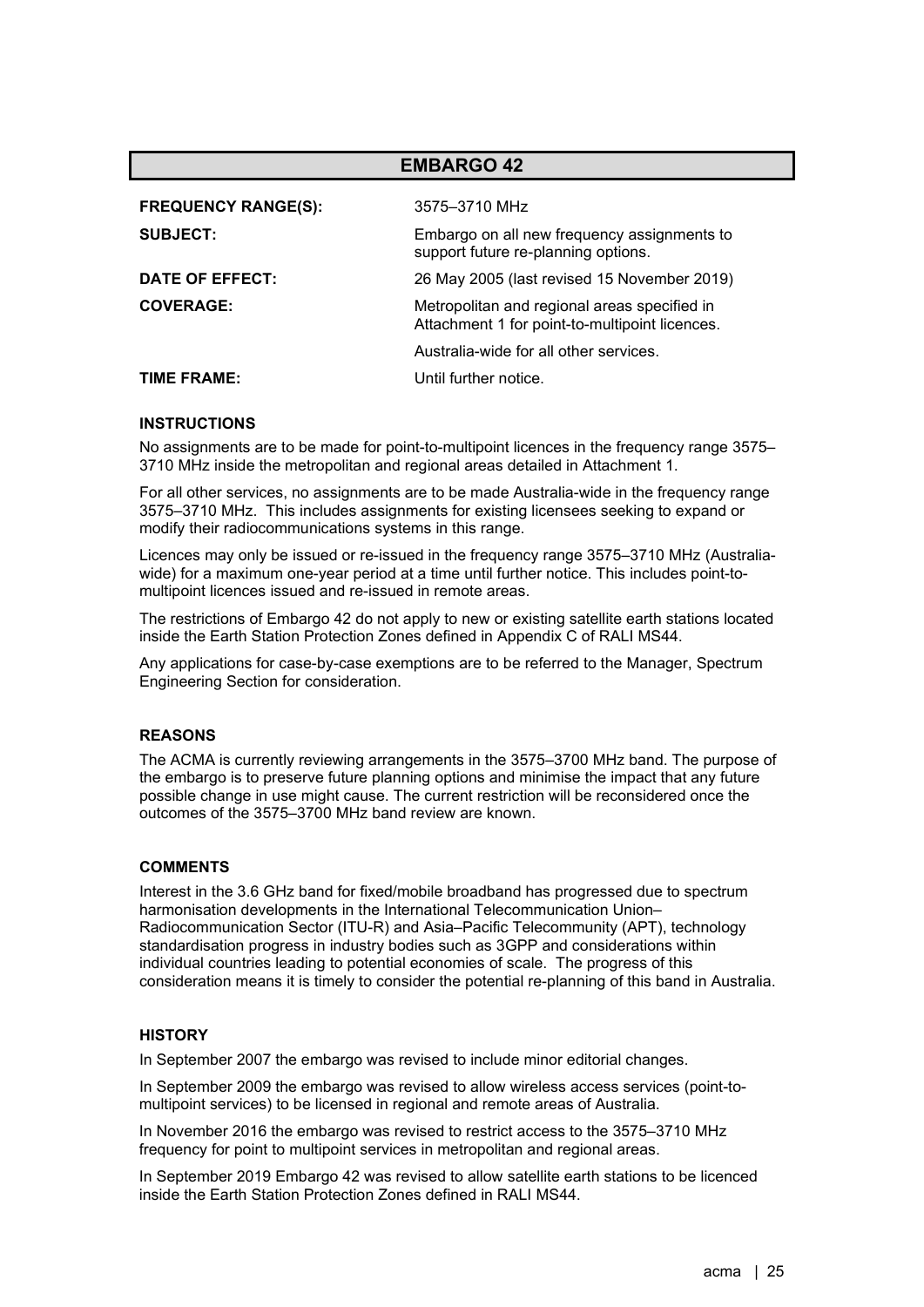## **EMBARGO AUTHORISATION:**

Approved 15/11/2019

Zarko Krusevac

Acting Manager Spectrum Engineering Section Spectrum Planning & Engineering Branch Communications Infrastructure Division Australian Communications & Media Authority

# **ATTACHMENT 1**

For the purposes of Embargo 42, metropolitan and regional areas are defined by the following HCIS area description:

BV, CV, DV, IV, IW, JV, JW, KQ, KV, KW, LR, LV, LW, LX, LY, MS, MT, MU, MV, MW, NT, NU, AV9, AW3, BV3, BV6, BV7, BV8, BV9, BW1, BW2, BW3, BW5, BW6, CW1, CW2, CW3, CW4, DW1, DW2, DW3, EV1, EV2, EV3, EV4, EV5, EV6, EV7, FV1, FV2, FV3, FV4, FV5, GV1, GV2, GV3, GV6, HV1, HV2, HV3, HV4, HV5, HV6, HV8, HV9, HW3, HW6, IW1, IW2, IW4, IW5, IW7, IW8, IW9, JW2, JW3, JW4, JW5, JW6, JW7, JW8, JW9, JX1, JX2, JX3, JX5, JX6, KO1, KO4, KO5, KO7, KO8, KP1, KP2, KP4, KP5, KP6, KP7, KP8, KP9, KX1, KX2, KX3, KX4, KX5, KX6, KX8, KX9, KY2, KY3, KY6, LP4, LP7, LQ1, LQ2, LQ4, LQ5, LQ7, LQ8, LZ1, LZ2, LZ3, MR1, MR4, MR5, MR7, MR8, MR9, MV1, MV2, MV3, MV4, MV5, MV6, MV7, MV8, MW1, MW2, MW6, MW7, MW8, MW9, MX1, MX2, MX3, MX4, MX7, MY1, MY4, MY7, MZ1, NS4, NS7, NS8, NS9, NT1, NT2, NT3, NT4, NT7, NU1, NU4, NU5, NU6, NU7, NU8, NU9, NV1, NV2, NV3, NV4, NV5, NV7, NW1

HCIS area descriptions can be converted into a Placemark file (viewable in Google Earth) through the *[Convert HCIS area description to Placemark](https://www.acma.gov.au/convert-hcis-area-description-placemark-0)* facility on the ACMA website.

The HCIS is described in the *[Australian Spectrum Map Grid 2012](https://www.acma.gov.au/sites/default/files/2019-10/The%20Australian%20spectrum%20map%20grid%202012.PDF)*.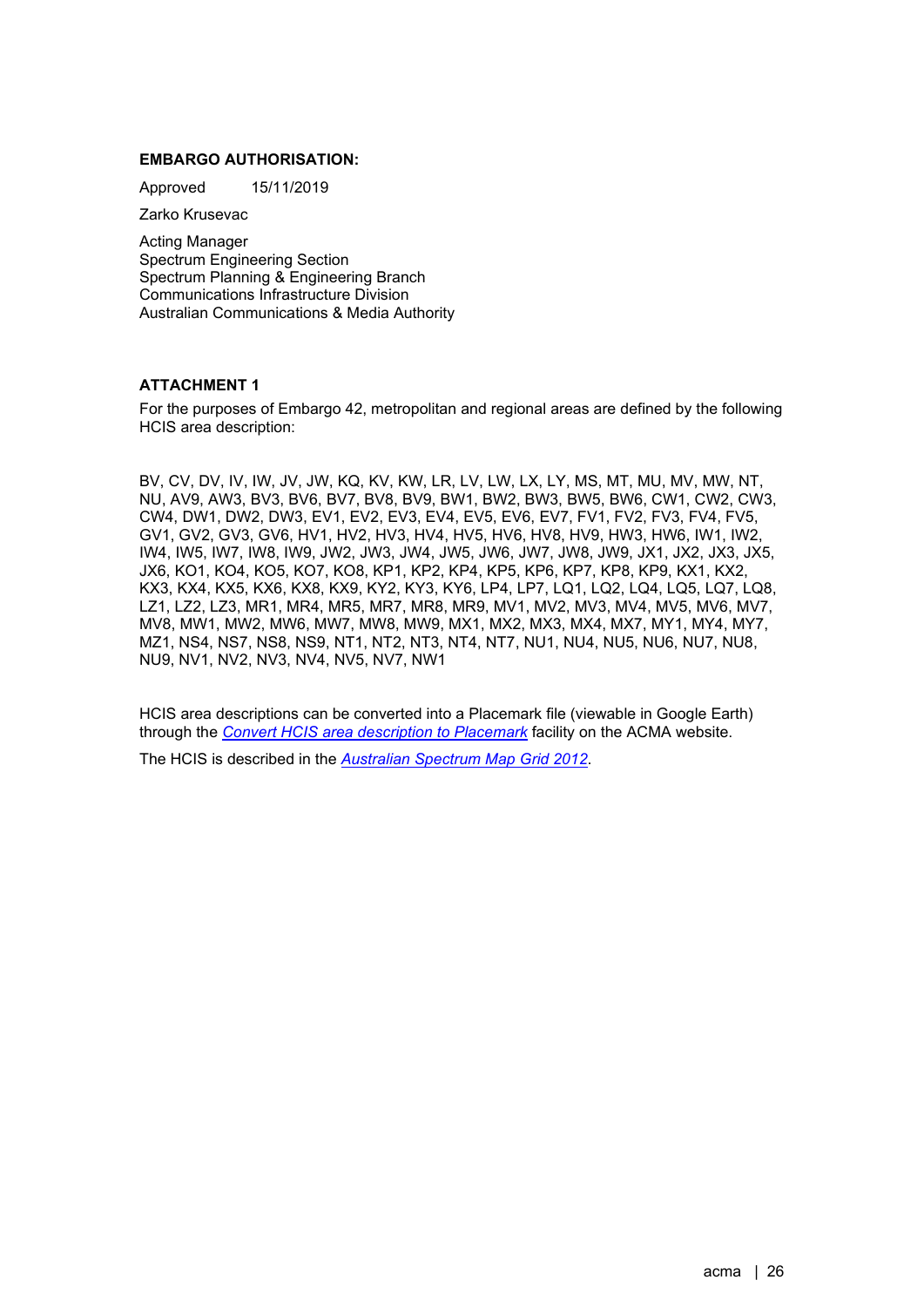**Status:** Replaced by Embargo 26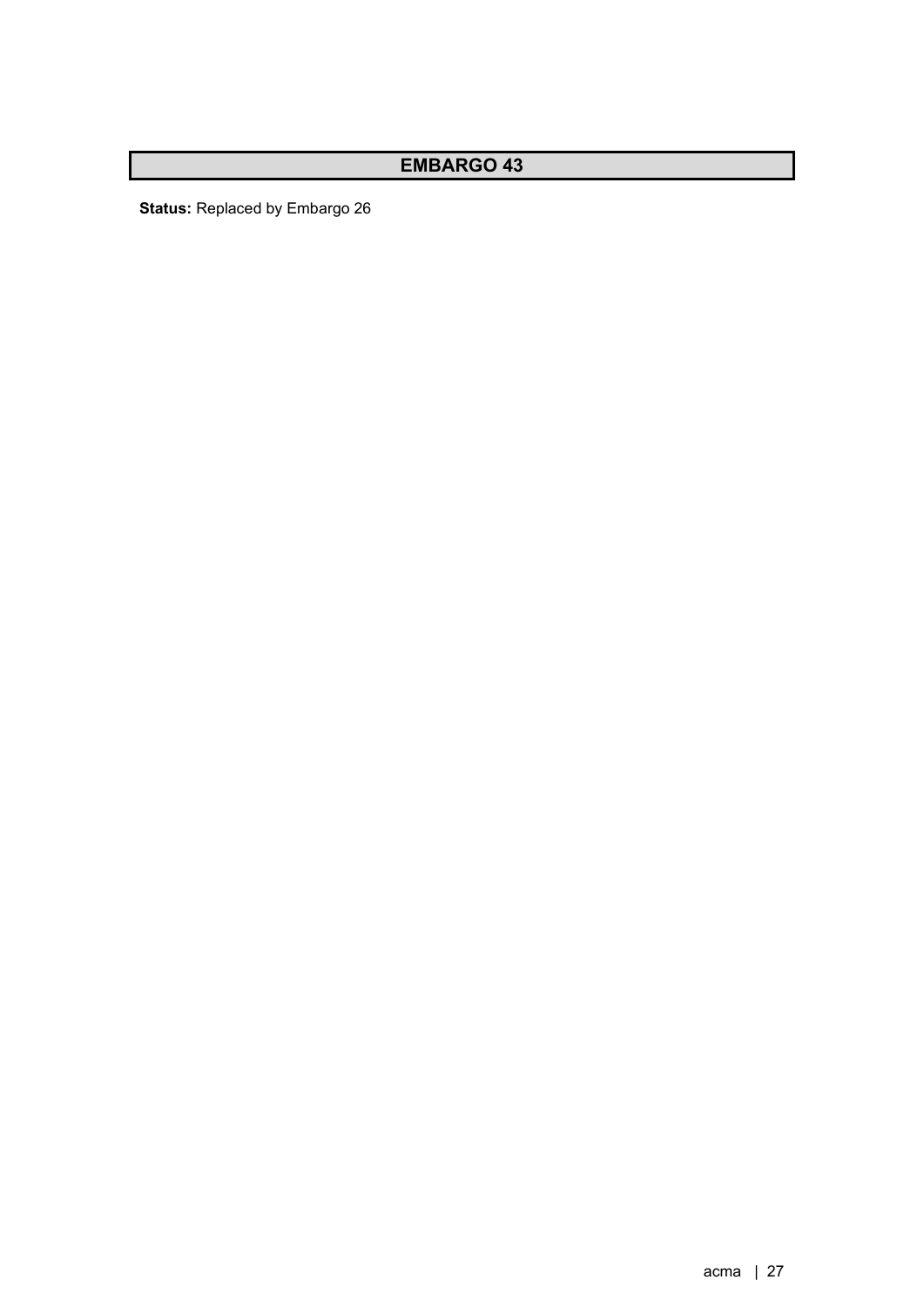| <b>FREQUENCY RANGE(S):</b> | 5950-6200 kHz<br>7100-7300 kHz<br>9500-9900 kHz<br>11650-12050 kHz<br>13600-13800 kHz<br>15100-15600 kHz<br>17550–17900 kHz<br>21450-21850 kHz<br>25670-26100 kHz |
|----------------------------|-------------------------------------------------------------------------------------------------------------------------------------------------------------------|
| SUBJECT:                   | Embargo on new frequency assignments to support<br>domestic broadcasting services using DRM<br>technology                                                         |
| DATE OF EFFECT:            | 18 September 2006 (last revised September 2007)                                                                                                                   |
| <b>COVERAGE:</b>           | Australia-wide                                                                                                                                                    |
| TIME FRAME:                | Ongoing                                                                                                                                                           |

# **INSTRUCTIONS**

No new assignments are to be made Australia-wide in the frequency bands listed above. This includes assignments for existing licensees seeking to expand or modify their communications systems in the bands.

The frequency requirements of existing licensees of overseas HF broadcasting services will continue to be licensed for those frequencies coordinated in accordance with Article 12 of the *Radio Regulations* of the International Telecommunication Union (ITU).

Exceptions to this embargo require case-by-case consideration and the approval of the Manager, Spectrum Engineering Section. ACMA will consider licence applications for trials to investigate use of the bands for Digital Radio Mondiale (DRM).

## **REASONS**

The purpose of this embargo is to support planning of the bands to accommodate domestic broadcasting services using DRM technology. ACMA is currently considering international developments of DRM using these bands and needs to preserve the availability of the bands for potential future use by DRM services in Australia.

The bands are embargoed to ensure that ACMA's ability to implement the resulting planning arrangements is not constrained by the use of the bands by additional radiocommunications services.

## **COMMENTS**

DRM is a digital broadcasting system that has received wide international support, including the development of receivers by international equipment manufacturers and international trials of the technology since 2003. The extent of the developments, trial outcomes, and interest in use of the band for DRM by Australian parties requires ACMA to assess DRM developments and preserve the bands while planning occurs.

Existing ITU arrangements for the bands will need to be considered in light of current interests in the band for DRM.

# **HISTORY**

In September 2007 the embargo was revised to include editorial changes.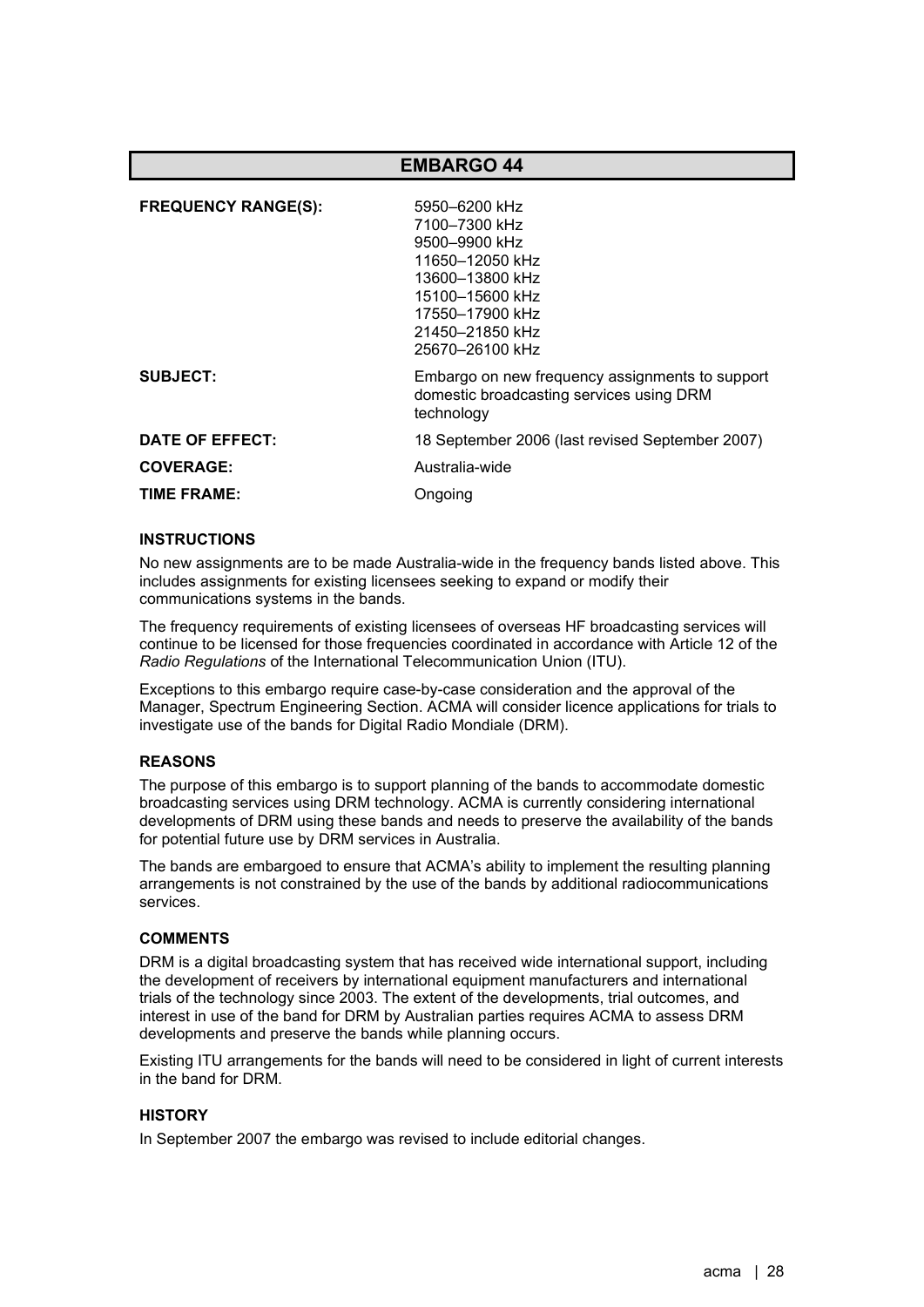# **EMBARGO AUTHORISATION:**

[signed] 27/09/2007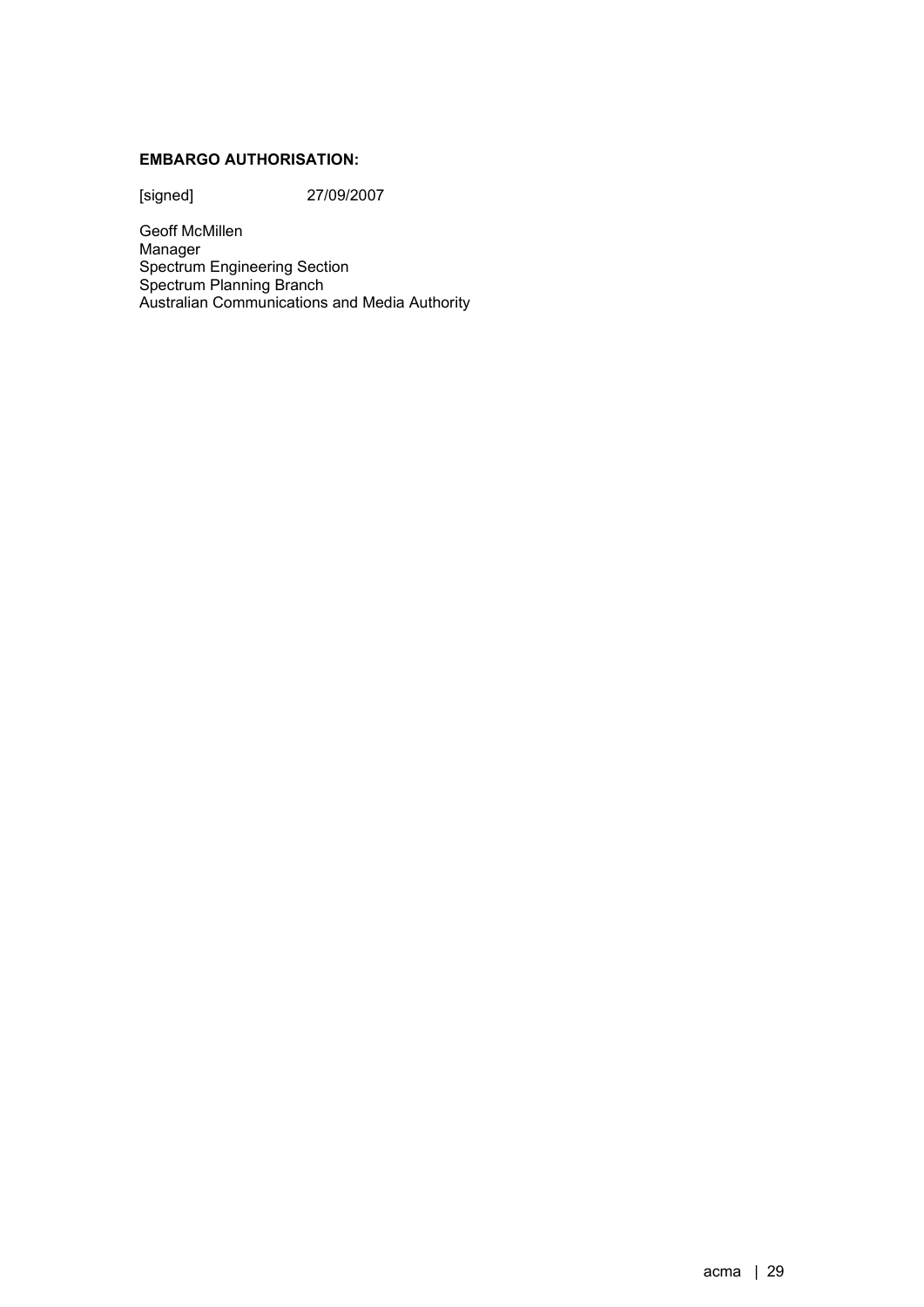| <b>EMBARGO 45</b>          |                                                                                                                                                        |  |
|----------------------------|--------------------------------------------------------------------------------------------------------------------------------------------------------|--|
| <b>FREQUENCY RANGE(S):</b> | 518–520 MHz                                                                                                                                            |  |
| <b>SUBJECT:</b>            | Embargo on new frequency assignments to support<br>the expansion of UHF TV channel 27 and to preserve<br>planning options for adjacent channel sharing |  |
| DATE OF EFFECT:            | 6 October 2006 (last revised September 2007)                                                                                                           |  |
| <b>COVERAGE:</b>           | Australia-wide                                                                                                                                         |  |
| TIME FRAME:                | Until further notice                                                                                                                                   |  |

No new assignments are to be made Australia-wide in the frequency band 518–520 MHz. This includes assignments for existing licensees seeking to expand or modify their communications systems in the bands.

Exemptions to this embargo require case-by-case consideration and the approval of the Manager, Spectrum Engineering Section. Applications for exemption in remote areas will be considered; it is anticipated that no exemptions will be granted in high, medium or low density geographic locations.

# **REASONS**

The purpose of the embargo on 519–520 MHz is to support the expansion of UHF television channel 27. This channel is currently 6 MHz wide; a channel of 7 MHz width is required to accommodate a standard analog or digital television emission.

The purpose of the embargo on 518–519 MHz is to preserve planning options for adjacent channel sharing. These parameters will be established once the future of channel 27 is decided.

The band is embargoed to ensure that ACMA's ability to implement the resulting planning arrangements is not constrained by the use of the bands by additional radiocommunications services.

## **HISTORY**

In September 2007 the embargo was revised to include editorial and formatting changes.

## **EMBARGO AUTHORISATION:**

[signed] 27/09/2007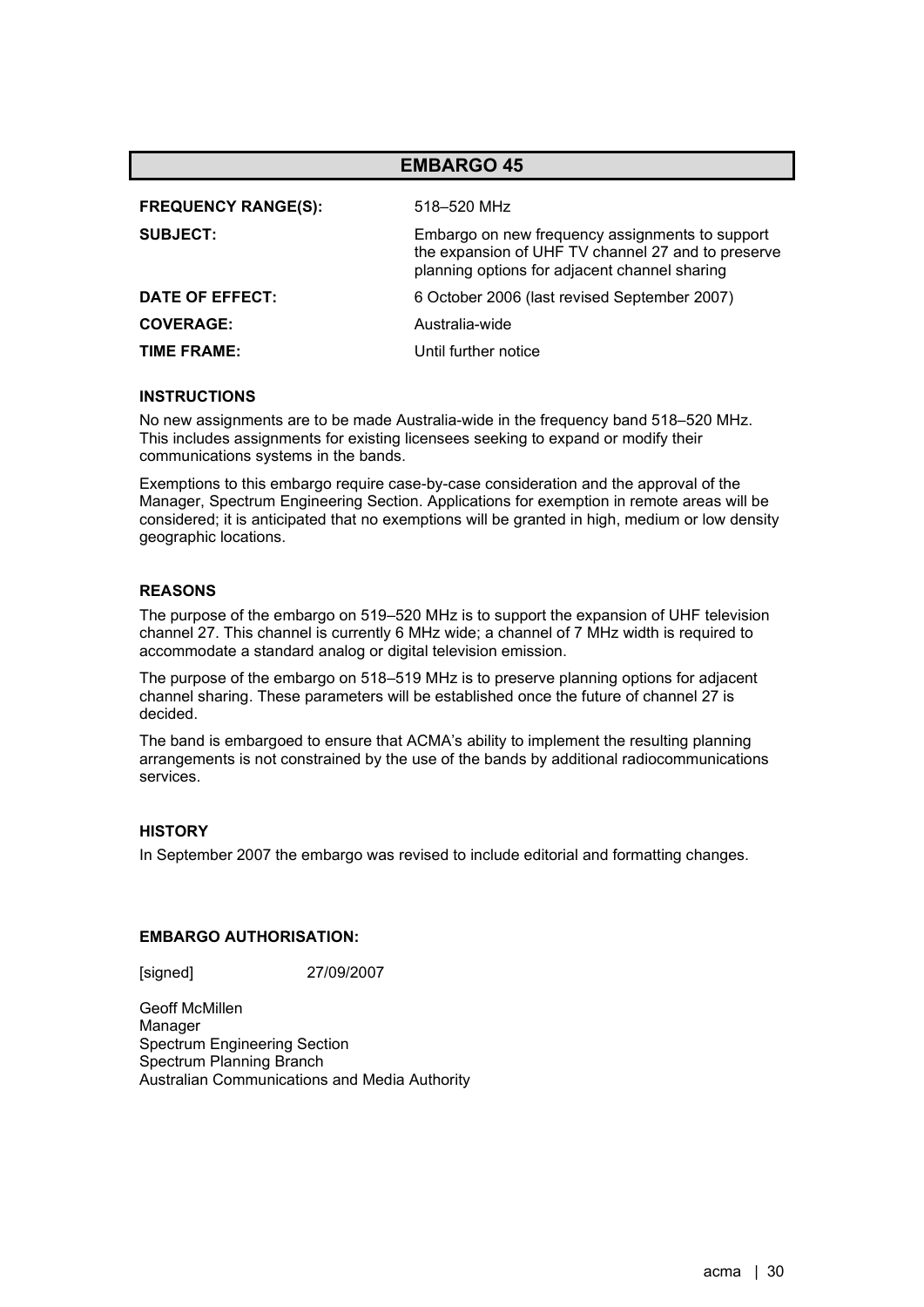| <b>FREQUENCY RANGE(S):</b> | 5900-5950 kHz<br>7300-7350 kHz<br>9400-9500 kHz<br>11600-11650 kHz<br>12050-12100 kHz<br>13570-13600 kHz<br>13800-13870 kHz<br>15600-15800 kHz<br>17480-17550 kHz<br>18900-19020 kHz |
|----------------------------|--------------------------------------------------------------------------------------------------------------------------------------------------------------------------------------|
| <b>SUBJECT:</b>            | Embargo on new frequency assignments to<br>encourage the introduction of digitally modulated<br>emissions for broadcasting services in HF bands                                      |
| DATE OF EFFECT:            | 6 February 2007 (last revised September 2007)                                                                                                                                        |
| <b>COVERAGE:</b>           | Australia-wide                                                                                                                                                                       |
| TIME FRAME:                | Ongoing                                                                                                                                                                              |

# **INSTRUCTIONS**

No new frequency assignments are to be made for any location in Australia or its Territories and adjacent areas in the frequency bands listed above. This includes frequency assignments for existing licensees seeking to expand or modify their radiocommunications systems in the bands.

Exceptions to this embargo require case-by-case consideration and the approval of the Manager, Spectrum Engineering Section. ACMA will consider licence applications for frequency assignments for existing licensees of overseas HF broadcasting services using digitally modulated emissions in accordance with the provisions of Resolution 517 of the International Telecommunication Union (ITU) for those frequencies coordinated in accordance with Article 12 of the *Radio Regulations* of the ITU.

## **REASON**

The World Administrative Radio Conference of the ITU held in 1992 made decisions concerning the above frequency bands that from 1 April 2007 will result in changed status for existing fixed and mobile services with the introduction of broadcasting services. In Australia, existing services may continue to operate provided that their communication is limited to within the boundary of Australia and on the condition that harmful interference is not caused to the broadcasting service. In addition, existing services must accept interference from broadcasting services.

The ITU World Radiocommunication Conference held in 2003 urged administrations to use the above bands to facilitate the introduction of digitally modulated emissions for broadcasting services in accordance with the provisions of ITU Resolution 517 (Rev. WRC-03).

In addition, ACMA intends to implement the intention of the Australian Government to facilitate the introduction of digital radio by inclusion of the above bands in its planning for the introduction of digital radio.

Considering these reasons it is necessary to regulate use of the bands to facilitate these outcomes. This embargo is intended to do this by encouraging the introduction of digitally modulated emissions for broadcasting services and limiting the use of other emissions.

# **COMMENTS**

Digitally modulated emissions for broadcasting services potentially provide efficiencies in spectrum use and provide significant benefits for users including greater program quality and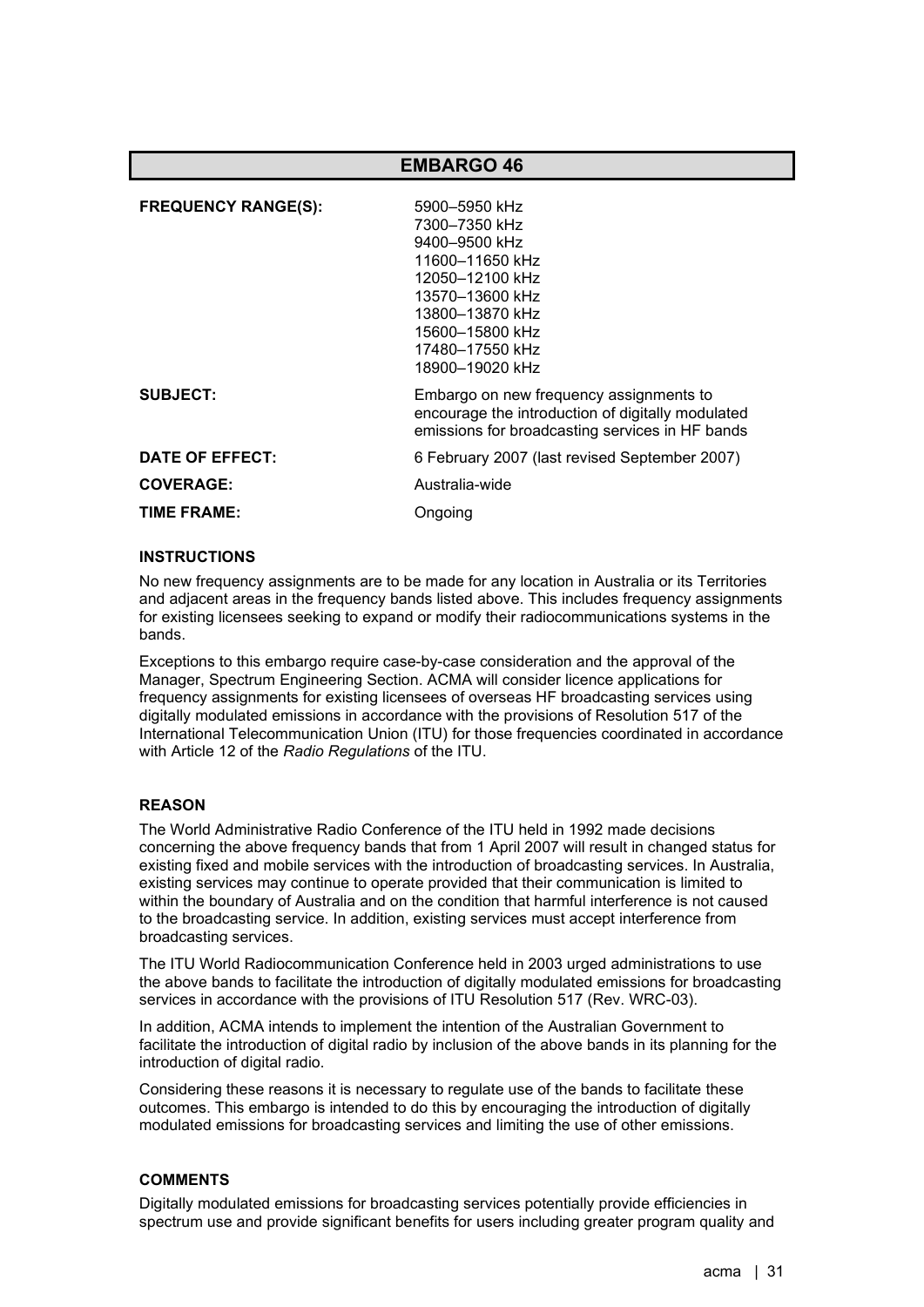service availability. The radiofrequency spectrum is a finite resource of significant value to the Australian community. ACMA responsibilities include its management for the overall public benefit to which end ACMA facilitates its efficient use and methods to improve services it supports.

# **HISTORY**

In September 2007 the embargo was revised to include minor editorial changes.

# **EMBARGO AUTHORISATION:**

[signed] 27/09/2007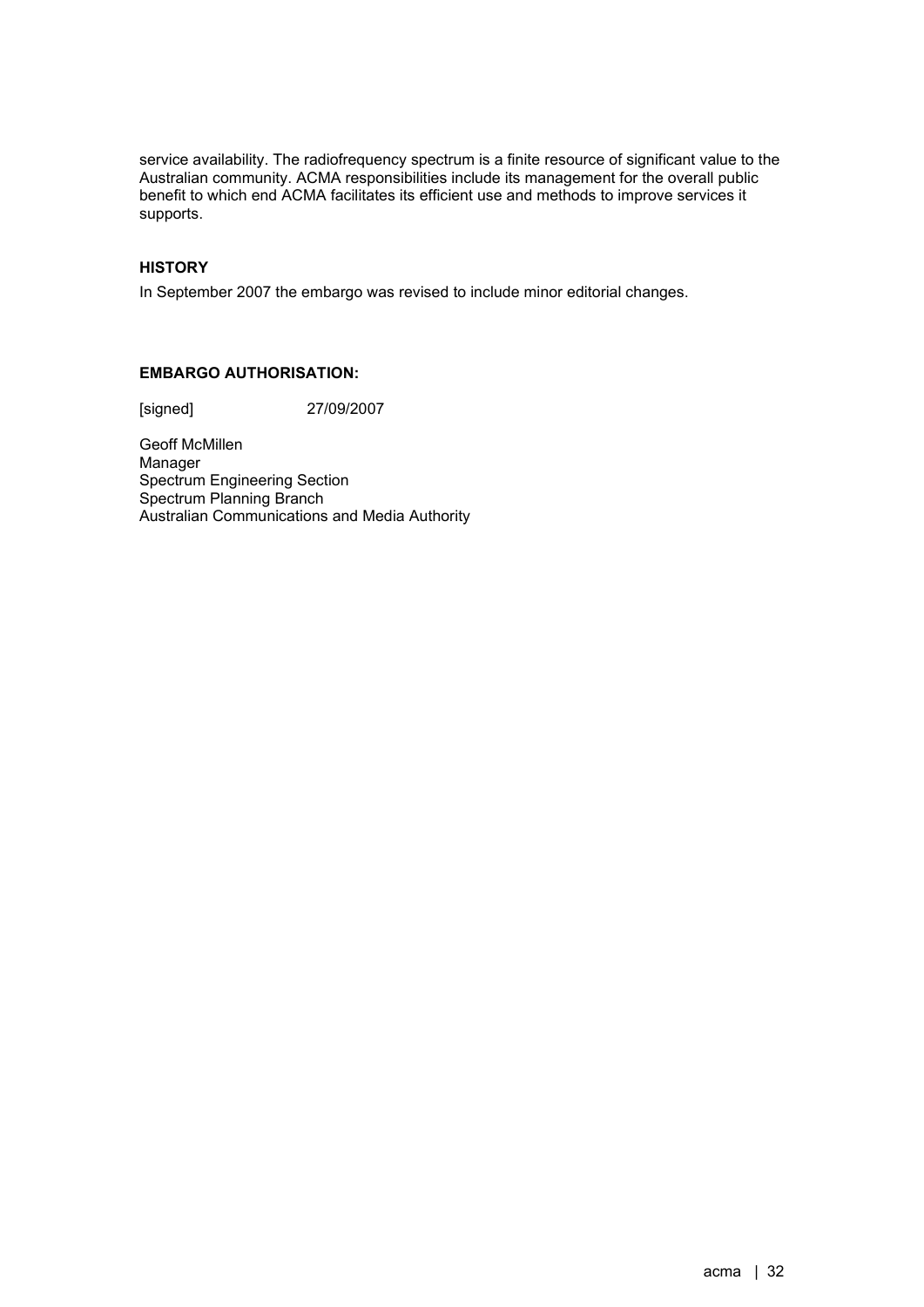| <b>EMBARGO 47</b>          |                                                                                             |
|----------------------------|---------------------------------------------------------------------------------------------|
| <b>FREQUENCY RANGE(S):</b> | 7250-7750 MHz<br>7900-8400 MHz<br>10.95-12.75 GHz<br>13.75-14.50 GHz                        |
| <b>SUBJECT:</b>            | Embargo on new frequency assignments for stations<br>in terrestrial services near Geraldton |
| DATE OF EFFECT:            | 24 September 2007                                                                           |
| <b>COVERAGE:</b>           | Within 75 km of latitude 28° 41' 38" south, longitude<br>114° 50' 43" east (GDA94)          |
| <b>TIME FRAME:</b>         | Until further notice                                                                        |

No new assignments are to be made in the frequency bands 7250–7750 MHz, 7900– 8400 MHz, 10.95–12.75 GHz and 13.75–14.5 GHz within 75 km of latitude 28° 41' 38" south, longitude 114° 50' 43" east (near Kojarena, Western Australia). The embargo applies to all apparatus-licensed terrestrial stations (including those in the fixed and mobile services) located within the specified zone. This includes assignments for existing licensees seeking to expand or modify their radiocommunications systems in the bands.

This embargo does not apply to assignments for satellite Earth stations consistent with relevant planning arrangements.

Exceptions to this embargo require case-by-case consideration and the approval of the Manager, Spectrum Engineering Section. Exemptions will only be granted if the proposed assignments can be shown to successfully coordinate with planned geostationary satellite orbit Earth station operations at this location.

# **REASON**

The purpose of the embargo is to support planned activities at the Australian Defence Satellite Communication Station (ADSCS) located at Kojarena, near Geraldton, WA.

# **EMBARGO AUTHORISATION:**

[signed] 26/09/2007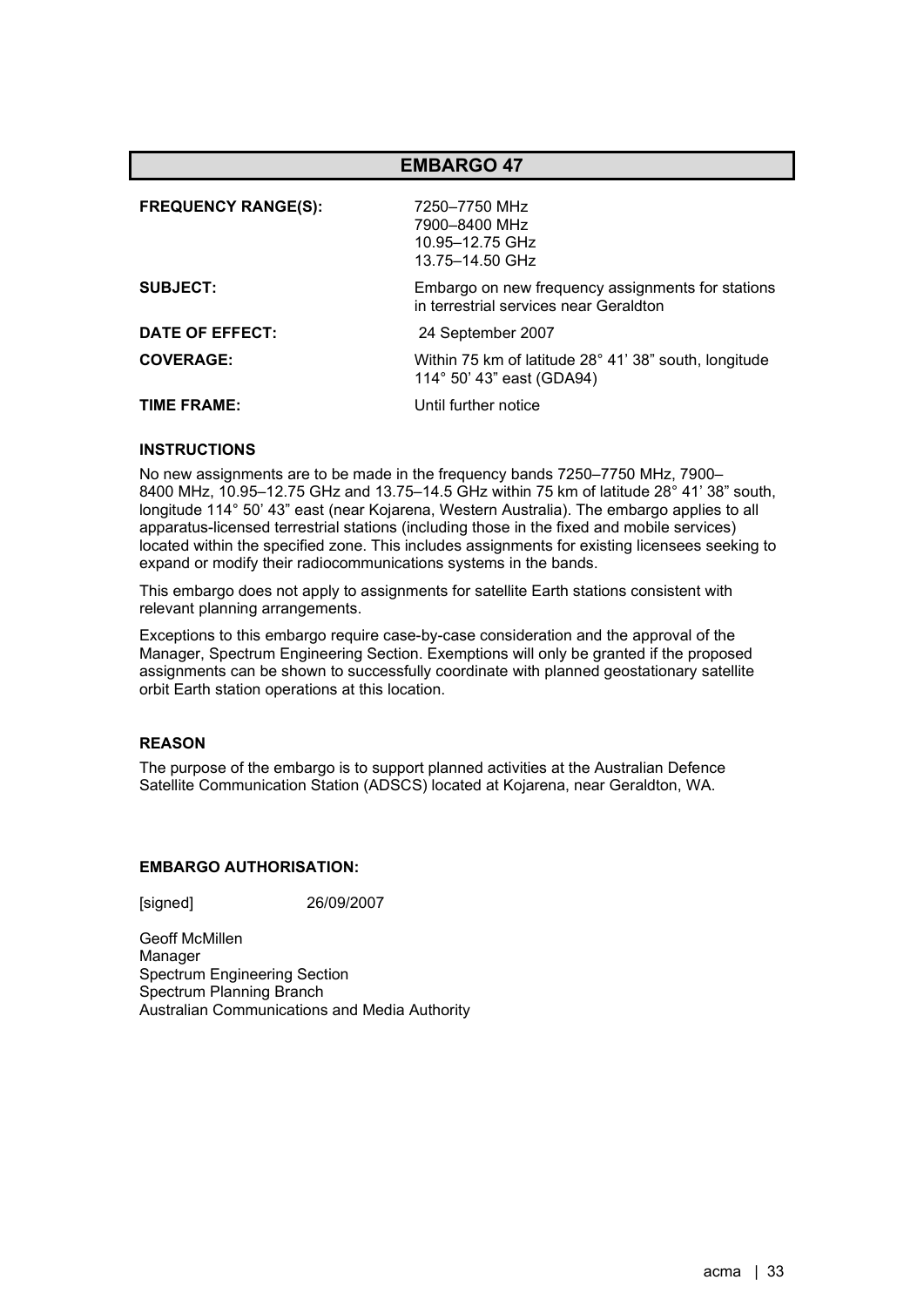| <b>EMBARGO 48</b>                                                                                                    |  |
|----------------------------------------------------------------------------------------------------------------------|--|
| 5850-5925 MHz                                                                                                        |  |
| Embargo on new frequency assignments to support<br>planning for the introduction of intelligent transport<br>systems |  |
| 24 April 2008                                                                                                        |  |
| Australia-wide                                                                                                       |  |
| Until further notice                                                                                                 |  |
|                                                                                                                      |  |

No new frequency assignments are to be made in the frequency band 5850–5925 MHz. The embargo applies to all apparatus-licensed stations for any location in Australia or its Territories. This includes frequency assignments for existing licensees seeking to expand or modify their radiocommunications systems in the band.

This embargo also applies to proposed services, any part of whose necessary emission bandwidth is within the embargoed frequency band, and includes channel 1 of the interleaved channelling plan for the 6 GHz band described in the Radiocommunications Assignment and Licensing Instruction (RALI) FX 3.

Exceptions to this embargo require case-by-case consideration and the approval of the Manager, Spectrum Engineering Section.

# **REASON**

The purpose of the embargo is to support planning for the introduction of intelligent transport systems (ITS) into Australia. ACMA is considering the international development of regulatory and channelling arrangements, and the development of Australian requirements, for ITS in the band; and needs to preserve the availability of the band for future use by ITS in Australia.

## **COMMENTS**

ITS involves the application of information and communications technology (ICT) to solve transport issues such as safety, mobility and pollution. ITS uses a broad range of wireless technologies intended to be incorporated in transport system infrastructure and in vehicles. ITS uses dedicated short-range communications (DSRC) technologies and typically involves data transfer over short distances between infrastructure and vehicles, and between vehicles. The introduction of ITS and the planning of its spectrum requirements is supported by Australian road safety and planning authorities.

## **EMBARGO AUTHORISATION:**

[signed] 24/04/2008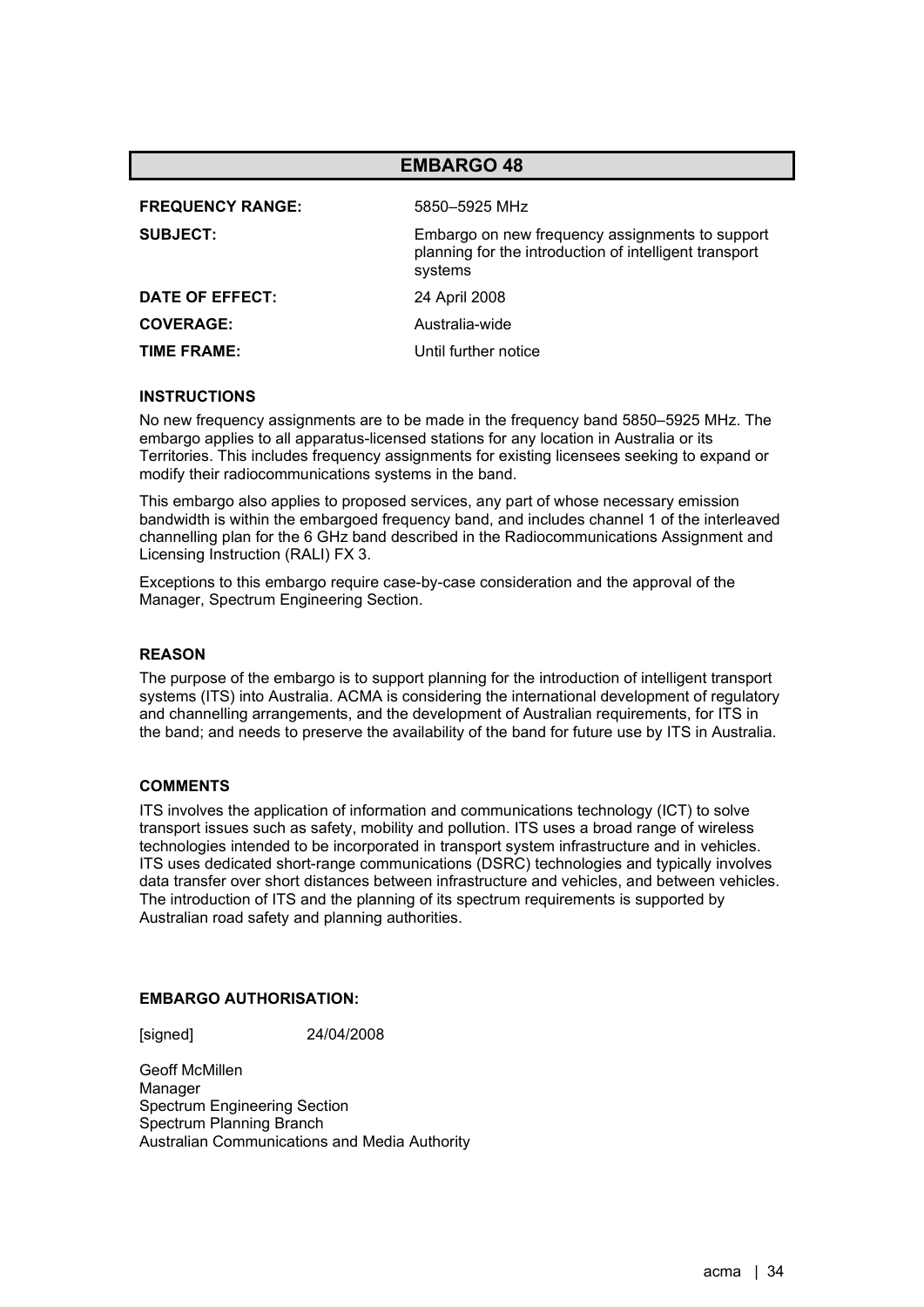| <b>EMBARGO 49</b>          |                                                                                                                                                                                                                                                                                                                                                                                                          |
|----------------------------|----------------------------------------------------------------------------------------------------------------------------------------------------------------------------------------------------------------------------------------------------------------------------------------------------------------------------------------------------------------------------------------------------------|
| <b>FREQUENCY RANGE(S):</b> | 2015-2100 MHz<br>2100-2130 MHz<br>2190-2280 MHz<br>2280-2310 MHz<br>6700-7075 MHz<br>7135-7245 MHz<br>7250-7750 MHz<br>7900-8390 MHz<br>8390-8460 MHz<br>8460-8510 MHz<br>8540-8660 MHz<br>10700-14800 MHz<br>15349-15410 MHz<br>15430–15630 MHz<br>17200-21400 MHz<br>22200-22510 MHz<br>24750-25250 MHz<br>25500-31000 MHz<br>33400-36000 MHz<br>37500-43500 MHz<br>47200-51400 MHz<br>52590-59300 MHz |
| <b>SUBJECT:</b>            | Embargo on new frequency assignments for<br>terrestrial radiocommunication services                                                                                                                                                                                                                                                                                                                      |
| DATE OF EFFECT:            | 2 April 2009 (last revised 2 August 2019)                                                                                                                                                                                                                                                                                                                                                                |
| <b>COVERAGE:</b>           | Within the following distances from Depot Hill Road<br>site, Yarragadee, 18.5 kilometres NW of Mingenew,<br>Western Australia (29 degrees, 2 minutes, 47<br>seconds South Latitude and 115 degrees, 20<br>minutes, 35 seconds East Longitude):                                                                                                                                                           |
|                            | 300 kilometres for 2100-2130 MHz, 2280-<br>2310 MHz;                                                                                                                                                                                                                                                                                                                                                     |
|                            | 190 kilometres for 7135-7200 MHz and 8390-<br>8460 MHz; otherwise                                                                                                                                                                                                                                                                                                                                        |
|                            | 150 kilometres for bands below 12 GHz;<br>$\bullet$                                                                                                                                                                                                                                                                                                                                                      |
|                            | 100 kilometres for bands above 12 GHz.                                                                                                                                                                                                                                                                                                                                                                   |
| TIME FRAME:                | Until further notice                                                                                                                                                                                                                                                                                                                                                                                     |

No new frequency assignments for terrestrial services are to be made within the specified distances of the Mingenew site, Western Australia in the frequency bands listed above. This includes assignments for existing licensees seeking to expand or modify their communications systems in the bands.

Terrestrial services are all services other than the space research service and Earth stations communicating with space objects (GSO and non-GSO communications satellites).

The embargo does not apply to stations operated by Australian Defence Force or the Department of Defence in the band 8500–8510 MHz.

Exceptions to this embargo require case-by-case consideration and the approval of the Manager, Spectrum Planning Section.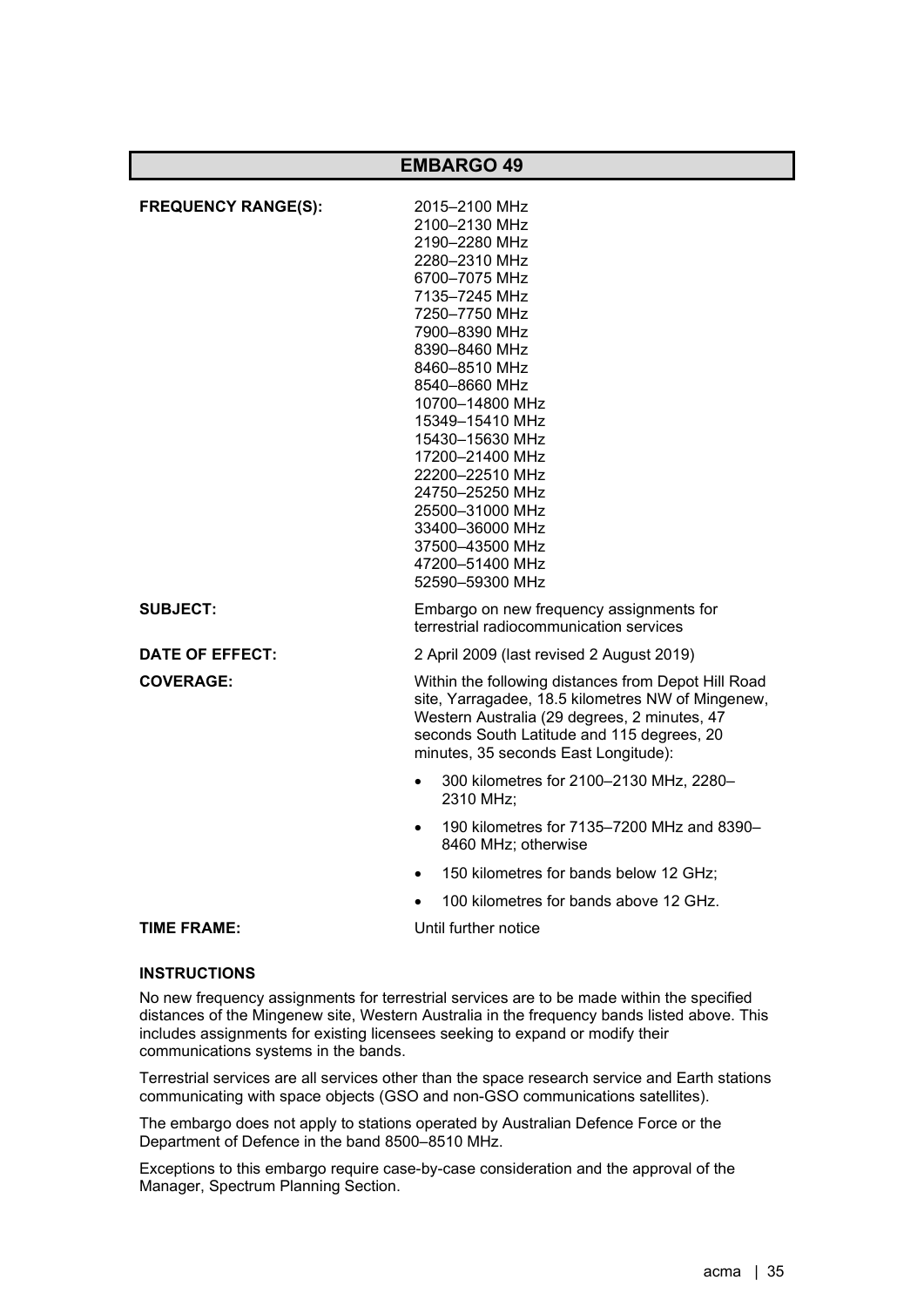# **REASONS**

The purpose of this embargo is to support the development of space communications facilities in the general area of the Mingenew site. Space communications stations typically have particular interference protection requirements and can result in unacceptably large areas of spectrum denial to terrestrial services. In addition, consequences of communications failure due to interference can have unacceptable consequences for some space activities particularly space exploration in the space research service. The potential impact of space communications services on spectrum availability for other services is such that ACMA encourages restriction of their operation to locations beyond propagation range of areas of significant spectrum use by other services.

## **COMMENTS**

Lead times for planning space communications, including deep space for space research, are typically many years. In order for such planning to have certainty of spectrum access it is necessary for spectrum to be withheld from other services for considerable periods of time. This requirement can be difficult to satisfy in areas of spectrum demand by terrestrial services. Considering this, ACMA encourages the siting of such stations at locations beyond propagation range of areas of spectrum demand in order to minimise the impact on spectrum availability for other services. The Mingenew site is one such location which ACMA intends to protect for space related communications activities.

The 300 kilometres criterion for 2100–2130 MHz and 2280–2310 MHz and the 190 kilometres criterion for 7135–7200 MHz and 8390–8460 MHz recognise the particular requirements for deep-space communications involving space exploration missions and the interference protection levels specified in the Radio Regulations of the International Telecommunication Union.

Note that embargo 23 also applies limitation on the bands 2190–2300 MHz and 2015– 2110 MHz to facilitate the introduction of television outside broadcast services. Arrangements for the coordination and operation of TOB services with respect to Mingenew are contained in RALI FX 21 and that RALI should be referred to when considering assignments for TOB services in bands covered by this embargo.

# **HISTORY**

This embargo was put in place in April 2009 to support the development of space communications facilities in low spectrum impact areas.

This embargo was updated in July 2015 to include minor additions (2015–2025 MHz, 2190– 2200 MHz, 7200–7245 MHz and 8500–8510 MHz) to existing frequency ranges to further encourage the support the development of space communications facilities in the general area of the Mingenew site.

In August 2019, 3400–4200 MHz and 5850–6700 MHz bands were removed from embargo 49. These bands are now subject to the coordination procedures contained in RALI MS 44.

## **EMBARGO AUTHORISATION:**

Approved 2/08/2019

Zarko Krusevac Manager, Spectrum Planning Section Spectrum Planning and Engineering Branch Australian Communications & Media Authority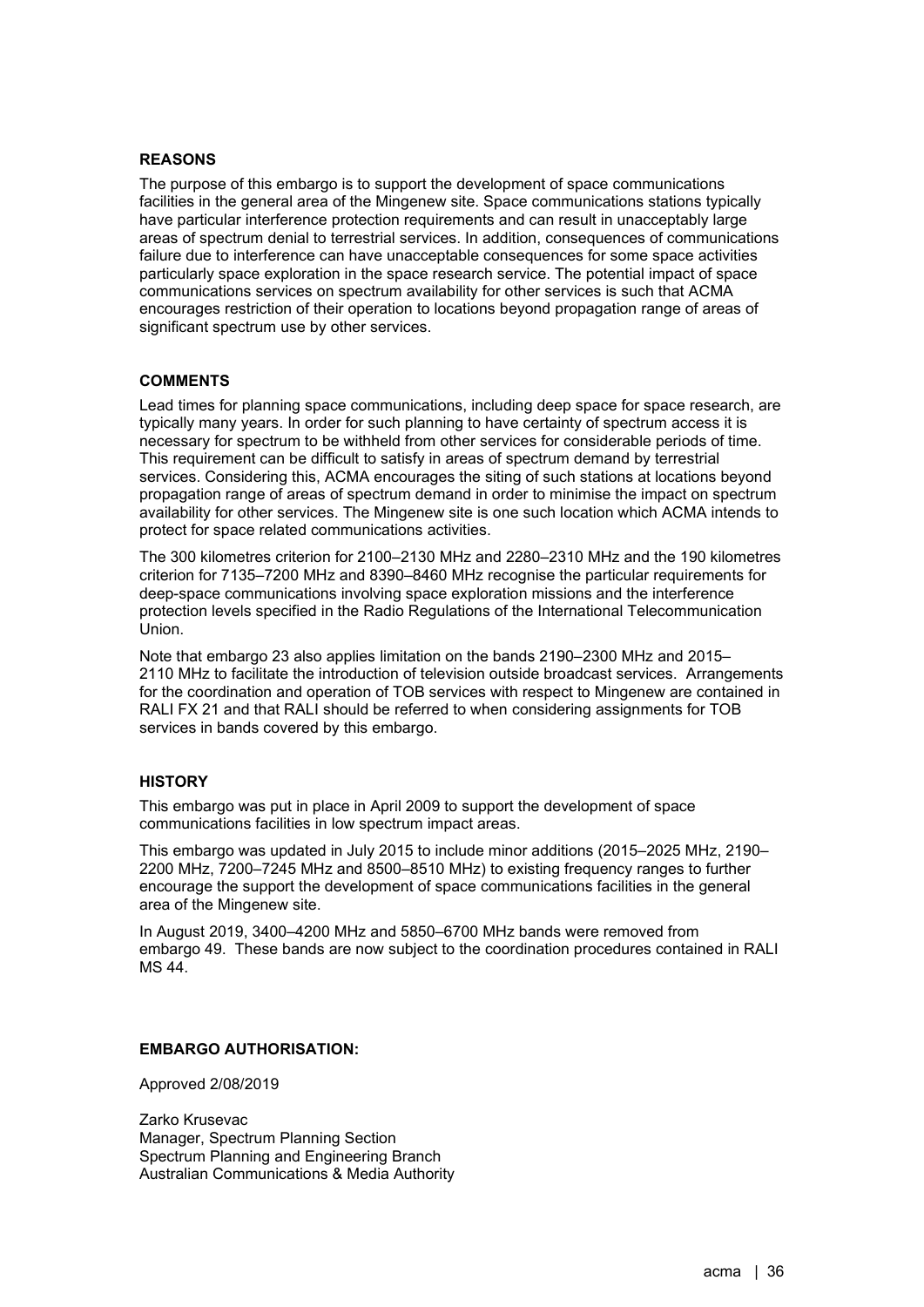| <b>EMBARGO 50</b>        |                                                                                                                                                                                                                                                               |  |
|--------------------------|---------------------------------------------------------------------------------------------------------------------------------------------------------------------------------------------------------------------------------------------------------------|--|
| <b>FREQUENCY RANGES:</b> | 403-403.9875 MHz<br>405.0125-406 MHz<br>409.0375-410.5375 MHz<br>412.4625-413.4375 MHz<br>414.4625-415.5625 MHz<br>418.4875-420 MHz<br>420-420.75 MHz<br>421.25-424.75 MHz<br>425.25-427.75 MHz<br>428.25-430 MHz<br>457.5-459.9875 MHz<br>467.5-469.9875 MHz |  |
| <b>SUBJECT:</b>          | Embargo on new frequency assignments to support<br>arrangements for harmonised government spectrum<br>primarily to support national security, law<br>enforcement and emergency services                                                                       |  |
| DATE OF EFFECT:          | 2 April 2009 (last revised 30 April 2010)                                                                                                                                                                                                                     |  |
| <b>COVERAGE:</b>         | Australia-wide                                                                                                                                                                                                                                                |  |
| <b>TIME FRAME:</b>       | Ongoing                                                                                                                                                                                                                                                       |  |
|                          |                                                                                                                                                                                                                                                               |  |

No new assignments are to be made in the frequency bands 403–403.9875 MHz, 405.0125– 406 MHz, 408.6375–410.5375 MHz, 412.4625–413.4375 MHz, 414.4625–415.4375 MHz, 418.0875–420 MHz, 420–420.75 MHz, 421.25–424.75 MHz, 425.25–427.75 MHz and 428.25–430 MHz, except to Federal, State and Territory government agencies involved in national security, law enforcement or the provision of emergency services operating in accordance with the C.O.A.G approved national framework for government radiocommunications interoperability.

New assignments to other parts of Federal, State and Territory government are permitted provided assignments for government agencies involved in the national security, law enforcement or the provision of emergency services have been accommodated.

Licensees other than Federal, State and Territory government agencies involved in national security, law enforcement or the provision of emergency services and other government agencies accommodated in the band must cease operation or relocate outside of this spectrum by 31 December 2015 in high and medium density areas and 31 December 2018 outside high and medium density areas except in the 457.5–459.9875 MHz and 467.5– 469.9875 MHz where users must cease operation or relocate outside of this spectrum by 31 December 2014 in high and medium density areas and 31 December 2015 outside high and medium density areas. Authorisation from the relevant state/territory government NCCGR authority stating that the user will be accommodated in the government band will be required to continue operation in this spectrum.

Exceptions to this embargo require case-by-case consideration and approval of the Manager, Spectrum Engineering Section.

#### **REASONS**

The purpose of this embargo is to support arrangements for harmonised government spectrum for Federal, State and Territory governments primarily to meet the strategic communications needs of national security, law enforcement and emergency services organisations, including interoperability objectives.

If in doubt about the applicability of this embargo to any particular frequency assignment, please contact the Manager, Government Planning Section for further advice.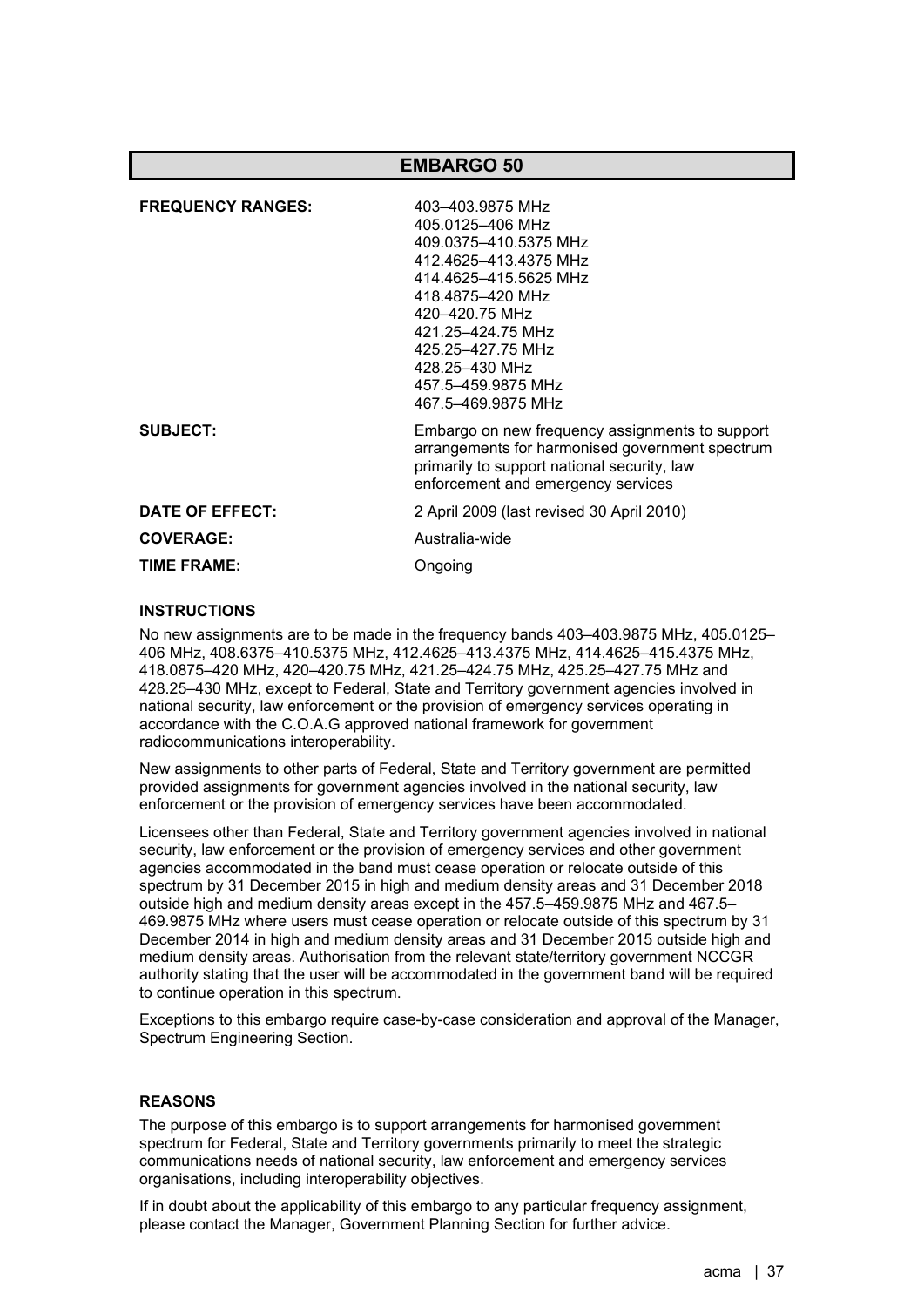## **HISTORY**

The embargo was put in place in April 2009 to preserve planning options associated with the review of the 400 MHz band (403–430 MHz and 440–520 MHz).

The embargo was reviewed and amended in July 2009 to clarify its intent and applicability.

The embargo was again reviewed and amended in April 2010 to reflect the ACMA's final decision regarding the identification of harmonised government spectrum.

## **EMBARGO AUTHORISATION:**

[signed] 16/07/2010

Geoff McMillen Manager Spectrum Engineering Section Spectrum Infrastructure Branch Australian Communications and Media Authority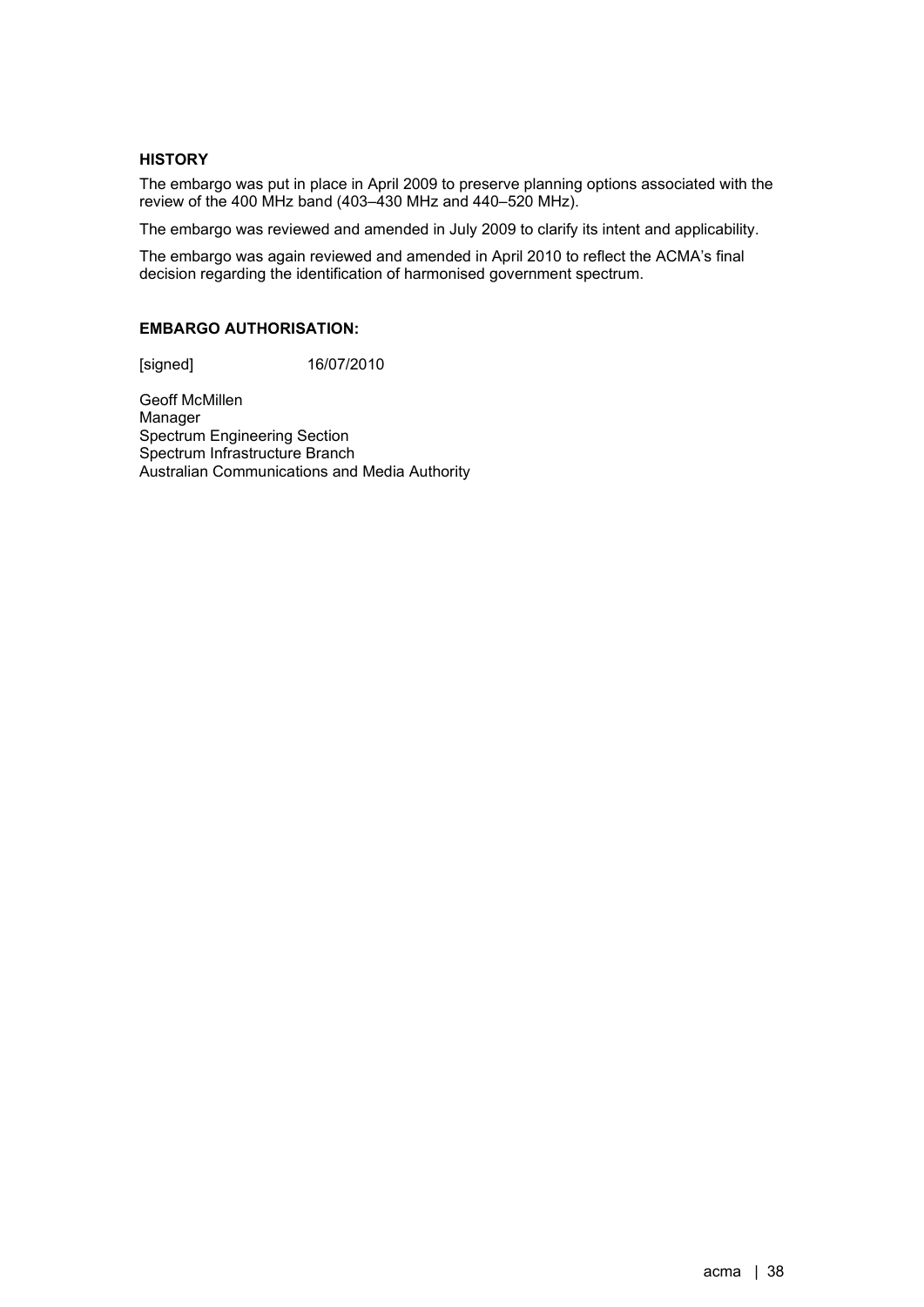| <b>EMBARGO 51</b>          |                                                                                                                                                           |  |
|----------------------------|-----------------------------------------------------------------------------------------------------------------------------------------------------------|--|
| <b>FREQUENCY RANGE(S):</b> | 403–518 MHz                                                                                                                                               |  |
| <b>SUBJECT:</b>            | Embargo on new land mobile frequency assignments<br>requiring channel bandwidths greater than 12.5 kHz,<br>and on high power single frequency assignments |  |
| DATE OF EFFECT:            | 2 April 2009 (last revised September 2012)                                                                                                                |  |
| <b>COVERAGE:</b>           | Australia-wide                                                                                                                                            |  |
| <b>TIME FRAME:</b>         | Until further notice                                                                                                                                      |  |

No new frequency assignments for the land mobile service requiring channel bandwidths greater than 12.5 kHz are to be made in the frequency band 403–518 MHz within high density areas (HDAs) and medium density areas (MDAs)[4](#page-38-0).

No new high power frequency assignments for the single frequency land mobile service within HDAs and MDAs or on communal sites (defined as a site with more than a single licensee with assignments in the 400 MHz band at that site) outside HDAs and MDAs.

Exceptions to this embargo require case-by-case consideration and approval of the Manager, Spectrum Engineering Section.

## **REASONS**

The purpose of this embargo is to support measures to address congestion in HDAs and MDAs as part of planning activities in the 400 MHz band (403–430 MHz and 450–520 MHz).

If in doubt about the applicability of this embargo to any particular frequency assignment, please contact the Manager, National Interest Planning Section for further advice.

#### **HISTORY**

The embargo was put in place in April 2009 to support planning options associated with the review of the 400 MHz band, and subsequently reviewed and amended in July 2009.

The embargo was reviewed and amended in April 2010 to reflect the ACMA's final decision regarding the identification of harmonised government spectrum.

The embargo was amended in September 2010 to limit its frequency scope to 518 MHz, to remove the wideband fixed point-to-point service from its scope and to clarify that its scope does not include to point-to-multipoint systems in any part of the 400 MHz band.

The embargo was amended in September 2012 to clarify requirements for communal sites in low and remote density areas and to remove information pertaining to existing assignments as these requirements are covered by MS22.

## **EMBARGO AUTHORISATION:**

[signed] 25/09/2012

Mark Arkell Manager Spectrum Engineering and Space Australian Communications and Media Authority

<span id="page-38-0"></span><sup>&</sup>lt;sup>4</sup> As defined in the ACMA **Apparatus Licence Fee Schedule**.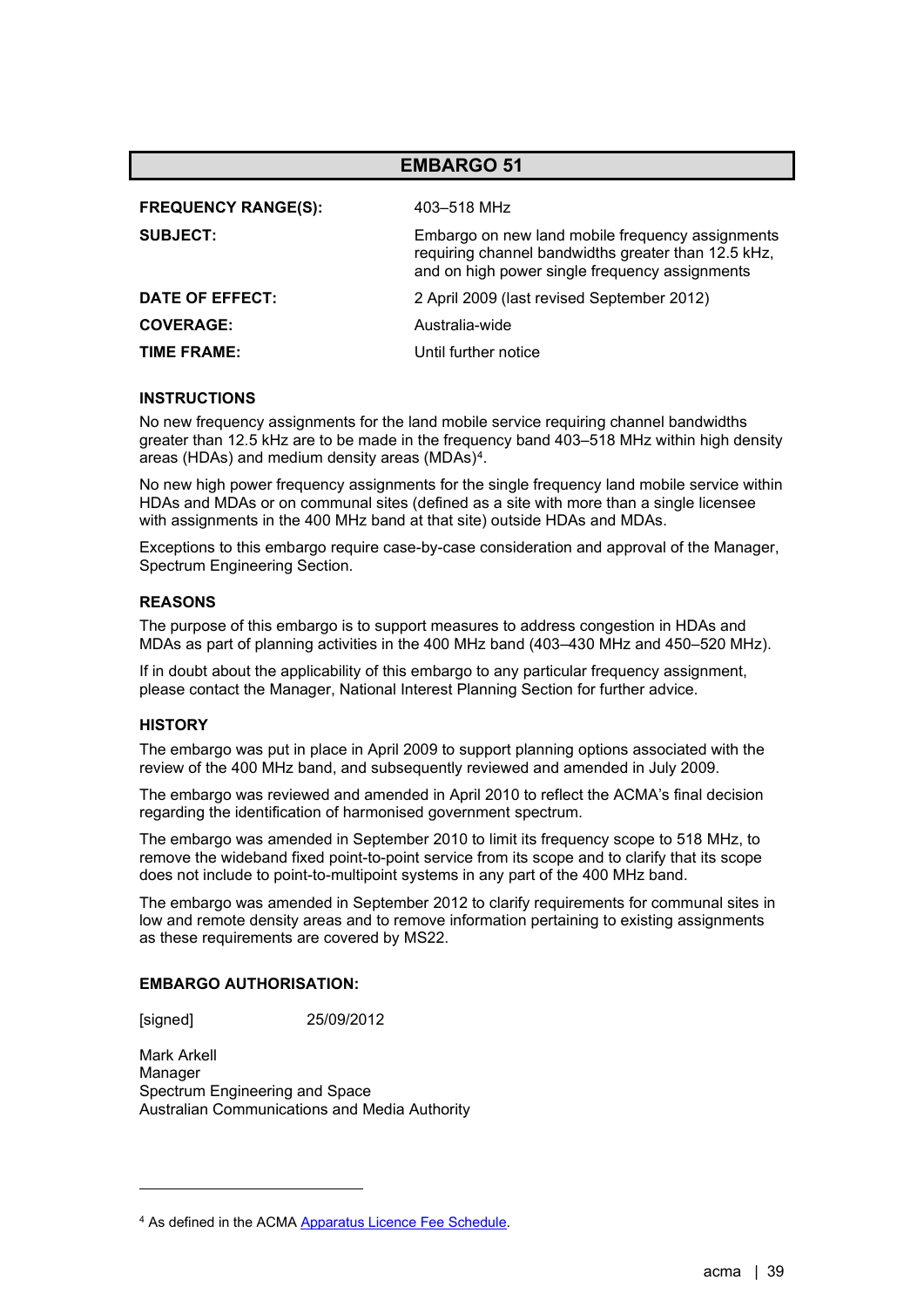| <b>EMBARGO 52</b>          |                                                                                                 |  |
|----------------------------|-------------------------------------------------------------------------------------------------|--|
| <b>FREQUENCY RANGE(S):</b> | 3400-3575 MHz<br>3600-3700 MHz                                                                  |  |
| <b>SUBJECT:</b>            | Embargo on new frequency assignments in the<br>Woomera Prohibited Area (WPA)                    |  |
| DATE OF EFFECT:            | 14 September 2009 (last revised Nov. 2009)                                                      |  |
| <b>COVERAGE:</b>           | Inside the designated areas, for point-to multipoint<br>services, as specified in Attachment 1. |  |
| TIME FRAME:                | Ongoing                                                                                         |  |

No assignments are to be made for wireless access services (WAS - point-to-multipoint services) where any part of whose necessary bandwidth is in the frequency ranges 3400– 3575 MHz or 3600–3700 MHz inside the designated areas detailed in Attachment 1.

Any applications for case-by-case exemptions are to be referred to the Manager, Spectrum Engineering Section for consideration.

## **REASONS**

The purpose of the embargo is to facilitate ongoing use of the WPA by the Department of Defence for activities that are subject to Part 1.4, Division 4 of the *Radiocommunications Act 1992.*

### **COMMENTS**

In regional and remote areas of Australia the 3.4 GHz (3400–3575 MHz) and 3.6 GHz (3575– 3700 MHz) bands have been identified for use by wireless access services (point-tomultipoint services). This embargo limits the use of these bands by WAS to 25 MHz (3575– 3600 MHz) inside the WPA.

#### **HISTORY**

This embargo was put in place in 14<sup>th</sup> September 2009.

This embargo was amended on the 26<sup>th</sup> November 2009 to include the 3.4 GHz (3400-3575 MHz) band.

### **EMBARGO AUTHORISATION:**

[signed] 26/11/2009

Geoff McMillen Manager Spectrum Engineering Section Spectrum Planning Branch Australian Communications and Media Authority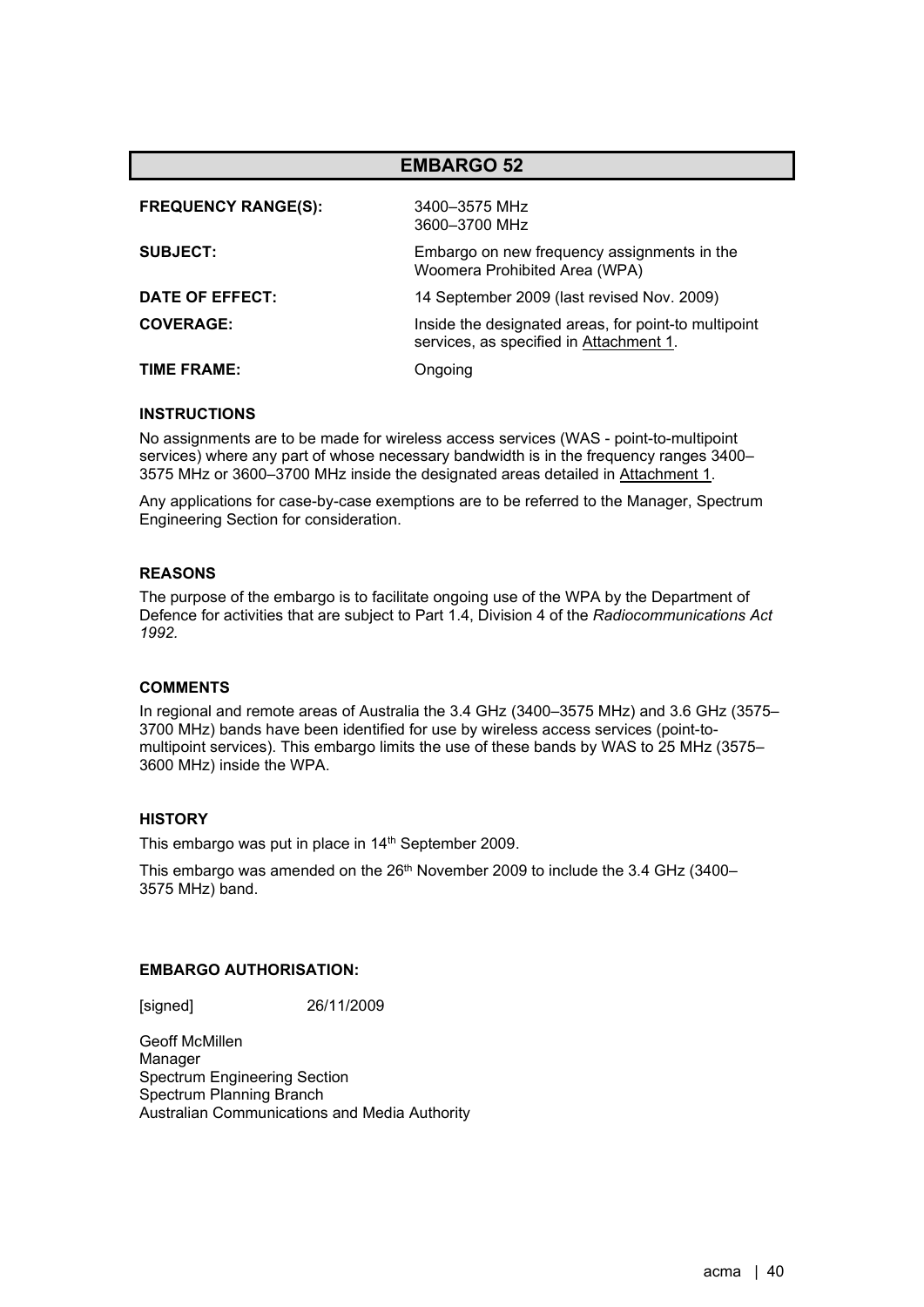## **Attachment 1**

### **INSTRUCTIONS**

No assignments are to be made for wireless access services (point-to-multipoint services) in the frequency ranges 3400–3575 MHz and 3600–3700 MHz inside the geographical areas whose boundaries are described by the locations specified in the tables below:

The datum used for all geographic coordinates in this attachment is the Geocentric Datum of Australia 1994 (GDA94).

| Point           | Latitude  | Longitude | Point | Latitude  | Longitude |
|-----------------|-----------|-----------|-------|-----------|-----------|
| $\mathbf{1}$    | $-30.410$ | 132.000   | 31    | $-28.742$ | 135.173   |
| $\overline{c}$  | $-30.331$ | 132.002   | 32    | $-28.721$ | 135.172   |
| 3               | $-30.081$ | 132.002   | 33    | $-28.722$ | 135.507   |
| 4               | $-30.081$ | 131.503   | 34    | $-28.723$ | 135.838   |
| 5               | $-29.999$ | 131.502   | 35    | $-28.769$ | 135.893   |
| 6               | $-29.747$ | 131.502   | 36    | $-28.959$ | 136.277   |
| $\overline{7}$  | $-29.498$ | 131.501   | 37    | $-29.070$ | 136.432   |
| 8               | $-29.001$ | 131.502   | 38    | $-29.292$ | 136.601   |
| 9               | $-28.499$ | 131.502   | 39    | $-29.781$ | 136.602   |
| 10              | $-28.117$ | 131.502   | 40    | $-29.856$ | 136.636   |
| 11              | $-28.117$ | 132.001   | 41    | $-29.974$ | 136.636   |
| 12 <sup>2</sup> | $-28.075$ | 132.001   | 42    | $-29.993$ | 136.669   |
| 13              | $-27.999$ | 132.002   | 43    | $-29.993$ | 136.735   |
| 14              | $-27.839$ | 132.002   | 44    | $-30.000$ | 136.735   |
| 15              | $-27.839$ | 132.500   | 45    | $-30.532$ | 136.736   |
| 16              | $-27.840$ | 133.000   | 46    | $-30.532$ | 136.842   |
| 17              | $-27.839$ | 133.501   | 47    | $-30.624$ | 136.843   |
| 18              | $-27.840$ | 133.697   | 48    | $-30.624$ | 136.913   |
| 19              | $-27.839$ | 133.835   | 49    | $-30.980$ | 136.905   |
| 20              | $-27.999$ | 133.836   | 50    | $-31.193$ | 136.869   |
| 21              | $-28.531$ | 133.839   | 51    | $-31.235$ | 136.822   |
| 22              | $-28.530$ | 134.095   | 52    | $-31.232$ | 136.396   |
| 23              | $-28.746$ | 134.095   | 53    | $-31.099$ | 135.884   |
| 24              | $-29.001$ | 134.344   | 54    | $-31.001$ | 135.817   |
| 25              | $-29.011$ | 134.358   | 55    | $-30.912$ | 135.762   |
| 26              | $-29.115$ | 134.357   | 56    | $-30.912$ | 135.554   |
| 27              | $-29.115$ | 134.950   | 57    | $-30.908$ | 135.361   |
| 28              | $-28.999$ | 134.951   | 58    | $-30.844$ | 135.360   |
| 29              | $-28.742$ | 134.951   | 59    | $-30.410$ | 132.000   |
| 30              | $-28.742$ | 135.001   |       |           |           |

| Point | Latitude  | Longitude |
|-------|-----------|-----------|
| 31    | $-28.742$ | 135.173   |
| 32    | $-28.721$ | 135.172   |
| 33    | $-28.722$ | 135.507   |
| 34    | $-28.723$ | 135.838   |
| 35    | $-28.769$ | 135.893   |
| 36    | -28.959   | 136.277   |
| 37    | $-29.070$ | 136.432   |
| 38    | $-29.292$ | 136.601   |
| 39    | $-29.781$ | 136.602   |
| 40    | $-29.856$ | 136.636   |
| 41    | $-29.974$ | 136.636   |
| 42    | -29.993   | 136.669   |
| 43    | $-29.993$ | 136.735   |
| 44    | $-30.000$ | 136.735   |
| 45    | $-30.532$ | 136.736   |
| 46    | $-30.532$ | 136.842   |
| 47    | $-30.624$ | 136.843   |
| 48    | $-30.624$ | 136.913   |
| 49    | $-30.980$ | 136.905   |
| 50    | $-31.193$ | 136.869   |
| 51    | $-31.235$ | 136.822   |
| 52    | $-31.232$ | 136.396   |
| 53    | $-31.099$ | 135.884   |
| 54    | $-31.001$ | 135.817   |
| 55    | $-30.912$ | 135.762   |
| 56    | $-30.912$ | 135.554   |
| 57    | $-30.908$ | 135.361   |
| 58    | $-30.844$ | 135.360   |
| 59    | $-30.410$ | 132.000   |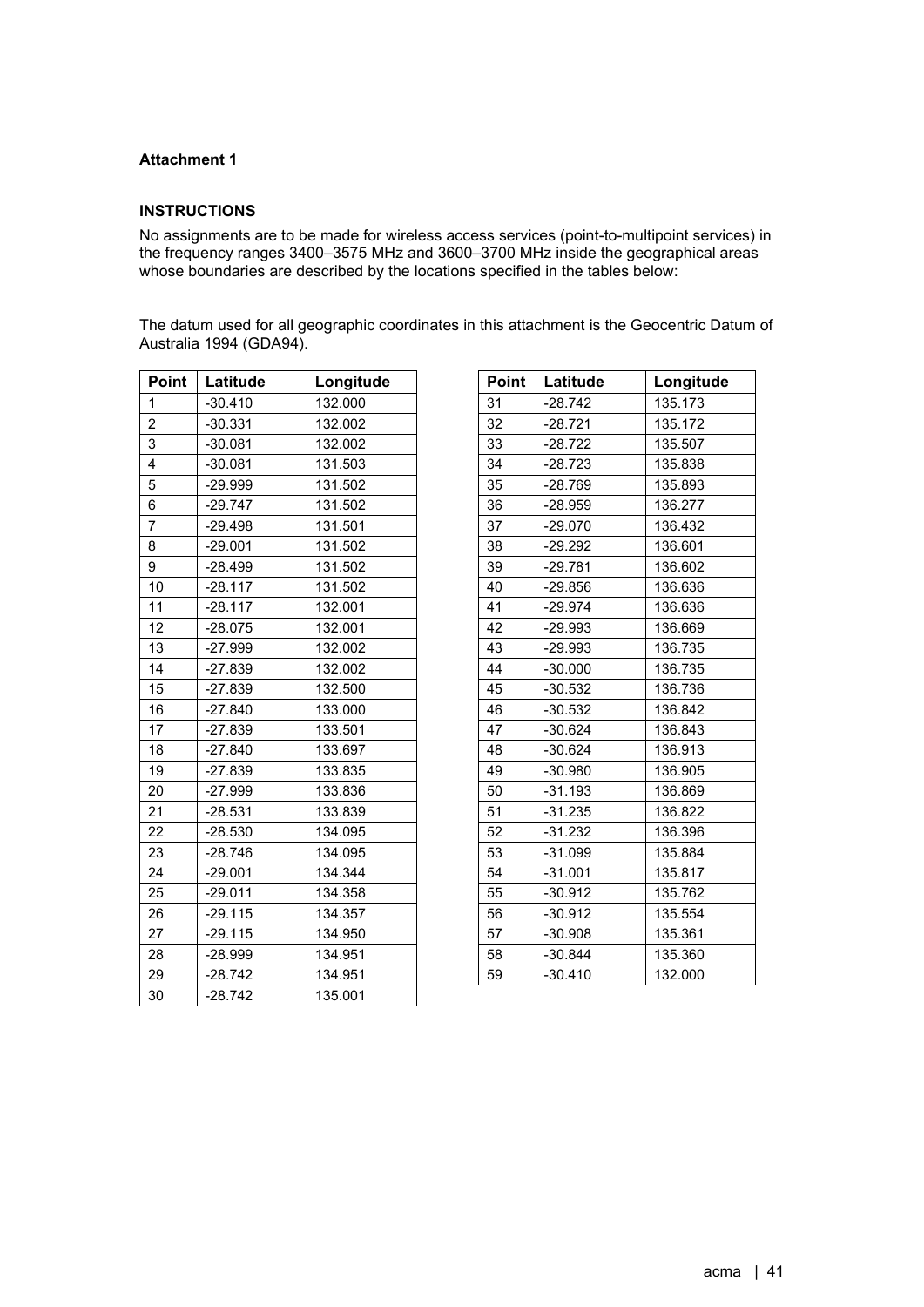| <b>FREQUENCY RANGES:</b> | 406.1-408.6375 MHz<br>410 5375-412 4625 MHz<br>415.5625-418.0875 MHz<br>450-450.4875 MHz<br>452.5-457.50625 MHz<br>462-467 50625 MHz<br>469.9875-476.4125 MHz<br>477.41875-518 MHz |
|--------------------------|------------------------------------------------------------------------------------------------------------------------------------------------------------------------------------|
| <b>SUBJECT:</b>          | Embargo on new frequency assignments to national<br>security, law enforcement and emergency services                                                                               |
| DATE OF EFFECT:          | 30 April 2010 (last revised September 2012)                                                                                                                                        |
| <b>COVERAGE:</b>         | Australia-wide                                                                                                                                                                     |
| TIME FRAME:              | Ongoing                                                                                                                                                                            |

## **INSTRUCTIONS**

No new assignments are to be made to Federal, State and Territory government agencies for the purposes of national security, law enforcement or the provision of emergency services in the frequency bands 406.1–408.6375 MHz, 410.5375–412.4625 MHz, 415.5625– 418.0875 MHz, 450–450.4875 MHz, 452.5–457.50625 MHz, 462–467.50625 MHz, 469.9875–476.4125 MHz and 477.41875–518 MHz.

New assignments to Federal, State and Territory government agencies are permitted in the frequency ranges above provided it can be demonstrated that they cannot be accommodated in spectrum set aside for government purposes.

Exemptions from this embargo require case-by-case consideration and approval by the Manager, Spectrum Engineering Section.

## **REASONS**

The purpose of this embargo is to support arrangements for harmonised government spectrum for Federal, State and Territory governments primarily to meet the strategic communications needs of national security, law enforcement and emergency services organisations, including interoperability objectives.

If in doubt about the applicability of this embargo to any particular frequency assignment, please contact the Manager, Spectrum Engineering Section for further advice.

#### **HISTORY**

The embargo was put in place in April 2010 to support the identification of harmonised government spectrum in the 400 MHz band (403–430 MHz and 450–520 MHz).

The embargo was amended in July 2011 to extend its applicability to all government services, to excise segments Q, R, U and V and its upper limit was reduced to 518 MHz from 520 MHz.

The embargo was amended in June 2012 to exclude the UHF Citizen Band (segment EE) from its scope.

#### **EMBARGO AUTHORISATION:**

[signed] 25/09/2012

Mark Arkell Manager Spectrum Engineering Section Australian Communications and Media Authority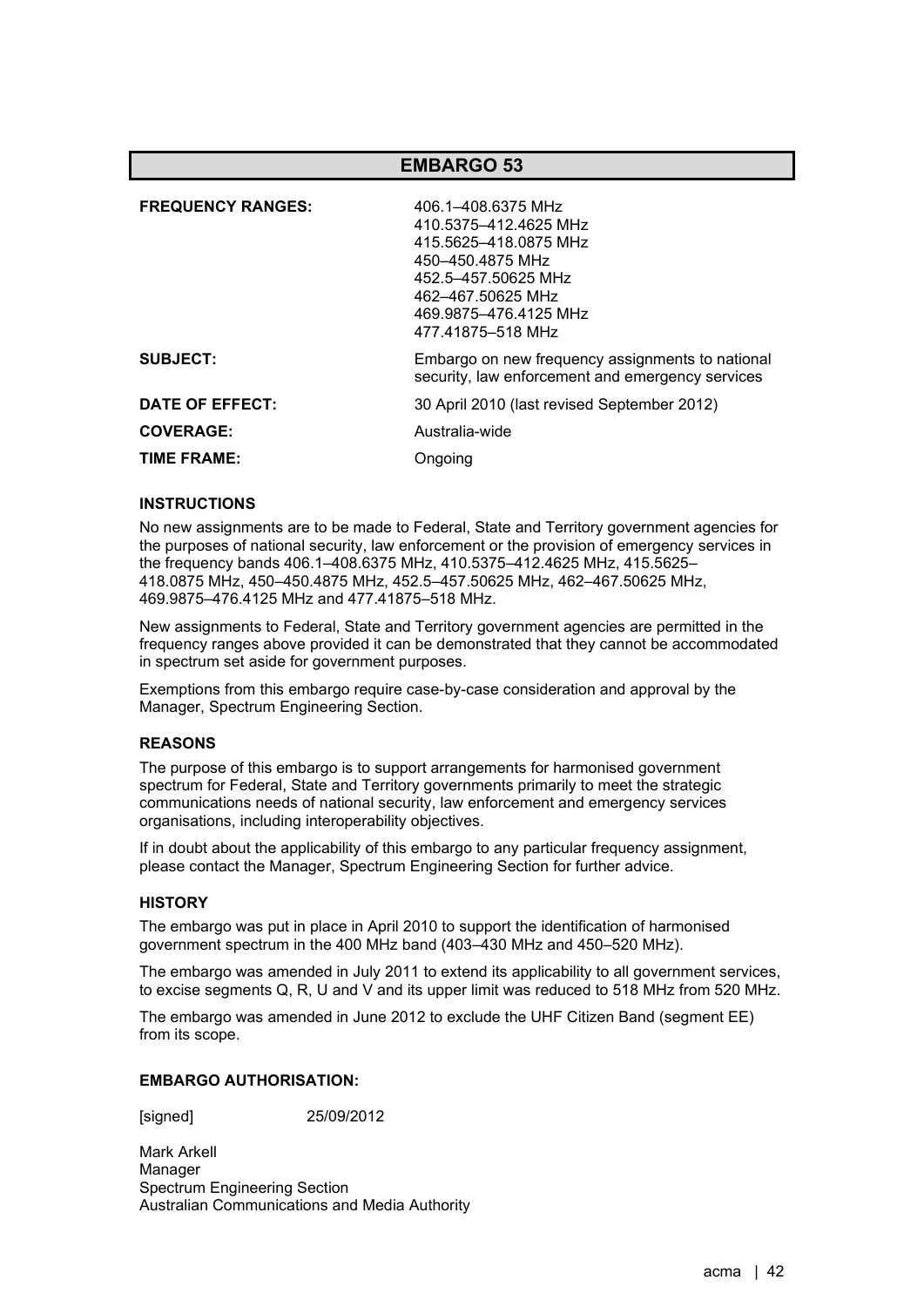**Status:** Lifted

**EMBARGO 55**

**Status:** Lifted

**EMBARGO 56**

**Status:** Lifted

**EMBARGO 57**

**Status:** Not used

**EMBARGO 58**

**Status:** Not used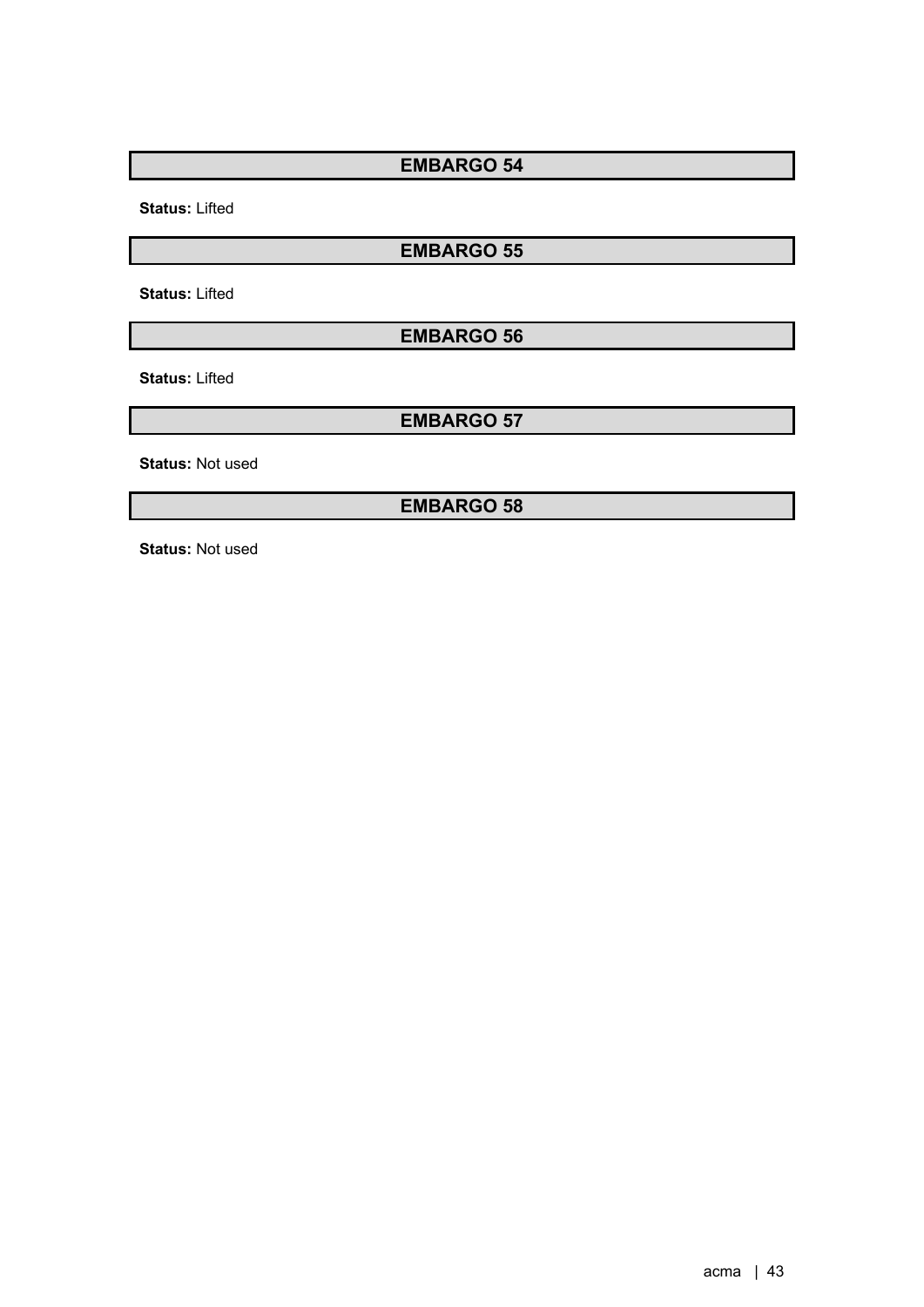| <b>EMBARGO 59</b>          |                                                                                                |  |
|----------------------------|------------------------------------------------------------------------------------------------|--|
| <b>FREQUENCY RANGE(S):</b> | 7250–7750 MHz<br>7900-8400 MHz                                                                 |  |
| <b>SUBJECT:</b>            | Embargo on new frequency assignments for stations<br>in terrestrial services near Kapooka, NSW |  |
| DATE OF EFFECT:            | 22 June 2010                                                                                   |  |
| <b>COVERAGE:</b>           | Within 75 km of latitude 35° 10' 16" south, longitude<br>147° 15' 43" east (GDA94)             |  |
| TIME FRAME:                | Until further notice                                                                           |  |

No new assignments are to be made in the frequency bands 7250–7750 MHz and 7900– 8400 MHz within 75 km of latitude 35° 10' 16" south, longitude 147° 15' 43" east (Kapooka, NSW). The embargo applies to all apparatus-licensed terrestrial stations (including those in the fixed and mobile services) located within the specified zone. This includes assignments for existing licensees seeking to expand or modify their radiocommunications systems in the bands.

This embargo does not apply to assignments for satellite Earth stations consistent with relevant planning arrangements.

Exceptions to this embargo require case-by-case consideration and approval of the Manager, Spectrum Engineering Section. Exemptions will only be granted if the proposed assignments can be shown to successfully coordinate with planned geostationary satellite orbit Earth station operations at this location.

#### **REASON**

The purpose of the embargo is to support potential development of a Defence satellite Earth station at Kapooka, near Wagga Wagga, NSW.

### **EMBARGO AUTHORISATION:**

[signed] 22/06/2010

Geoff McMillen Manager Spectrum Engineering Section Spectrum Infrastructure Branch Australian Communications and Media Authority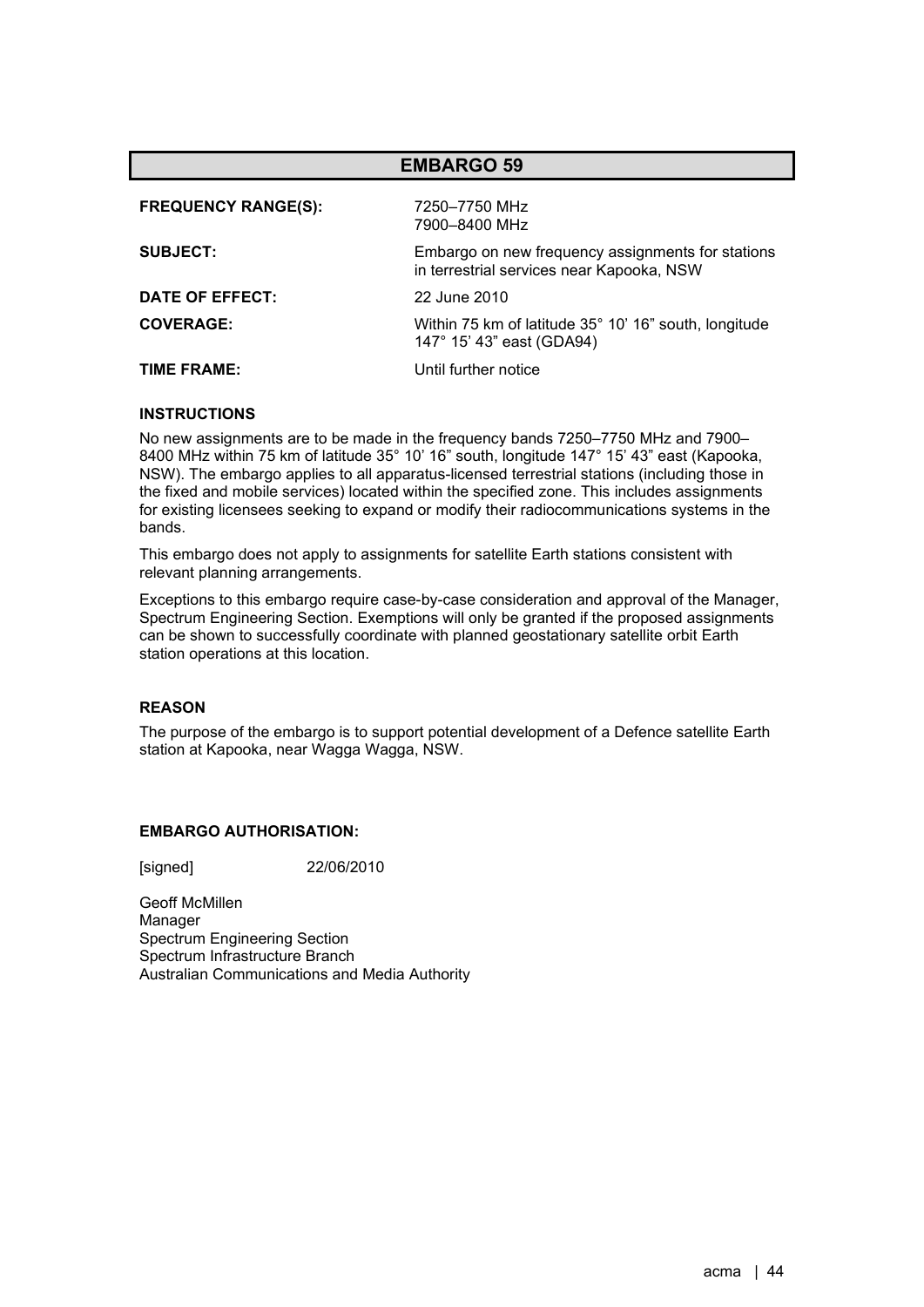| <b>EMBARGO 60</b>        |                                                                                                   |  |
|--------------------------|---------------------------------------------------------------------------------------------------|--|
| <b>FREQUENCY RANGES:</b> | 408.6375-409.04375 MHz<br>418.0875-418.49375 MHz<br>450.050 MHz                                   |  |
| <b>SUBJECT:</b>          | Embargo on new frequency assignments to support<br>formalising arrangements for the rail industry |  |
| DATE OF EFFECT:          | 16 July 2010 (revised September 2012)                                                             |  |
| <b>COVERAGE:</b>         | Australia-wide                                                                                    |  |
| TIME FRAME:              | Ongoing                                                                                           |  |

No new assignments are to be made in the frequency bands 408.6375–409.04375 MHz and 418.0875–418.49375 MHz and the frequency 450.050 MHz except to organisations in the rail industry. In determining these organisations, the ACMA will be guided by advice from the Australasian Railway Association. All assignments for the land mobile service on the frequency 450.050 MHz shall be 12.5 kHz bandwidth or less.

Exceptions to this embargo require case-by-case consideration and approval of the Manager, Spectrum Engineering Section. The Australasian Railway Association will be consulted in considering any exception to this embargo.

## **REASONS**

The purpose of this embargo is to support planning options to support formalising arrangements for the rail industry as discussed in the ACMA paper The Way Ahead-Decisions and implementation options for the 400 MHz Band[5](#page-44-0).

If in doubt about the applicability of this embargo to any particular frequency assignment, please contact the Manager, Spectrum Engineering Section for further advice.

### **HISTORY**

This embargo was put in place in July 2010 to preserve planning options associated with the outcomes of the review of the 400 MHz band (403–430 MHz and 440–520 MHz). It was amended in August 2012 to correct frequency ranges.

#### **EMBARGO AUTHORISATION:**

[signed] 25/09/2012

Mark Arkell Manager Spectrum Engineering Section Australian Communications & Media Authority

<span id="page-44-0"></span><sup>5</sup> Available a[t www.acma.gov.au/theACMA/ifc-112010-the-way-ahead-decisions-and-implementation](http://www.acma.gov.au/theACMA/ifc-112010-the-way-ahead-decisions-and-implementation-options-for-the-400-mhz-band)[options-for-the-400-mhz-band](http://www.acma.gov.au/theACMA/ifc-112010-the-way-ahead-decisions-and-implementation-options-for-the-400-mhz-band)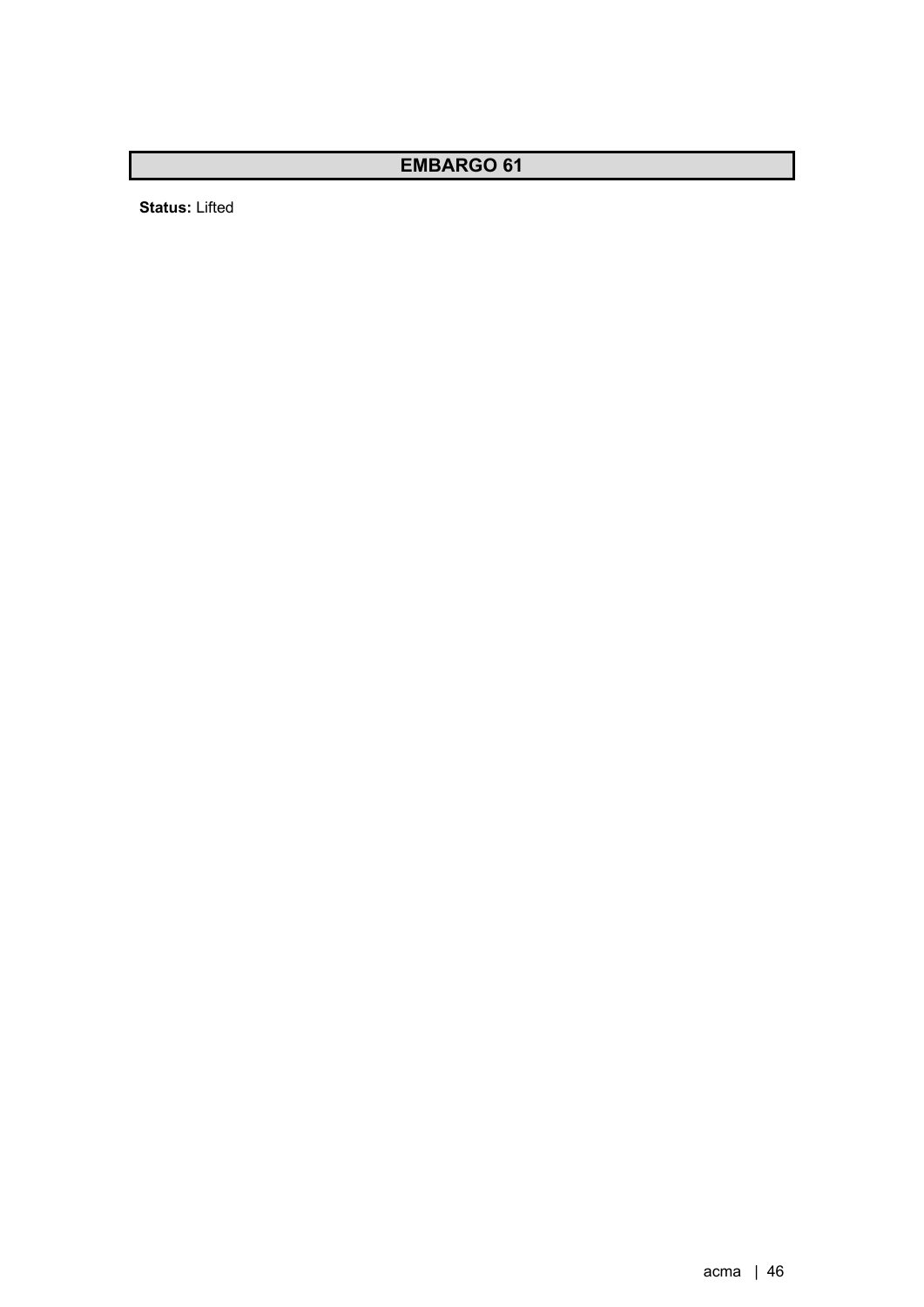| <b>EMBARGO 62</b>          |                                                                                                               |  |
|----------------------------|---------------------------------------------------------------------------------------------------------------|--|
| <b>FREQUENCY RANGE(S):</b> | 1710-1785 MHz<br>1805-1880 MHz                                                                                |  |
| <b>SUBJECT:</b>            | Embargo on apparatus licence frequency<br>assignments to support use of the band for PTS                      |  |
| DATE OF EFFECT:            | 21 January 2011 (last revised January 2016)                                                                   |  |
| <b>COVERAGE:</b>           | Major metropolitan and regional areas for PTS<br>apparatus licences, Australia-wide for all other<br>services |  |
| TIME FRAME:                | Until further notice                                                                                          |  |

No assignments are to be made for Apparatus Licences Australia-wide in the frequency ranges 1710–1785 MHz and 1805–1880 MHz, with the exception of Apparatus Licences for Public Telecommunication Services (PTS) outside the area described in Attachment 1. This limits PTS licences to remote areas of Australia.

Any applications for case-by-case exemptions are to be referred to the Manager, Spectrum Engineering Section for consideration.

## **REASONS**

The purpose of the embargo is to preserve future planning options in the defined frequency ranges for terrestrial mobile services.

The purpose of the January 2016 update is to facilitate PTS in remote Australia.

## **COMMENTS**

Consultation on the use of the band for PTS began in 2012, as a result of which, Apparatus Licences for PTS in the 1800 MHz Band in remote Australia are permitted. Coordination and licensing procedures for Apparatus Licensed mobile services in the 1800 MHz Band are detailed in *[RALI](https://www.acma.gov.au/ralis-frequency-coordination) MS 34*.

#### **EMBARGO AUTHORISATION:**

Approved 12/01/2016

Mark Arkell Manager Spectrum Engineering Section Australian Communications and Media Authority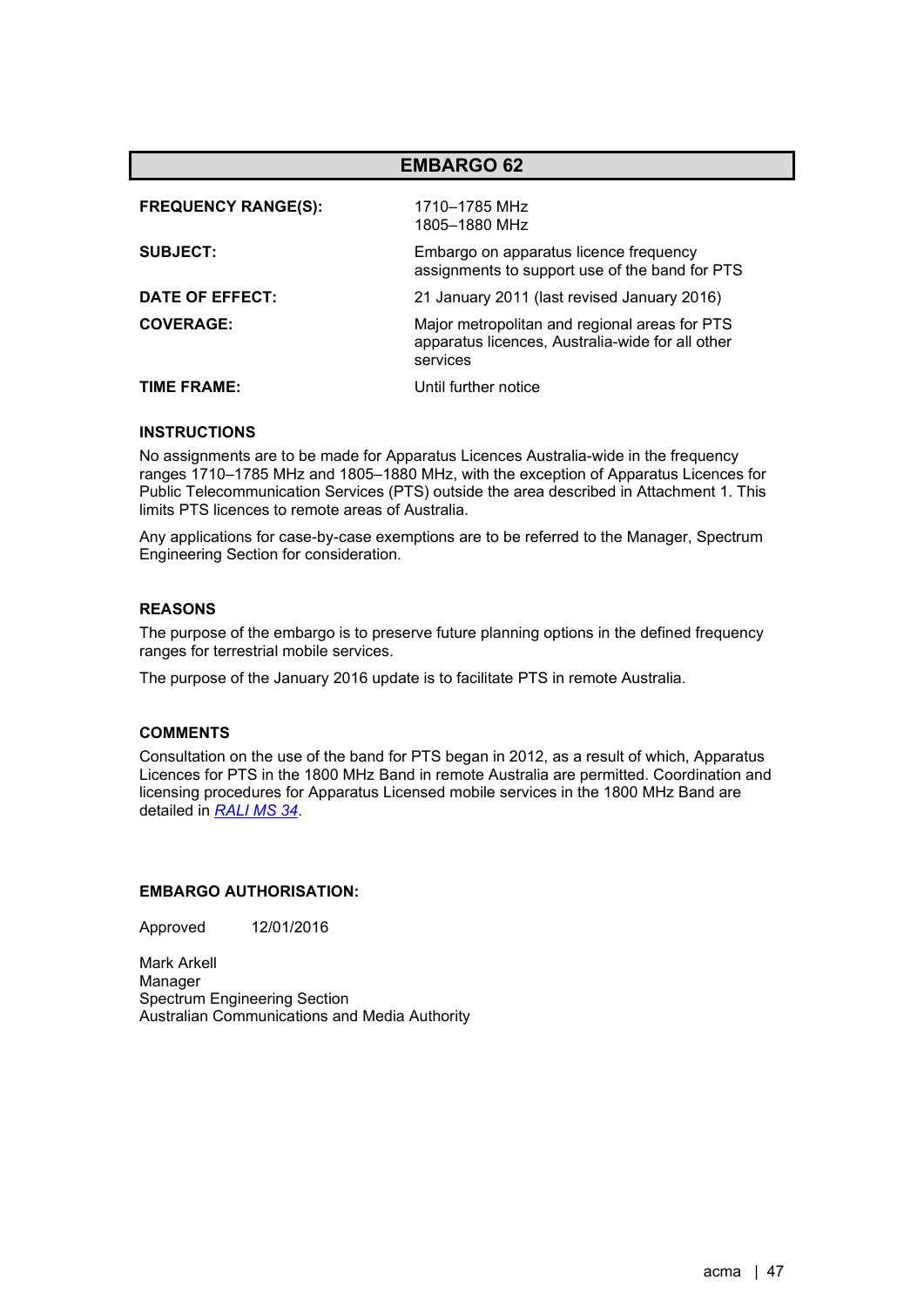## **ATTACHEMENT 1:**

Apparatus Licences for PTS are permitted outside the area described by the following HCIS:

BV, IW, LX, LY, MW, NT, NU, AU9, AV9, AW3, BU7, BU8, BU9, BW1, BW2, BW3, BW5, BW6, CV4, CV7, CW1, CW4, GV1, GV2, GV3, GV6, HV1, HV2, HV4, HV5, HV6, HV8, HV9, HW3, HW6, IV4, IV5, IV6, IV7, IV8, IV9, JV4, JV5, JV7, JV8, JW1, JW2, JW4, JW5, JW6, JW7, JW8, JW9, JX1, JX2, JX3, JX5, JX6, KW4, KW5, KW6, KW7, KW8, KW9, KX1, KX2, KX3, KX4, KX5, KX6, KX8, KX9, KY2, KY3, KY6, LQ1, LQ2, LQ4, LQ5, LQ7, LQ8, LR2, LR3, LR5, LR6, LV9, LW2, LW3, LW4, LW5, LW6, LW7, LW8, LW9, LZ1, LZ2, LZ3, MR1, MR4, MR5, MR7, MR8, MR9, MS1, MS2, MS3, MS4, MS5, MS6, MS8, MS9, MT3, MT6, MT9, MU3, MU5, MU6, MU8, MU9, MV2, MV3, MV4, MV5, MV6, MV7, MV8, MV9, MX1, MX2, MX3, MX4, MX7, MY1, MY4, MY7, MZ1, NS4, NS7, NS8, NS9, NV1, NV2, NV3, NV4, NV5, NV7, NW1, GO7C, GO7D, GO7G, GO7H, GO7K, GO7L, GO8A, GO8E, GO8I

HCIS area descriptions can be converted into a Placemark file (viewable in Google Earth) through the *[Convert HCIS area description to Placemark](https://www.acma.gov.au/convert-hcis-area-description-placemark-0)* facility on the ACMA website.

The HCIS is described in the *[Australian Spectrum Map Grid 2012](https://www.acma.gov.au/sites/default/files/2019-10/The%20Australian%20spectrum%20map%20grid%202012.PDF)*.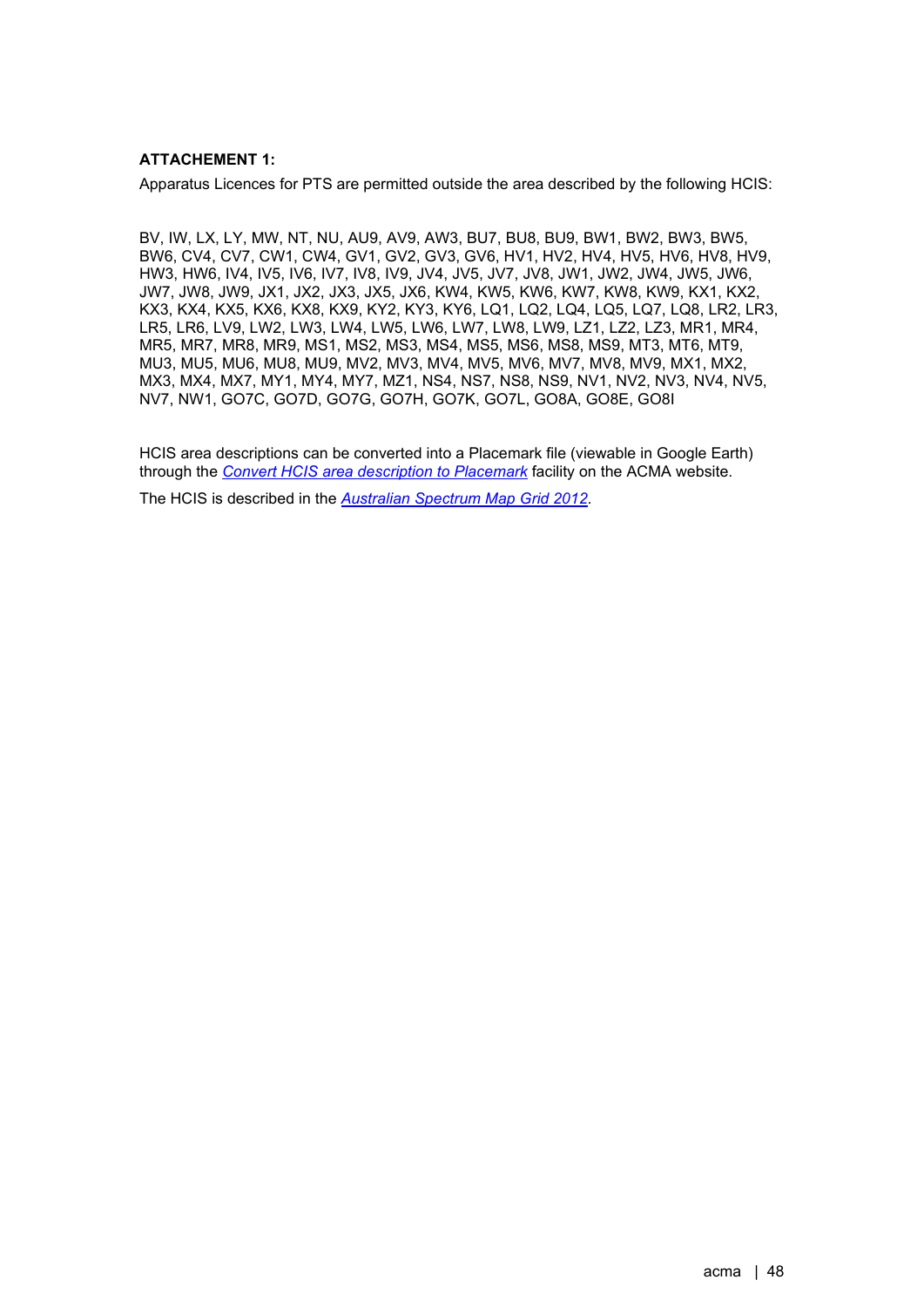**Status:** Lifted

# **EMBARGO 64**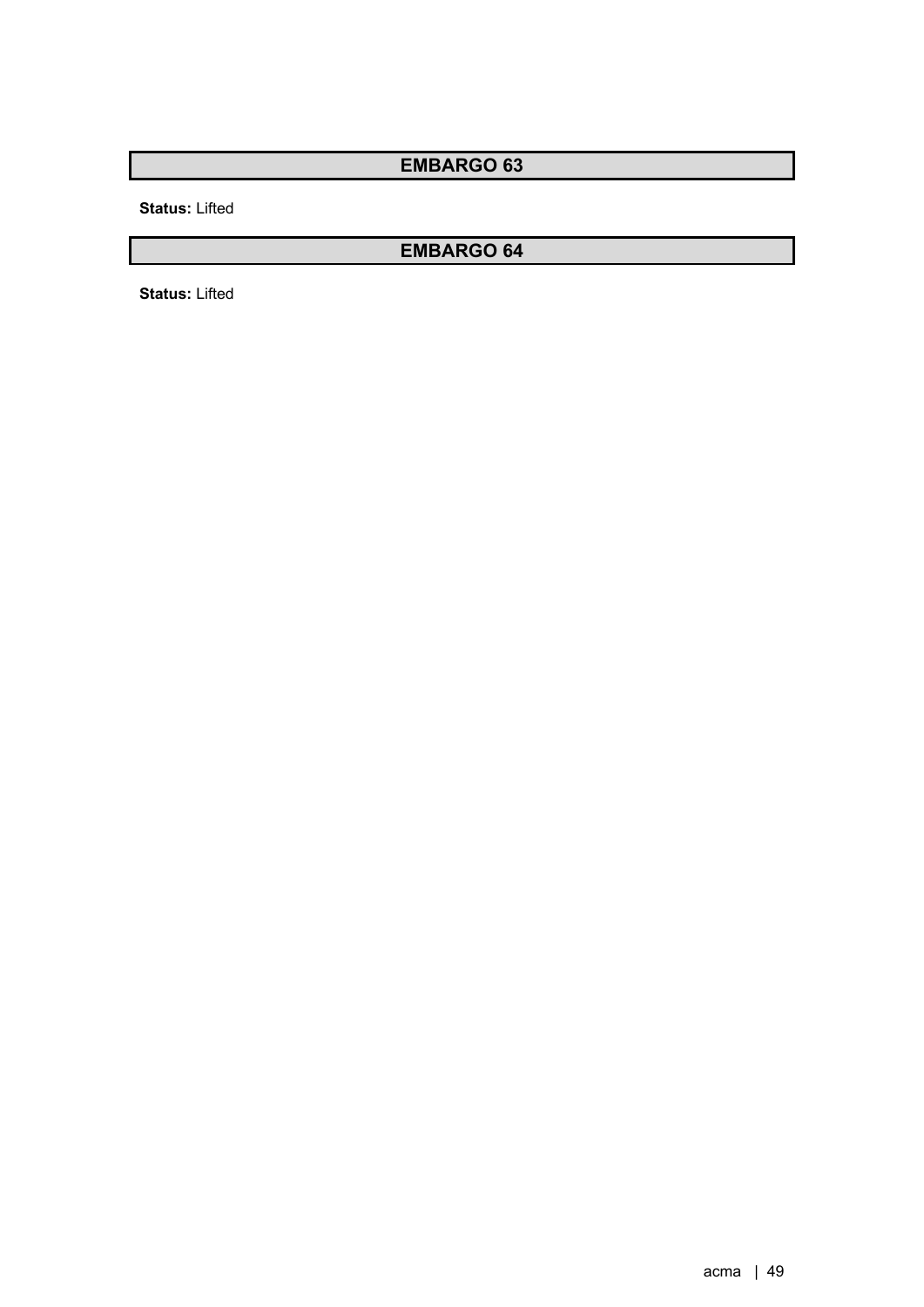| <b>FREQUENCY RANGE(S):</b> | 2300-2302 MHz                                                                                     |
|----------------------------|---------------------------------------------------------------------------------------------------|
| <b>SUBJECT:</b>            | Embargo on all new frequency assignments to<br>support expansion of the 2.3 GHz spectrum licence. |
| DATE OF EFFECT:            | 25 September 2012                                                                                 |
| <b>COVERAGE:</b>           | Australia-wide                                                                                    |
| TIME FRAME:                | Until further notice                                                                              |

#### **INSTRUCTIONS**

No new frequency assignments are to be made in the band 2300–2302 MHz.

Any applications for case-by-case exemptions are to be referred to the Manager, Spectrum Engineering and Space Section for consideration.

### **REASONS**

The purpose of the embargo is to support the designation of the band 2300–2302 MHz for spectrum licensing Australia-wide. It is intended that this designation will extend the existing 2.3 GHz (2302–2400 MHz) spectrum licence band to cover the 2300–2400 MHz band Australia-wide.

### **COMMENTS**

On 14 January 2000 the band 2302–2400 MHz was designated for spectrum licensing throughout Australia in the *[Radiocommunications \(Spectrum Designation\) Notice No. 1 of](http://www.comlaw.gov.au/Details/F2004B00494)  [2000](http://www.comlaw.gov.au/Details/F2004B00494)*.

The ACMA has previously indicated it would review options to expand the 2.3 GHz spectrum licence band from 98 MHz to 100 MHz Australia-wide, most recently in the [Five-year](https://www.acma.gov.au/five-year-spectrum-outlook)  [spectrum outlook](https://www.acma.gov.au/five-year-spectrum-outlook) 2012–2016.

#### **EMBARGO AUTHORISATION:**

[signed] 25/09/2012

Mark Arkell Manager Spectrum Engineering and Space Australian Communications and Media Authority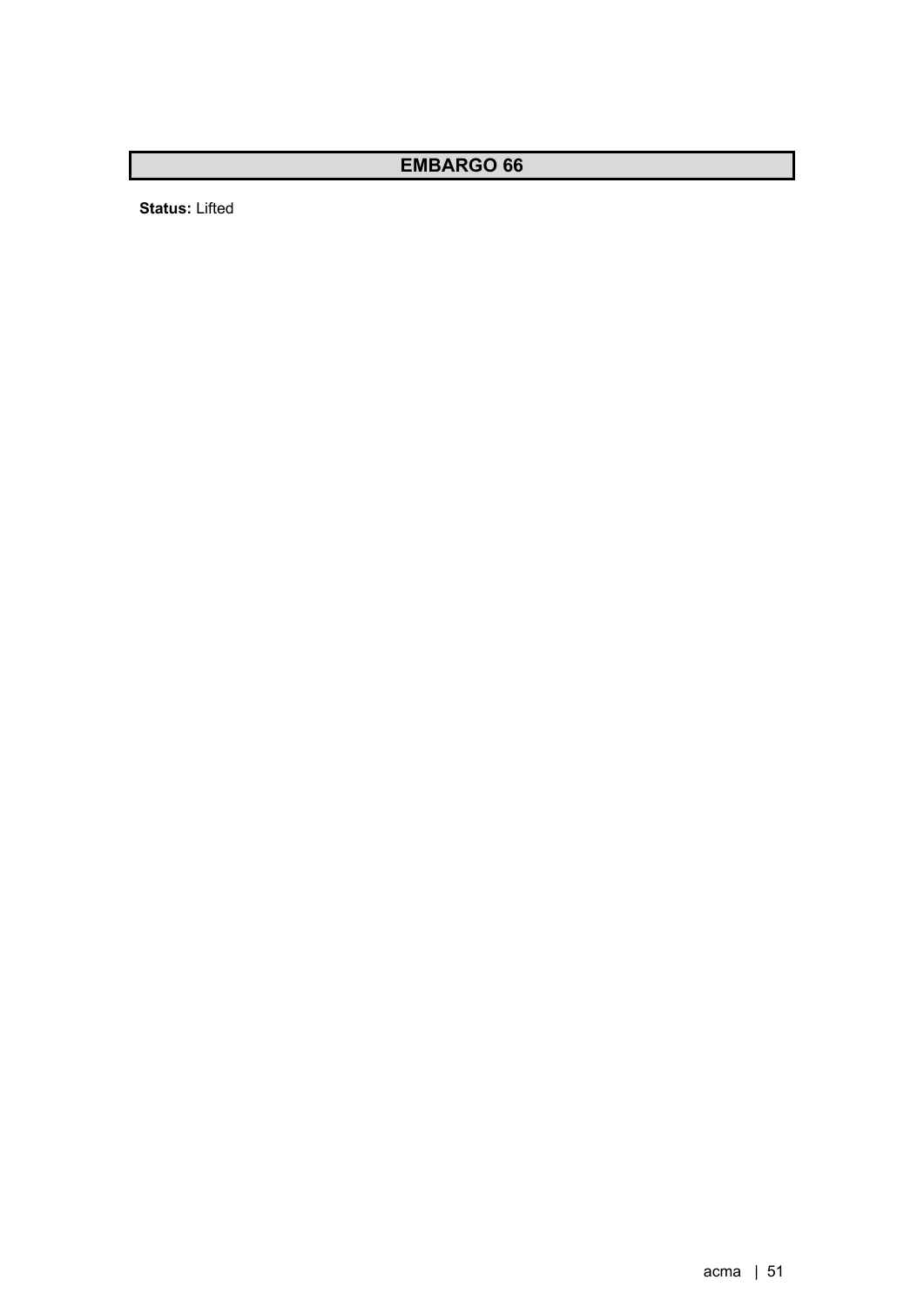| <b>FREQUENCY RANGE(S):</b> | 45-52 MHz<br>56-70 MHz<br>85-87.5 MHz<br>137–144 MHz                   |
|----------------------------|------------------------------------------------------------------------|
| <b>SUBJECT:</b>            | Embargo on new frequency assignments for<br>broadcasting licence types |
| DATE OF EFFECT:            | 6 February 2014 (last revised 31 March 2017)                           |
| <b>COVERAGE:</b>           | Australia-wide                                                         |
| TIME FRAME:                | Until further notice                                                   |

#### **INSTRUCTIONS**

No new frequency assignments for any broadcasting licence types (including narrowcasting) are to be made in the above mentioned bands corresponding to former analog television channels 0, 1, 2, 3 (in part) and 5A Australia-wide.

An exemption applies to licences issued for 30 days or less to facilitate the use of this spectrum for special events.

Any applications for case-by-case exemptions are to be referred to the Manager, Spectrum Engineering Section for consideration.

#### **REASONS**

The purpose of the embargo is to preserve planning options for the future use of these bands while they are under review.

#### **COMMENTS**

The ACMA intends to undertake a review into future use of VHF broadcasting bands vacated by analog television services.

Non-broadcasting usage of these bands is permitted, consistent with the Australian Radiofrequency Spectrum Plan and any other planning and licensing requirements. Such use in each band is enabled by section 34 'drop throughs' (Broadcasting Services Act).

The embargo does not cover the 87.5–108 MHz FM radio broadcasting band in which a limited number of analog television services operated on channels 3, 4 and 5.

## **HISTORY**

In March 2017, this embargo was revised to include the band 85–87.5 MHz. When the initial embargo was put in place this band was governed by a statutory band plan *VHF mid band frequency band plan 1991* which limited the potential usage of this band for broadcasting. That frequency band plan has sunset and been replaced by RALI MS42 which under some circumstances would appear to permit broadcasting assignments. To clarify that broadcasting is not intended to occur in this band until a review is undertaken the embargo was extended to explicitly include the 85–87.5 MHz band.

## **EMBARGO AUTHORISATION:**

Approved 31/03/2017

Mark Arkell Manager Spectrum Engineering and Space Australian Communications and Media Authority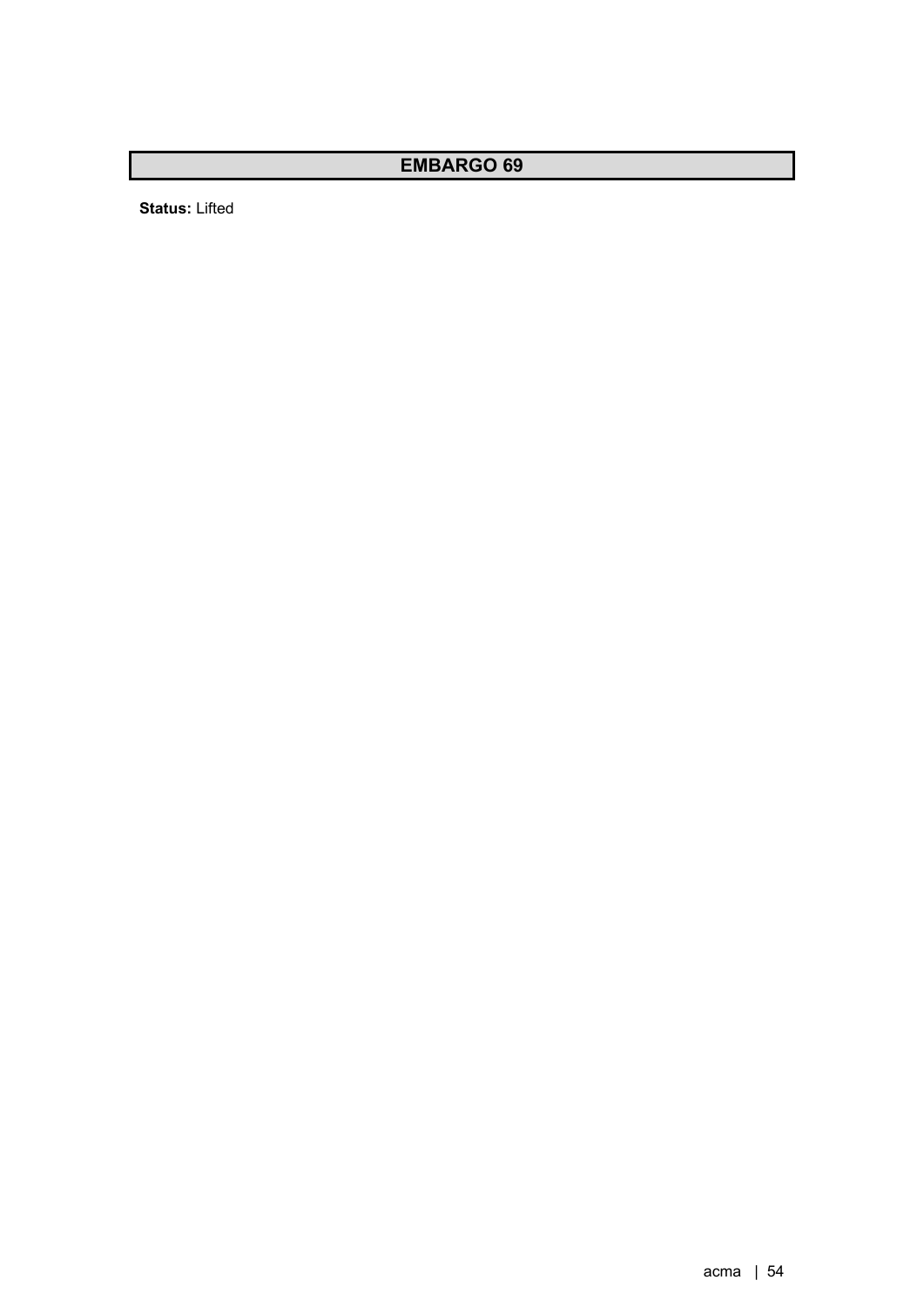| <b>FREQUENCY RANGE(S):</b> | 1427-1518 MHz                                                                                                             |
|----------------------------|---------------------------------------------------------------------------------------------------------------------------|
| <b>SUBJECT:</b>            | Restriction on all new frequency assignments to<br>preserve future planning options in the identified<br>frequency range. |
| DATE OF EFFECT:            | 20 April 2016                                                                                                             |
| <b>COVERAGE:</b>           | Metropolitan and Regional Areas                                                                                           |
| TIME FRAME:                | Until further notice                                                                                                      |

#### **INSTRUCTIONS**

No assignments are to be made in defined Metropolitan and Regional Areas (refer to Attachment 1 for a description) for apparatus licences in the frequency range 1427– 1518 MHz. Case-by-case exemptions are to be referred to the Manager, Spectrum Engineering Section for consideration.

Any new/existing licences in the 1427–1518 MHz band will be issued/renewed for a maximum period of one-year at a time. This policy applies Australia-wide (i.e. including remote areas).

## **REASONS**

The purpose of the embargo is to preserve future planning options in the identified frequency range and minimise the impact that a future possible change in highest value use of the band might cause.

#### **COMMENTS**

The 1427–1518 MHz frequency range is currently used for a mix of mobile (aeronautical) and terrestrial fixed services. WRC-15 identified the 1427–1452 MHz and 1492–1518 MHz frequency ranges world-wide for the implementation of International Mobile Telecommunications (IMT). The 1452–1492 MHz frequency range was also identified in Region 2 (North and South America), Region 3 (Asia-Pacific) and numerous Region 1 countries (African and Middle East Nations) for the implementation of IMT.

Given significant global interest in the 1427–1518 MHz frequency range for IMT, the ACMA intends to review arrangements in the bands.

It is noted that the *Radiocommunications 1.5 [GHz Frequency Band Plan 2015](https://www.legislation.gov.au/Details/F2015L01271)* already applies to the 1452–1492 MHz frequency band. This embargo restricts the issue of any new licences except point-to-multipoint services operated on specific frequencies and used for the delivery of public telecommunications services in a rural or remote area.

#### **EMBARGO AUTHORISATION:**

[approved] 20/04/2016

Mark Arkell Manager Spectrum Engineering Australian Communications and Media Authority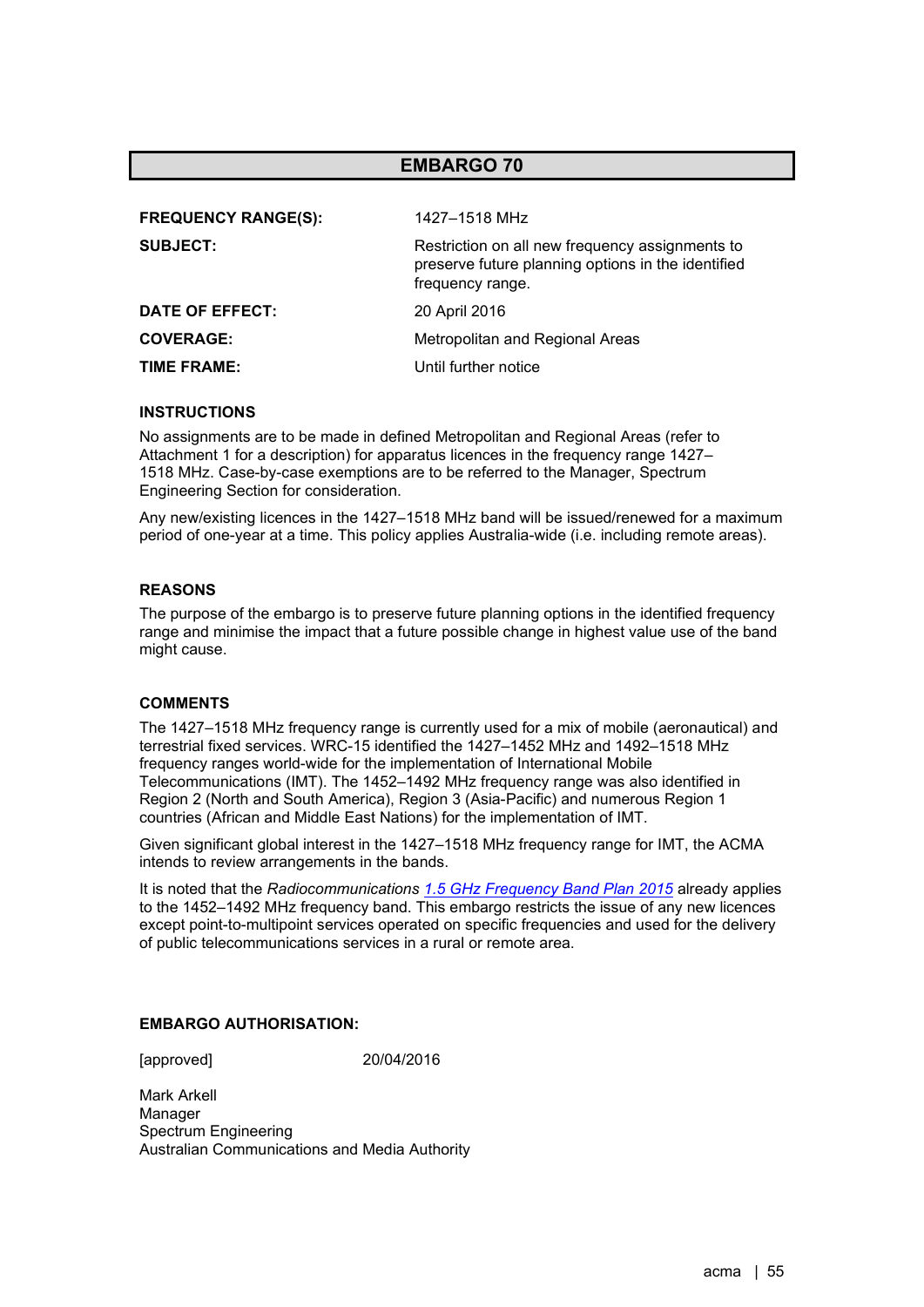## **ATTACHMENT 1:**

For the purpose embargo 70, Metropolitan and Regional areas are described by the following HCIS area description:

BV, JW, IW, KW, LX, LY, MV, MW, NT, NU, AU2, AU3, AU6, AU9, AV9, AW3, BU1, BU2, BU4, BU5, BU7, BU8, BU9, BW1, BW2, BW3, BW5, BW6, CV4, CV7, CW1, CW4, GV1, GV2, GV3, GV6, HV1, HV2, HV4, HV5, HV6, HV8, HV9, HW3, HW6, IV4, IV5, IV6, IV7, IV8, IV9, JV4, JV5, JV7, JV8, JV9, JX1, JX2, JX3, JX5, JX6, KV7, KX1, KX2, KX3, KX4, KX5, KX6, KX8, KX9, KY2, KY3, KY6, LQ1, LQ2, LQ4, LQ5, LQ7, LQ8, LR2, LR3, LR5, LR6, LV9, LW1, LW2, LW3, LW4, LW5, LW6, LW7, LW8, LW9, LZ1, LZ2, LZ3, MR1, MR4, MR5, MR7, MR8, MR9, MS1, MS2, MS3, MS4, MS5, MS6, MS8, MS9, MT3, MT6, MT9, MU3, MU5, MU6, MU8, MU9, MX1, MX2, MX3, MX4, MX7, MY1, MY4, MY7, MZ1, NS4, NS7, NS8, NS9, NV1, NV2, NV3, NV4, NV5, NV7, NW1, GO7C, GO7D, GO7G, GO7H, GO7K, GO7L, GO8A, GO8E, GO8I

HCIS area descriptions can be converted into a Placemark file (viewable in Google Earth) through the *[Convert HCIS area description to Placemark](https://www.acma.gov.au/convert-hcis-area-description-placemark-0)* facility on the ACMA website.

The HCIS is described in the *[Australian Spectrum Map Grid 2012](https://www.acma.gov.au/sites/default/files/2019-10/The%20Australian%20spectrum%20map%20grid%202012.PDF)*.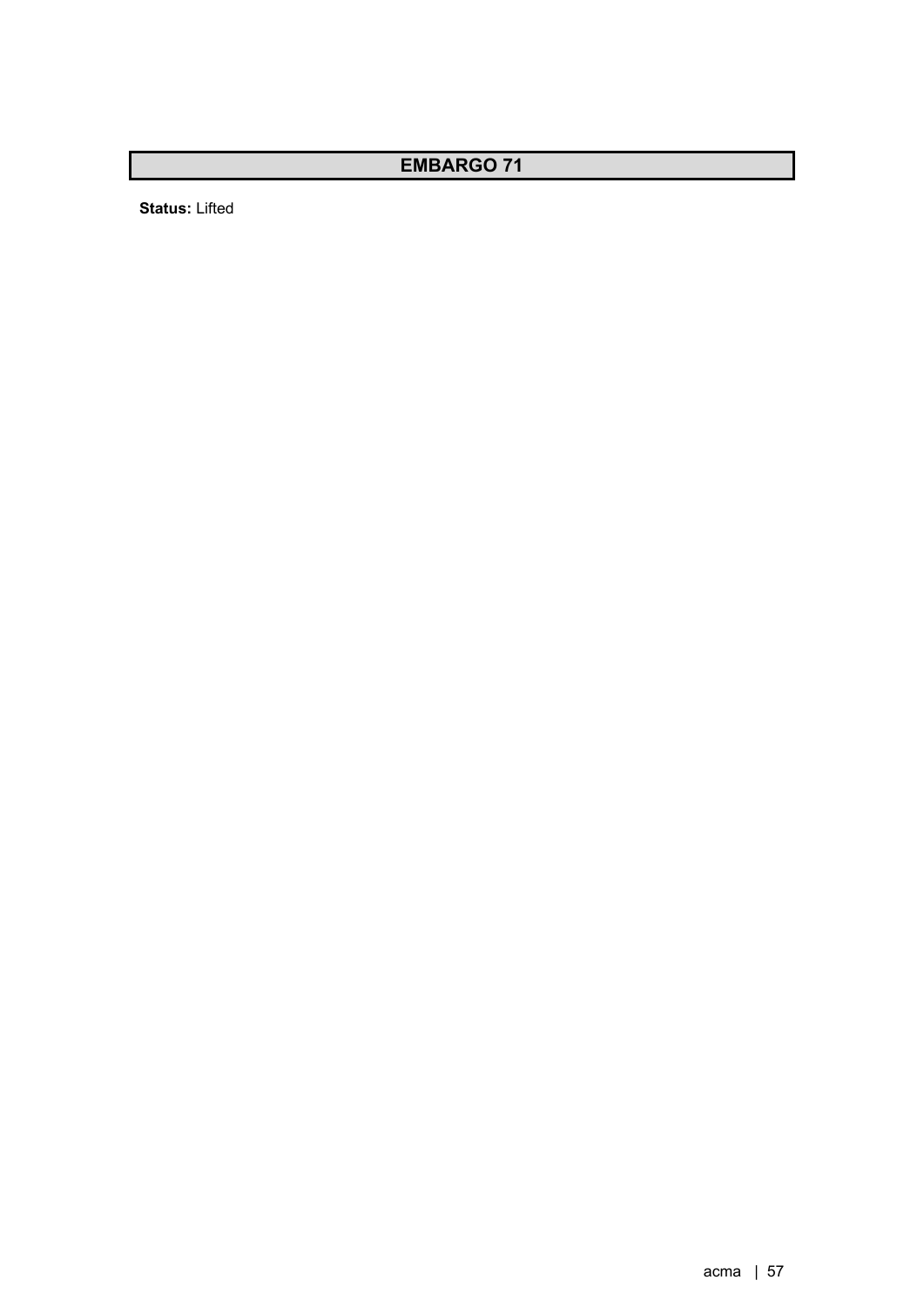| <b>EMBARGO 72</b>        |                                                                                                                                          |
|--------------------------|------------------------------------------------------------------------------------------------------------------------------------------|
| <b>FREQUENCY RANGES:</b> | 2025-2110 MHz<br>2200-2290 MHz                                                                                                           |
| <b>SUBJECT:</b>          | Embargo on new frequency assignments for<br>terrestrial radiocommunication services in parts of<br>regional NSW and regional Queensland. |
| DATE OF EFFECT:          | 18 July 2018 (Last revised 2 August 2019)                                                                                                |
| <b>COVERAGE:</b>         | Area 1, Area 2, Area 3 and Area 4. Refer to<br>Attachment 1 for descriptions of Area 1, Area 2, Area<br>3 and Area 4.                    |
| TIME FRAME:              | It is expected that embargo 72 will be reviewed<br>before December 2020.                                                                 |

For the bands listed above no new frequency assignments for terrestrial services are to be made within Area 1, Area 2, Area 3 and Area 4 for all bands.

This includes assignments for existing licensees seeking to expand or modify their communications systems in the bands. Existing licences are not affected by this embargo.

For the purposes of this embargo, terrestrial services include all services other than Earth stations communicating with space objects (GSO and non-GSO satellites).

Exceptions to this embargo require case-by-case consideration and the approval of the Manager, Spectrum Planning Section.

Other embargoes and assignment restrictions should be considered in conjunction with this embargo. Particularly attention is drawn to embargo 23 which contains guidance regarding assignments for Earth station in 2025–2110 and 2200–2290 MHz.

#### **REASONS**

The purpose of this embargo is to support the development of one or more areas providing long-term certainty and flexibility for the operation of commercial space communications teleport facilities in east Australia. Following on from the outcomes of the consultation on the future use of the 3.6 GHz band[6,](#page-57-0) the ACMA has initially identified areas around Moree, Quirindi and Roma for further consideration as possible locations. These are described by Area 2, Area 3 and Area 4 respectively. Area 1 has been developed as protection zones of 150 km around each of Area 2, Area 3 and Area 4 to facilitate earth stations facilities being deployed in the areas.

It is recommended that, where possible, prospective commercial earth station licensees consider locating their facilities within Area 2, Area 3 or Area 4 and engaging with the ACMA in the process of choosing one or more eventual long-term earth station protection zones. These areas (2, 3 and 4) are currently the most likely areas to be identified to support the deployment and long-term operation of space communications teleport facilities in east Australia.

It is noted that if one or more of these sites are found to be unsuitable, embargo 72 will be reviewed to remove any assignment restrictions associated with the location(s).

<span id="page-57-0"></span><sup>6</sup> [https://www.acma.gov.au/theACMA/future-approach-to-the-3\\_6-ghz-band](https://www.acma.gov.au/theACMA/future-approach-to-the-3_6-ghz-band)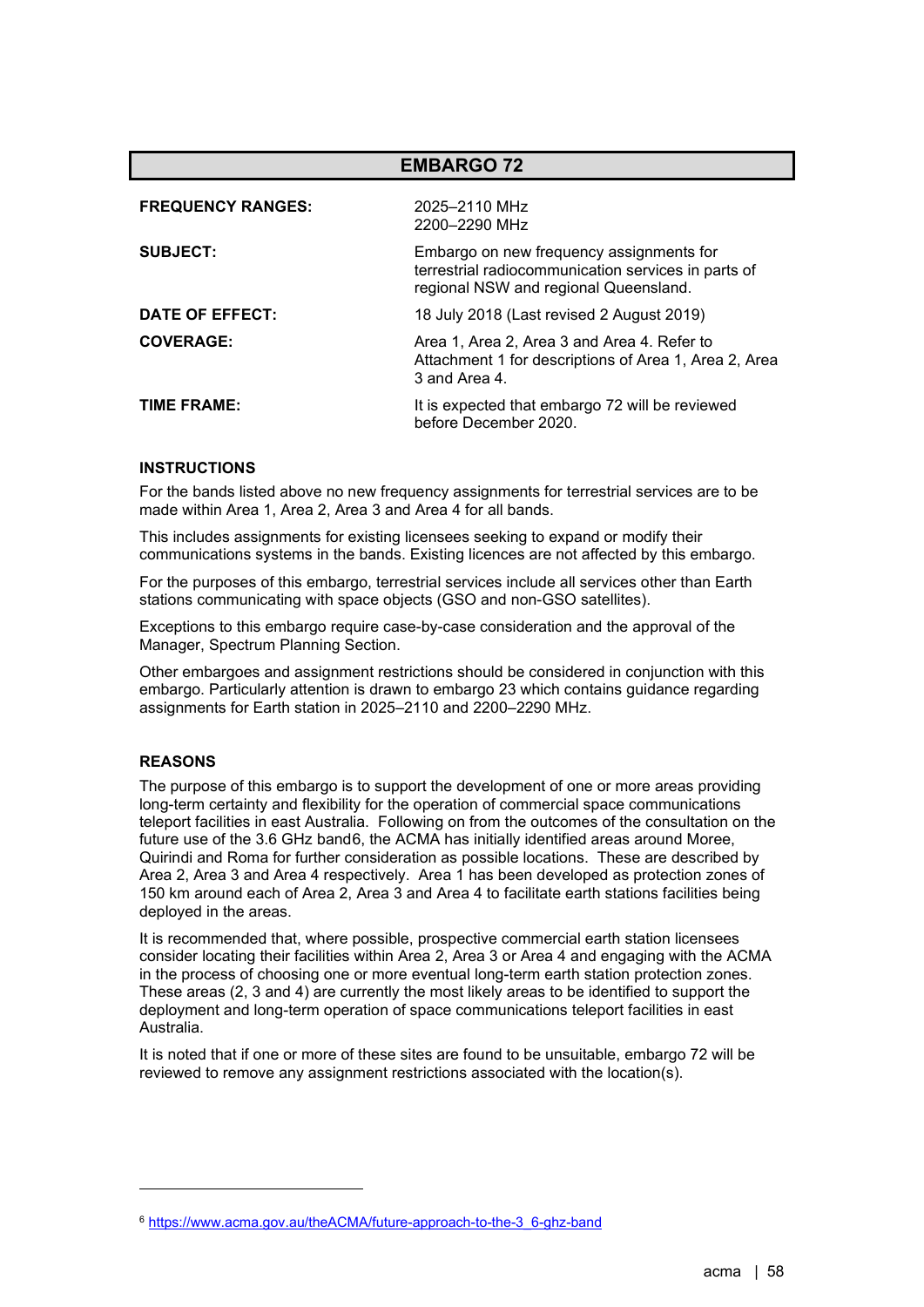## **COMMENTS**

Lead times for planning space communications are typically many years. In order for such planning to have certainty of spectrum access it is necessary for spectrum to be withheld from other services for considerable periods of time. This requirement can be difficult to satisfy in areas of high demand for spectrum by terrestrial services. Considering this, the ACMA encourages the siting of such stations at locations of low demand for access to spectrum in order to minimise the impact on spectrum availability for other services.

As consideration of each area (2, 3 and 4) progresses, the ACMA, where appropriate, will work with industry to replace the embargo with coordination requirements. It is expected that any such arrangements will be developed on a band by band basis. This will protect space communications and limit the effect on access to spectrum for terrestrial services within the listed bands. The bands included in embargo 72 will continue to be revised and reviewed depending on demand and associated protection requirements for satellite services.

## **HISTORY**

In July 2018 this embargo was revised to remove frequency ranges subject to defence footnotes AUS100, AUS100A (FIXED SATELLITE), AUS101 or AUS101A (FIXED SATELLITE) that is the 4500–4800, 7250–7750, 7900–8400, 147145–14800, 20200–21200, 30000–31000 and 33400–36000 MHz bands. Previously this advice was contained in the instructions by reference to the footnotes only. The July 2018 revision avoids any ambiguity as to what frequency ranges are subject to the embargo.

Also in July 2018 the 3575–4200 and 5850–6700 MHz bands were removed from embargo 72. These bands are now subject to the coordination procedures contained in RALI MS44.

In August 2019, the 5091–5250 MHz, 6700–7075 MHz, 10700–11700 MHz, 12200–13250 MHz, 13750–14714.5 MHz, 15430–15630 MHz, 17300–20200 MHz, 24650–25250 MHz, 27000–30000 MHz, 37500–43500 MHz, 47200–50200 MHz and 50400–51400 MHz bands were removed from embargo 72. These bands are now subject to the coordination procedures contained in RALI MS44.

## **EMBARGO AUTHORISATION:**

Approved 2/08/2019

Zarko Krusevac

Manager Spectrum Planning Section Australian Communications and Media Authority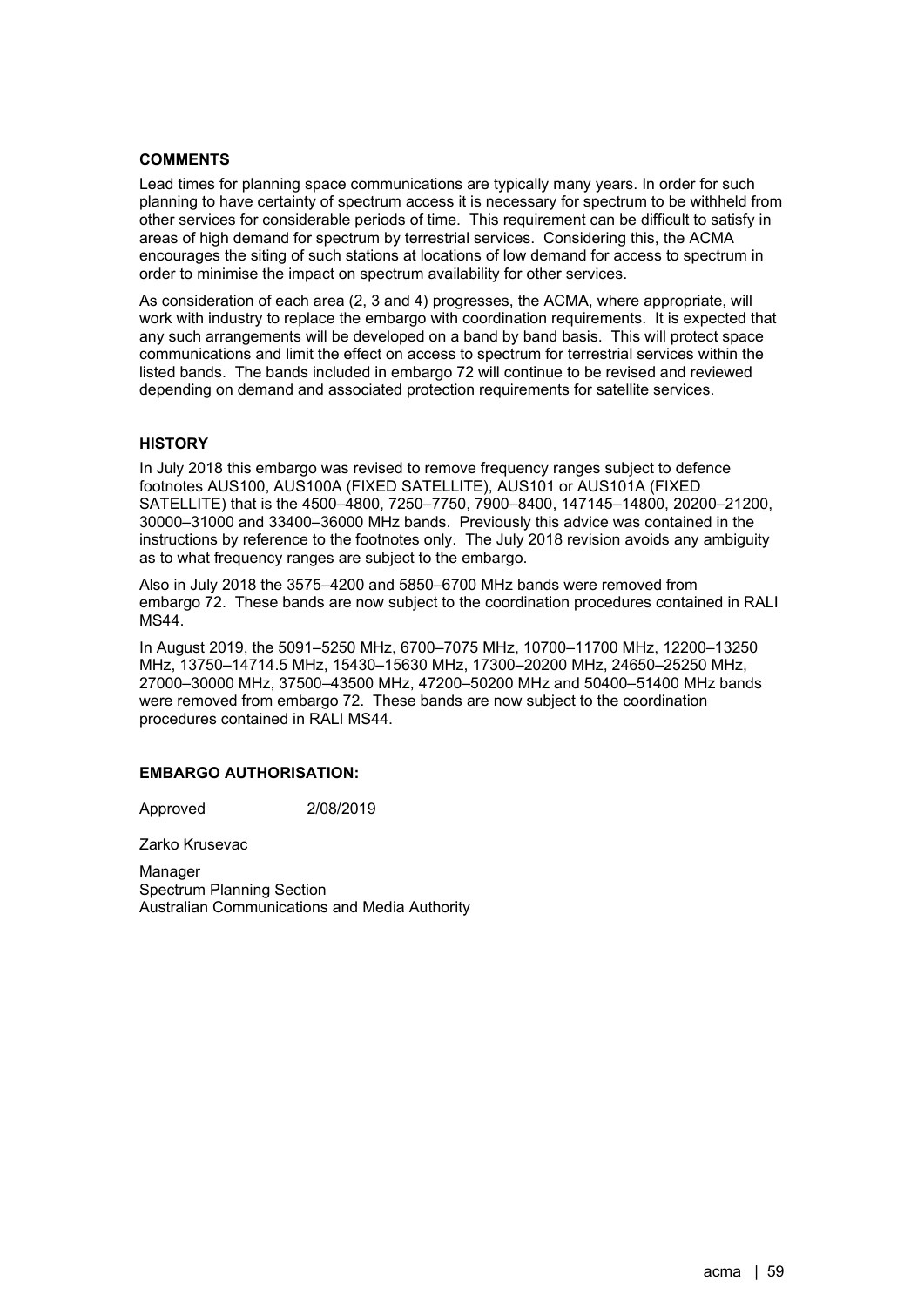#### **ATTACHMENT 1:**

For the purpose of embargo 72, Area 1 is defined by the following HCIS area description:

LT6, MT1, MT7, MT8, MU2, MU4, MU8, MU9, MV2, MV6, NV1, LT3H, LT3K, LT3L, LT3N, LT3O, LT3P, LT9B, LT9C, LT9D, LT9F, LT9G, LT9H, LT9K, LT9L, LT9P, MT2A, MT2B, MT2E, MT2F, MT2G, MT2H, MT2I, MT2J, MT2K, MT2L, MT2M, MT2N, MT2O, MT2P, MT3I, MT3M, MT4A, MT4B, MT4C, MT4D, MT4E, MT4I, MT4M, MT4N, MT5A, MT5B, MT5C, MT5D, MT5F, MT5G, MT5H, MT5J, MT5K, MT5L, MT5N, MT5O, MT5P, MT6A, MT6B, MT6E, MT6F, MT6I, MT6J, MT6M, MT6N, MT9A, MT9B, MT9E, MU1C, MU1D, MU1G, MU1H, MU1J, MU1K, MU1L, MU1N, MU1O, MU1P, MU3A, MU3B, MU3C, MU3E, MU3F, MU3G, MU3H, MU3I, MU3J, MU3K, MU3L, MU3M, MU3N, MU3O, MU3P, MU5A, MU5B, MU5E, MU5F, MU5I, MU5J, MU5M, MU5N, MU5O, MU5P, MU6B, MU6C, MU6D, MU6F, MU6G, MU6H, MU6J, MU6K, MU6L, MU6M, MU6N, MU6O, MU6P, MU7B, MU7C, MU7D, MU7F, MU7G, MU7H, MU7K, MU7L, MV1H, MV1L, MV3A, MV3B, MV3E, MV3I, MV3M, MV3N, MV5A, MV5B, MV5C, MV5D, MV5F, MV5G, MV5H, MV5K, MV5L, MV5P, NU1I, NU1M, NU1N, NU4A, NU4B, NU4E, NU4F, NU4G, NU4I, NU4J, NU4K, NU4M, NU4N, NU7A, NU7B, NU7E, NU7F, NU7G, NU7H, NU7I, NU7J, NU7K, NU7L, NU7M, NU7N, NU7O, NU7P, NU8I, NU8M, NV2A, NV2B, NV2E, NV2F, NV2I, NV2J, NV2M, NV2N, NV4A, NV4B, NV4C, NV4D, NV4E, NV4F, NV4G, NV4H, NV4I, NV4J, NV4K, NV4L, NV4M, NV4N, NV5A, NV5B, NV5E, LT3C9, LT3D5, LT3D6, LT3D7, LT3D8, LT3D9, LT3F9, LT3G2, LT3G3, LT3G4, LT3G5, LT3G6, LT3G7, LT3G8, LT3G9, LT3I9, LT3J2, LT3J3, LT3J4, LT3J5, LT3J6, LT3J7, LT3J8, LT3J9, LT3M3, LT3M5, LT3M6, LT3M8, LT3M9, LT5H3, LT5H6, LT5H9, LT5L3, LT5L6, LT5L9, LT5P3, LT5P6, LT9A1, LT9A2, LT9A3, LT9A4, LT9A5, LT9A6, LT9A8, LT9A9, LT9E2, LT9E3, LT9E6, LT9E9, LT9J1, LT9J2, LT9J3, LT9J5, LT9J6, LT9J9, LT9O1, LT9O2, LT9O3, LT9O5, LT9O6, LU3D2, LU3D3, LU6H3, LU6H6, LU6H9, LU6L3, LU6L6, LU6L9, MS7N8, MS7N9, MS7O7, MS7O8, MS7O9, MS7P7, MS7P8, MS7P9, MS8M7, MS8M8, MS8M9, MT2C4, MT2C5, MT2C6, MT2C7, MT2C8, MT2C9, MT2D7, MT3E4, MT3E7, MT3E8, MT3J4, MT3J7, MT3J8, MT3N1, MT3N2, MT3N4, MT3N5, MT3N6, MT3N7, MT3N8, MT3N9, MT4F1, MT4F2, MT4F3, MT4F4, MT4F5, MT4F6, MT4F7, MT4F8, MT4G1, MT4J1, MT4J2, MT4J4, MT4J5, MT4J7, MT4J8, MT4J9, MT4O4, MT4O5, MT4O7, MT4O8, MT4O9, MT4P6, MT4P7, MT4P8, MT4P9, MT5E1, MT5E2, MT5E3, MT5E5, MT5E6, MT5E8, MT5E9, MT5I3, MT5I6, MT5I8, MT5I9, MT5M2, MT5M3, MT5M4, MT5M5, MT5M6, MT5M7, MT5M8, MT5M9, MT6C1, MT6C4, MT6C7, MT6G1, MT6G4, MT6G7, MT6G8, MT6K1, MT6K2, MT6K4, MT6K5, MT6K7, MT6K8, MT6O1, MT6O4, MT6O7, MT9C1, MT9C4, MT9F1, MT9F2, MT9F3, MT9F4, MT9F5, MT9F7, MT9F8, MT9I1, MT9I2, MT9I3, MT9I4, MT9I5, MT9I6, MT9I7, MT9I8, MT9J1, MT9M1, MT9M4, MT9M5, MT9M6, MT9M7, MT9M8, MT9M9, MT9N4, MT9N5, MT9N7, MT9N8, MT9N9, MT9O7, MT9O8, MU1A1, MU1A2, MU1A3, MU1A5, MU1A6, MU1B1, MU1B2, MU1B3, MU1B4, MU1B5, MU1B6, MU1B9, MU1F6, MU1F8, MU1F9, MU1I6, MU1I9, MU1M2, MU1M3, MU1M5, MU1M6, MU1M7, MU1M8, MU1M9, MU3D1, MU3D4, MU3D5, MU3D6, MU3D7, MU3D8, MU3D9, MU5C1, MU5C2, MU5C3, MU5C4, MU5C5, MU5C6, MU5C7, MU5D1, MU5D2, MU5D3, MU5D4, MU5D5, MU5D6, MU5K7, MU6A1, MU6A2, MU6A3, MU6A4, MU6A5, MU6A6, MU6A8, MU6A9, MU6E3, MU6E6, MU6E9, MU6I3, MU6I6, MU6I8, MU6I9, MU7A1, MU7A2, MU7A3, MU7A5, MU7A6, MU7A8, MU7A9, MU7E3, MU7J2, MU7J3, MU7J6, MU7O3, MU7P1, MU7P2, MU7P3, MU7P4, MU7P5, MU7P6, MU7P8, MU7P9, MV1D2, MV1D3, MV1D4, MV1D5, MV1D6, MV1D7, MV1D8, MV1D9, MV1P1, MV1P2, MV1P3, MV1P4, MV1P5, MV1P6, MV1P8, MV1P9, MV3C1, MV3C2, MV3C3, MV3C4, MV3C5, MV3C6, MV3C7, MV3D1, MV3D2, MV3D3, MV3D4, MV3D5, MV3D6, MV3D8, MV3D9, MV3F1, MV3F2, MV3F4, MV3F7, MV3J1, MV3J4, MV3J7, MV3J8, MV3O4, MV3O5, MV3O6, MV3O7, MV3O8, MV3O9, MV3P2, MV3P3, MV3P4, MV3P5, MV3P6, MV3P7, MV3P8, MV3P9, MV4D2, MV4D3, MV4D5, MV4D6, MV4D9, MV4H3, MV5E1, MV5E2, MV5E3, MV5E4, MV5E5, MV5E6, MV5E8, MV5E9, MV5I3, MV5I6, MV5J1, MV5J2, MV5J3, MV5J4, MV5J5, MV5J6, MV5J8, MV5J9, MV5N3, MV5O1, MV5O2, MV5O3, MV5O4, MV5O5, MV5O6, MV5O9, MV8D3, MV9A1, MV9A2, MV9A3, MV9A6, MV9B1, MV9B2, MV9B3, MV9B4, MV9B5, MV9B6, MV9C1, MV9C2, MV9C3, MV9C4, MV9C5, MV9C6, MV9D1, MV9D2, MV9D3, MV9D4, MV9D5, MV9D6, NU1A7, NU1E1, NU1E2, NU1E4, NU1E5, NU1E6, NU1E7, NU1E8, NU1E9, NU1F7, NU1J1, NU1J2, NU1J4, NU1J5, NU1J6, NU1J7, NU1J8, NU1J9, NU1O1, NU1O4, NU1O7, NU1O8, NU4C1, NU4C2, NU4C4, NU4C5, NU4C7, NU4C8, NU4C9, NU4O1, NU4O2, NU4O3, NU4O4, NU4O5, NU4O7, NU4O8, NU7C1, NU7C2, NU7C4, NU7C5, NU7C6, NU7C7, NU7C8, NU7C9, NU7D7, NU7D8, NU8E4, NU8E7, NU8E8, NU8J4, NU8J7, NU8J8, NU8N1, NU8N2, NU8N4, NU8N5, NU8N6, NU8N7,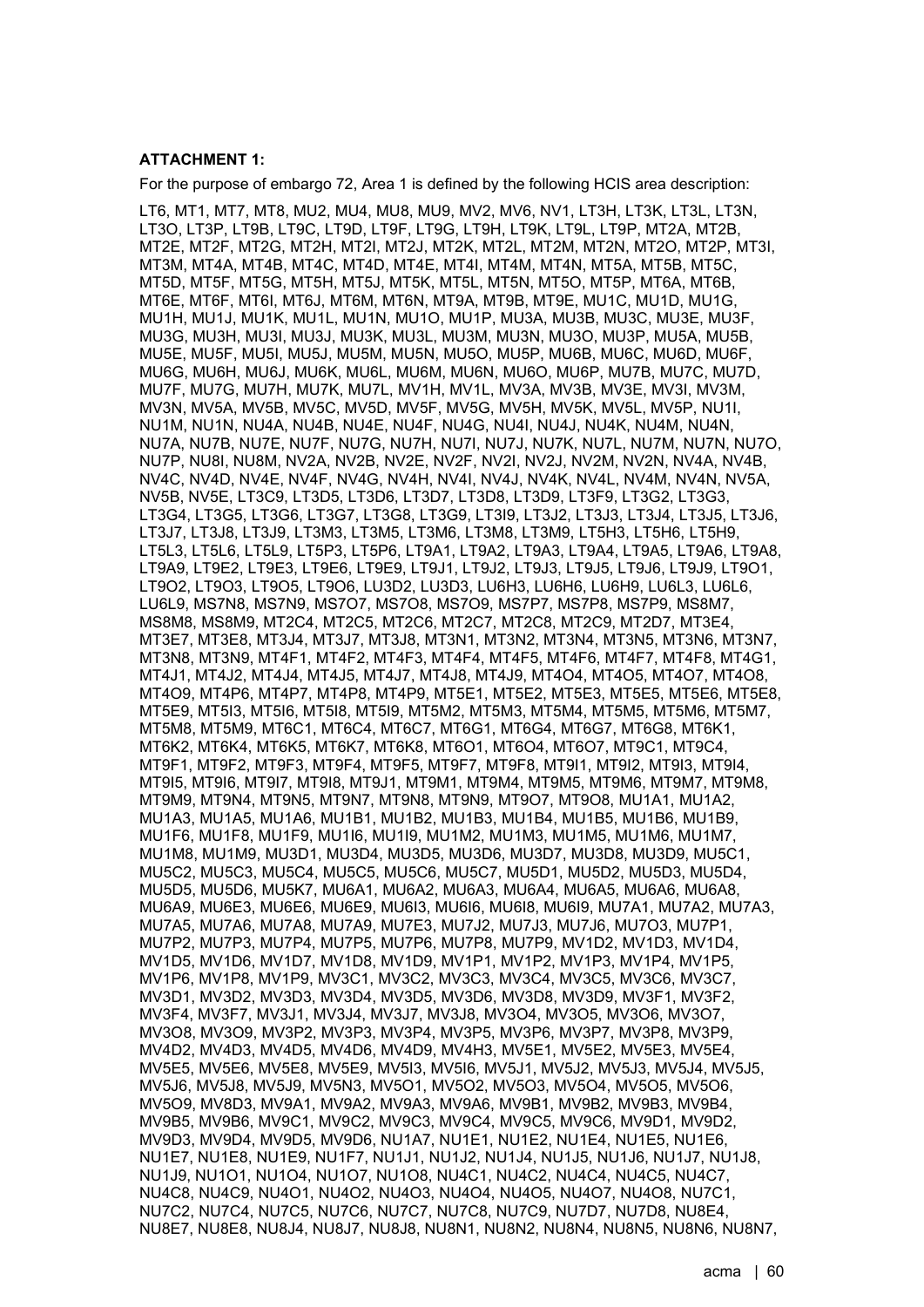NU8N8, NU8N9, NV2C1, NV2C4, NV2C7, NV2G1, NV2G4, NV2G7, NV2K1, NV2K4, NV2K7, NV2O1, NV2O4, NV2O7, NV4O1, NV4O2, NV4O3, NV4O4, NV4O5, NV4O6, NV4O7, NV4O8, NV4P1, NV4P2, NV4P4, NV5F1, NV5F2, NV5F4, NV5F7, NV5I1, NV5I2, NV5I3, NV5I4, NV5I5, NV5I7, NV7A1, NV7A2, NV7A3, NV7A4, NV7A5, NV7B1, NV7B2, NV7B3

For the purpose of embargo 72 Area 2, which surrounds the town of Moree, is defined by the following HCIS area description:

MU5G, MU5H, MU5L, MU5C8, MU5C9, MU5D7, MU5D8, MU5D9, MU5K1, MU5K2, MU5K3, MU5K4, MU5K5, MU5K6, MU5K8, MU5K9, MU6A7, MU6E1, MU6E2, MU6E4, MU6E5, MU6E7, MU6E8, MU6I1, MU6I2, MU6I4, MU6I5, MU6I7

For the purpose of embargo 72 Area 3, which surrounds the town of Quirindi, is defined by the following HCIS area description:

MV3G, MV3H, MV3K, MV3L, MV3C8, MV3C9, MV3D7, MV3F3, MV3F5, MV3F6, MV3F8, MV3F9, MV3J2, MV3J3, MV3J5, MV3J6, MV3J9, MV3O1, MV3O2, MV3O3, MV3P1

For the purpose of embargo 72 Area 4, which surrounds the town of Roma, is defined by the following HCIS area description:

MT4H, MT4K, MT4L, MT4F9, MT4G2, MT4G3, MT4G4, MT4G5, MT4G6, MT4G7, MT4G8, MT4G9, MT4J3, MT4J6, MT4O1, MT4O2, MT4O3, MT4O6, MT4P1, MT4P2, MT4P3, MT4P4, MT4P5, MT5E4, MT5E7, MT5I1, MT5I2, MT5I4, MT5I5, MT5I7, MT5M1

HCIS area descriptions can be converted into a Placemark file (viewable in Google Earth) through the *[Convert HCIS area description to Placemark](https://www.acma.gov.au/convert-hcis-area-description-placemark-0)* facility on the ACMA website.

The HCIS is described in the *[Australian Spectrum Map Grid 2012](https://www.acma.gov.au/sites/default/files/2019-10/The%20Australian%20spectrum%20map%20grid%202012.PDF)*.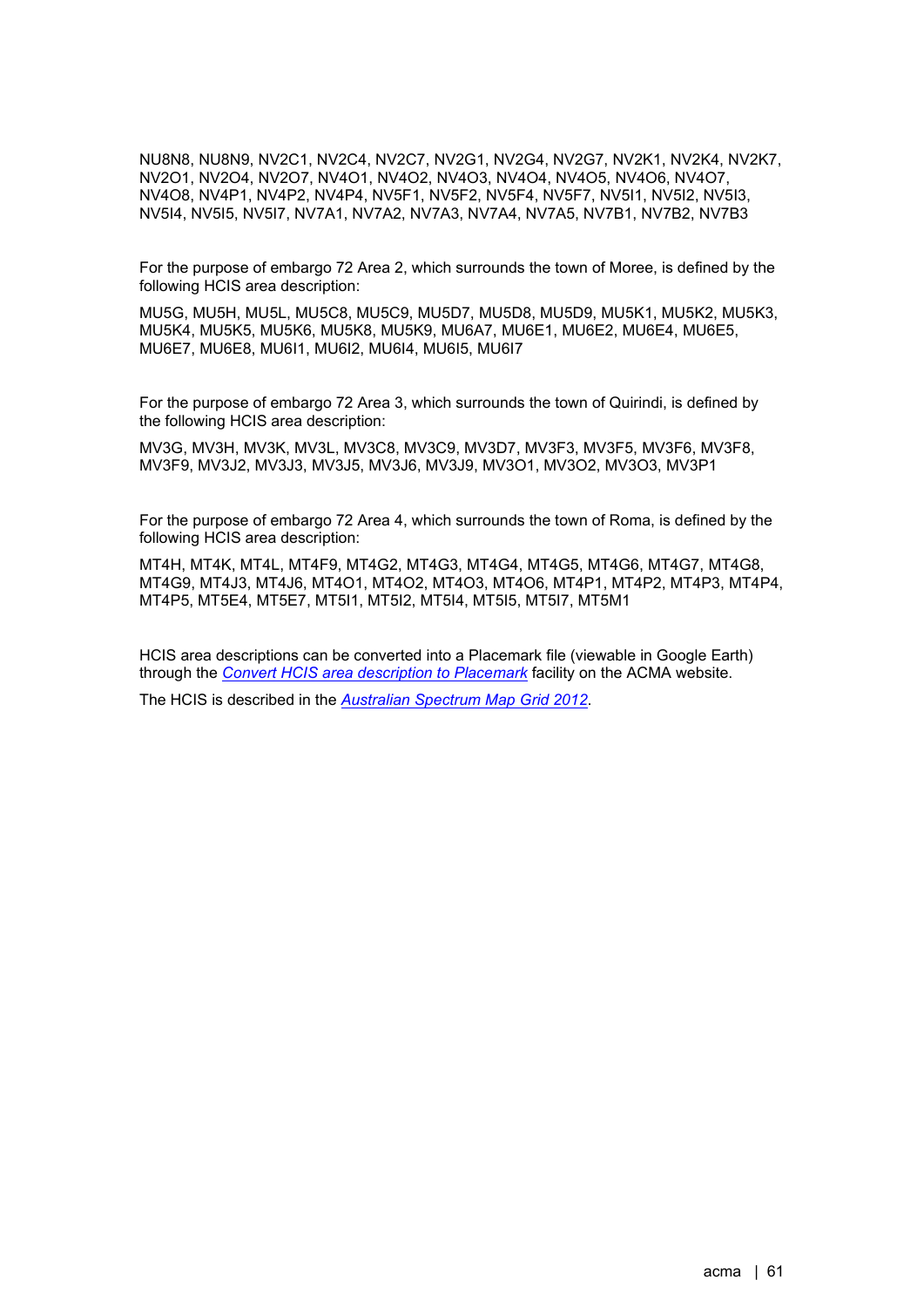**STATUS:** Replaced by Embargo 78.

# **EMBARGO 74**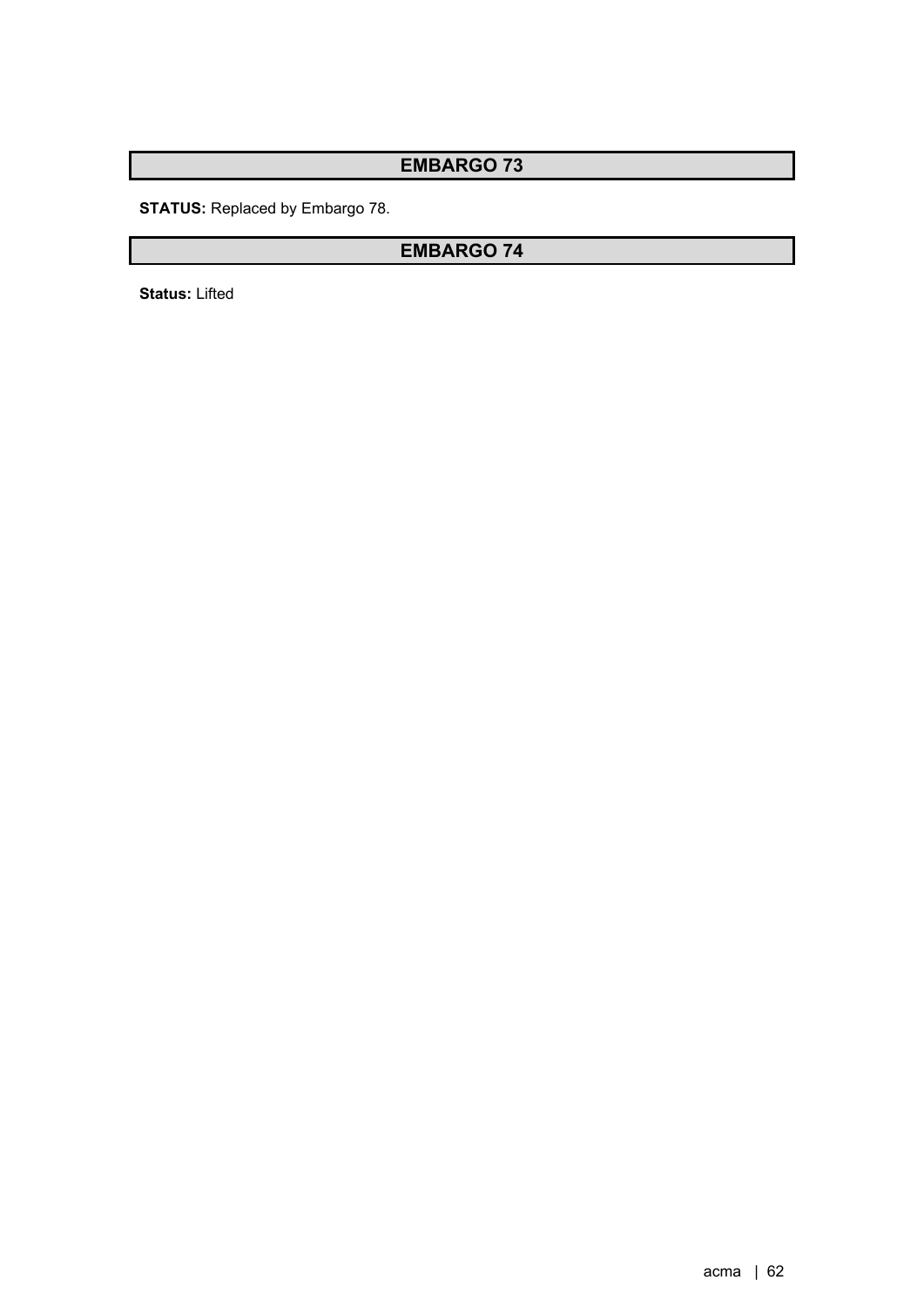| <b>EMBARGO 75</b>                                                                                          |  |
|------------------------------------------------------------------------------------------------------------|--|
| 3400–3575 MHz                                                                                              |  |
| Embargo on all new frequency assignments to<br>support the implementation of new planning<br>arrangements. |  |
| 9 May 2019 (last revised 2 March 2022).                                                                    |  |
| Metropolitan and regional areas.                                                                           |  |
| Until further notice                                                                                       |  |
|                                                                                                            |  |

No new frequency assignments for apparatus licences are to be issued in metropolitan and regional areas (defined at Attachment 1) in the 3400–3575 MHz frequency range.

Any applications for case-by-case exemptions are to be referred to the Manager, Spectrum Planning Section for consideration.

## **REASONS**

Various segments of the 3400-3575 MHz band are currently subject to spectrum licensing in metropolitan and regional areas – refer to **RALI SM26** for details. The purpose of this embargo is to support further investigation into the possible re-allocation for spectrum licencing in parts of the 3400–3575 MHz band in metropolitan and regional areas that are not currently subject to spectrum licensing. Details of the ACMA's consultation on this proposal are available on the [ACMA's website.](https://www.acma.gov.au/consultations/2022-03/proposed-spectrum-re-allocation-declaration-34-ghz-and-37-ghz-bands)

## **COMMENTS**

Pending the outcomes of the consultation process for this proposal, the ACMA will review this embargo. This is planned to occur in the second half of 2022.

#### **EMBARGO AUTHORISATION:**

Approved 2/3/2022

Chris Worley Manager Spectrum Planning Section Communications Infrastructure Division Australian Communications & Media Authority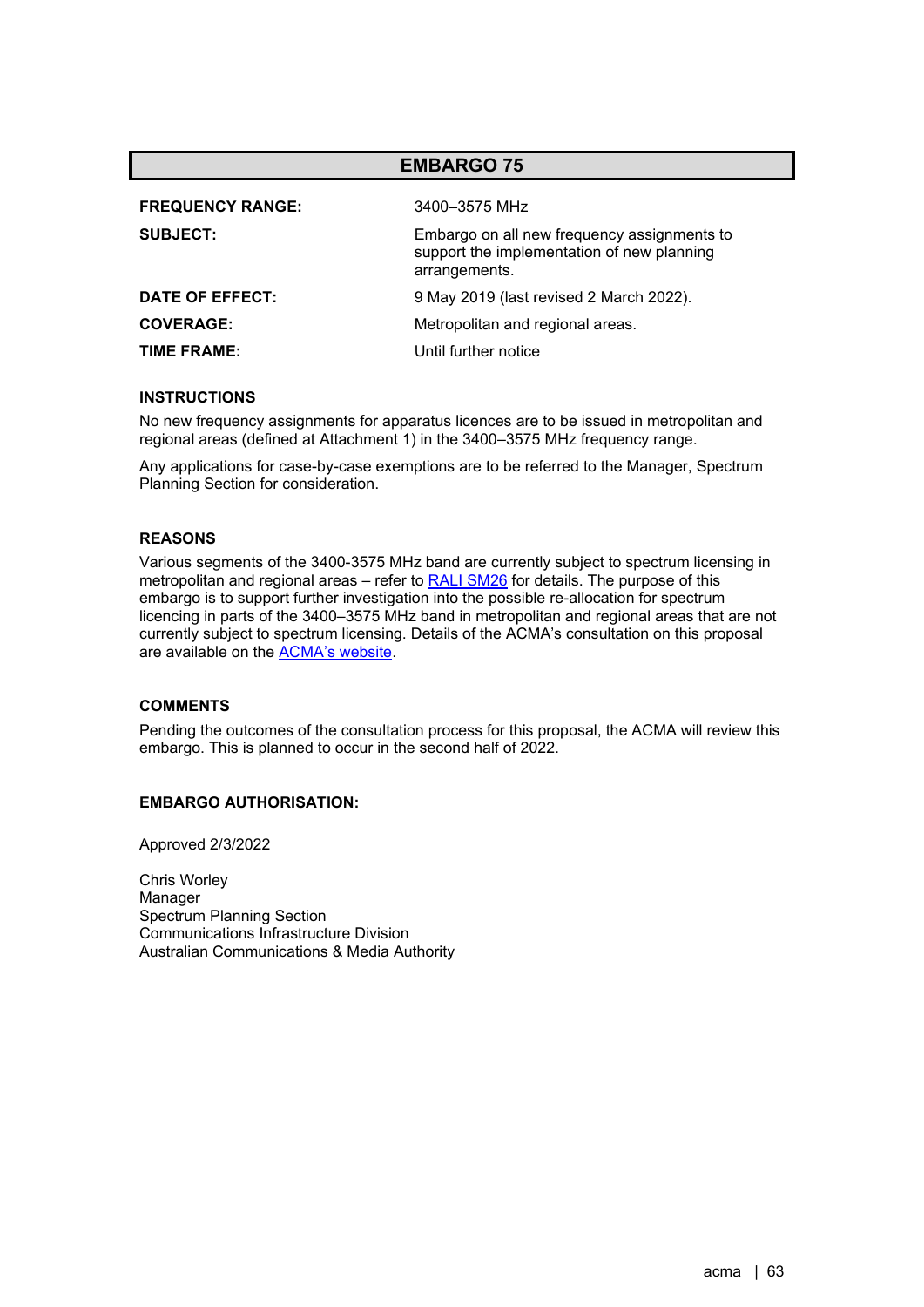## **ATTACHEMENT 1:**

For the purpose of Embargo 75, metropolitan and regional areas are defined by the following HCIS area description:

BV, CV, DV, IV, IW, JV, JW, KQ, KV, KW, LR, LV, LW, LX, LY, MS, MT, MU, MV, MW, NT, NU, AU9, AV9, AW3, BU7, BU8, BW1, BW2, BW3, BW5, BW6, CW1, CW2, CW3, CW4, DW1, DW2, DW3, EV1, EV2, EV3, EV4, EV5, EV6, EV7, FV1, FV2, FV3, FV4, FV5, GV1, GV2, GV3, GV6, HV1, HV2, HV3, HV4, HV5, HV6, HV8, HV9, HW3, HW6, JX1, JX2, JX3, JX5, JX6, KO1, KO4, KO5, KO7, KO8, KP1, KP2, KP4, KP5, KP6, KP7, KP8, KP9, KX1, KX2, KX3, KX4, KX5, KX6, KX8, KX9, KY2, KY3, KY6, LP4, LP7, LQ1, LQ2, LQ4, LQ5, LQ7, LQ8, LZ1, LZ2, LZ3, MR1, MR4, MR5, MR7, MR8, MR9, MX1, MX2, MX3, MX4, MX7, MY1, MY4, MY7, MZ1, NS4, NS7, NS8, NS9, NV1, NV2, NV3, NV4, NV5, NV7, NW1, AU6I, AU6J, AU6K, AU6L, AU6M, AU6N, AU6O, AU6P, BU4H, BU4I, BU4J, BU4K, BU4L, BU4M, BU4N, BU4O, BU4P, BU5E, BU5F, BU5G, BU5H, BU5I, BU5J, BU5K, BU5L, BU5M, BU5N, BU5O, BU5P, BU9A, BU9B, BU9E, BU9F, BU9I, BU9J, BU9M, BU9N

HCIS area descriptions can be converted into a Placemark file (viewable in Google Earth) through the *[Convert HCIS area description to Placemark](https://www.acma.gov.au/convert-hcis-area-description-placemark-0)* facility on the ACMA website.

The HCIS is described in the *[Australian Spectrum Map Grid 2012](https://www.acma.gov.au/sites/default/files/2019-10/The%20Australian%20spectrum%20map%20grid%202012.PDF)*.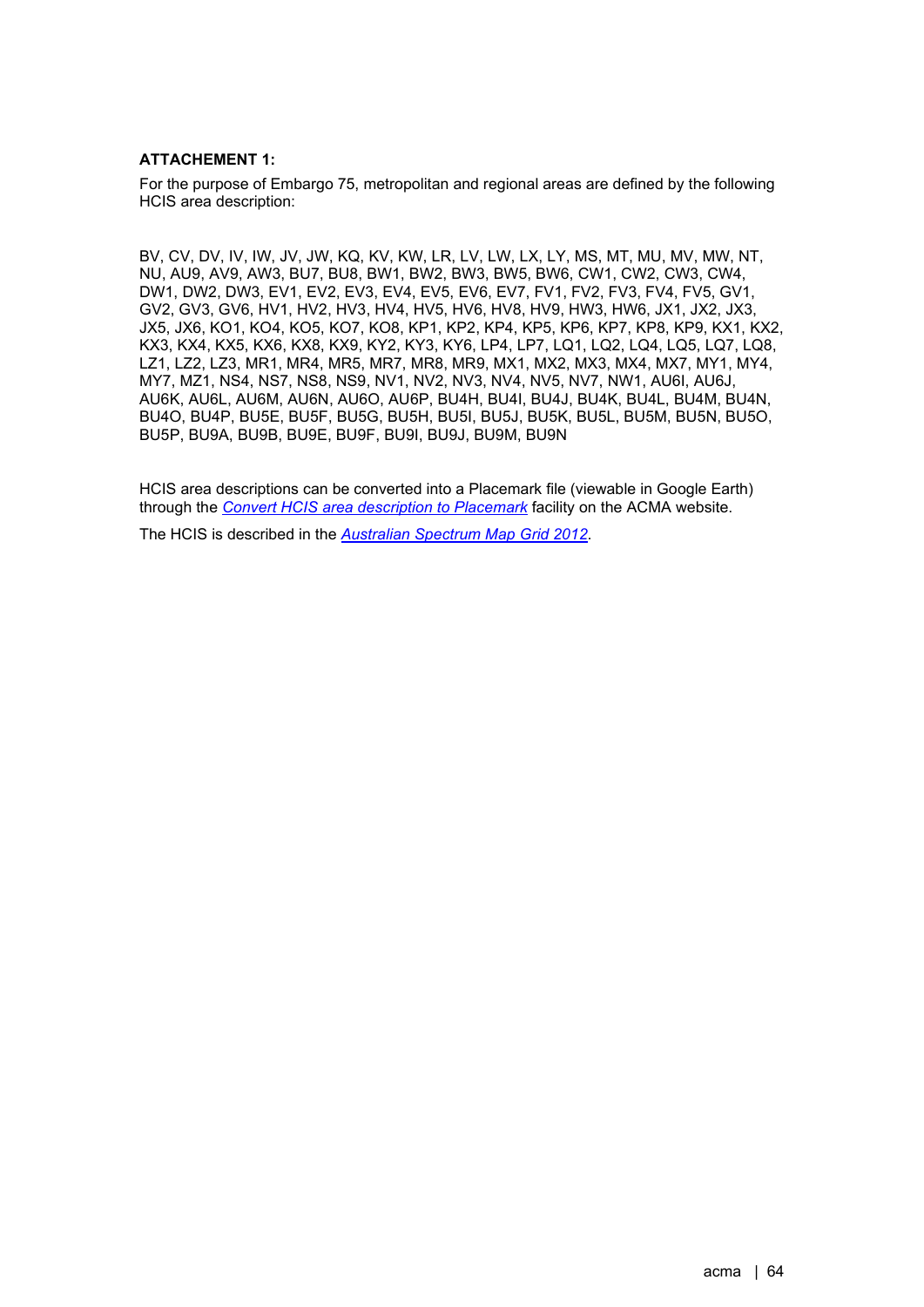| <b>FREQUENCY RANGE:</b> | 1900-1920 MHz                                                |
|-------------------------|--------------------------------------------------------------|
| <b>SUBJECT:</b>         | Embargo on all new apparatus licences in specified<br>areas. |
| DATE OF EFFECT:         | 15 November 2019                                             |
| <b>COVERAGE:</b>        | Metropolitan areas defined in Attachment 1.                  |
| TIME FRAME:             | Indefinite.                                                  |

#### **INSTRUCTIONS**

For the 1900–1920 MHz band, no new assignments for apparatus licences are to be made within any of the areas defined in Attachment 1 to this embargo.

This includes assignments for existing licensees seeking to expand or modify their communications systems in the bands.

Any applications for case-by-case exemptions are to be referred to the Manager, Spectrum Planning Section for consideration.

### **REASONS**

The purpose of Embargo 76 is to preserve planning options in the 1900–1920 MHz band in metropolitan areas defined in Attachment 1.

#### **COMMENTS**

Prior to 12 October 2017 the 1900–1920 MHz band was subject to spectrum licencing within the areas defined at Attachment 1. This restricted the issue of apparatus licences within these areas.

Since licences expired in October 2017, spectrum licence arrangements no longer apply. Embargo 76 has been put in place whilst long-term arrangements are developed.

#### **EMBARGO AUTHORISATION:**

Approved 15/11/2019

Andrew Stewart Acting Manager Spectrum Planning Section Communications and Infrastructure Division Australian Communications and Media Authority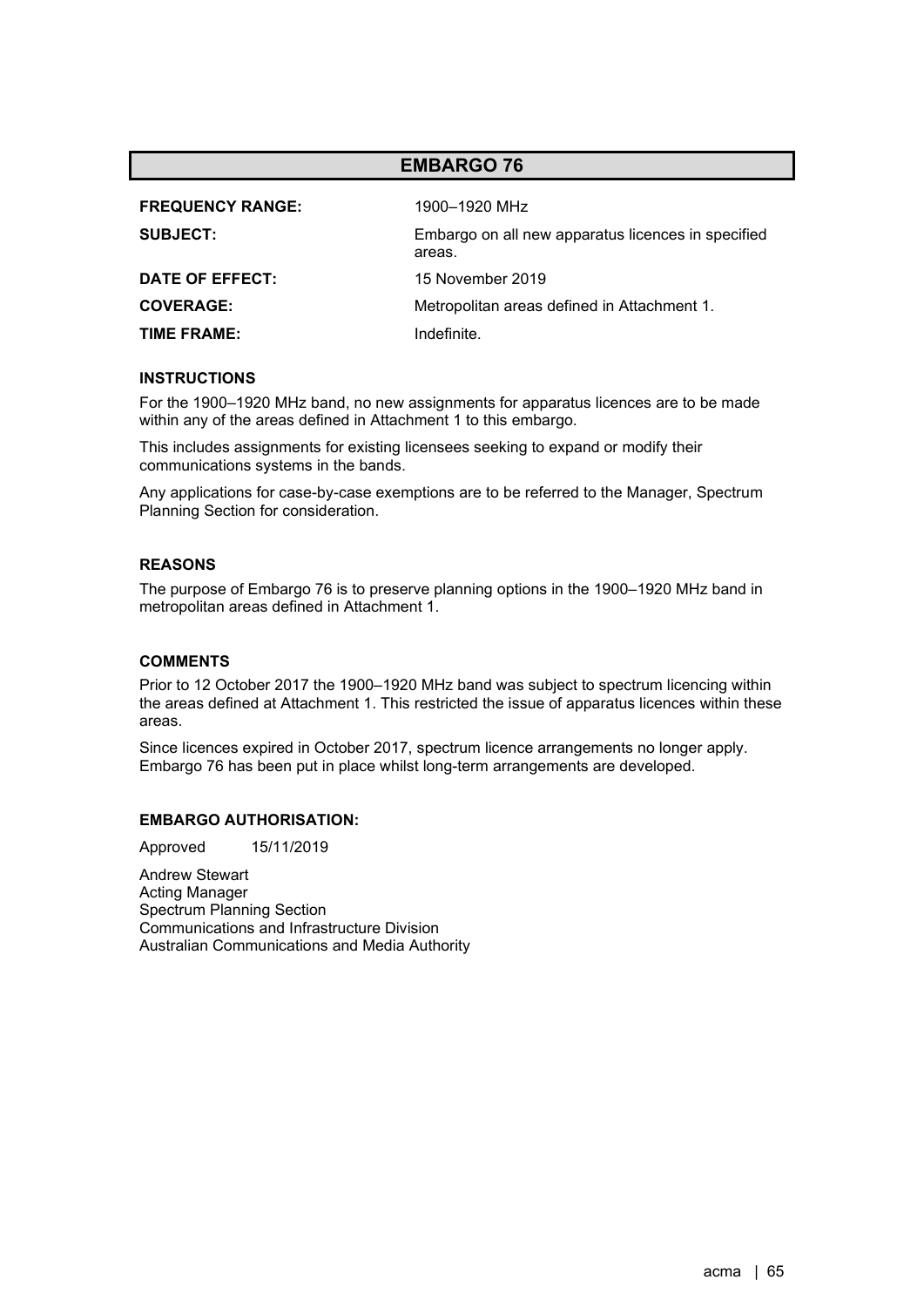## **ATTACHMENT 1**

For the purposes of Embargo 76, the following areas are defined by HCIS area descriptions.

HCIS area descriptions can be converted into a Placemark file (viewable in Google Earth) through the *[Convert HCIS area description to Placemark](https://www.acma.gov.au/convert-hcis-area-description-placemark-0)* facility on the ACMA website.

The HCIS is described in the *[Australian Spectrum Map Grid 2012](https://www.acma.gov.au/sites/default/files/2019-10/The%20Australian%20spectrum%20map%20grid%202012.PDF)*.

#### **Area 1—Adelaide**

IW3J, IW3K, IW3L, IW3N, IW3O, IW3P, IW6B, IW6C, IW6D, IW6F, IW6G, IW6H, IW3E5, IW3E6, IW3E8, IW3E9, IW3F4, IW3F5, IW3F6, IW3F7, IW3F8, IW3F9, IW3G4, IW3G5, IW3G6, IW3G7, IW3G8, IW3G9, IW3H4, IW3H5, IW3H6, IW3H7, IW3H8, IW3H9, IW3I2, IW3I3, IW3I5, IW3I6, IW3I8, IW3I9, IW3M2, IW3M3, IW3M5, IW3M6, IW3M8, IW3M9, IW6A2, IW6A3, IW6A5, IW6A6, IW6A8, IW6A9, IW6E2, IW6E3, IW6E5, IW6E6, IW6E8, IW6E9, JW1E4, JW1E7, JW1I1, JW1I4, JW1I7, JW1M1, JW1M4

#### **Area 2—Brisbane**

NT9, NT5G, NT5H, NT5K, NT5L, NT5O, NT5P, NT6E, NT6F, NT6G, NT6H, NT6I, NT6J, NT6K, NT6L, NT6M, NT6N, NT6O, NT6P, NT8C, NT8D, NT8G, NT8H, NT8K, NT8L, NT8O, NT8P, NU3A, NU3B, NU3C, NU3D, NU3F, NU3G, NU3H, NT5C4, NT5C5, NT5C6, NT5C7, NT5C8, NT5C9, NT5D4, NT5D5, NT5D6, NT5D7, NT5D8, NT5D9, NT6A4, NT6A5, NT6A6, NT6A7, NT6A8, NT6A9, NT6B4, NT6B5, NT6B6, NT6B7, NT6B8, NT6B9, NT6C4, NT6C5, NT6C6, NT6C7, NT6C8, NT6C9, NT6D4, NT6D5, NT6D6, NT6D7, NT6D8, NT6D9, NU2C1, NU2C2, NU2C3, NU2D1, NU2D2, NU2D3, NU2D5, NU2D6, NU2D8, NU2D9, NU2H2, NU2H3, NU3E1, NU3E2, NU3E3, NU3E5, NU3E6, NU3E8, NU3E9, NU3I2, NU3I3, NU3J1, NU3J2, NU3J3, NU3K1, NU3K2, NU3K3, NU3L1, NU3L2, NU3L3

#### **Area 3—Canberra**

MW4D, MW4H, MW4L, MW5A, MW5B, MW5E, MW5F, MW5I, MW5J, MW1P4, MW1P5, MW1P6, MW1P7, MW1P8, MW1P9, MW2M4, MW2M5, MW2M6, MW2M7, MW2M8, MW2M9, MW2N4, MW2N5, MW2N6, MW2N7, MW2N8, MW2N9, MW4P1, MW4P2, MW4P3, MW5M1, MW5M2, MW5M3, MW5N1, MW5N2, MW5N3

#### **Area 4—Darwin**

GO7C, GO7D, GO7G, GO7H, GO7K, GO7L, GO8A, GO8E, GO8I

#### **Area 5—Hobart**

LY8L, LY8P, LY9I, LY9J, LY9K, LY9L, LY9M, LY9N, LY9O, LY9P, LZ2D, LZ2H, LZ3A, LZ3B, LZ3C, LZ3D, LZ3E, LZ3F, LZ3G, LZ3H, LY8H4, LY8H5, LY8H6, LY8H7, LY8H8, LY8H9, LY9E4, LY9E5, LY9E6, LY9E7, LY9E8, LY9E9, LY9F4, LY9F5, LY9F6, LY9F7, LY9F8, LY9F9, LY9G4, LY9G5, LY9G6, LY9G7, LY9G8, LY9G9, LY9H4, LY9H5, LY9H6, LY9H7, LY9H8, LY9H9, LZ2L1, LZ2L2, LZ2L3, LZ3I1, LZ3I2, LZ3I3, LZ3J1, LZ3J2, LZ3J3, LZ3K1, LZ3K2, LZ3K3, LZ3L1, LZ3L2, LZ3L3

#### **Area 6—Melbourne**

KX3J, KX3K, KX3L, KX3N, KX3O, KX3P, KX6B, KX6C, KX6D, KX6F, KX6G, KX6H, KX6J, KX6K, KX6L, LX1I, LX1M, LX1N, LX1O, LX4A, LX4B, LX4C, LX4E, LX4I, KX3F7, KX3F8, KX3F9, KX3G7, KX3G8, KX3G9, KX3H4, KX3H5, KX3H6, KX3H7, KX3H8, KX3H9, KX3M6, KX3M8, KX3M9, KX6A2, KX6A3, KX6A5, KX6A6, KX6A8, KX6A9, KX6E2, KX6E3, KX6E5, KX6E6, KX6E8, KX6E9, KX6I2, KX6I3, KX6I5, KX6I6, KX6I8, KX6I9, LX1E4, LX1E7, LX1E8, LX1E9, LX1J1, LX1J4, LX1J5, LX1J6, LX1J7, LX1J8, LX1J9, LX1K4, LX1K7, LX4F1, LX4F2, LX4F4, LX4F5, LX4F7, LX4F8, LX4J1, LX4J2, LX4J4, LX4J5, LX4J7, LX4J8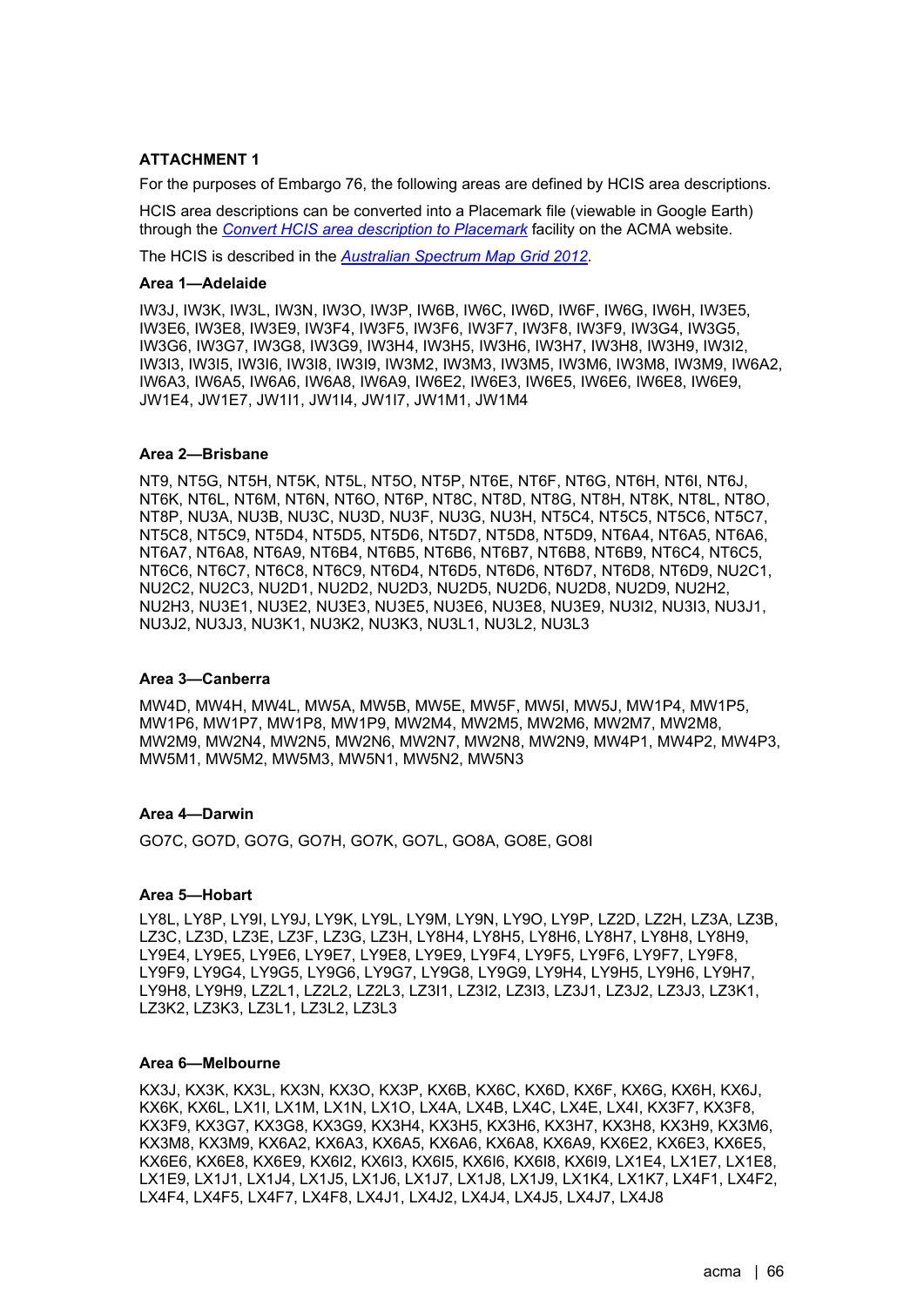#### **Area 7—Perth**

BV1I, BV1J, BV1K, BV1L, BV1M, BV1N, BV1O, BV1P, BV2I, BV2J, BV2M, BV2N, BV4A, BV4B, BV4C, BV4D, BV4E, BV4F, BV4G, BV4H, BV4I, BV4J, BV4K, BV4L, BV5A, BV5B, BV5E, BV5F, BV5I, BV5J, BV1E7, BV1E8, BV1E9, BV1F7, BV1F8, BV1F9, BV1G7, BV1G8, BV1G9, BV1H7, BV1H8, BV1H9, BV2E7, BV2E8, BV2E9, BV2F7, BV2F8, BV2F9, BV4M1, BV4M2, BV4M3, BV4N1, BV4N2, BV4N3, BV4O1, BV4O2, BV4O3, BV4P1, BV4P2, BV4P3, BV5M1, BV5M2, BV5M3, BV5N1, BV5N2, BV5N3

#### **Area 8—Sydney**

NW1, MV9I, MV9J, MV9K, MV9L, MV9M, MV9N, MV9O, MV9P, MW3C, MW3D, MW3G, MW3H, MW3K, MW3L, MW3O, MW3P, NV4N, NV4O, NV4P, NV5M, NV5N, NV5O, NV5P, NV7B, NV7C, NV7D, NV7E, NV7F, NV7G, NV7H, NV7I, NV7J, NV7K, NV7L, NV7M, NV7N, NV7O, NV7P, MV9D6, MV9D9, MV9E4, MV9E5, MV9E6, MV9E7, MV9E8, MV9E9, MV9F4, MV9F5, MV9F6, MV9F7, MV9F8, MV9F9, MV9G4, MV9G5, MV9G6, MV9G7, MV9G8, MV9G9, MV9H3, MV9H4, MV9H5, MV9H6, MV9H7, MV9H8, MV9H9, MW3B2, MW3B3, MW3B5, MW3B6, MW3B8, MW3B9, MW3F2, MW3F3, MW3F5, MW3F6, MW3F8, MW3F9, MW3J2, MW3J3, NV4I5, NV4I6, NV4I8, NV4I9, NV4J4, NV4J5, NV4J6, NV4J7, NV4J8, NV4J9, NV4K4, NV4K5, NV4K6, NV4K7, NV4K8, NV4K9, NV4L4, NV4L5, NV4L6, NV4L7, NV4L8, NV4L9, NV4M2, NV4M3, NV4M5, NV4M6, NV4M8, NV4M9, NV5I4, NV5I5, NV5I6, NV5I7, NV5I8, NV5I9, NV5J4, NV5J5, NV5J6, NV5J7, NV5J8, NV5J9, NV5K4, NV5K5, NV5K6, NV5K7, NV5K8, NV5K9, NV5L4, NV5L5, NV5L6, NV5L7, NV5L8, NV5L9, NV7A2, NV7A3, NV7A4, NV7A5, NV7A6, NV7A7, NV7A8, NV7A9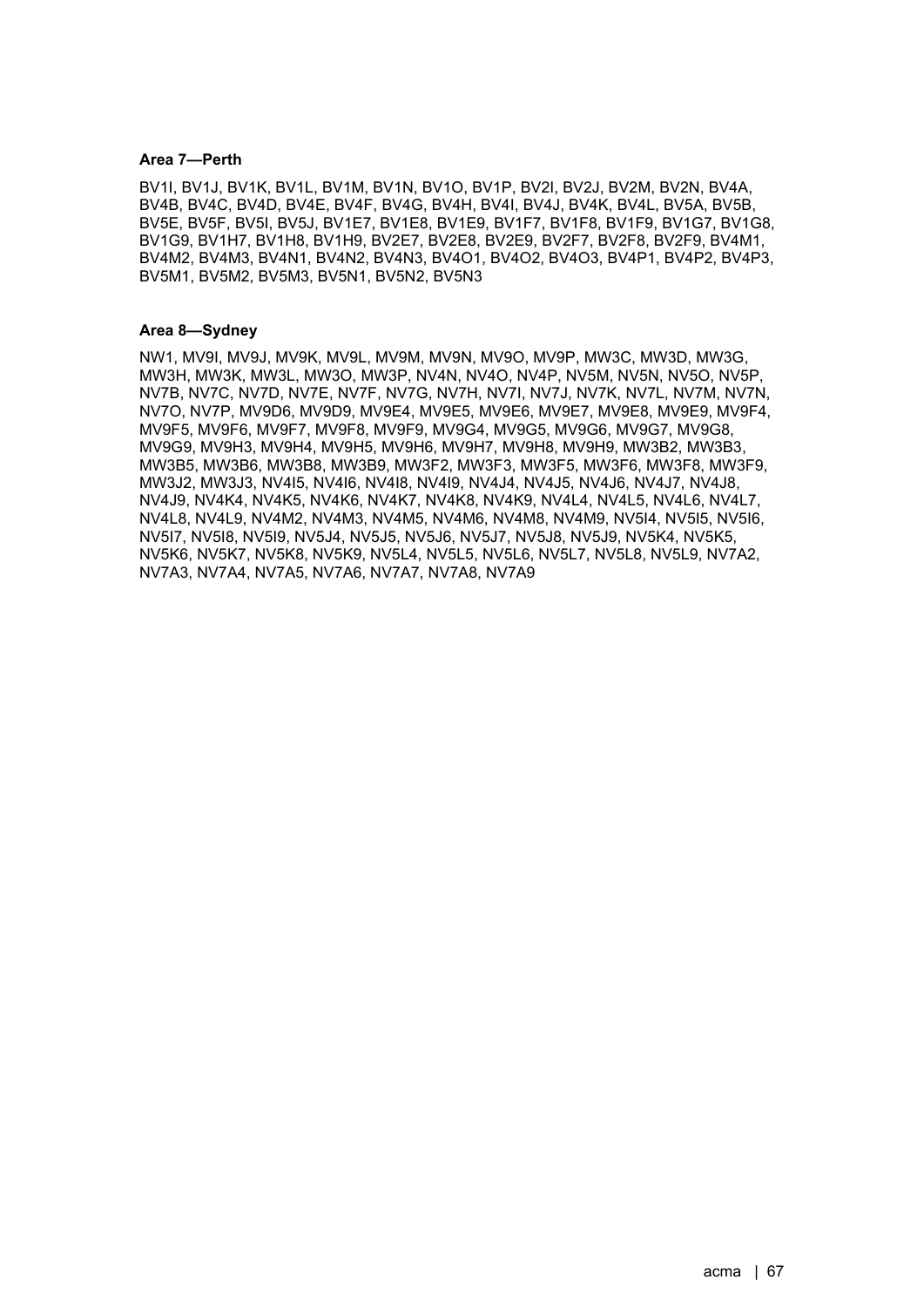| <b>FREQUENCY RANGE:</b> | 3700-4000 MHz                                                                      |
|-------------------------|------------------------------------------------------------------------------------|
| <b>SUBJECT:</b>         | Embargo on all new frequency assignments to<br>support future re-planning options. |
| DATE OF EFFECT:         | 22 July 2020                                                                       |
| <b>COVERAGE:</b>        | Australia-wide                                                                     |
| TIME FRAME:             | This embargo will be reviewed in December 2021                                     |

#### **INSTRUCTIONS**

No new frequency assignments for apparatus licences are to be issued in the 3700– 4000 MHz range Australia-wide.

The restrictions of Embargo 78 do not apply to new or existing satellite earth stations located inside the Earth Protection Zones as defined in Appendix C of [RALI MS44.](https://www.acma.gov.au/ralis-frequency-coordination)

Any applications for case-by-case exemptions are to be referred to the Manager, Spectrum Planning Section for consideration using the fregplan@acma.gov.au email address.

## **REASONS**

The ACMA is currently reviewing arrangements in the 3700–4000 MHz range. The purpose of this embargo is to preserve future planning options and minimise the effect that any future possible change in use might cause. The current restrictions will be reconsidered once the outcomes of the 3700–4200 MHz band are known.

#### **COMMENTS**

The ACMA is currently in the process of consulting on possible changes to the wider 3700– 4200 MHz band. This may result in a change to planning arrangements in the band that may affect incumbent services. Of particular concern are those services with long term requirements and/or significant infrastructure associated with them. The ACMA therefore considers it prudent to restrict the issue of new apparatus licences to preserve future planning options.

## **EMBARGO AUTHORISATION:**

Approved 15/07/2020

Chris Worley Manager Spectrum Planning Section Australian Communications and Media Authority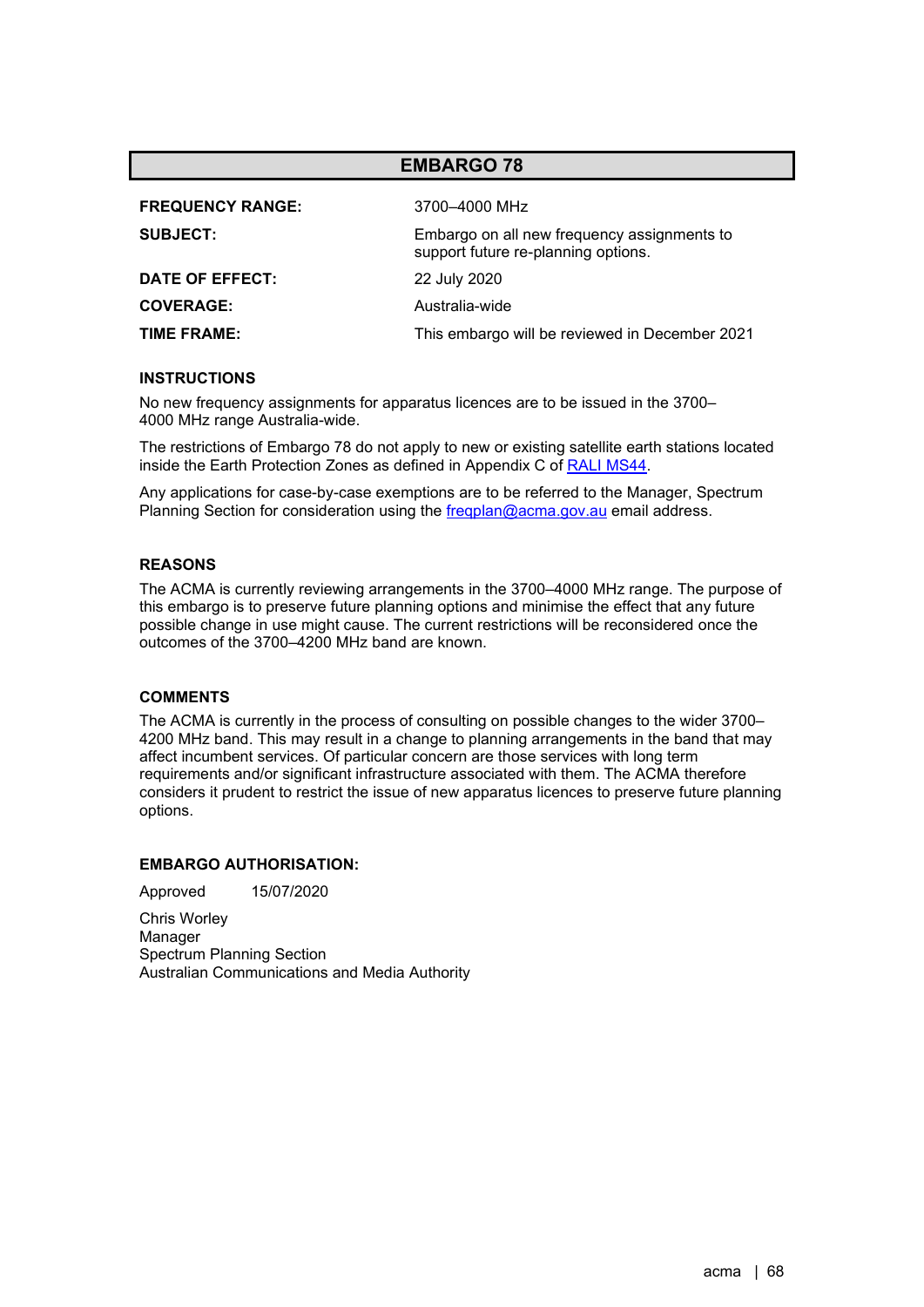|                         | <b>EMBARGO 79</b>                                                |
|-------------------------|------------------------------------------------------------------|
| <b>FREQUENCY RANGE:</b> | 24.7-30 GHz.                                                     |
| <b>SUBJECT:</b>         | Restriction on assignment of certain apparatus<br>licence types. |
| DATE OF EFFECT:         | 26 October 2020                                                  |
| <b>COVERAGE:</b>        | 25.1–27.5 GHz outside the areas defined in<br>Attachment 1       |
|                         | 24.7–25.1 GHz or 27.5–30 GHz Australia-wide.                     |
| TIME FRAME:             | Until further notice                                             |

Only area-wide and space receive apparatus licences are to be issued in the frequency range in 25.1–27.5 GHz outside the areas defined in Attachment 1 or in 24.7–25.1 GHz and 27.5– 30 GHz Australia wide. All existing apparatus licences are permitted to continue to operate and be renewed.

Any applications for case-by-case exemptions are to be referred to the Manager, Spectrum Planning Section for consideration.

## **REASONS**

The purpose of this embargo is to preserve the band for allocation via area-wide apparatus licences (AWLs) and Space Receive apparatus licences. The technical framework for AWLs in the range 25.1-30 GHz has been optimised to support wireless broadband services and fixed-satellite service earth stations. New space receive apparatus licences are also permitted to maintain ongoing access for ubiquitous earth stations operated under the [Radiocommunications \(Communication with Space Object\) Class Licence 2015 \(CSO class](https://www.legislation.gov.au/Details/F2021C00630)  [licence\).](https://www.legislation.gov.au/Details/F2021C00630)

## **COMMENTS**

The 26 GHz band (24.25–27.5 GHz) and 28 GHz band (27.5–29.5 GHz) are key bands planned for the delivery of millimetre wave fifth generation (5G) wireless broadband services. The frequency range 27–30 GHz is also a key band for the delivery of fixed-satellite services (FSS) uplinks.

The ACMA has decided that new wireless broadband services and FSS earth stations (not otherwise authorised by space receive apparatus/CSO class licence arrangements) in the frequency range 24.7–30 GHz are to be authorised using area-wide licences. Additional information is available in the *Allocation of apparatus licences in the 26 GHz and 28 GHz bands—Applicant information pack* and in *[RALI MS46](https://www.acma.gov.au/ralis-frequency-coordination)*.

## **EMBARGO AUTHORISATION:**

Approved 26/10/2020

Chris Worley Manager Spectrum Planning Australian Communications and Media Authority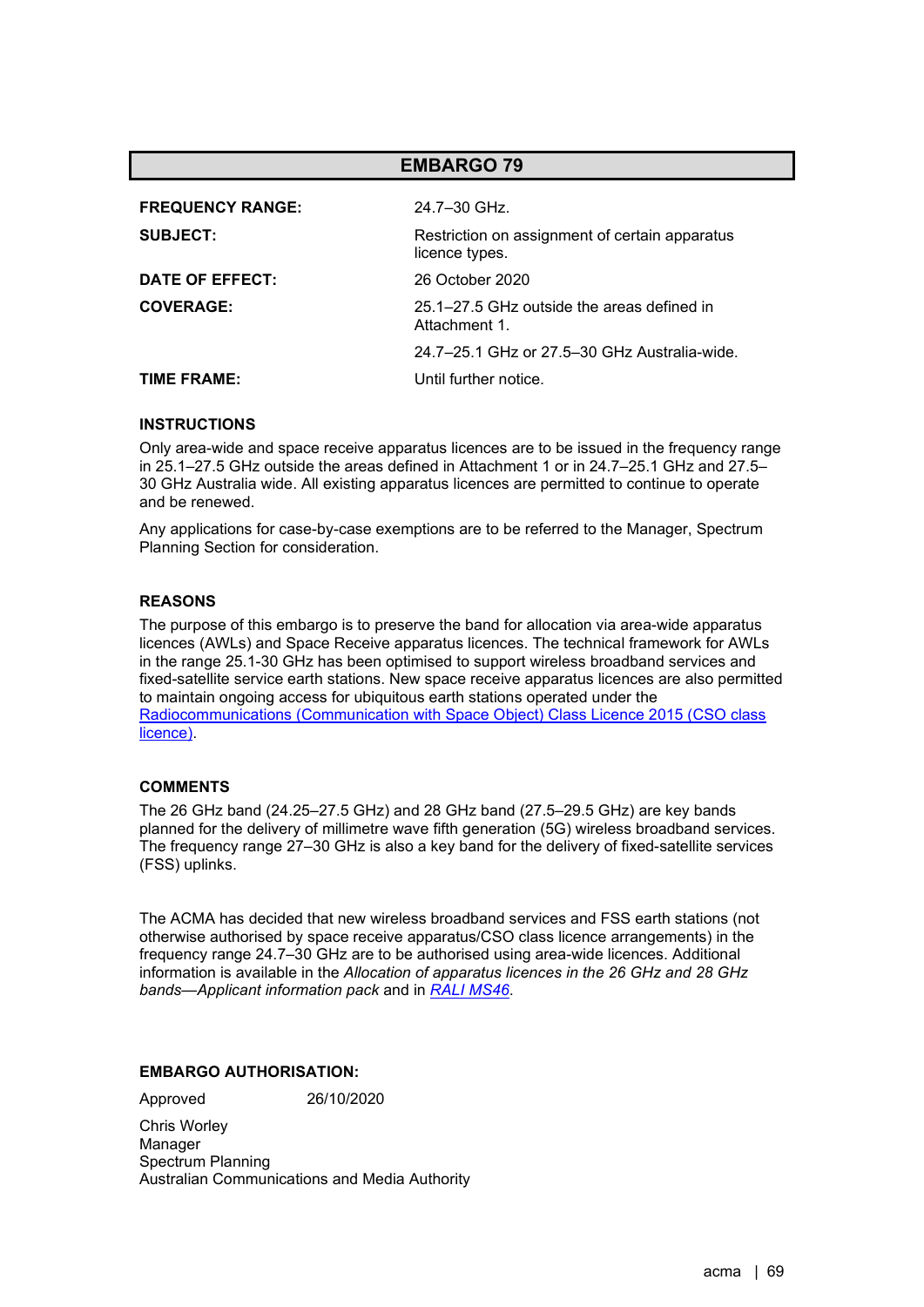## **ATTACHEMENT 1:**

For the purpose of embargo 79 the following areas are defined by HCIS descriptions.

HCIS area descriptions can be converted into a Placemark file (viewable in Google Earth) through the *Convert [HCIS area description to Placemark](https://www.acma.gov.au/convert-hcis-area-description-placemark-0)* facility on the ACMA website.

The HCIS is described in the *[Australian Spectrum Map Grid 2012](https://www.acma.gov.au/sites/default/files/2019-10/The%20Australian%20spectrum%20map%20grid%202012.PDF)*.

| Named area                                                               | <b>HCIS area description</b>                                                                                                                                                                                                                                                                                                                                                                                                                                                                                                                                                                                                                                                                                                                                                                                                                                                                                                                                                                                                                                            |
|--------------------------------------------------------------------------|-------------------------------------------------------------------------------------------------------------------------------------------------------------------------------------------------------------------------------------------------------------------------------------------------------------------------------------------------------------------------------------------------------------------------------------------------------------------------------------------------------------------------------------------------------------------------------------------------------------------------------------------------------------------------------------------------------------------------------------------------------------------------------------------------------------------------------------------------------------------------------------------------------------------------------------------------------------------------------------------------------------------------------------------------------------------------|
| <b>Adelaide</b>                                                          | IW3J, IW3K, IW3L, IW3N, IW3O, IW3P, IW6B, IW6C, IW6D,<br>IW6F, IW6G, IW6H, IW3E5, IW3E6, IW3E8, IW3E9, IW3F4,<br>IW3F5, IW3F6, IW3F7, IW3F8, IW3F9, IW3G4, IW3G5,<br>IW3G6, IW3G7, IW3G8, IW3G9, IW3H4, IW3H5, IW3H6,<br>IW3H7, IW3H8, IW3H9, IW3I2, IW3I3, IW3I5, IW3I6, IW3I8,<br>IW3I9, IW3M2, IW3M3, IW3M5, IW3M6, IW3M8, IW3M9,<br>IW6A2, IW6A3, IW6A5, IW6A6, IW6A8, IW6A9, IW6E2,<br>IW6E3, IW6E5, IW6E6, IW6E8, IW6E9, IW6K1, IW6K2,<br>IW6K3, IW6K4, IW6K5, IW6K6, IW6L1, JW1E4, JW1E7,<br>JW111, JW114, JW117, JW1M1, JW1M4                                                                                                                                                                                                                                                                                                                                                                                                                                                                                                                                   |
| Canberra                                                                 | MW5E, MW4D6, MW4D9, MW4H3, MW4H9, MW4L3,<br>MW5A4, MW5A5, MW5A6, MW5A7, MW5A8, MW5A9,<br>MW5B4, MW5B7, MW5F1, MW5F4, MW5F7, MW5I1, MW5I2,<br>MW5I3, MW5J1                                                                                                                                                                                                                                                                                                                                                                                                                                                                                                                                                                                                                                                                                                                                                                                                                                                                                                               |
| <b>Darwin</b>                                                            | GO7C, GO7D, GO7G, GO7H, GO7K, GO7L, GO8A, GO8E,<br>GO8I                                                                                                                                                                                                                                                                                                                                                                                                                                                                                                                                                                                                                                                                                                                                                                                                                                                                                                                                                                                                                 |
| <b>Greater Brisbane/Lismore</b>                                          | NT9, NT5G, NT5H, NT5K, NT5L, NT5O, NT5P, NT6E, NT6F,<br>NT6G, NT6H, NT6I, NT6J, NT6K, NT6L, NT6M, NT6N, NT6O,<br>NT6P, NT7H, NT7L, NT8C, NT8D, NT8E, NT8F, NT8G,<br>NT8H, NT8I, NT8J, NT8K, NT8L, NT8O, NT8P, NU3A, NU3B,<br>NU3C, NU3D, NU3F, NU3G, NU3H, NU3J, NU3K, NU3L,<br>NU3O, NU3P, NT5C4, NT5C5, NT5C6, NT5C7, NT5C8,<br>NT5C9, NT5D4, NT5D5, NT5D6, NT5D7, NT5D8, NT5D9,<br>NT6A4, NT6A5, NT6A6, NT6A7, NT6A8, NT6A9, NT6B4,<br>NT6B5, NT6B6, NT6B7, NT6B8, NT6B9, NT6C4, NT6C5,<br>NT6C6, NT6C7, NT6C8, NT6C9, NT6D4, NT6D5, NT6D6,<br>NT6D7, NT6D8, NT6D9, NT7G2, NT7G3, NT7G5, NT7G6,<br>NT7G8, NT7G9, NT7K2, NT7K3, NT7K5, NT7K6, NT7K8,<br>NT7K9, NT7O2, NT7O3, NT7O5, NT7O6, NT7P1, NT7P2,<br>NT7P3, NT7P4, NT7P5, NT7P6, NT8M1, NT8M2, NT8M3,<br>NT8M4, NT8M5, NT8M6, NT8N1, NT8N2, NT8N3, NT8N4,<br>NT8N5, NT8N6, NU2C1, NU2C2, NU2C3, NU2D1, NU2D2,<br>NU2D3, NU2D5, NU2D6, NU2D8, NU2D9, NU2H2, NU2H3,<br>NU3E1, NU3E2, NU3E3, NU3E5, NU3E6, NU3E8, NU3E9,<br>NU3I2, NU3I3, NU3I6, NU3I9, NU3M3, NU3M6, NU3N1,<br>NU3N2, NU3N3, NU3N4, NU3N5, NU3N6 |
| <b>Greater Perth</b><br>Note: For the frequency<br>range 25.1 GHz-27 GHz | BV1I, BV1J, BV1K, BV1L, BV1M, BV1N, BV1O, BV1P, BV2I,<br>BV2J, BV2M, BV2N, BV4A, BV4B, BV4C, BV4D, BV4E,<br>BV4F, BV4G, BV4H, BV4I, BV4J, BV4K, BV4L, BV4O, BV5A,<br>BV5B, BV5E, BV5F, BV5I, BV5J, BV7C, BV7G, BV1E7,<br>BV1E8, BV1E9, BV1F7, BV1F8, BV1F9, BV1G7, BV1G8,<br>BV1G9, BV1H7, BV1H8, BV1H9, BV2E7, BV2E8, BV2E9,<br>BV2F7, BV2F8, BV2F9, BV4M1, BV4M2, BV4M3, BV4N1,<br>BV4N2, BV4N3, BV4P1, BV4P2, BV4P3, BV4P4, BV4P5,<br>BV4P7, BV4P8, BV5M1, BV5M2, BV5M3, BV5N1, BV5N2,<br>BV5N3, BV7D1, BV7D2, BV7D4, BV7D5, BV7D7, BV7D8,<br>BV7H1, BV7H2, BV7H4, BV7H5, BV7H7, BV7H8, BV7K1,<br>BV7K2, BV7K3, BV7L1, BV7L2                                                                                                                                                                                                                                                                                                                                                                                                                                         |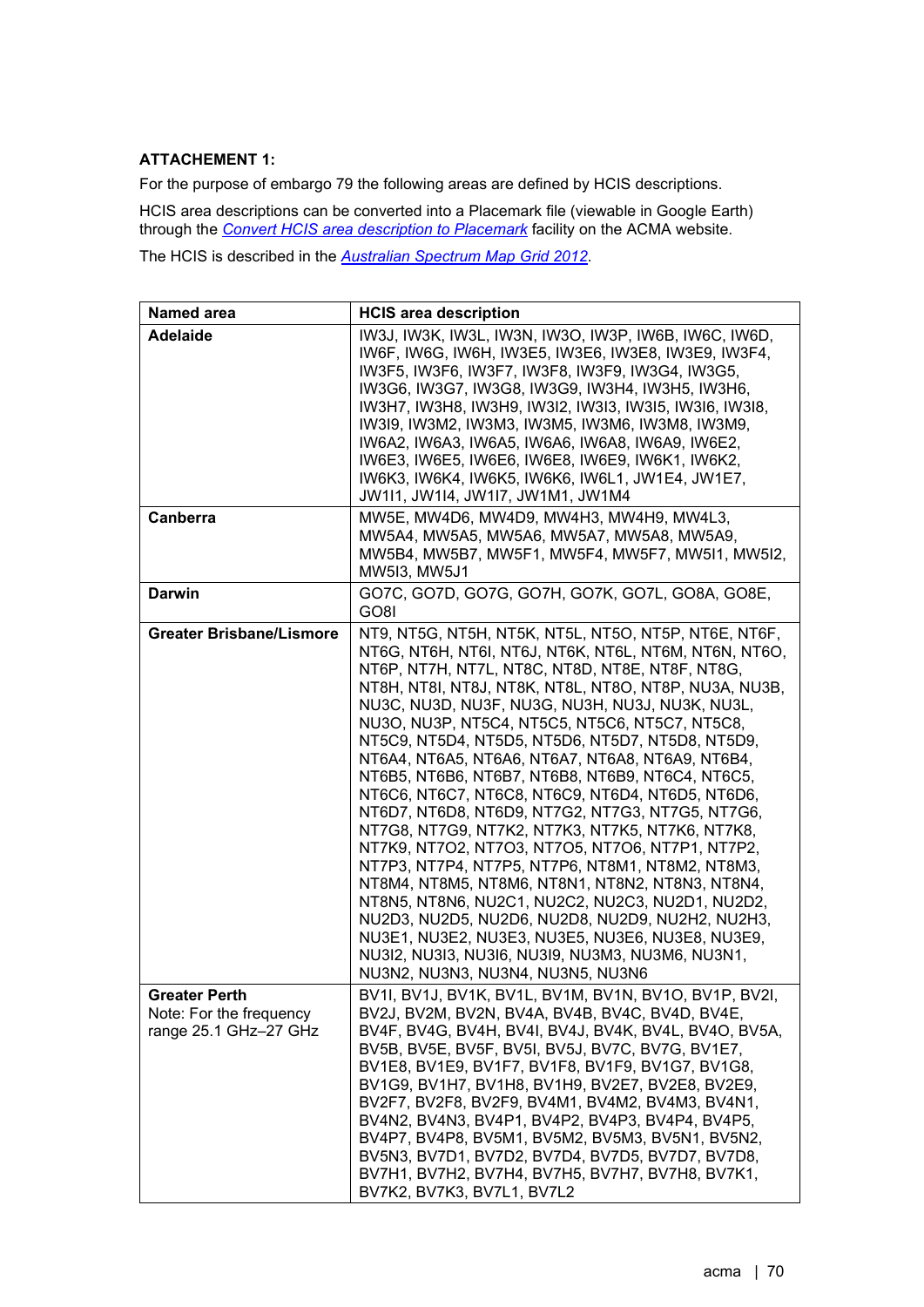| Named area                                                               | <b>HCIS area description</b>                                                                                                                                                                                                                                                                                                                                                                                                                                                                                                                                                                                                                                                                                                                                                                                                                                                                                                                                                                                                                                                                                                                                                |
|--------------------------------------------------------------------------|-----------------------------------------------------------------------------------------------------------------------------------------------------------------------------------------------------------------------------------------------------------------------------------------------------------------------------------------------------------------------------------------------------------------------------------------------------------------------------------------------------------------------------------------------------------------------------------------------------------------------------------------------------------------------------------------------------------------------------------------------------------------------------------------------------------------------------------------------------------------------------------------------------------------------------------------------------------------------------------------------------------------------------------------------------------------------------------------------------------------------------------------------------------------------------|
| <b>Greater Perth</b><br>Note: For the frequency<br>range 27 GHz-27.5 GHz | BV7G, BV7C4, BV7C5, BV7C6, BV7C7, BV7C8, BV7C9,<br>BV7D4, BV7D5, BV7D7, BV7D8, BV7H1, BV7H2, BV7H4,<br>BV7H5, BV7H7, BV7H8, BV7K1, BV7K2, BV7K3, BV7L1,<br>BV7L2, BV1I, BV1J, BV1K, BV1L, BV1M, BV1N, BV1O,<br>BV1P, BV2I, BV2J, BV2M, BV2N, BV4A, BV4B, BV4C, BV4D,<br>BV4E, BV4F, BV4G, BV4H, BV4I, BV4J, BV4K, BV4L, BV5A,<br>BV5B, BV5E, BV5F, BV5I, BV5J, BV1E7, BV1E8, BV1E9,<br>BV1F7, BV1F8, BV1F9, BV1G7, BV1G8, BV1G9, BV1H7,<br>BV1H8, BV1H9, BV2E7, BV2E8, BV2E9, BV2F7, BV2F8,<br>BV2F9, BV4M1, BV4M2, BV4M3, BV4N1, BV4N2, BV4N3,<br>BV4O1, BV4O2, BV4O3, BV4P1, BV4P2, BV4P3, BV5M1,<br>BV5M2, BV5M3, BV5N1, BV5N2, BV5N3                                                                                                                                                                                                                                                                                                                                                                                                                                                                                                                                    |
| <b>Hobart</b>                                                            | LY9N, LY9I8, LY9I9, LY9J7, LY9J8, LY9J9, LY9K7, LY9K8,<br>LY9M2, LY9M3, LY9M5, LY9M6, LY9M8, LY9M9, LY9O1,<br>LY9O2, LY9O4, LY9O5, LY9O7, LY9O8, LZ3A2, LZ3A3,<br>LZ3B1, LZ3B2, LZ3B3, LZ3C1, LZ3C2                                                                                                                                                                                                                                                                                                                                                                                                                                                                                                                                                                                                                                                                                                                                                                                                                                                                                                                                                                         |
| <b>Melbourne/Ballarat</b>                                                | KX2L, KX3I, KX3J, KX3K, KX3L, KX3N, KX3O, KX3P, KX6B,<br>KX6C, KX6D, KX6F, KX6G, KX6H, KX6J, KX6K, KX6L, LX1I,<br>LX1M, LX1N, LX1O, LX4A, LX4B, LX4C, LX4E, LX4I, KX2G9,<br>KX2H7, KX2H8, KX2H9, KX2K3, KX2K6, KX2K9, KX3E7,<br>KX3E8, KX3E9, KX3F7, KX3F8, KX3F9, KX3G7, KX3G8,<br>KX3G9, KX3H4, KX3H5, KX3H6, KX3H7, KX3H8, KX3H9,<br>KX3M2, KX3M3, KX3M5, KX3M6, KX3M8, KX3M9, KX6A2,<br>KX6A3, KX6A5, KX6A6, KX6A8, KX6A9, KX6E2, KX6E3,<br>KX6E5, KX6E6, KX6E8, KX6E9, KX6I2, KX6I3, KX6I5, KX6I6,<br>KX618, KX619, LX1E4, LX1E7, LX1E8, LX1E9, LX1J1, LX1J4,<br>LX1J5, LX1J6, LX1J7, LX1J8, LX1J9, LX1K4, LX1K7, LX4F1,<br>LX4F2, LX4F4, LX4F5, LX4F7, LX4F8, LX4J1, LX4J2, LX4J4,<br>LX4J5, LX4J7, LX4J8                                                                                                                                                                                                                                                                                                                                                                                                                                                             |
| <b>Sydney/Bathurst</b>                                                   | NW1, MV8G, MV9I, MV9J, MV9K, MV9L, MV9M, MV9N,<br>MV9O, MV9P, MW3C, MW3D, MW3G, MW3H, MW3K,<br>MW3L, MW3O, MW3P, MW6C, MW6D, NV4N, NV4O, NV4P,<br>NV5M, NV5N, NV5O, NV5P, NV7B, NV7C, NV7D, NV7E,<br>NV7F, NV7G, NV7H, NV7I, NV7J, NV7K, NV7L, NV7M,<br>NV7N, NV7O, NV7P, MV8F3, MV8F6, MV8F9, MV8H4,<br>MV8H5, MV8H6, MV8H7, MV8H8, MV8H9, MV8J3, MV8K1,<br>MV8K2, MV8K3, MV8L1, MV8L2, MV8L3, MV9D6, MV9D9,<br>MV9E4, MV9E5, MV9E6, MV9E7, MV9E8, MV9E9, MV9F4,<br>MV9F5, MV9F6, MV9F7, MV9F8, MV9F9, MV9G4, MV9G5,<br>MV9G6, MV9G7, MV9G8, MV9G9, MV9H3, MV9H4, MV9H5,<br>MV9H6, MV9H7, MV9H8, MV9H9, MW3B2, MW3B3, MW3B5,<br>MW3B6, MW3B8, MW3B9, MW3F2, MW3F3, MW3F5,<br>MW3F6, MW3F8, MW3F9, MW3J2, MW3J3, NV4I5, NV4I6,<br>NV418, NV419, NV4J4, NV4J5, NV4J6, NV4J7, NV4J8, NV4J9,<br>NV4K4, NV4K5, NV4K6, NV4K7, NV4K8, NV4K9, NV4L4,<br>NV4L5, NV4L6, NV4L7, NV4L8, NV4L9, NV4M2, NV4M3,<br>NV4M5, NV4M6, NV4M8, NV4M9, NV5I4, NV5I5, NV5I6,<br>NV517, NV518, NV519, NV5J4, NV5J5, NV5J6, NV5J7, NV5J8,<br>NV5J9, NV5K4, NV5K5, NV5K6, NV5K7, NV5K8, NV5K9,<br>NV5L4, NV5L5, NV5L6, NV5L7, NV5L8, NV5L9, NV7A2,<br>NV7A3, NV7A4, NV7A5, NV7A6, NV7A7, NV7A8, NV7A9 |
| <b>Albany</b>                                                            | BW3P7, BW3P8, BW3P9, BW6D1, BW6D2, BW6D3, BW6D4,<br>BW6D5, BW6D6, CW1M7, CW4A1, CW4A4                                                                                                                                                                                                                                                                                                                                                                                                                                                                                                                                                                                                                                                                                                                                                                                                                                                                                                                                                                                                                                                                                       |
| <b>Albury</b>                                                            | LW8D, LW5P7, LW5P8, LW5P9, LW6M7, LW9A1, LW9A4,<br>LW9A7                                                                                                                                                                                                                                                                                                                                                                                                                                                                                                                                                                                                                                                                                                                                                                                                                                                                                                                                                                                                                                                                                                                    |
| <b>Armidale</b>                                                          | NU7G8, NU7G9, NU7K2, NU7K3                                                                                                                                                                                                                                                                                                                                                                                                                                                                                                                                                                                                                                                                                                                                                                                                                                                                                                                                                                                                                                                                                                                                                  |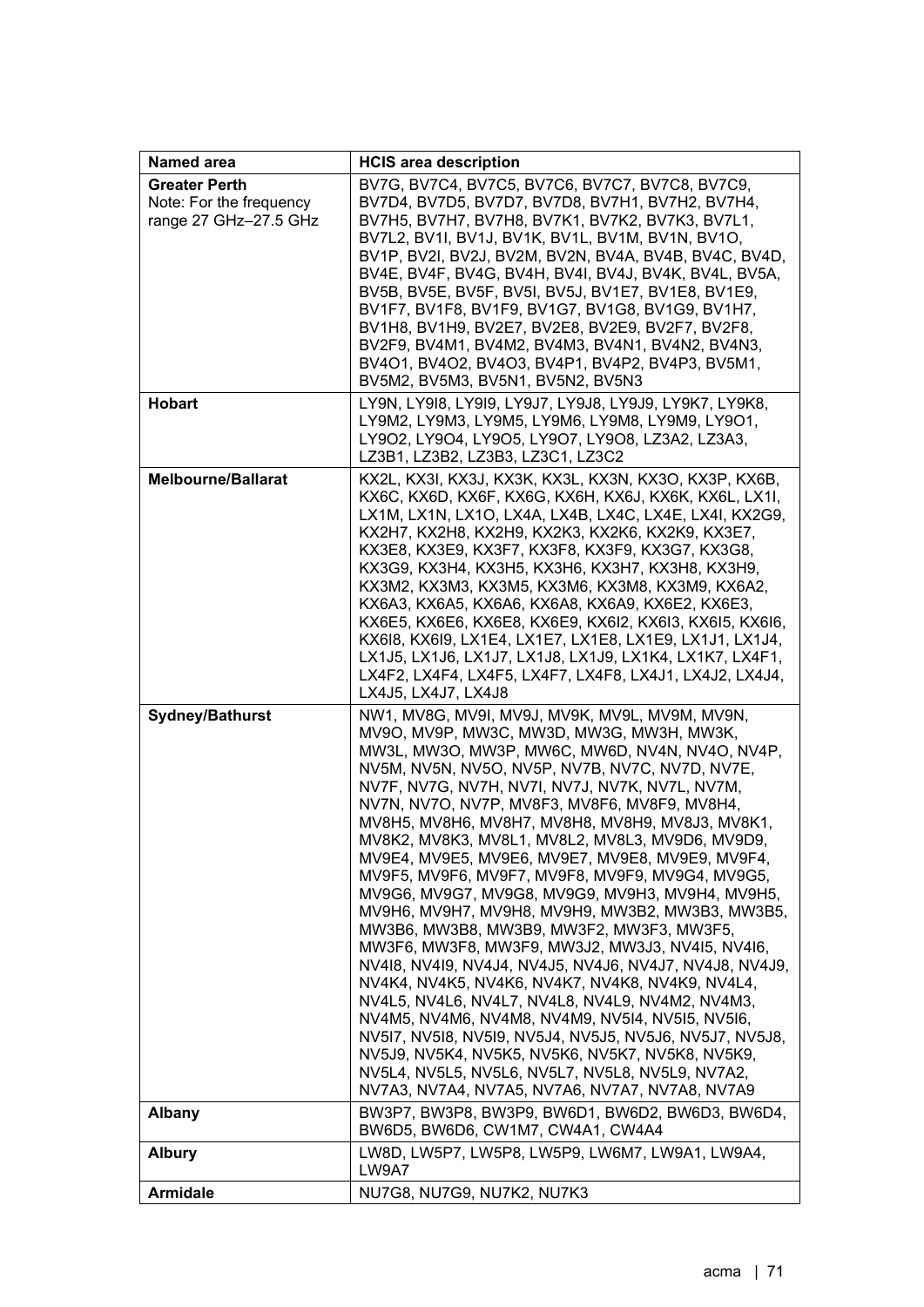| <b>Named area</b>           | <b>HCIS area description</b>                                                                                                                                                                     |
|-----------------------------|--------------------------------------------------------------------------------------------------------------------------------------------------------------------------------------------------|
| <b>Bendigo</b>              | KW915, KW916, KW918, KW919, KW9J4, KW9J5, KW9J6,<br>KW9J7, KW9J8, KW9J9, KW9M2, KW9M3, KW9M5, KW9M6,<br>KW9N1, KW9N2, KW9N3, KW9N4, KW9N5, KW9N6                                                 |
| <b>Bundaberg/Hervey Bay</b> | NS8N, NS8O, NT2B, NT2C, NS8M2, NS8M3, NS8M5,<br>NS8M6, NS8M8, NS8M9, NT2A2, NT2A3, NT2D7, NT2D8,<br>NT2D9, NT2G1, NT2G2, NT2G3, NT2G4, NT2G5, NT2G6,<br>NT2H1, NT2H2, NT2H3, NT2H4, NT2H5, NT2H6 |
| <b>Cairns</b>               | LQ10, LQ1P, LQ1K7, LQ1K8, LQ1K9, LQ1L7, LQ1L8, LQ1L9,<br>LQ4C1, LQ4C2, LQ4C3, LQ4C4, LQ4C5, LQ4C6, LQ4D1,<br>LQ4D2, LQ4D3, LQ4D4, LQ4D5, LQ4D6                                                   |
| <b>Coffs Harbour</b>        | NU9A, NU9E, NU8D9, NU8H3, NU8H6, NU8H9                                                                                                                                                           |
| <b>Forster/Tuncurry</b>     | NV5B6, NV5B9, NV5C4, NV5C5, NV5C7, NV5C8, NV5F3,<br><b>NV5G1, NV5G2</b>                                                                                                                          |
| Launceston                  | LY6E, LY5H3, LY5H6, LY5H9, LY5L3, LY5L6, LY6F1, LY6F4,<br>LY6F7, LY6I1, LY6I2, LY6I3, LY6I4, LY6I5, LY6I6, LY6J1,<br>LY6J4                                                                       |
| <b>Mackay</b>               | MR8A, MR5M7, MR5M8, MR5M9                                                                                                                                                                        |
| <b>Margaret River</b>       | AV9P6, AV9P9, AW3D3, BV7M4, BV7M5, BV7M7, BV7M8,<br>BW1A1, BW1A2                                                                                                                                 |
| <b>Mildura</b>              | KW1A4, KW1A5, KW1A6, KW1A7, KW1A8, KW1A9, KW1E1,<br><b>KW1E2, KW1E3</b>                                                                                                                          |
| <b>Port Macquarie</b>       | NV2H, NV2L1, NV2L2, NV2L3                                                                                                                                                                        |
| Rockhampton                 | MS6F, MS6G, MS6B7, MS6B8, MS6B9, MS6C7, MS6C8,<br>MS6C9, MS6J1, MS6J2, MS6J3, MS6K1, MS6K2, MS6K3                                                                                                |
| Shepparton/Mooroopna        | LW7F, LW7G1, LW7G4, LW7G7, LW7J1, LW7J2, LW7J3,<br>LW7K1                                                                                                                                         |
| <b>Townsville</b>           | LR2C, LR2D, LR2G, LR2H                                                                                                                                                                           |
| <b>Traralgon/Morwell</b>    | LX5A6, LX5A8, LX5A9, LX5B4, LX5B5, LX5B6, LX5B7,<br>LX5B8, LX5B9, LX5C4, LX5C5, LX5C7, LX5C8, LX5F1,<br>LX5F2, LX5F3, LX5G1, LX5G2                                                               |
| Wagga Wagga                 | LW6B                                                                                                                                                                                             |
| Warrnambool                 | KX4F2, KX4F3, KX4F5, KX4F6, KX4F8, KX4F9, KX4G1,<br>KX4G2, KX4G4, KX4G5, KX4G7, KX4G8                                                                                                            |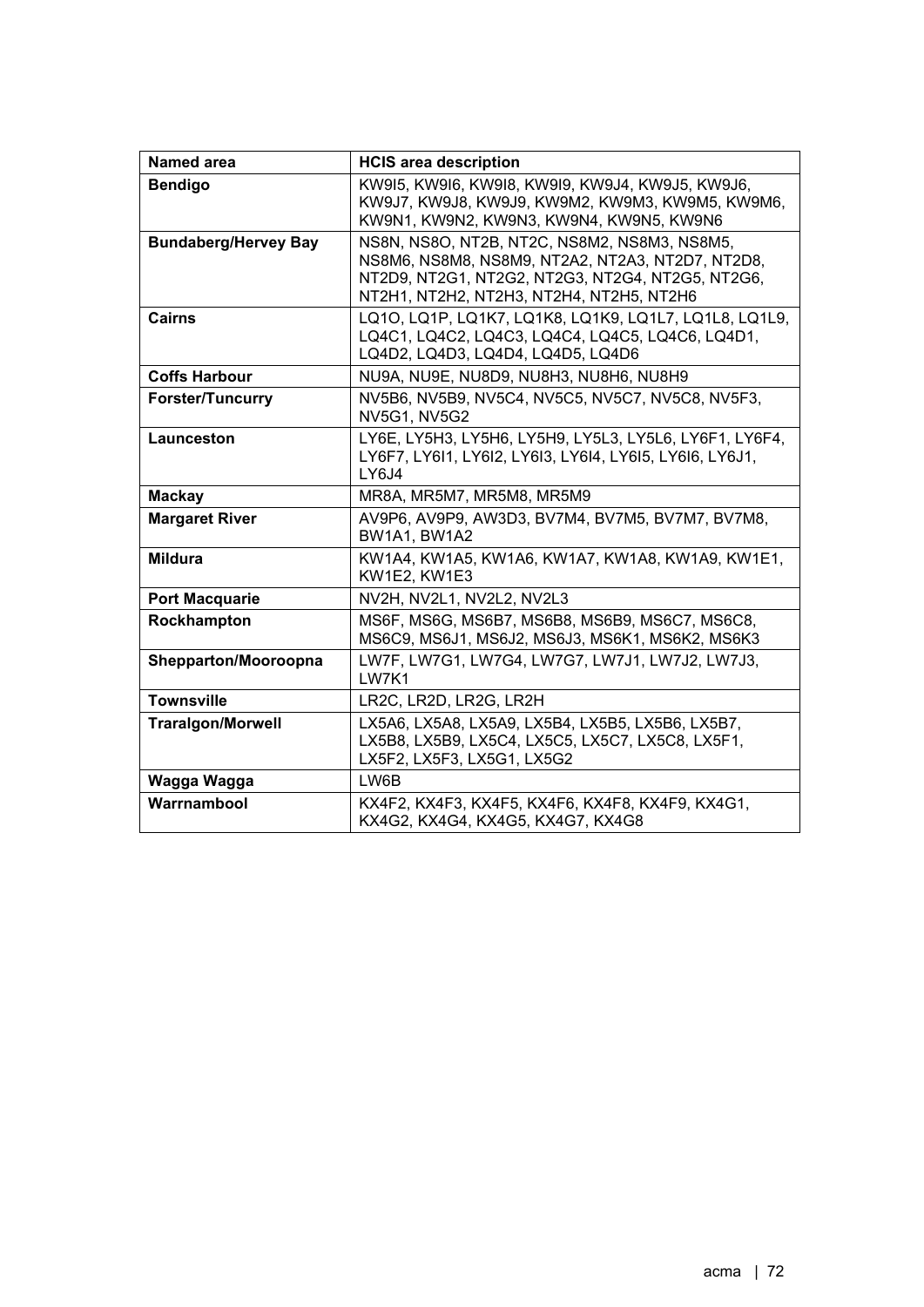## **Annex A: Amendment history**

| Date of effect    | <b>Comments</b>                              |
|-------------------|----------------------------------------------|
| 2 March 2022      | Embargo 61 withdrawn                         |
|                   | Embargo 68 withdrawn                         |
|                   | Embargo 75 revised                           |
| 20 August 2021    | Embargo 26 withdrawn<br>Embargo 69 withdrawn |
| 10 February 2021  | Embargo 23 revised                           |
| 26 October 2020   | Embargo 69 revised                           |
|                   | Embargo 74 withdrawn                         |
|                   | Embarog 79 created                           |
| 22 July 2020      | Embargo 78 created<br>Embargo 73 withdrawn   |
| 1 July 2020       | Embargo 64 withdrawn                         |
|                   | Embargo 69 revised                           |
|                   | Embargo 74 revised                           |
| 27 March 2020     | Embargo 26 revised                           |
| 15 November 2019  | Embargo 42 revised                           |
|                   | Embargo 74 revised                           |
|                   | Embargo 75 revised<br>Embargo 76 created     |
| 2 August 2019     | Embargo 49 revised                           |
|                   | Embargo 71 withdrawn                         |
|                   | Embargo 72 revised                           |
| 16 May 2019       | Embargo 75 created                           |
| 16 April 2019     | Embargo 74 created                           |
| 14 February 2018  | Embargo 64 revised                           |
| 11 December 2017  | Embargo 73 created                           |
| 11 December 2017  | Embargo 72 created                           |
| 11 December 2017  | Embargo 71 revised                           |
| 18 August 2017    | Embargo 71 revised                           |
| 03 May 2017       | Embargo 71 created                           |
| 31 March 2017     | Embargo 67 revised                           |
| 9 November 2016   | Embargo 42 revised                           |
| 20 April 2016     | Embargo 70 created                           |
| 2 March 2016      | Embargo 69 created                           |
| 03 February 2016  | Embargo 26 revised                           |
|                   | Embargo 54 withdrawn<br>Embargo 56 withdrawn |
| 12 January 2016   | Embargo 62 revised                           |
| 27 July 2015      | Embargo 49 revised                           |
| 19 December 2014  | Embargo 41 revised                           |
| 24 October 2014   | Embargo 66 withdrawn                         |
| 12 May 2014       | Embargo 68 created                           |
| 6 February 2014   | Embargo 55 withdrawn                         |
|                   | Embargo 67 created                           |
| 1 February 2014   | Embargo 26 revised                           |
|                   | Embargo 66 created                           |
| 19 September 2013 | Embargo 23 revised                           |
| 25 September 2012 | Embargo 26 revised                           |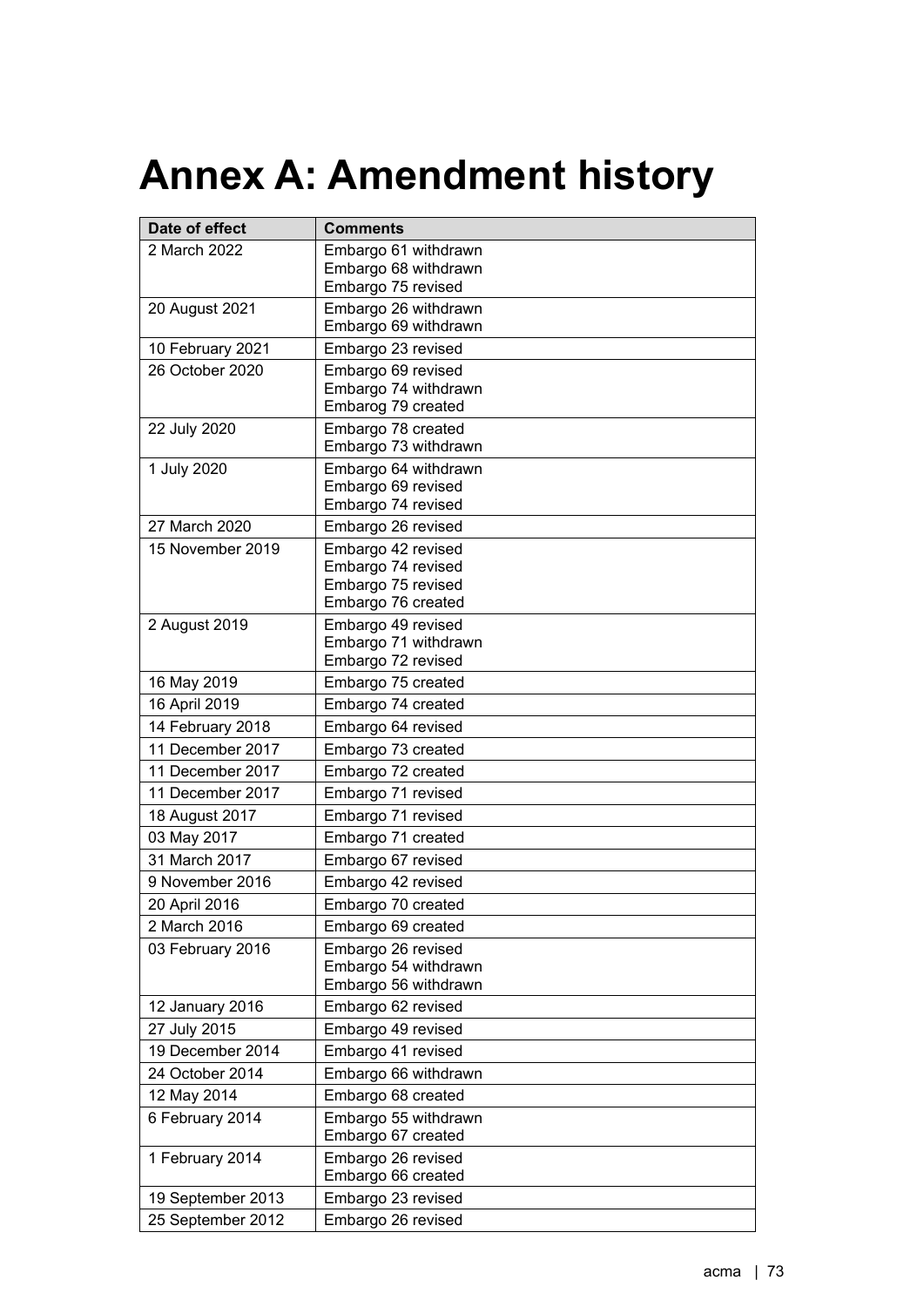| Date of effect    | <b>Comments</b>                                                                                                                                                                                          |
|-------------------|----------------------------------------------------------------------------------------------------------------------------------------------------------------------------------------------------------|
|                   | Embargo 51 revised<br>Embargo 53 revised<br>Embargo 60 revised                                                                                                                                           |
|                   | Embargo 65 created                                                                                                                                                                                       |
| 25 May 2012       | Embargo 23 revised                                                                                                                                                                                       |
| 24 April 2012     | Embargo 23 revised<br>Embargo 26 revised<br>Embargo 38 withdrawn<br>Embargo 43 withdrawn                                                                                                                 |
| 6 December 2011   | Embargo 64 created<br>Embargo 24 withdrawn<br>Embargo 34 withdrawn                                                                                                                                       |
| 29 August 2011    | Embargo 63 created                                                                                                                                                                                       |
| 19 July 2011      | Embargo 53 revised<br>Embargo 54 revised<br>Embargo 55 revised<br>Embargo 56 revised                                                                                                                     |
| 21 January 2011   | Embargo 61 created<br>Embargo 62 created<br>Embargo 38 revised                                                                                                                                           |
| 16 July 2010      | Embargo 60 created<br>Embargo 50 revised                                                                                                                                                                 |
| 22 June 2010      | Embargo 59 created                                                                                                                                                                                       |
| 30 April 2010     | Embargo 50 revised<br>Embargo 51 revised<br>Embargo 53 created<br>Embargo 54 created<br>Embargo 55 created<br>Embargo 56 created<br>Embargo 35 withdrawn<br>Embargo 36 withdrawn                         |
| 14 September 2009 | Embargo 52 created<br>Embargo 42 revised                                                                                                                                                                 |
| 6 August 2009     | Embargo 51 revised<br>Embargo 50 revised                                                                                                                                                                 |
| 2 April 2009      | Embargo 51 created<br>Embargo 50 created<br>Embargo 49 created                                                                                                                                           |
| 24 April 2009     | Embargo 48 created                                                                                                                                                                                       |
| 28 September 2007 | RALI completely updated<br>All embargoes revised, with exception of the following:<br>Embargo 22 withdrawn<br>Embargo 25 withdrawn<br>Embargo 28 withdrawn<br>Embargo 33 withdrawn<br>Embargo 47 created |
| 6 February 2007   | Embargo 46 created                                                                                                                                                                                       |
| 6 October 2006    | Embargo 45 created<br>Embargo 37 withdrawn<br>Embargo 40 withdrawn                                                                                                                                       |
| 18 September 2006 | Embargo 44 created                                                                                                                                                                                       |
| 5 December 2005   | Embargo 41 revised                                                                                                                                                                                       |
| 27 October 2005   | Embargo 23 revised                                                                                                                                                                                       |
| 23 August 2005    | Embargo 23 revised                                                                                                                                                                                       |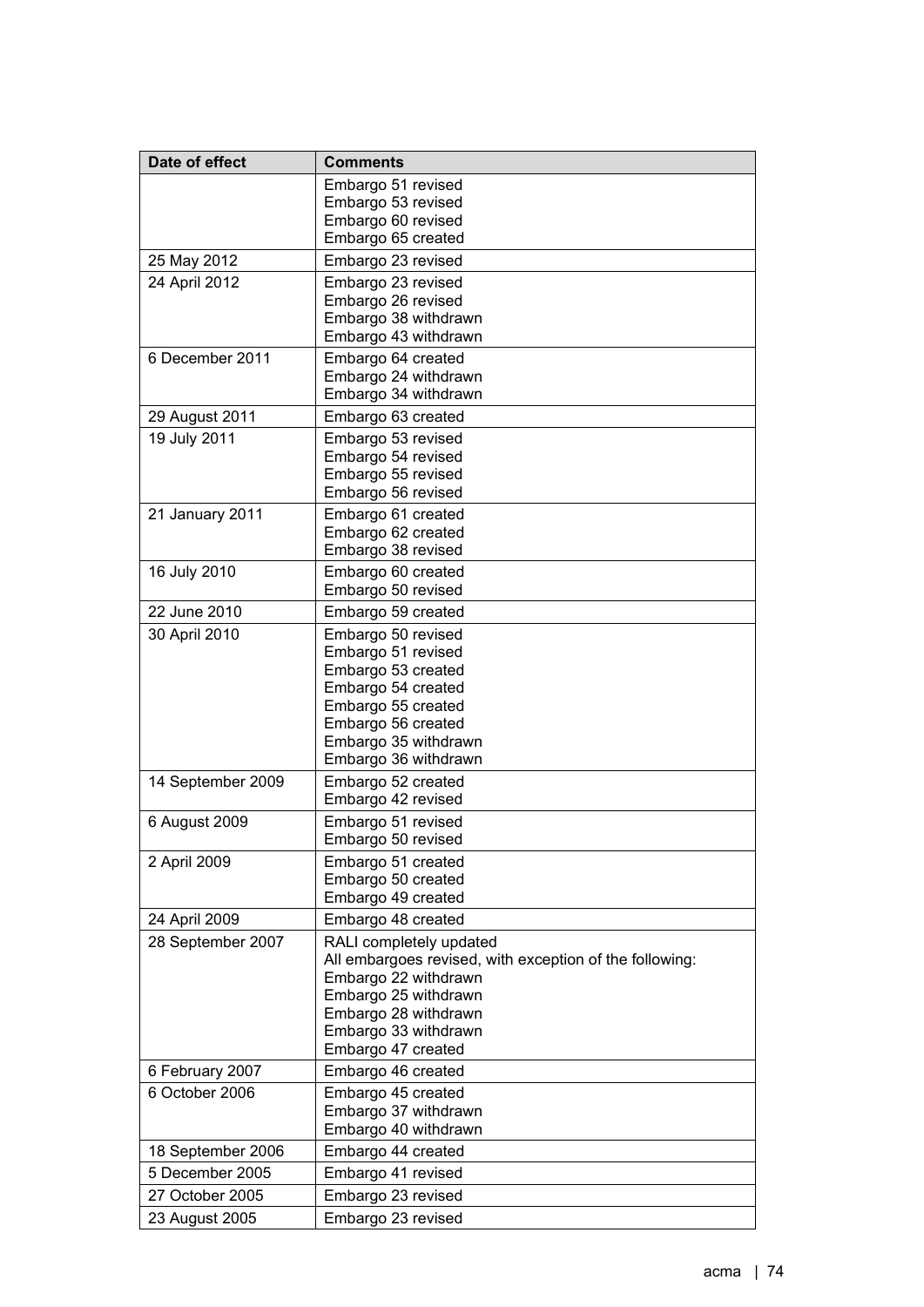| Date of effect    | <b>Comments</b>                                  |
|-------------------|--------------------------------------------------|
|                   | Embargo 25 revised                               |
|                   | Embargo 26 revised                               |
| 27 June 2005      | Embargo 43 created                               |
| 27 May 2005       | Embargo 24 revised                               |
| 26 May 2005       | Embargo 42 created                               |
| 11 April 2005     | Embargo 41 created                               |
| 14 February 2005  | Embargo 38 revised                               |
| 8 February 2005   | Embargo 37 revised<br>Embargo 31 withdrawn       |
| 20 December 2004  | Embargo 38 revised                               |
| 17 December 2004  | Embargo 36 revised                               |
| 2 December 2004   | Embargo 40 created                               |
| 26 November 2004  | Embargo 39 created                               |
| 24 September 2004 | Embargo 38 revised                               |
| 30 June 2004      | Embargo 36 revised                               |
| 25 June 2004      | Embargo 38 revised                               |
| 26 March 2004     | Embargo 38 created                               |
| 16 March 2004     | Embargo 37 revised                               |
| 18 December 2003  | Embargo 36 created                               |
| 14 February 2003  | Embargo 35 created                               |
| 16 July 2002      | Embargo 32 created                               |
| 3 July 2002       | Embargo 34 created                               |
| 31 May 2002       | Embargo 23 revised                               |
| 22 March 2002     | Embargo 30 withdrawn                             |
| 19 December 2001  | Embargo 32 revised                               |
| 10 October 2001   | Embargo 23 revised                               |
| 26 September 2001 | Embargo 26 revised                               |
| 5 September 2001  | Embargo 33 created                               |
| 13 February 2001  | Embargo 23 revised                               |
| 11 November 2000  | Embargo 26 revised                               |
| 5 September 2000  | Embargo 32 created                               |
| 20 July 2000      | Embargo 26 revised                               |
| 20 July 2000      | Embargo 24 revised                               |
| 2 June 2000       | Embargo 26 revised                               |
| 4 May 2000        | Embargo 31 created                               |
| 22 February 2000  | Embargo 29 withdrawn                             |
| 24 January 2000   | Embargo 26 revised                               |
| 13 January 2000   | Embargo 24 revised                               |
| 12 January 2000   | Embargo 30 created                               |
| 21 December 1999  | Embargo 26 revised                               |
| 29 October 1999   | Embargo 26 revised<br>Embargo 27 withdrawn       |
| 30 July 1999      | Embargo 28 revised                               |
| 15 July 1999      | Embargo 11 withdrawn and RALI completely updated |
| 31 May 1999       | Embargo 23 revised                               |
| 18 December 1998  | Embargo 24 revised                               |
|                   | Embargo 25 revised                               |
| 31 August 1998    | Embargo 27 revised                               |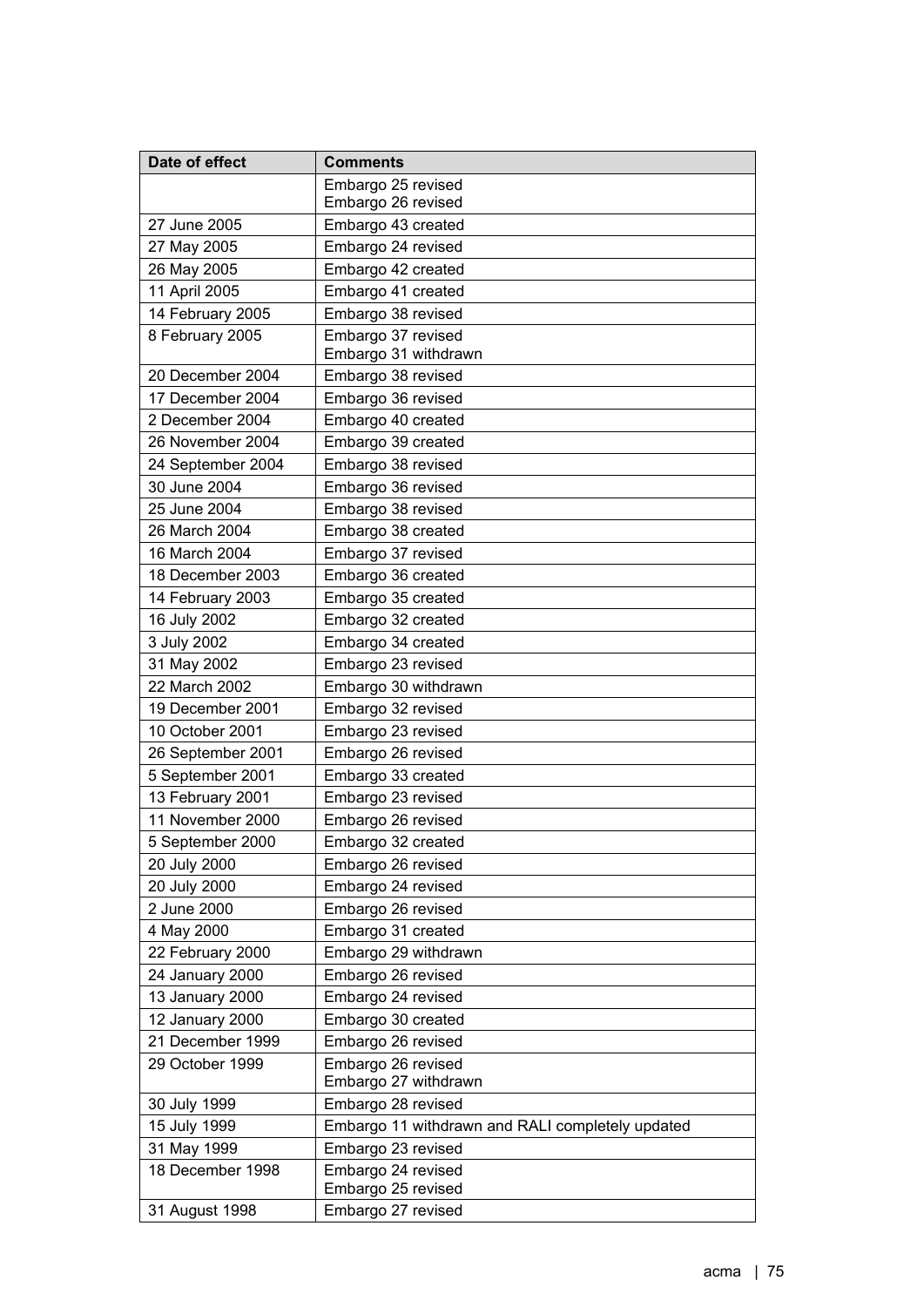| Date of effect    | <b>Comments</b>                          |
|-------------------|------------------------------------------|
| 10 August 1998    | Embargo 29 created                       |
| 3 August 1998     | Embargo 28 created                       |
| 19 June 1998      | Embargo 11 revised                       |
| 8 May 1998        | Embargo 24 revised<br>Embargo 26 revised |
| 10 March 1998     | Embargo 27 created                       |
| 7 November 1997   | Embargo 24 revised                       |
| 24 September 1997 | Embargo 23 revised                       |
| 3 September 1997  | Embargo 24 revised                       |
| 6 August 1997     | Embargo 18 revised<br>Embargo 26 created |
| 14 February 1997  | Embargo 11 revised                       |
| 6 May 1994        | RALI completely updated                  |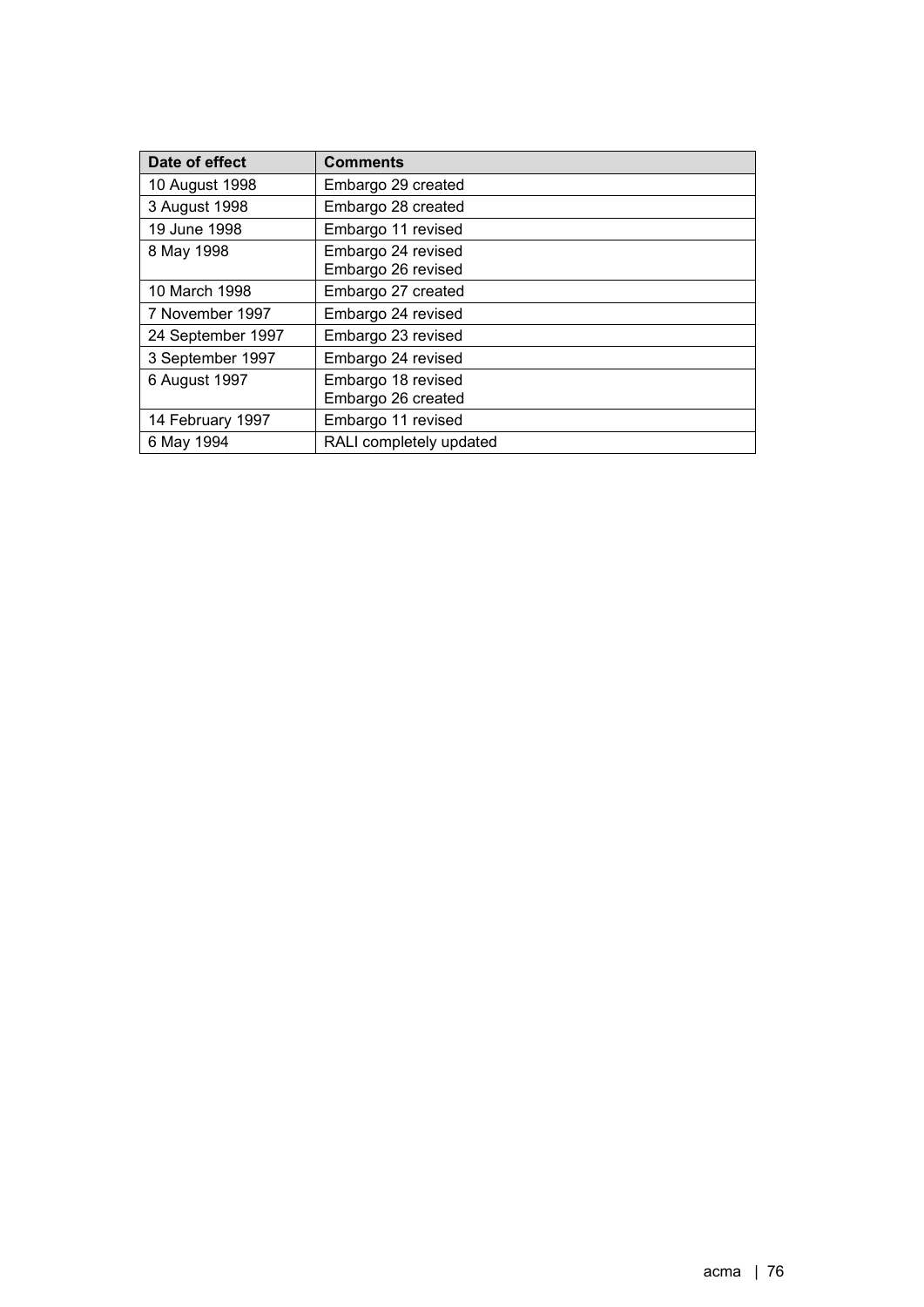## **Annex B: Index of bands**

| <b>Frequency band</b>   | <b>Embargo number</b> | <b>Comment</b>     |
|-------------------------|-----------------------|--------------------|
| 5900-5950 kHz           | 46                    | Revised Sept 2007  |
| 5950-6200 kHz           | 44                    | Revised Sept 2007  |
| 7100-7300 kHz           | 44                    | Revised Sept 2007  |
| 7300-7350 kHz           | 46                    | Revised Sept 2007  |
| 9400-9500 kHz           | 46                    | Revised Sept 2007  |
| 9500-9900 kHz           | 44                    | Revised Sept 2007  |
| 11600-11650 kHz         | 46                    | Revised Sept 2007  |
| 11650-12050 kHz         | 44                    | Revised Sept 2007  |
| 12050-12100 kHz         | 46                    | Revised Sept 2007  |
| 13570-13600 kHz         | 46                    | Revised Sept 2007  |
| 13600-13800 kHz         | 44                    | Revised Sept 2007  |
| 13800-13870 kHz         | 46                    | Revised Sept 2007  |
| 15100-15600 kHz         | 44                    | Revised Sept 2007  |
| 15600-15800 kHz         | 46                    | Revised Sept 2007  |
| 17480-17550 kHz         | 46                    | Revised Sept 2007  |
| 17550-17900 kHz         | 44                    | Revised Sept 2007  |
| 18900-19020 kHz         | 46                    | Revised Sept 2007  |
| 21450-21850 kHz         | 44                    | Revised Sept 2007  |
| 25670-26100 kHz         | 44                    | Revised Sept 2007  |
| 45-52 MHz               | 67                    | Revised Mar 2017   |
| 56-70 MHz               | 67                    | Revised Mar 2017   |
| 85-87.5 MHz             | 67                    | Revised Mar 2017   |
| 70 MHz-25.25 GHz        | 41                    | Revised Dec 2014   |
| 137-144 MHz             | 67                    | Revised Mar 2017   |
| 168-174 MHz             | 32                    | Revised Sept 2007  |
| 403-403.9875 MHz        | 50                    | Revised April 2010 |
| 403-518 MHz             | 51                    | Revised Sept 2012  |
| 403-520 MHz             | 71                    | Revised Dec 2017   |
| 405.0125-406 MHz        | 50                    | Revised April 2010 |
| 406.1-408.6375 MHz      | 53                    | Revised Sept 2012  |
| 406.11875-406.61875 MHz | 19                    | Revised Sept 2007  |
| 408.11875-408.61875 MHz | 19                    | Revised Sept 2007  |
| 408.6375-409.04375 MHz  | 60                    | Revised Sept 2012  |
| 409.0375-410.5375 MHz   | 50                    | Revised April 2010 |
| 410.5375-412.4625 MHz   | 53                    | Revised Sept 2012  |
| 412.4625-413.4375 MHz   | 50                    | Revised April 2010 |
| 414.4625-415.5625 MHz   | 50                    | Revised April 2010 |
| 415.5625-418.0875 MHz   | 53                    | Revised Sept 2012  |
| 415.56875-416.06875 MHz | 19                    | Revised Sept 2007  |
| 417.56875-418.06875 MHz | 19                    | Revised Sept 2007  |
| 418.0875-418.49375 MHz  | 60                    | Revised Sept 2012  |
| 418.4875-420 MHz        | 50                    | Revised April 2010 |
| 420-420.75 MHz          | 50                    | Revised April 2010 |
| 421.25-424.75 MHz       | 50                    | Revised April 2010 |
| 425.25-427.75 MHz       | 50                    | Revised April 2010 |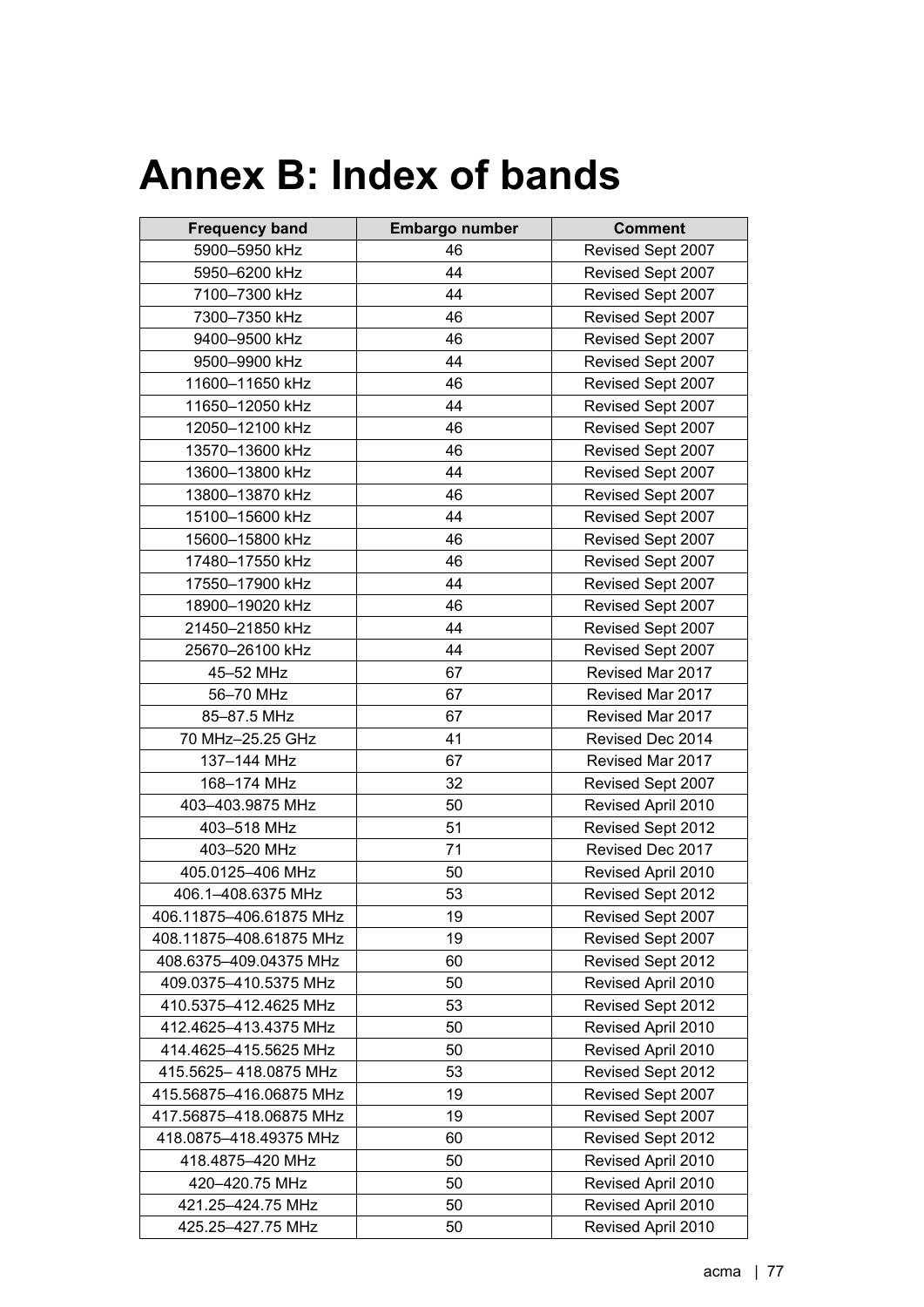| <b>Frequency band</b>  | Embargo number | <b>Comment</b>     |
|------------------------|----------------|--------------------|
| 428.25-430 MHz         | 50             | Revised April 2010 |
| 450-450.4875 MHz       | 53             | Revised Sept 2012  |
| 450.050 MHz            | 60             | Revised Sept 2012  |
| 452.5-457.50625 MHz    | 53             | Revised Sept 2012  |
| 457.5-459.9875 MHz     | 50             | Revised April 2010 |
| 462-467.50625 MHz      | 53             | Revised Sept 2012  |
| 467.5-469.9875 MHz     | 50             | Revised April 2010 |
| 469.99375-476.4125 MHz | 53             | Revised Sept 2012  |
| 477.41875-518 MHz      | 53             | Revised Sept 2012  |
| 518-520 MHz            | 45             | Revised Sept 2007  |
| 520-694 MHz            | 71             | Revised Dec 2017   |
| 694-703 MHz            | 71             | Revised Dec 2017   |
| 748-758 MHz            | 71             | Revised Dec 2017   |
| 803-820 MHz            | 71             | Revised Dec 2017   |
| 1427-1518 MHz          | 70             | Created April 2016 |
| 1710-1785 MHz          | 62             | Revised Jan 2016   |
| 1805-1880 MHz          | 62             | Revised Jan 2016   |
| 1900-1920 MHz          | 76             | Created Nov 209    |
| 1980-2010 MHz          | 23             | Revised Feb 2021   |
| 1980-2010 MHz          | 71             | Revised Dec 2017   |
| 2010-2110 MHz          | 23             | Revised Feb 2021   |
| 2015-2100 MHz          | 49             | Revised Aug 2019   |
| 2025-2110 MHz          | 72             | Revised Aug 2019   |
| 2100-2130 MHz          | 49             | Revised Aug 2019   |
| 2170-2200 MHz          | 23             | Revised Feb 2021   |
| 2170-2300 MHz          | 71             | Revised Dec 2017   |
| 2190-2280 MHz          | 49             | Revised Aug 2019   |
| 2200-2290 MHz          | 72             | Revised Aug 2019   |
| 2200-2300 MHz          | 23             | Revised Feb 2021   |
| 2280-2310 MHz          | 49             | Revised Aug 2019   |
| 2300–2302 MHz          | 65             | Created Sept 2012  |
| 3400-3575 MHz          | 75             | Revised Mar 2022   |
| 3400-3575 MHz          | 52             | Revised Nov 2009   |
| 3575-3710 MHz          | 42             | Revised Nov 2019   |
| 3600-3700 MHz          | 52             | Revised Nov 2009   |
| 3700-4000 MHz          | 78             | Created July 2020  |
| 5725-5850 MHz          | 39             | Revised Sept 2007  |
| 5850-5925 MHz          | 48             | Created April 2008 |
| 6700-7075 MHz          | 49             | Revised Aug 2019   |
| 7100-7425 MHz          | 71             | Revised Dec 2017   |
| 7135-7245 MHz          | 49             | Revised Aug 2019   |
| 7250-7750 MHz          | 47             | Created Sept 2007  |
| 7250-7750 MHz          | 49             | Revised Aug 2019   |
| 7250-7750 MHz          | 59             | Created June 2010  |
| 7900-8390 MHz          | 49             | Revised Aug 2019   |
| 7900-8400 MHz          | 47             | Created Sept 2007  |
| 7900-8400 MHz          | 59             | Created June 2010  |
| 8390-8460 MHz          | 49             | Revised Aug 2019   |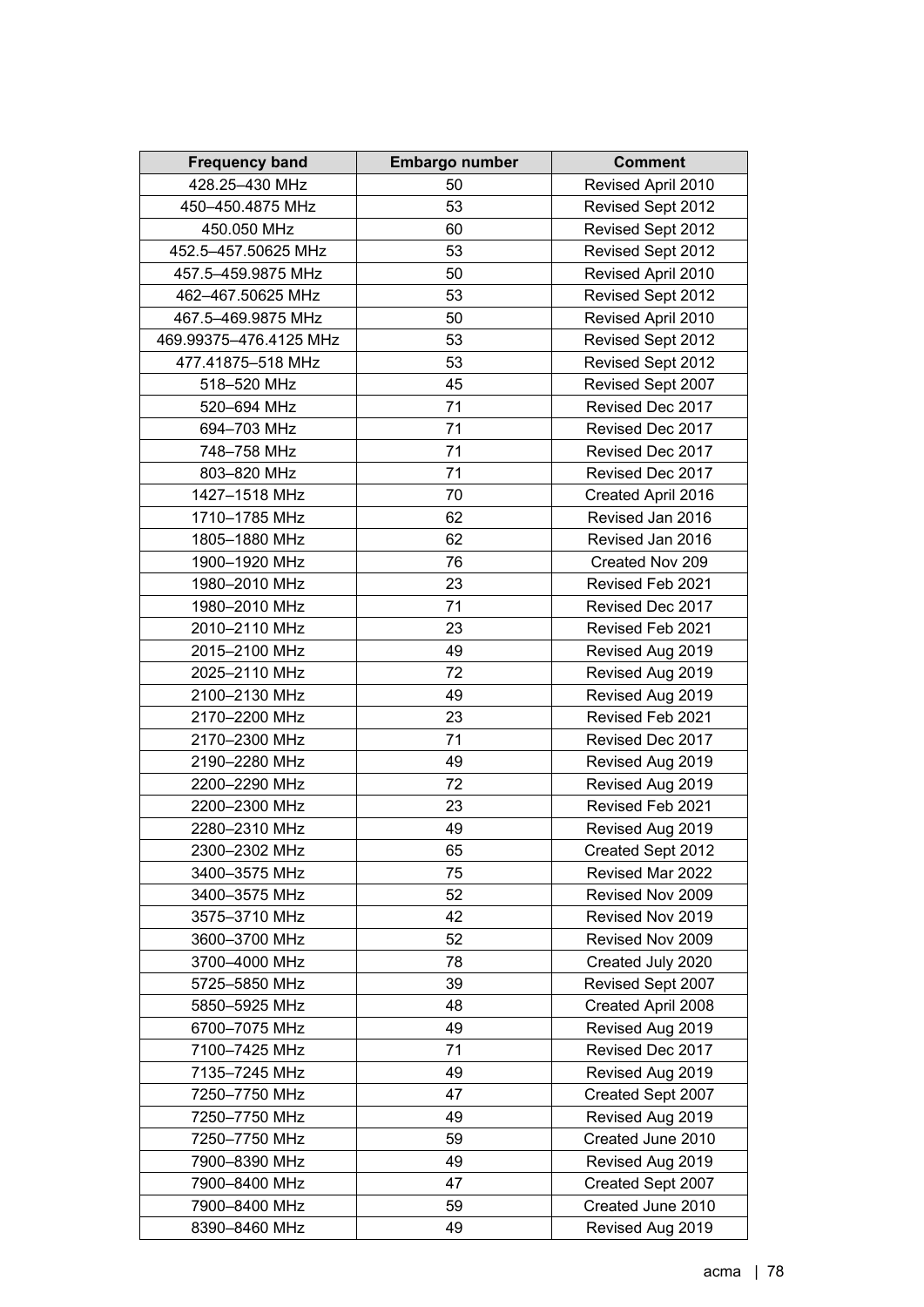| <b>Frequency band</b> | <b>Embargo number</b> | <b>Comment</b>    |
|-----------------------|-----------------------|-------------------|
| 8460-8510 MHz         | 49                    | Revised Aug 2019  |
| 8540-8660 MHz         | 49                    | Revised Aug 2019  |
| 10700-14800 MHz       | 49                    | Revised Aug 2019  |
| 10.95-12.75 GHz       | 47                    | Created Sept 2007 |
| 13.75-14.50 GHz       | 47                    | Created Sept 2007 |
| 15349-15410 MHz       | 49                    | Revised Aug 2019  |
| 15430-15630 MHz       | 49                    | Revised Aug 2019  |
| 17200-21400 MHz       | 49                    | Revised Aug 2019  |
| 22200-22510 MHz       | 49                    | Revised Aug 2019  |
| 24700-30000 MHz       | 79                    | Created Oct 2020  |
| 24750-25250 MHz       | 49                    | Revised Aug 2019  |
| 25500-31000 MHz       | 49                    | Revised Aug 2019  |
| 33400-36000 MHz       | 49                    | Revised Aug 2019  |
| 37500-43500 MHz       | 49                    | Revised Aug 2019  |
| 47200-51400 MHz       | 49                    | Revised Aug 2019  |
| 52590-59300 MHz       | 49                    | Revised Aug 2019  |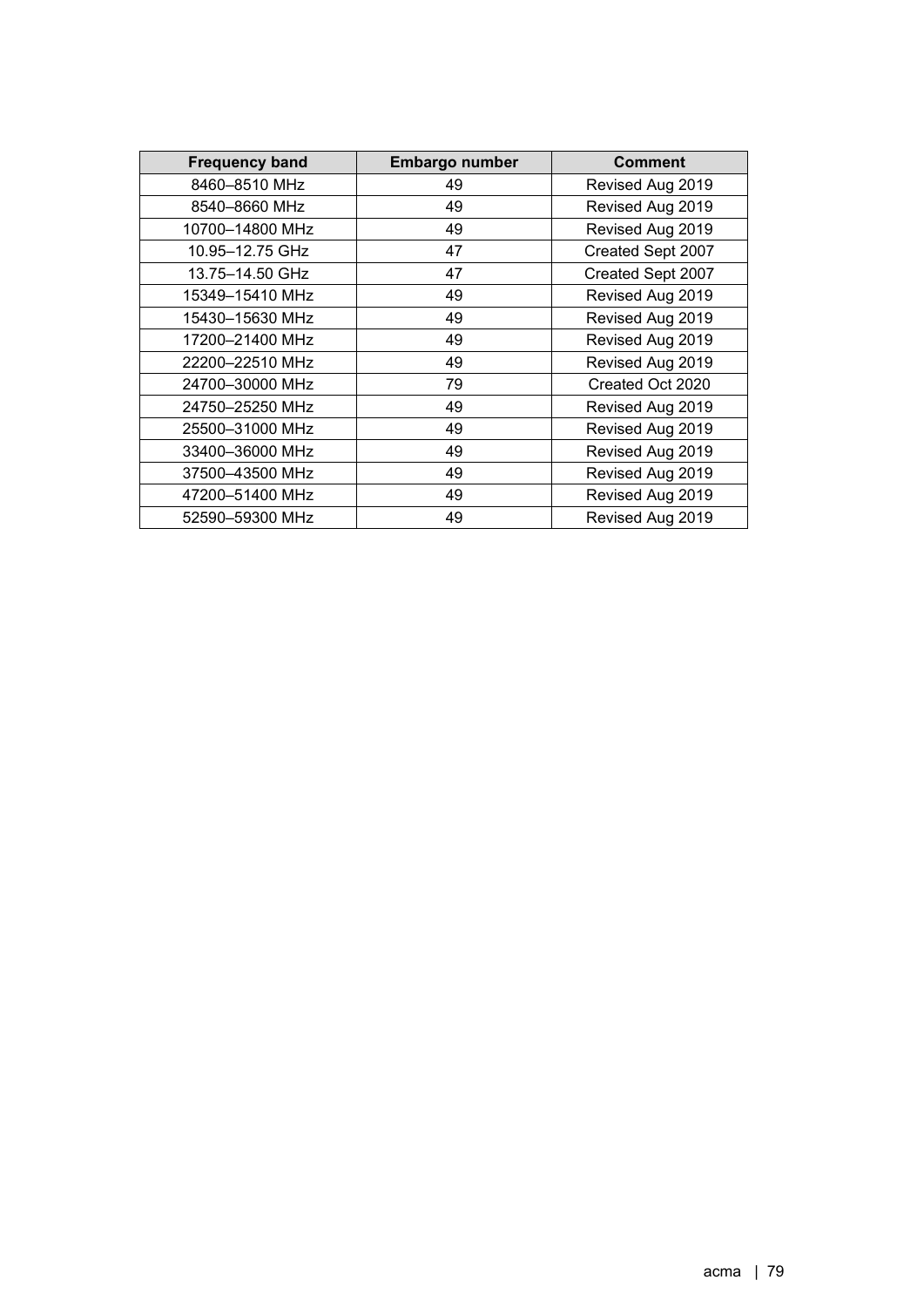## **Annex C: Withdrawn embargoes**

| Embargo number | <b>Frequency band</b>   | <b>Comment</b>                      |
|----------------|-------------------------|-------------------------------------|
| 31             | 3776-3800 kHz           | <b>REPLACED</b>                     |
|                |                         | By provisions in the Australian     |
|                |                         | Radiofrequency Spectrum Plan        |
| 22             | 169.3875-169.7875 MHz   | <b>LIFTED</b>                       |
| 15             | 402 MHz                 | <b>LIFTED</b>                       |
| $\mathbf{1}$   | 403-420 MHz             | <b>LIFTED</b>                       |
| $\overline{2}$ | 403-520 MHz             | <b>LIFTED</b>                       |
| 71             | 403-520 MHz             | <b>LIFTED</b>                       |
| 11             | 410.75-412.25 MHz       | <b>LIFTED</b>                       |
| 35             | 418.0875-420 MHz        | <b>SUPERSEDED</b>                   |
|                |                         | by Embargo No 50                    |
| 13             | 419.0-420.2 MHz         | <b>REPLACED</b><br>by Embargo No 15 |
| 37             | 420-430 MHz             | <b>LIFTED</b>                       |
| 40             | 450-520 MHz             | <b>LIFTED</b>                       |
| 13             | 451.50-452.50 MHz       | <b>LIFTED</b>                       |
| 3              | 451.95-453.40 MHz       | <b>LIFTED</b>                       |
| 14             | 452.50-453.50 MHz       | <b>LIFTED</b>                       |
| 55             | 452.50-453 MHz          | <b>LIFTED</b>                       |
| 54             | 452.5-457.50625 MHz     | <b>LIFTED</b>                       |
| 4              | 456.35-457.325 MHz      | <b>LIFTED</b>                       |
| 36             | 458.3375-459.9375 MHz   | <b>SUPERSEDED</b>                   |
|                |                         | by Embargo No 50                    |
| 13             | 461-462 MHz             | <b>LIFTED</b>                       |
| 3              | 461.45-462.90 MHz       | <b>LIFTED</b>                       |
| 14             | 462-463 MHz             | <b>LIFTED</b>                       |
| 55             | 462-462.5 MHz           | <b>LIFTED</b>                       |
| 54             | 462.5-467.50625 MHz     | <b>LIFTED</b>                       |
| 4              | 465.85-466.825 MHz      | <b>LIFTED</b>                       |
| 36             | 467.8375-469.4375 MHz   | <b>SUPERSEDED</b>                   |
|                |                         | by Embargo No 50                    |
| 55             | 469.4875-469.9875       | LIFTED                              |
| 56             | 469.9875-476.4125 MHz   | <b>LIFTED</b>                       |
| 5              | 472.025-472.60 MHz      | <b>LIFTED</b>                       |
| 56             | 477.41875-484.79375 MHz | <b>LIFTED</b>                       |
| 56             | 485.19375-489.99375 MHz | <b>LIFTED</b>                       |
| 6              | 500-501 MHz             | <b>LIFTED</b>                       |
| 18             | 501-505 MHz             | <b>REPLACED</b>                     |
|                |                         | by Embargo No 26                    |
| 7              | 505.5-507 MHz           | <b>LIFTED</b>                       |
| 6              | 510-511 MHz             | <b>LIFTED</b>                       |
| 18             | 511-515 MHz             | <b>REPLACED</b>                     |
|                |                         | by Embargo No 26                    |
| 7              | 515.5-517.0 MHz         | <b>LIFTED</b>                       |
| 71             | 520-694 MHz             | <b>LIFTED</b>                       |
| 71             | 694-703 MHz             | <b>LIFTED</b>                       |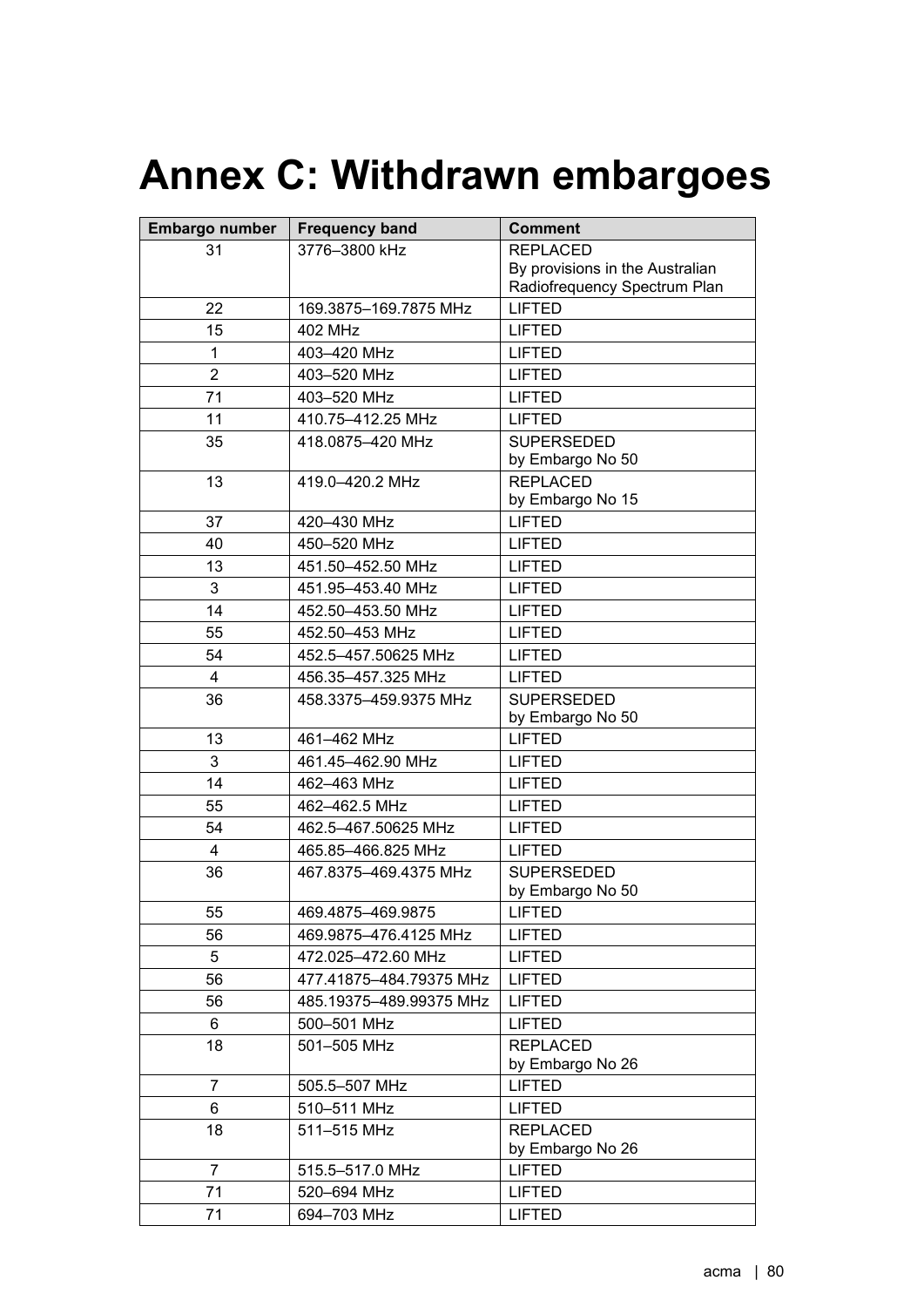| Embargo number | <b>Frequency band</b>          | <b>Comment</b>                             |
|----------------|--------------------------------|--------------------------------------------|
| 26             | 703-748 MHz                    | Replaced by RALI SM26                      |
| 71             | 748-758 MHz                    | <b>LIFTED</b>                              |
| 26             | 758-803 MHz                    | Replaced by RALI SM26                      |
| 71             | 803-820 MHz                    | <b>LIFTED</b>                              |
| 64             | 803-825 MHz                    | <b>LIFTED</b>                              |
| 8              | 820-960 MHz                    | <b>LIFTED</b>                              |
| 29             | 820-825 MHz                    | <b>LIFTED</b>                              |
| 26             | 825-845 MHz                    | Replaced by RALI SM26                      |
| 64             | 845-870 MHz                    | <b>LIFTED</b>                              |
| 34             | 857-859 MHz                    | SUPERSEDED by Embargo 64                   |
| 34             | 861-865 MHz                    | SUPERSEDED by Embargo 64                   |
| 26             | 870-890 MHz                    | Replaced by RALI SM26                      |
| 34             | 933-935 MHz                    | SUPERSEDED by Embargo 64                   |
| 29             | 865-870 MHz                    | <b>LIFTED</b>                              |
| 64             | 890-960 MHz                    | <b>LIFTED</b>                              |
| 21             | 1427-1535 MHz                  | REPLACED by restrictions in 1.5            |
|                |                                | GHz Band Plan, December 1996               |
| 20             | 1700-1900 MHz                  | REPLACED by Embargo No 23                  |
| 26             | 1710-1785 MHz                  | Replaced by RALI SM26                      |
| 38             | 1785-1805 MHz                  | <b>LIFTED</b>                              |
| 26             | 1805-1880 MHz                  | Replaced by RALI SM26                      |
| 38             | 1900-1920 MHz                  | <b>LIFTED</b>                              |
| 26             | 1900-1980 MHz                  | Replaced by RALI SM26                      |
| 63             | 1960-1920 MHz                  | <b>LIFTED</b>                              |
| 71             | 1980-2110 MHz                  | <b>LIFTED</b>                              |
| 38             | 2010-2025 MHz                  | REPLACED by Embargo No 23                  |
| 9              | 2076-2111 MHz                  | <b>LIFTED</b>                              |
| 26             | 2110-2170 MHz                  | Replaced by RALI SM26                      |
| 71             | 2170-2300 MHz                  | <b>LIFTED</b>                              |
| 9              | 2300-2400 MHz                  | <b>LIFTED</b>                              |
| 26             | 2302-2400 MHz                  | Replaced by RALI SM26                      |
| 26             | 2500-2570 MHz                  | Replaced by RALI SM26                      |
| 43             | 2500-2690 MHz                  | REPLACED by Embargo No 26                  |
| 26             | 2570-2620 MHz                  | Replaced by RALI SM26                      |
| 26             | 2620-2690 MHz                  | Replaced by RALI SM26                      |
| 68             | 3400-3425 MHz                  | LIFTED and incorporated into               |
| 49             |                                | Embargo 75                                 |
| 27             | 3400-4200 MHz<br>3425-3442 MHz | Revised Aug 2019                           |
|                |                                | REPLACED by Embargo No 26                  |
| 26             | 3425-3492.5 MHz                | Replaced by RALI SM26                      |
| 27<br>61       | 3475-3492 MHz                  | REPLACED by Embargo No 26                  |
|                | 3492.5-3542.5 MHz              | LIFTED and incorporated into<br>Embargo 75 |
| 26             | 3542.5-3575 MHz                | Replaced by RALI SM26                      |
| 72             | 3575-4200 MHz                  | Revised Aug 2019                           |
| 73             | 3710-3790 MHz                  | Replaced by Embargo 78 July                |
|                |                                | 2020                                       |
| 72             | 4500-4800 MHz                  | Revised Aug 2019                           |